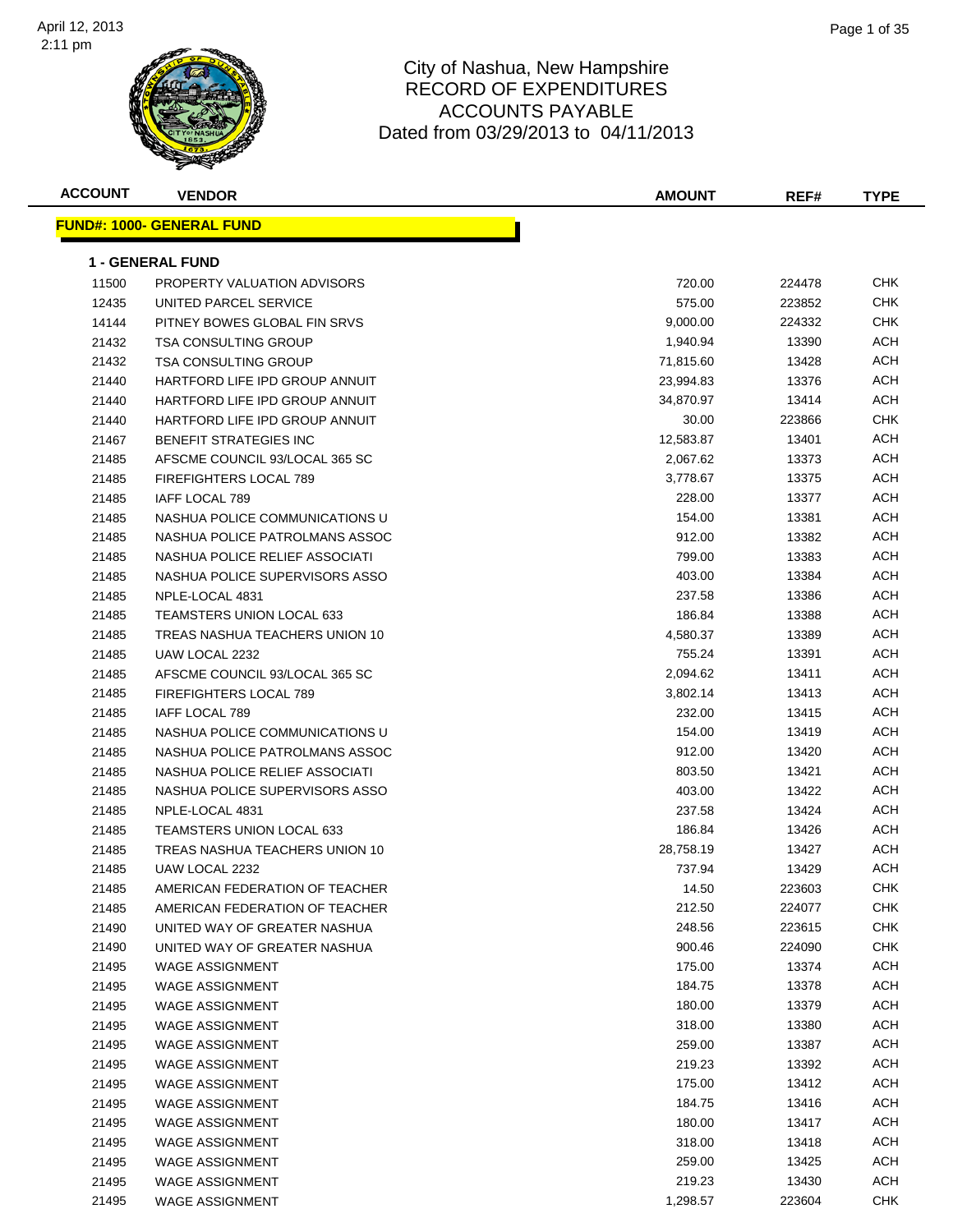

| <b>ACCOUNT</b> | <b>VENDOR</b>                    | <b>AMOUNT</b> | REF#   | <b>TYPE</b> |
|----------------|----------------------------------|---------------|--------|-------------|
|                | <b>FUND#: 1000- GENERAL FUND</b> |               |        |             |
|                | <b>1 - GENERAL FUND</b>          |               |        |             |
| 21495          | <b>WAGE ASSIGNMENT</b>           | 1.15          | 223605 | <b>CHK</b>  |
| 21495          | <b>WAGE ASSIGNMENT</b>           | 25.00         | 223606 | <b>CHK</b>  |
| 21495          | <b>WAGE ASSIGNMENT</b>           | 49.17         | 223607 | <b>CHK</b>  |
| 21495          | <b>WAGE ASSIGNMENT</b>           | 51.08         | 223608 | <b>CHK</b>  |
| 21495          | <b>WAGE ASSIGNMENT</b>           | 126.01        | 223609 | <b>CHK</b>  |
| 21495          | <b>WAGE ASSIGNMENT</b>           | 1,305.85      | 223610 | <b>CHK</b>  |
| 21495          | <b>WAGE ASSIGNMENT</b>           | 87.68         | 223611 | <b>CHK</b>  |
| 21495          | <b>WAGE ASSIGNMENT</b>           | 11.54         | 223612 | <b>CHK</b>  |
| 21495          | <b>WAGE ASSIGNMENT</b>           | 103.50        | 223613 | <b>CHK</b>  |
| 21495          | <b>WAGE ASSIGNMENT</b>           | 237.00        | 223614 | <b>CHK</b>  |
| 21495          | <b>WAGE ASSIGNMENT</b>           | 62.45         | 223616 | <b>CHK</b>  |
| 21495          | <b>WAGE ASSIGNMENT</b>           | 137.67        | 224078 | <b>CHK</b>  |
| 21495          | <b>WAGE ASSIGNMENT</b>           | 1,267.59      | 224079 | <b>CHK</b>  |
| 21495          | <b>WAGE ASSIGNMENT</b>           | 1.15          | 224080 | <b>CHK</b>  |
| 21495          | <b>WAGE ASSIGNMENT</b>           | 75.00         | 224081 | <b>CHK</b>  |
| 21495          | <b>WAGE ASSIGNMENT</b>           | 51.08         | 224082 | <b>CHK</b>  |
| 21495          | <b>WAGE ASSIGNMENT</b>           | 410.52        | 224083 | <b>CHK</b>  |
| 21495          | <b>WAGE ASSIGNMENT</b>           | 1,305.85      | 224084 | <b>CHK</b>  |
| 21495          | <b>WAGE ASSIGNMENT</b>           | 87.68         | 224085 | <b>CHK</b>  |
| 21495          | <b>WAGE ASSIGNMENT</b>           | 11.54         | 224086 | <b>CHK</b>  |
| 21495          | <b>WAGE ASSIGNMENT</b>           | 103.50        | 224087 | <b>CHK</b>  |
| 21495          | <b>WAGE ASSIGNMENT</b>           | 407.80        | 224088 | <b>CHK</b>  |
| 21495          | <b>WAGE ASSIGNMENT</b>           | 237.00        | 224089 | <b>CHK</b>  |
| 21495          | <b>WAGE ASSIGNMENT</b>           | 202.72        | 224091 | <b>CHK</b>  |
| 21495          | <b>WAGE ASSIGNMENT</b>           | 142.45        | 224092 | <b>CHK</b>  |
| 21538          | NASHUA TEACHERS UNION            | 111.07        | 13385  | <b>ACH</b>  |
| 21538          | NASHUA TEACHERS UNION            | 4,794.10      | 13423  | <b>ACH</b>  |
| 21921          | STATE OF NH                      | 23,644.74     | 13362  | ACH         |
| 21921          | STATE OF NH                      | 24,495.76     | 13365  | <b>ACH</b>  |
| 21921          | STATE OF NH                      | 20,093.63     | 13366  | <b>ACH</b>  |
| 21921          | STATE OF NH                      | 19,814.46     | 13368  | <b>ACH</b>  |
| 21921          | STATE OF NH                      | 19,362.26     | 13394  | <b>ACH</b>  |
| 21921          | STATE OF NH                      | 17,476.58     | 13395  | <b>ACH</b>  |
| 21921          | STATE OF NH                      | 17,861.91     | 13396  | <b>ACH</b>  |
| 21921          | STATE OF NH                      | 15,821.21     | 13397  | <b>ACH</b>  |
| 21921          | STATE OF NH                      | 15,676.08     | 13399  | <b>ACH</b>  |
| 21921          | STATE OF NH                      | 13,227.93     | 13431  | <b>ACH</b>  |
| 21922          | STATE OF NH DEPT OF SAFETY       | 16.50         | 223906 | <b>CHK</b>  |
|                | <b>TOTAL 1 - GENERAL FUND</b>    | \$412,200.10  |        |             |
|                |                                  |               |        |             |

#### **101 - MAYOR**

| 61910 | CITIZENS BANK            | 43.56   | 9201319 | <b>ACH</b> |
|-------|--------------------------|---------|---------|------------|
| 68300 | CITIZENS BANK            | 42.52   | 9201319 | <b>ACH</b> |
|       | <b>TOTAL 101 - MAYOR</b> | \$86.08 |         |            |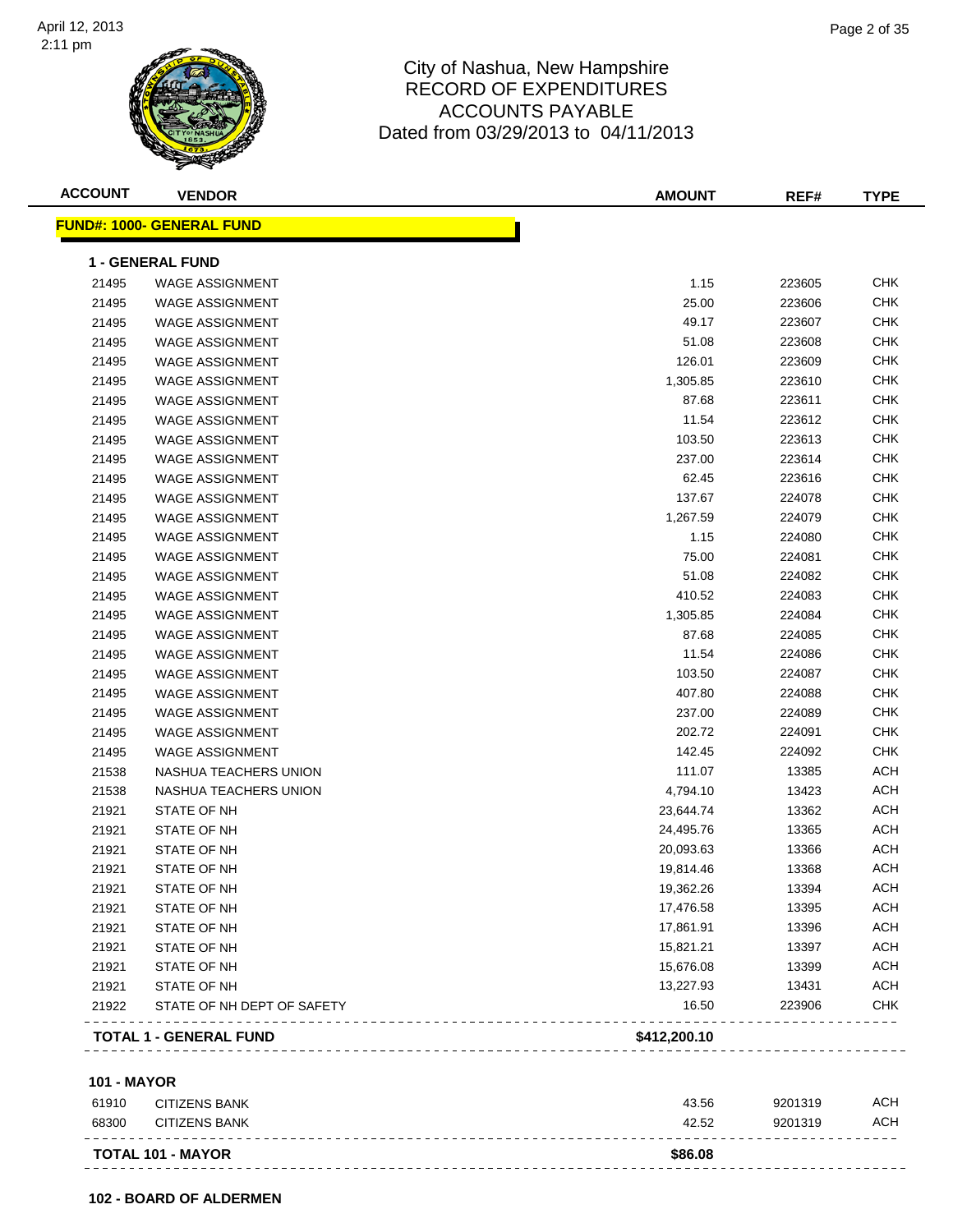

| <b>ACCOUNT</b>     | <b>VENDOR</b>                                       | <b>AMOUNT</b> | REF#   | <b>TYPE</b> |
|--------------------|-----------------------------------------------------|---------------|--------|-------------|
|                    | <b>FUND#: 1000- GENERAL FUND</b>                    |               |        |             |
|                    | <b>102 - BOARD OF ALDERMEN</b>                      |               |        |             |
| 53428              | <b>DONNA GRAHAM</b>                                 | 375.00        | 223968 | <b>CHK</b>  |
| 55699              | UNION LEADER CORP                                   | 70.94         | 224498 | <b>CHK</b>  |
|                    | <b>TOTAL 102 - BOARD OF ALDERMEN</b>                | \$445.94      |        |             |
| <b>103 - LEGAL</b> |                                                     |               |        |             |
| 54828              | <b>US BANK</b>                                      | 125.50        | 223916 | <b>CHK</b>  |
|                    | <b>TOTAL 103 - LEGAL</b>                            | \$125.50      |        |             |
| 105 - CITI-STAT    |                                                     |               |        |             |
| 61100              | STAPLES BUSINESS ADVANTAGE                          | 82.17         | 224053 | <b>CHK</b>  |
|                    | <b>TOTAL 105 - CITI-STAT</b>                        | \$82.17       |        |             |
| 107 - CITY CLERK   |                                                     |               |        |             |
| 42508              | TREASURER STATE OF NH                               | 1,330.00      | 224366 | <b>CHK</b>  |
| 44149              | TREASURER STATE OF NH                               | 8,069.00      | 224366 | <b>CHK</b>  |
| 55699              | OCCUPATIONAL DRUG TESTING LLC                       | 1,105.00      | 224472 | <b>CHK</b>  |
|                    | <b>TOTAL 107 - CITY CLERK</b>                       | \$10,504.00   |        |             |
|                    | <b>109 - CIVIC &amp; COMMUNITY ACTIVITIES</b>       |               |        |             |
| 55214              | NASHUA REGION SOLID WASTE MGT                       | 30,509.00     | 224022 | <b>CHK</b>  |
| 56221              | <b>GREAT AMERICAN DOWNTOWN</b>                      | 8,750.00      | 224422 | <b>CHK</b>  |
| 56228              | NASHUA SENIORS MEAL PROGRAM                         | 1,471.86      | 224023 | <b>CHK</b>  |
| 56250              | COMMUNITY MEDIA SERVICES GRP L                      | 21,250.00     | 223857 | <b>CHK</b>  |
|                    | <b>TOTAL 109 - CIVIC &amp; COMMUNITY ACTIVITIES</b> | \$61,980.86   |        |             |
|                    | <b>111 - HUMAN RESOURCES</b>                        |               |        |             |
| 55425              | JEFFREY DUPONT                                      | 40.00         | 223955 | <b>CHK</b>  |
| 55425              | <b>BRETT GABRIEL</b>                                | 40.00         | 223965 | <b>CHK</b>  |
| 55425              | <b>JONATHAN LAVOIE</b>                              | 40.00         | 223993 | <b>CHK</b>  |
| 55425              | <b>MATT RAYMOND</b>                                 | 40.00         | 224040 | <b>CHK</b>  |
|                    | <b>TOTAL 111 - HUMAN RESOURCES</b>                  | \$160.00      |        |             |
| 113 - BENEFITS     |                                                     |               |        |             |
| 59580              | STATE OF NH UC                                      | 5,267.04      | 224054 | <b>CHK</b>  |
|                    | <b>TOTAL 113 - BENEFITS</b>                         | \$5,267.04    |        |             |
|                    |                                                     |               |        |             |
|                    | <b>118 - OTHER GENERAL GOV'T</b>                    |               |        |             |
| 45960              | STAPLES BUSINESS ADVANTAGE                          | $-14.22$      | 224053 | <b>CHK</b>  |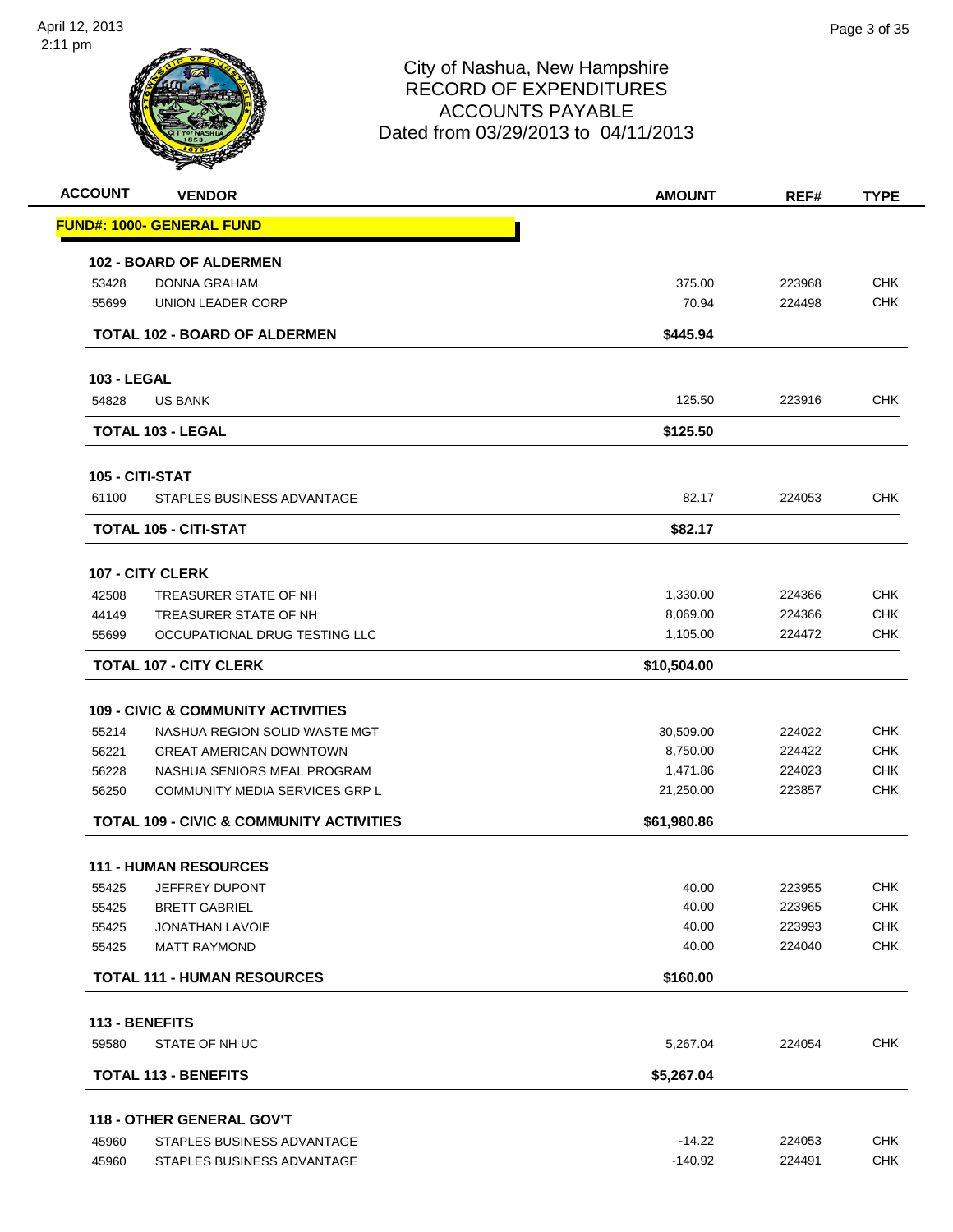

| <b>ACCOUNT</b> | <b>VENDOR</b>                          | <b>AMOUNT</b> | REF#    | <b>TYPE</b> |
|----------------|----------------------------------------|---------------|---------|-------------|
|                | <u> FUND#: 1000- GENERAL FUND</u>      |               |         |             |
|                | <b>TOTAL 118 - OTHER GENERAL GOV'T</b> | $-$155.14$    |         |             |
|                | <b>120 - TELECOMMUNICATIONS</b>        |               |         |             |
| 55109          | <b>FAIRPOINT COMMUNICATIONS</b>        | 5,157.64      | 223893  | CHK         |
| 55109          | PAETEC COMMUNICATIONS INC              | 2,132.37      | 223901  | <b>CHK</b>  |
| 55109          | PAETEC COMMUNICATIONS INC              | 674.71        | 223902  | <b>CHK</b>  |
| 55109          | <b>SUSAN LOVERING</b>                  | 33.00         | 224321  | CHK         |
| 55109          | <b>BAYRING COMMUNICATIONS</b>          | 2.239.44      | 224344  | CHK         |
| 55109          | <b>FAIRPOINT COMMUNICATIONS</b>        | 737.43        | 224349  | CHK         |
|                | <b>TOTAL 120 - TELECOMMUNICATIONS</b>  | \$10,974.59   |         |             |
|                | <b>122 - INFORMATION TECHNOLOGY</b>    |               |         |             |
| 54407          | <b>CITIZENS BANK</b>                   | 435.70        | 9201319 | <b>ACH</b>  |
| 54428          | AFFILIATED COMPUTER SERVICES I         | 20,242.00     | 223921  | <b>CHK</b>  |
| 55118          | <b>VERIZON WIRELESS</b>                | 40.01         | 224370  | <b>CHK</b>  |
| 55300          | <b>DAN MCMULLEN</b>                    | 21.47         | 224325  | <b>CHK</b>  |
| 55400          | <b>CITIZENS BANK</b>                   | 1,850.00      | 9201319 | <b>ACH</b>  |
| 55421          | <b>ANN SURWELL</b>                     | 99.00         | 224339  | CHK         |
| 71207          | AMERICAN TELECOM SERVICES LLC          | 1,155.00      | 224375  | <b>CHK</b>  |
| 71221          | DELL MARKETING LP                      | 856.56        | 223949  | <b>CHK</b>  |
| 71221          | COMPUTER HUT dba IT INSIDERS           | 8,716.00      | 224397  | <b>CHK</b>  |
| 71221          | <b>DELL MARKETING LP</b>               | 867.83        | 224401  | <b>CHK</b>  |
| 71228          | <b>CDW GOVERNMENT INC</b>              | 2,364.38      | 224394  | CHK         |
| 71228          | <b>CITIZENS BANK</b>                   | 138.00        | 9201319 | <b>ACH</b>  |
|                | TOTAL 122 - INFORMATION TECHNOLOGY     | \$36,785.95   |         |             |
|                | <b>126 - FINANCIAL SERVICES</b>        |               |         |             |
| 41307          | HILLSBOROUGH COUNTY REGISTRY O         | 77.38         | 224427  | <b>CHK</b>  |
| 54828          | <b>US BANK</b>                         | 26.55         | 224369  | CHK         |
| 55307          | DAVID FREDETTE                         | 176.79        | 223865  | CHK         |
| 55307          | <b>CRAIG WILSON</b>                    | 20.79         | 224343  | CHK         |
| 55400          | <b>NHACPM</b>                          | 50.00         | 224302  | <b>CHK</b>  |
| 61100          | STAPLES BUSINESS ADVANTAGE             | 40.46         | 224053  | <b>CHK</b>  |
| 61100          | <b>CITIZENS BANK</b>                   | 5.00          | 9201319 | ACH         |
| 61807          | JOHN WILEY & SONS INC                  | 91.50         | 223986  | <b>CHK</b>  |
|                | <b>TOTAL 126 - FINANCIAL SERVICES</b>  | \$488.47      |         |             |
|                | <b>129 - CITY BUILDINGS</b>            |               |         |             |
| 54100          | <b>PSNH</b>                            | 2,223.18      | 224361  | <b>CHK</b>  |
| 54114          | LIBERTY UTILITIES                      | 572.66        | 223894  | <b>CHK</b>  |
| 54114          | <b>LIBERTY UTILITIES</b>               | 586.93        | 224353  | <b>CHK</b>  |
| 54114          | <b>HESS CORPORATION</b>                | 1,012.79      | 224425  | <b>CHK</b>  |
| 54141          | PENNICHUCK WATER WORKS INC             | 76.22         | 223903  | <b>CHK</b>  |
| 54228          | BAIN PEST CONTROL SERVICE INC          | 150.00        | 224381  | <b>CHK</b>  |
| 54243          | SHATTUCK MALONE OIL CO                 | 555.18        | 224364  | <b>CHK</b>  |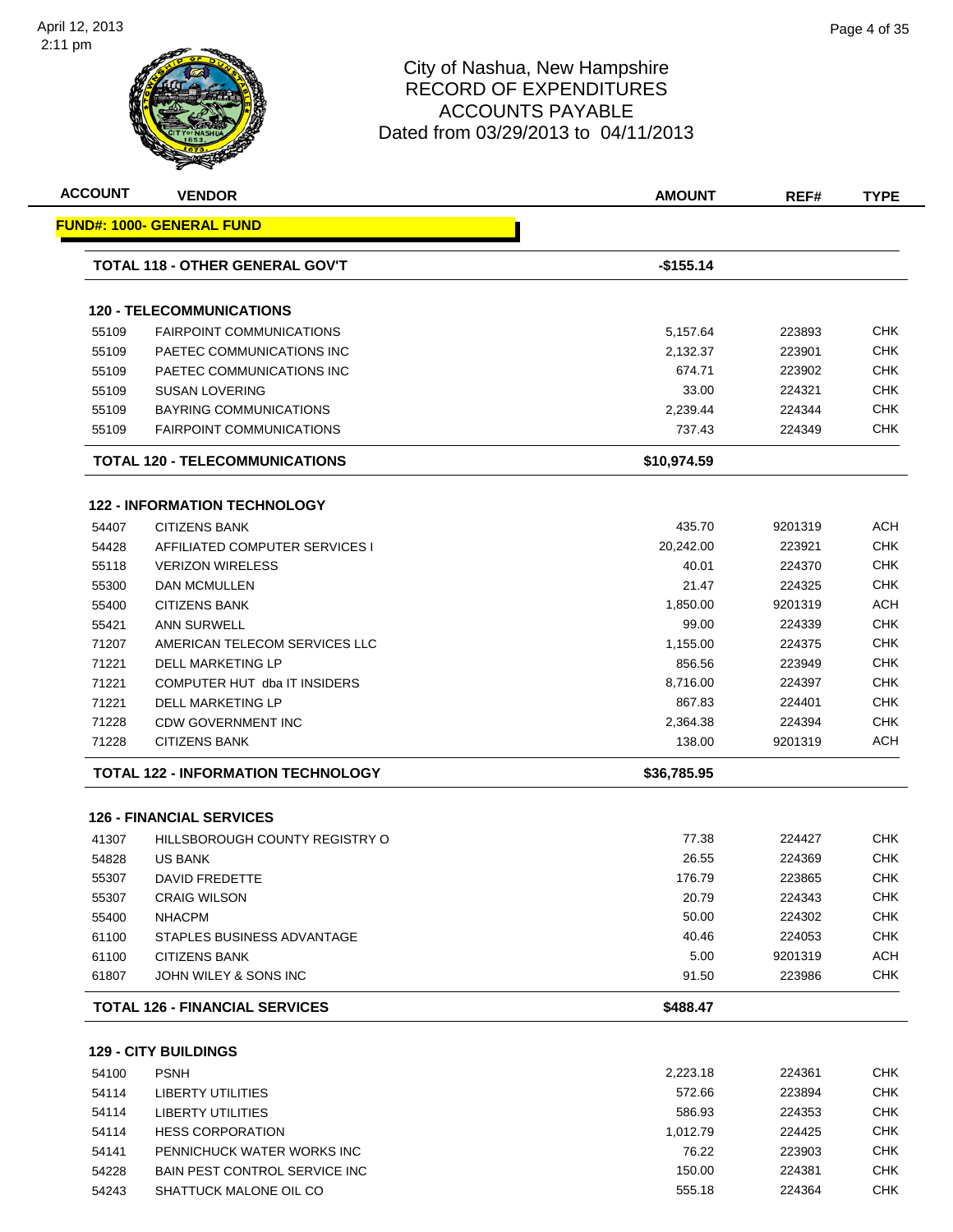

| <b>ACCOUNT</b> | <b>VENDOR</b>                        | <b>AMOUNT</b> | REF#   | <b>TYPE</b> |
|----------------|--------------------------------------|---------------|--------|-------------|
|                | <u> FUND#: 1000- GENERAL FUND</u>    |               |        |             |
|                | <b>129 - CITY BUILDINGS</b>          |               |        |             |
| 54280          | <b>HUFF &amp; GAUTHIER INC</b>       | 498.55        | 223975 | <b>CHK</b>  |
| 54280          | PEABODY SUPPLY CO                    | 15.06         | 224034 | <b>CHK</b>  |
| 54280          | PROTECTION ONE SECURITY              | 508.50        | 224037 | CHK         |
| 54280          | HOME DEPOT CREDIT SERVICES           | 36.85         | 224428 | CHK         |
| 54280          | M & M ELECTRICAL SUPPLY CO INC       | 334.25        | 224446 | <b>CHK</b>  |
| 71999          | NEVERETTS SEW & VAC INC              | 450.00        | 224025 | <b>CHK</b>  |
|                | <b>TOTAL 129 - CITY BUILDINGS</b>    | \$7,020.17    |        |             |
|                | 130 - PURCHASING                     |               |        |             |
| 55500          | THE LOWELL PUBLISHING CO             | 970.10        | 224444 | <b>CHK</b>  |
| 55500          | <b>UNION LEADER CORP</b>             | 539.88        | 224498 | <b>CHK</b>  |
| 61100          | ANCO SIGNS & STAMPS INC              | 23.00         | 223925 | <b>CHK</b>  |
|                | <b>TOTAL 130 - PURCHASING</b>        | \$1,532.98    |        |             |
|                | <b>131 - HUNT BUILDING</b>           |               |        |             |
| 54487          | PROTECTION ONE SECURITY              | 118.00        | 224037 | CHK         |
|                | TOTAL 131 - HUNT BUILDING            | \$118.00      |        |             |
|                |                                      |               |        |             |
|                | 132 - ASSESSING                      |               |        | <b>CHK</b>  |
| 55307          | <b>DOUGLAS DAME</b>                  | 20.34         | 223861 | <b>CHK</b>  |
| 55307          | <b>ANDREW LEMAY</b>                  | 36.73         | 223871 |             |
| 55307          | <b>GREG TURGISS</b>                  | 57.07         | 223890 | CHK         |
| 55307          | <b>GARY TURGISS</b>                  | 241.26        | 224063 | <b>CHK</b>  |
| 61830          | THE TELEGRAPH                        | 176.80        | 223909 | CHK         |
|                | <b>TOTAL 132 - ASSESSING</b>         | \$532.20      |        |             |
| 134 - GIS      |                                      |               |        |             |
| 55400          | PAMELA ANDRUSKEVICH                  | 543.60        | 223926 | <b>CHK</b>  |
|                | <b>TOTAL 134 - GIS</b>               | \$543.60      |        |             |
|                | <b>142 - WOODLAWN CEMETERY</b>       |               |        |             |
| 54107          | MCLAUGHLIN OIL CO                    | 573.09        | 224451 | CHK         |
| 54280          | HOME DEPOT CREDIT SERVICES           | 39.94         | 224428 | <b>CHK</b>  |
| 54487          | HOME DEPOT CREDIT SERVICES           | 119.04        | 223973 | <b>CHK</b>  |
| 54487          | HOME DEPOT CREDIT SERVICES           | 461.38        | 224428 | <b>CHK</b>  |
| 55109          | PAETEC COMMUNICATIONS INC            | 12.23         | 223901 | <b>CHK</b>  |
| 61299          | STAPLES BUSINESS ADVANTAGE           | 9.99          | 224053 | <b>CHK</b>  |
| 61300          | DENNIS K BURKE INC                   | 697.73        | 223951 | <b>CHK</b>  |
|                | <b>TOTAL 142 - WOODLAWN CEMETERY</b> | \$1,913.40    |        |             |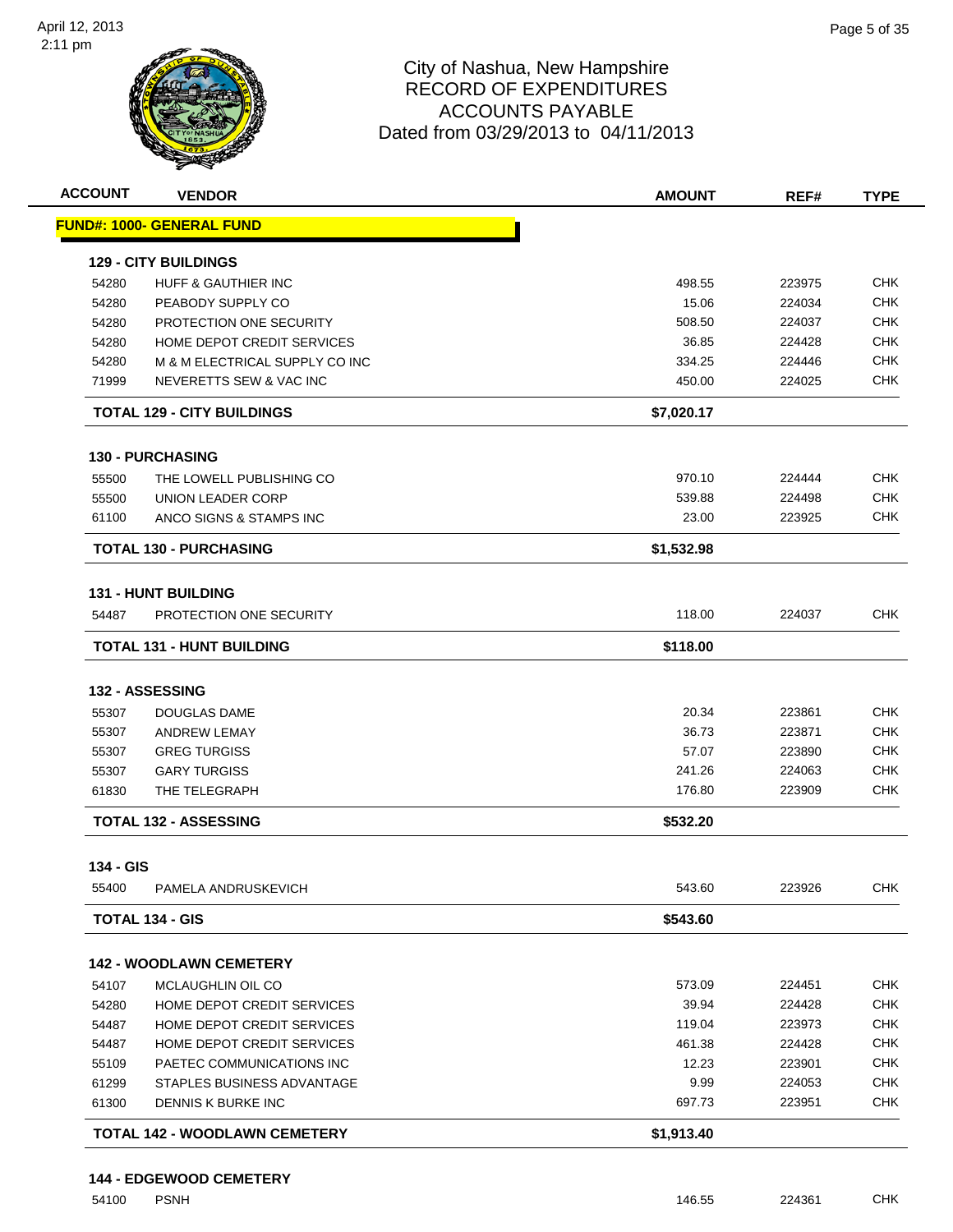

| <b>ACCOUNT</b> | <b>VENDOR</b>                     | <b>AMOUNT</b> | REF#    | <b>TYPE</b> |
|----------------|-----------------------------------|---------------|---------|-------------|
|                | <b>FUND#: 1000- GENERAL FUND</b>  |               |         |             |
|                |                                   |               |         |             |
|                | <b>144 - EDGEWOOD CEMETERY</b>    |               |         |             |
| 54114          | <b>BOT L GAS INC</b>              | 339.45        | 224388  | <b>CHK</b>  |
| 54280          | <b>HOME DEPOT CREDIT SERVICES</b> | 280.11        | 223973  | <b>CHK</b>  |
| 54280          | HOME DEPOT CREDIT SERVICES        | 158.65        | 224428  | <b>CHK</b>  |
| 54487          | <b>FISHER AUTO PARTS INC</b>      | 31.49         | 224407  | <b>CHK</b>  |
| 54487          | NASHUA OUTDOOR POWER EQUIPMENT    | 48.80         | 224463  | <b>CHK</b>  |
| 54600          | ANGER WELDING & TRUCK EQUIP       | 68.26         | 223927  | <b>CHK</b>  |
| 54600          | MAFFEES GARAGE INC                | 454.39        | 223998  | <b>CHK</b>  |
| 55400          | <b>NHCA</b>                       | 50.00         | 224359  | CHK         |
|                | TOTAL 144 - EDGEWOOD CEMETERY     | \$1,577.70    |         |             |
| 150 - POLICE   |                                   |               |         |             |
| 44184          | NASHUA POLICE DEPARTMENT          | 4.98          | 223881  | <b>CHK</b>  |
| 52809          | <b>JANE CONSTANT</b>              | 200.00        | 224311  | <b>CHK</b>  |
| 52809          | <b>JACLYN MARQUIS</b>             | 200.00        | 224323  | CHK         |
| 53135          | OCCUPATIONAL DRUG TESTING LLC     | 60.00         | 224472  | <b>CHK</b>  |
| 53450          | AAA CREDIT SCREENING SERV LLC     | 150.00        | 223919  | <b>CHK</b>  |
| 53450          | AAA CREDIT SCREENING SERV LLC     | $-150.00$     | 223919  | CHK         |
| 53999          | AAA CREDIT SCREENING SERV LLC     | 25.00         | 224371  | <b>CHK</b>  |
| 53999          | AAA CREDIT SCREENING SERV LLC     | 150.00        | 223919  | <b>CHK</b>  |
| 54100          | <b>PSNH</b>                       | 456.68        | 223904  | CHK         |
| 54114          | SHATTUCK MALONE OIL CO            | 850.06        | 223905  | CHK         |
| 54141          | PENNICHUCK WATER WORKS INC        | 554.49        | 224360  | <b>CHK</b>  |
| 54243          | <b>J LAWRENCE HALL INC</b>        | 1,508.80      | 224438  | <b>CHK</b>  |
| 54280          | HOME DEPOT CREDIT SERVICES        | 517.46        | 223974  | <b>CHK</b>  |
| 54280          | THE METRO GROUP                   | 183.00        | 224008  | CHK         |
| 54280          | NASHUA WALLPAPER & PAINT CO       | 49.49         | 224024  | <b>CHK</b>  |
| 54280          | <b>B &amp; S LOCKSMITHS INC</b>   | 25.50         | 224380  | <b>CHK</b>  |
| 54280          | F W WEBB CO                       | 1,647.67      | 224404  | CHK         |
| 54280          | HOME DEPOT CREDIT SERVICES        | 351.06        | 224429  | CHK         |
| 54280          | REXEL CLS                         | 330.47        | 224480  | <b>CHK</b>  |
| 54407          | CITIZENS BANK                     | 203.55        | 9201319 | <b>ACH</b>  |
| 54600          | FORD OF LONDONDERRY               | 1,399.38      | 224408  | <b>CHK</b>  |
| 54600          | <b>GRANITE STATE GLASS</b>        | 243.00        | 224420  | <b>CHK</b>  |
| 54849          | COMCAST CABLE COMMUNICATIONS I    | 226.90        | 223892  | <b>CHK</b>  |
| 54849          | <b>FAIRPOINT COMMUNICATIONS</b>   | 30.06         | 223893  | <b>CHK</b>  |
| 54849          | <b>VERIZON WIRELESS</b>           | 1,192.78      | 223918  | <b>CHK</b>  |
| 54849          | KATHLEEN DELISLE                  | 45.96         | 224313  | <b>CHK</b>  |
| 54849          | <b>JOSHUA ST ONGE</b>             | 45.96         | 224337  | <b>CHK</b>  |
| 54849          | <b>FAIRPOINT COMMUNICATIONS</b>   | 217.56        | 224349  | <b>CHK</b>  |
| 55109          | PAETEC COMMUNICATIONS INC         | 211.17        | 223902  | <b>CHK</b>  |
| 55200          | TREASURER STATE OF NH             | 75.00         | 223912  | CHK         |
| 55307          | <b>JAMES CIULLA</b>               | 61.66         | 223856  | <b>CHK</b>  |
| 55307          | NANCY JARRY                       | 45.20         | 223867  | CHK         |
| 55307          | <b>JAMES STONE</b>                | 45.20         | 223887  | <b>CHK</b>  |
| 55307          | PHILIP BELMONT                    | 44.40         | 224305  | <b>CHK</b>  |
| 55307          | <b>STEVE HALLAM</b>               | 44.40         | 224317  | <b>CHK</b>  |
| 55400          | ADAM ANDERSON                     | 140.00        | 223854  | <b>CHK</b>  |
|                |                                   |               |         |             |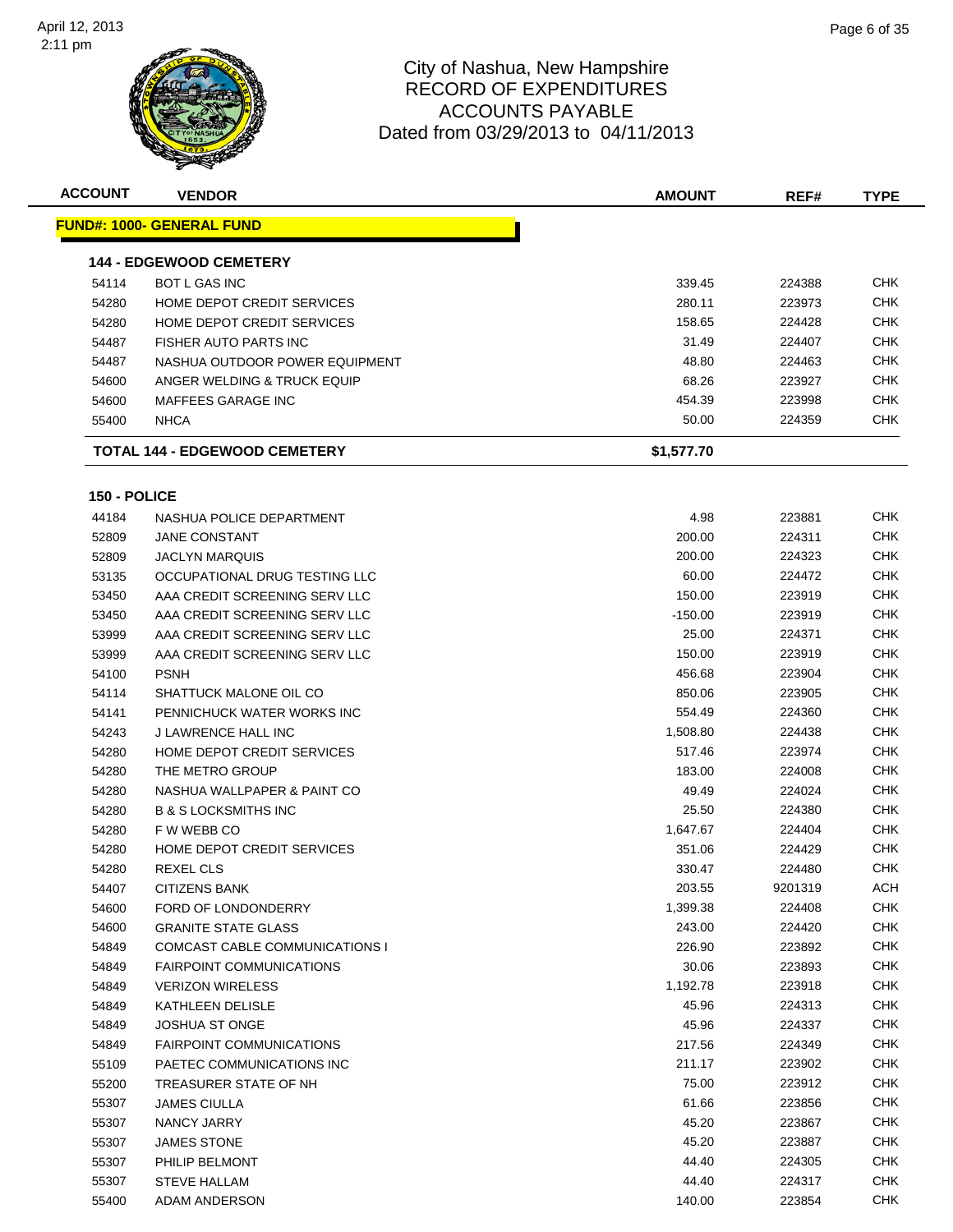

| <b>ACCOUNT</b> | <b>VENDOR</b>                            | <b>AMOUNT</b>   | REF#             | <b>TYPE</b>              |
|----------------|------------------------------------------|-----------------|------------------|--------------------------|
|                | <b>FUND#: 1000- GENERAL FUND</b>         |                 |                  |                          |
|                |                                          |                 |                  |                          |
| 150 - POLICE   |                                          |                 |                  |                          |
| 55400          | <b>ANDREW LANE</b>                       | 140.00          | 223869           | <b>CHK</b>               |
| 55400          | <b>TODD MORIARTY</b>                     | 265.00          | 223880           | <b>CHK</b>               |
| 55400          | SAFARILAND LLC                           | 1,485.00        | 223910           | <b>CHK</b>               |
| 55400          | LIES LLC                                 | 178.00          | 224301           | <b>CHK</b>               |
| 55400          | <b>ADAM ANDERSON</b>                     | 170.00          | 224304           | <b>CHK</b>               |
| 55400          | <b>ANDREW LANE</b>                       | 70.00           | 224318           | <b>CHK</b>               |
| 55400          | PAT MCCARTHY PROUDCTIONS INC             | 2,093.00        | 224473           | CHK                      |
| 55400          | CITIZENS BANK                            | 737.27          | 9201319          | ACH<br><b>CHK</b>        |
| 55421          | <b>JAMES LIMA</b>                        | 50.00           | 223872           |                          |
| 55421          | <b>JAMES MALONEY</b>                     | 50.00           | 223875           | СНК<br><b>CHK</b>        |
| 55421          | <b>KEVIN O'BRIEN</b>                     | 50.00           | 223882           |                          |
| 55421          | <b>WILLIAM PEASE</b>                     | 25.00           | 224035           | СНК                      |
| 55500          | THE LOWELL PUBLISHING CO                 | 627.17          | 224444           | <b>CHK</b>               |
| 55500          | EAGLE-TRIBUNE PUBLISHING CO              | 533.52          | 224469           | <b>CHK</b>               |
| 55607          | UNITED PARCEL SERVICE                    | 19.58           | 223915           | <b>CHK</b>               |
| 55699          | NASHUA MILLYARD ASSOC INC                | 703.46          | 224462           | <b>CHK</b><br><b>CHK</b> |
| 61100          | PETTY CASH                               | 15.98           | 223884           |                          |
| 61100          | STAPLES BUSINESS ADVANTAGE               | 3,039.76        | 224491           | <b>CHK</b><br><b>CHK</b> |
| 61107          | <b>CRAIG ALLARD</b>                      | 150.00          | 223853           | <b>CHK</b>               |
| 61107          | NICOLE BROOKS                            | 419.92          | 223855           | <b>CHK</b>               |
| 61107          | <b>ANDREW LAVOIE</b>                     | 37.50<br>126.02 | 223870           | <b>CHK</b>               |
| 61107<br>61107 | TIMOTHY MACISAAC<br><b>TODD MORIARTY</b> | 93.49           | 223873<br>223880 | <b>CHK</b>               |
| 61107          | <b>JUSTIN PEARSE</b>                     | 43.80           | 223883           | <b>CHK</b>               |
| 61107          | <b>NICOLE BROOKS</b>                     | 68.33           | 224306           | <b>CHK</b>               |
| 61107          | NICOLE M CLAY                            | 176.59          | 224309           | СНК                      |
| 61107          | <b>ANDREW LAVOIE</b>                     | 29.96           | 224320           | <b>CHK</b>               |
| 61107          | <b>KEVIN O'BRIEN</b>                     | 34.83           | 224328           | <b>CHK</b>               |
| 61107          | <b>BENS UNIFORMS</b>                     | 388.98          | 224385           | CHK                      |
| 61110          | <b>BENS UNIFORMS</b>                     | 89.98           | 223934           | <b>CHK</b>               |
| 61121          | CITIZENS BANK                            | 232.15          | 9201319          | <b>ACH</b>               |
| 61142          | <b>AIRGAS EAST</b>                       | 530.00          | 223922           | <b>CHK</b>               |
| 61142          | NEW ENGLAND PARTS WAREHOUSE              | 8.50            | 224468           | <b>CHK</b>               |
| 61185          | NATIONAL LAW ENFORCEMENT SUP             | 179.50          | 224466           | <b>CHK</b>               |
| 61299          | PETTY CASH                               | 137.43          | 223884           | <b>CHK</b>               |
| 61299          | <b>CITIZENS BANK</b>                     | 134.95          | 9201319          | <b>ACH</b>               |
| 61300          | <b>FLEET SERVICES</b>                    | 1,062.58        | 224500           | <b>CHK</b>               |
| 61428          | <b>BELLETETES INC</b>                    | 219.06          | 223933           | <b>CHK</b>               |
| 61428          | THE DURKIN CO INC                        | 499.05          | 223956           | <b>CHK</b>               |
| 61428          | <b>BELLETETES INC</b>                    | 13.02           | 224384           | <b>CHK</b>               |
| 61607          | <b>GOVCONNECTION INC</b>                 | 137.39          | 224418           | <b>CHK</b>               |
| 61650          | STAPLES BUSINESS ADVANTAGE               | 518.40          | 224491           | CHK                      |
| 61799          | <b>CARPARTS OF NASHUA</b>                | 26.84           | 223940           | CHK                      |
| 61799          | FISHER AUTO PARTS INC                    | 32.97           | 223963           | <b>CHK</b>               |
| 61799          | MACMULKIN CHEVROLET INC                  | 58.43           | 223997           | CHK                      |
| 61799          | NEW ENGLAND PARTS WAREHOUSE              | 172.99          | 224027           | <b>CHK</b>               |
| 61799          | TOWERS MOTOR PARTS CORP                  | 10.48           | 224059           | <b>CHK</b>               |
| 61799          | <b>BELLETETES INC</b>                    | 27.29           | 224384           | <b>CHK</b>               |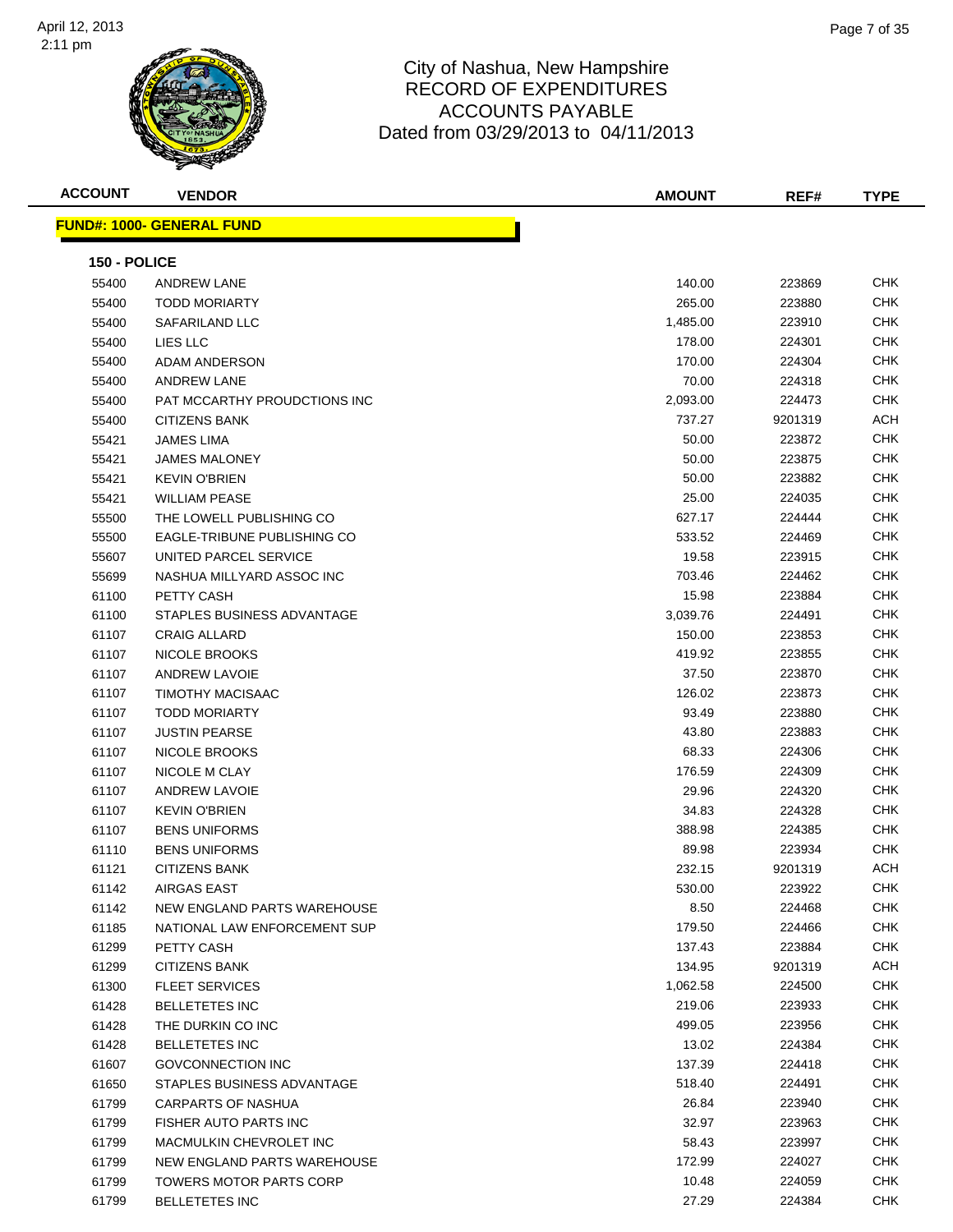

| <b>ACCOUNT</b>    | <b>VENDOR</b>                    | <b>AMOUNT</b> | REF#   | <b>TYPE</b> |
|-------------------|----------------------------------|---------------|--------|-------------|
|                   | <b>FUND#: 1000- GENERAL FUND</b> |               |        |             |
| 150 - POLICE      |                                  |               |        |             |
| 61799             | <b>BEST FORD</b>                 | 105.00        | 224386 | <b>CHK</b>  |
| 61799             | <b>CARPARTS OF NASHUA</b>        | 117.35        | 224392 | <b>CHK</b>  |
| 61799             | FISHER AUTO PARTS INC            | 145.66        | 224407 | <b>CHK</b>  |
| 61799             | <b>G H BERLIN OIL CO</b>         | 60.85         | 224411 | <b>CHK</b>  |
| 61799             | HOME DEPOT CREDIT SERVICES       | 61.46         | 224429 | <b>CHK</b>  |
| 71400             | <b>BUD'S POLICE SUPPLY</b>       | 301.67        | 224390 | <b>CHK</b>  |
| 71407             | <b>BUD'S POLICE SUPPLY</b>       | 291.33        | 224390 | <b>CHK</b>  |
|                   | <b>TOTAL 150 - POLICE</b>        | \$28,383.33   |        |             |
| <b>152 - FIRE</b> |                                  |               |        |             |
| 52800             | <b>JAMES W KIRK</b>              | 832.50        | 224441 | <b>CHK</b>  |
| 54100             | <b>PSNH</b>                      | 4,496.32      | 224361 | <b>CHK</b>  |
| 54107             | SHATTUCK MALONE OIL CO           | 1,235.59      | 224364 | <b>CHK</b>  |
| 54114             | <b>LIBERTY UTILITIES</b>         | 181.76        | 224352 | <b>CHK</b>  |
| 54114             | <b>LIBERTY UTILITIES</b>         | 1,161.62      | 224355 | <b>CHK</b>  |
| 54114             | <b>HESS CORPORATION</b>          | 585.58        | 224425 | <b>CHK</b>  |
| 54141             | PENNICHUCK WATER WORKS INC       | 335.60        | 223903 | <b>CHK</b>  |
| 54141             | PENNICHUCK WATER WORKS INC       | 239.35        | 224360 | <b>CHK</b>  |
| 54228             | <b>JP PEST SERVICES</b>          | 85.00         | 223980 | <b>CHK</b>  |
| 54280             | <b>FIMBEL PAUNET CORP</b>        | 320.50        | 223961 | <b>CHK</b>  |
|                   |                                  |               |        |             |

| 54114 | <b>LIBERTY UTILITIES</b>         | 181.76   | 224352  | <b>CHK</b> |
|-------|----------------------------------|----------|---------|------------|
| 54114 | LIBERTY UTILITIES                | 1,161.62 | 224355  | <b>CHK</b> |
| 54114 | <b>HESS CORPORATION</b>          | 585.58   | 224425  | <b>CHK</b> |
| 54141 | PENNICHUCK WATER WORKS INC       | 335.60   | 223903  | <b>CHK</b> |
| 54141 | PENNICHUCK WATER WORKS INC       | 239.35   | 224360  | <b>CHK</b> |
| 54228 | <b>JP PEST SERVICES</b>          | 85.00    | 223980  | <b>CHK</b> |
| 54280 | FIMBEL PAUNET CORP               | 320.50   | 223961  | <b>CHK</b> |
| 54280 | PEABODY SUPPLY CO                | 77.67    | 224034  | <b>CHK</b> |
| 54280 | M & M ELECTRICAL SUPPLY CO INC   | 149.78   | 224446  | <b>CHK</b> |
| 54280 | TRI STATE HOOD & DUCT LLC        | 150.00   | 224494  | <b>CHK</b> |
| 54487 | <b>KERRY FIRE PROTECTION INC</b> | 301.50   | 223989  | <b>CHK</b> |
| 54487 | <b>CINTAS FIRE PROTECTION</b>    | 90.50    | 224396  | <b>CHK</b> |
| 54600 | <b>BELLETETES INC</b>            | 2.14     | 223933  | <b>CHK</b> |
| 54600 | JACK YOUNG CO INC                | 40.68    | 223981  | CHK        |
| 54600 | <b>MINUTEMAN TRUCKS INC</b>      | 171.93   | 224011  | <b>CHK</b> |
| 54600 | NASHUA OUTDOOR POWER EQUIPMENT   | 17.03    | 224021  | <b>CHK</b> |
| 54600 | SANEL AUTO PARTS CO              | 341.07   | 224045  | <b>CHK</b> |
| 54600 | CHELMSFORD AUTO ELECTRIC         | 369.00   | 224395  | <b>CHK</b> |
| 54600 | JACK YOUNG CO INC                | 111.37   | 224439  | <b>CHK</b> |
| 54600 | MINUTEMAN TRUCKS INC             | 98.30    | 224458  | <b>CHK</b> |
| 54600 | SANEL AUTO PARTS CO              | 19.69    | 224485  | <b>CHK</b> |
| 54600 | YANKEE TRUCK LLC                 | 26.92    | 224502  | <b>CHK</b> |
| 55118 | PAETEC COMMUNICATIONS INC        | 10.48    | 223901  | <b>CHK</b> |
| 55400 | <b>CITIZENS BANK</b>             | 663.81   | 9201319 | <b>ACH</b> |
| 55607 | <b>PETTY CASH</b>                | 82.65    | 224330  | <b>CHK</b> |
| 55699 | <b>TRUE BLUE CLEANERS</b>        | 67.86    | 224060  | <b>CHK</b> |
| 55699 | TRUE BLUE CLEANERS               | 79.60    | 224061  | <b>CHK</b> |
| 55699 | <b>TRUE BLUE CLEANERS</b>        | 105.56   | 224062  | <b>CHK</b> |
| 61110 | INDUSTRIAL PROTECTION SERVICES   | 440.00   | 224434  | <b>CHK</b> |
| 61142 | <b>MOORE MEDICAL LLC</b>         | 751.50   | 224013  | <b>CHK</b> |
| 61299 | RADIO SHACK                      | 9.16     | 224039  | <b>CHK</b> |
| 61299 | SANEL AUTO PARTS CO              | 49.86    | 224485  | <b>CHK</b> |
| 61428 | NEW ENGLAND PAPER & SUPPLY       | 878.67   | 224026  | <b>CHK</b> |
| 61428 | M & M ELECTRICAL SUPPLY CO INC   | 622.33   | 224446  | CHK        |
|       |                                  |          |         |            |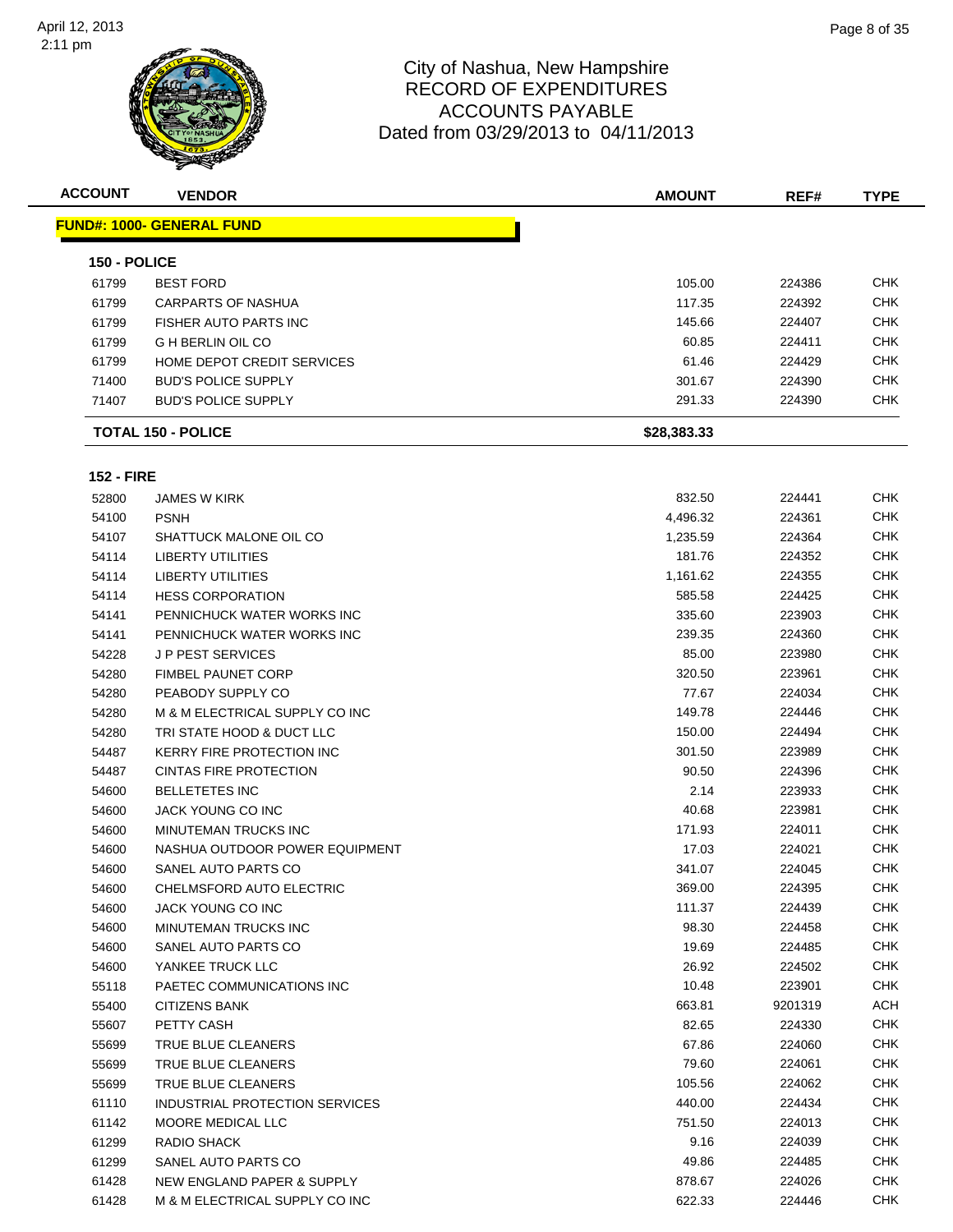

| <b>ACCOUNT</b>    | <b>VENDOR</b>                          | <b>AMOUNT</b> | REF#    | <b>TYPE</b> |
|-------------------|----------------------------------------|---------------|---------|-------------|
|                   | <u> FUND#: 1000- GENERAL FUND</u>      |               |         |             |
| <b>152 - FIRE</b> |                                        |               |         |             |
| 61799             | FIRE TECH & SAFETY OF NEW ENGL         | 27.25         | 223962  | <b>CHK</b>  |
| 61799             | MINUTEMAN TRUCKS INC                   | 257.71        | 224011  | <b>CHK</b>  |
| 61799             | YANKEE TRUCK LLC                       | 11.33         | 224073  | <b>CHK</b>  |
| 61799             | <b>MINUTEMAN TRUCKS INC</b>            | 3,709.82      | 224458  | <b>CHK</b>  |
| 61799             | TST HYDRAULICS INC                     | 33.81         | 224496  | <b>CHK</b>  |
| 71025             | ARCSOURCE INC                          | 143.01        | 223928  | <b>CHK</b>  |
| 71025             | PETTY CASH                             | 9.18          | 224330  | <b>CHK</b>  |
| 71025             | ARCSOURCE INC                          | 38.08         | 224377  | <b>CHK</b>  |
| 71025             | SNAP ON TOOLS                          | 144.40        | 224489  | <b>CHK</b>  |
| 71432             | FIRE TECH & SAFETY OF NEW ENGL         | 5,650.00      | 223962  | <b>CHK</b>  |
|                   | <b>TOTAL 152 - FIRE</b>                | \$25,227.47   |         |             |
|                   | <b>153 - BUILDING INSPECTION</b>       |               |         |             |
| 55307             | <b>TIMOTHY DUPONT</b>                  | 310.75        | 223863  | CHK         |
| 55307             | <b>RUSS MARCUM</b>                     | 391.53        | 223877  | <b>CHK</b>  |
| 55307             | DAWN MICHAUD                           | 68.93         | 223879  | <b>CHK</b>  |
| 55307             | <b>WILLIAM CONDRA</b>                  | 160.46        | 224310  | <b>CHK</b>  |
| 55307             | <b>WILLIAM MCKINNEY</b>                | 129.72        | 224324  | <b>CHK</b>  |
| 55307             | <b>MARK SIMARD</b>                     | 272.00        | 224335  | <b>CHK</b>  |
| 55421             | DAWN MICHAUD                           | 28.54         | 223879  | <b>CHK</b>  |
| 55421             | <b>NHBOA</b>                           | 200.00        | 223900  | <b>CHK</b>  |
| 55421             | <b>MARK SIMARD</b>                     | 265.00        | 224335  | <b>CHK</b>  |
| 55421             | <b>NHBOA</b>                           | 50.00         | 224358  | <b>CHK</b>  |
|                   | <b>TOTAL 153 - BUILDING INSPECTION</b> | \$1,876.93    |         |             |
|                   |                                        |               |         |             |
|                   | <b>155 - CODE ENFORCEMENT</b>          |               |         |             |
| 55307             | <b>KYLE METCALF</b>                    | 413.58        | 223878  | <b>CHK</b>  |
| 55307             | ROBERT SOUSA                           | 327.14        | 223886  | <b>CHK</b>  |
| 61830             | MOMETRIX MEDIA LLC                     | 46.98         | 223898  | <b>CHK</b>  |
|                   | <b>TOTAL 155 - CODE ENFORCEMENT</b>    | \$787.70      |         |             |
|                   | <b>156 - EMERGENCY MANAGEMENT</b>      |               |         |             |
| 61100             | STAPLES BUSINESS ADVANTAGE             | 64.73         | 224053  | <b>CHK</b>  |
| 61110             | <b>JUSTIN KATES</b>                    | 250.64        | 223868  | <b>CHK</b>  |
|                   | TOTAL 156 - EMERGENCY MANAGEMENT       | \$315.37      |         |             |
|                   | <b>157 - CITYWIDE COMMUNICATIONS</b>   |               |         |             |
| 54100             | <b>PSNH</b>                            | 534.02        | 223904  | <b>CHK</b>  |
| 54243             | J LAWRENCE HALL INC                    | 2,287.92      | 223979  | <b>CHK</b>  |
| 55400             | MANSFIELD WILLIAM R                    | 1,222.51      | 223876  | <b>CHK</b>  |
| 55421             | <b>CITIZENS BANK</b>                   | 787.60        | 9201319 | <b>ACH</b>  |
| 55607             | UNITED PARCEL SERVICE                  | 16.21         | 223915  | <b>CHK</b>  |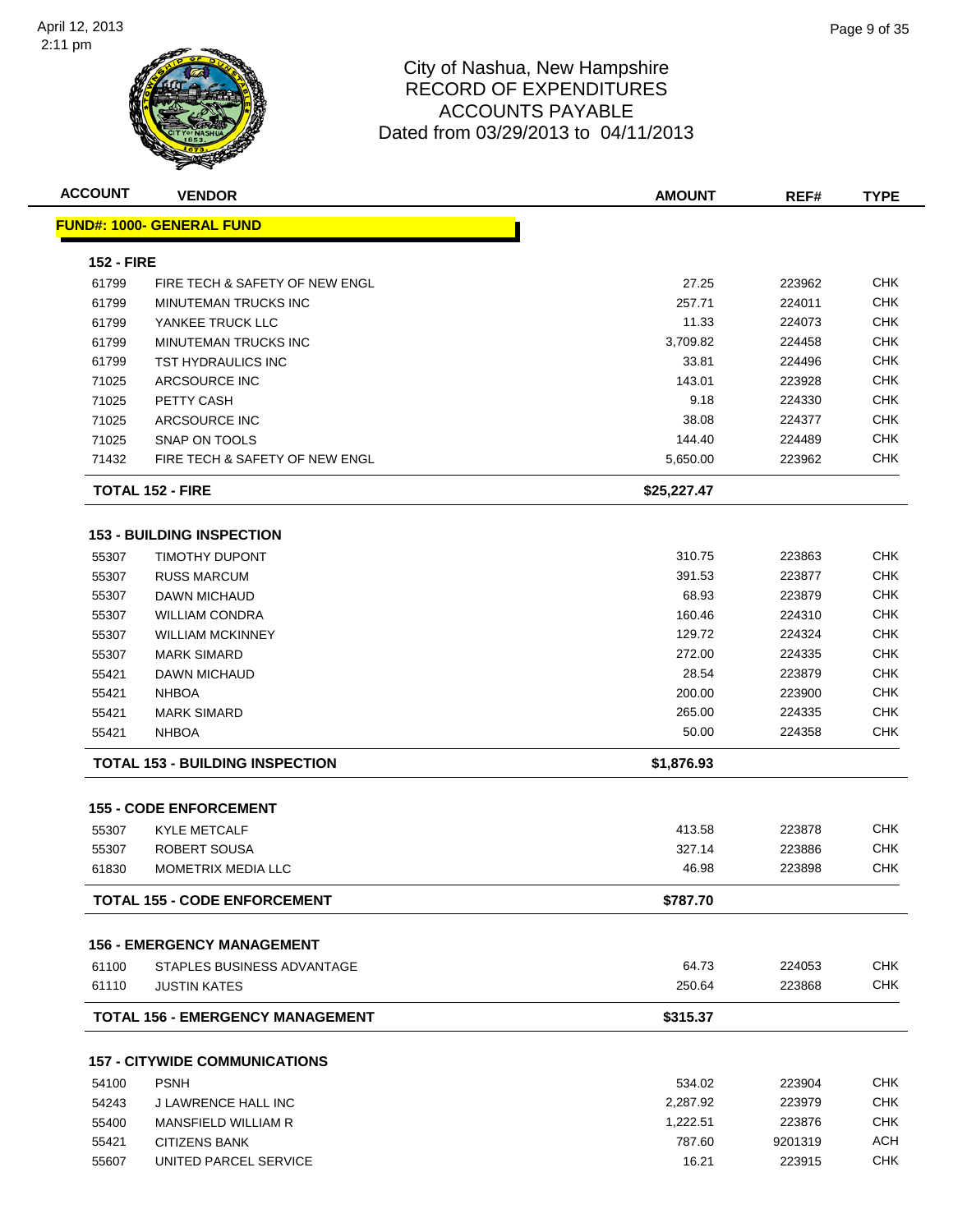#### 2:11 pm



| <b>ACCOUNT</b> | <b>VENDOR</b>                               | AMOUNT       | REF#   | <b>TYPE</b> |
|----------------|---------------------------------------------|--------------|--------|-------------|
|                | <b>FUND#: 1000- GENERAL FUND</b>            |              |        |             |
|                | <b>TOTAL 157 - CITYWIDE COMMUNICATIONS</b>  | \$4,848.26   |        |             |
|                | <b>159 - OTHER PUBLIC SAFETY</b>            |              |        |             |
| 54835          | PENNICHUCK WATER WORKS INC                  | 214,923.56   | 224360 | <b>CHK</b>  |
|                | <b>TOTAL 159 - OTHER PUBLIC SAFETY</b>      | \$214,923.56 |        |             |
|                |                                             |              |        |             |
|                | <b>160 - PUBLIC WORKS-ADMIN/ENGINEERING</b> |              |        |             |
| 54100          | <b>PSNH</b>                                 | 967.09       | 223904 | <b>CHK</b>  |
| 54141          | PENNICHUCK WATER WORKS INC                  | 70.72        | 224360 | <b>CHK</b>  |
| 54421          | <b>XEROX CORPORATION</b>                    | 672.00       | 224501 | CHK         |
| 55109          | PAETEC COMMUNICATIONS INC                   | 4.06         | 223901 | <b>CHK</b>  |
| 55307          | <b>STEPHEN DOOKRAN</b>                      | 98.31        | 223862 | <b>CHK</b>  |
| 55307          | <b>WILLIAM TOOMEY</b>                       | 63.85        | 223888 | <b>CHK</b>  |
| 55699          | JAN PRO CLEANING SYSTEMS NORTH              | 665.00       | 223982 | <b>CHK</b>  |
| 61100          | STAPLES BUSINESS ADVANTAGE                  | 245.99       | 224053 | <b>CHK</b>  |
| 61299          | <b>IMTEK REPROGRAPHICS INC</b>              | 286.76       | 223976 | <b>CHK</b>  |
|                | TOTAL 160 - PUBLIC WORKS-ADMIN/ENGINEERING  | \$3,073.78   |        |             |
|                |                                             |              |        |             |
| 161 - STREETS  |                                             |              |        |             |
| 54100          | <b>PSNH</b>                                 | 1,780.58     | 223904 | <b>CHK</b>  |
| 54100          | <b>PSNH</b>                                 | 1,149.14     | 224361 | <b>CHK</b>  |
| 54100          | <b>PSNH</b>                                 | 2,473.51     | 224362 | <b>CHK</b>  |
| 54114          | ENERGYNORTH PROPANE                         | 1,555.90     | 223959 | <b>CHK</b>  |
| 54141          | PENNICHUCK WATER WORKS INC                  | 442.24       | 224360 | <b>CHK</b>  |
| 54200          | JAN PRO CLEANING SYSTEMS NORTH              | 855.00       | 223982 | <b>CHK</b>  |
| 54207          | STEPHEN P CRAVOTT                           | 1,387.50     | 223858 | CHK         |
| 54207          | <b>CRISP CONTRACTING LLC</b>                | 5,865.26     | 223859 | <b>CHK</b>  |
| 54207          | BENTLEY MANAGEMENT GROUP INC                | 1,086.25     | 223935 | <b>CHK</b>  |
| 54207          | <b>ROY E BRIAND</b>                         | 1,386.00     | 223938 | <b>CHK</b>  |
| 54207          | <b>PATRICK T CADY</b>                       | 1.762.50     | 223939 | CHK         |
| 54207          | ROBERT W CHAMPAGNE                          | 1,455.25     | 223942 | <b>CHK</b>  |
| 54207          | <b>KENT R DUMAIS</b>                        | 963.13       | 223954 | <b>CHK</b>  |
| 54207          | <b>KERRYS POOL &amp; SPA SPECIALISTS</b>    | 1,030.13     | 223990 | <b>CHK</b>  |
| 54207          | RONALD MANN                                 | 816.00       | 224000 | <b>CHK</b>  |
| 54207          | <b>JOHN MARINO</b>                          | 1,216.00     | 224001 | <b>CHK</b>  |
| 54207          | STEPHAN MORIN                               | 1,184.00     | 224014 | <b>CHK</b>  |
| 54207          | PWM CONTRACTING LLC                         | 3,406.00     | 224038 | <b>CHK</b>  |
| 54207          | <b>CHRISTOPHER UNDERWOOD</b>                | 1,461.50     | 224064 | <b>CHK</b>  |
| 54228          | <b>JP PEST SERVICES</b>                     | 65.00        | 223980 | CHK         |
| 54236          | CALLOGIX INC                                | 76.00        | 224391 | <b>CHK</b>  |
| 54243          | J LAWRENCE HALL INC                         | 1,183.99     | 224438 | <b>CHK</b>  |
| 54280          | AMERICAN SECURITY & FIRE PROTE              | 170.00       | 223924 | CHK         |
| 54280          | STEVE SHUMSKY UNLIMITED DOOR                | 1,421.60     | 224067 | <b>CHK</b>  |
| 54280          | M & M ELECTRICAL SUPPLY CO INC              | 390.48       | 224446 | <b>CHK</b>  |
| 54280          | STEVE SHUMSKY UNLIMITED DOOR                | 185.00       | 224499 | <b>CHK</b>  |
| 54305          | HIGHWAY TECH SIGNAL EQUIP SALE              | 282.00       | 224426 | <b>CHK</b>  |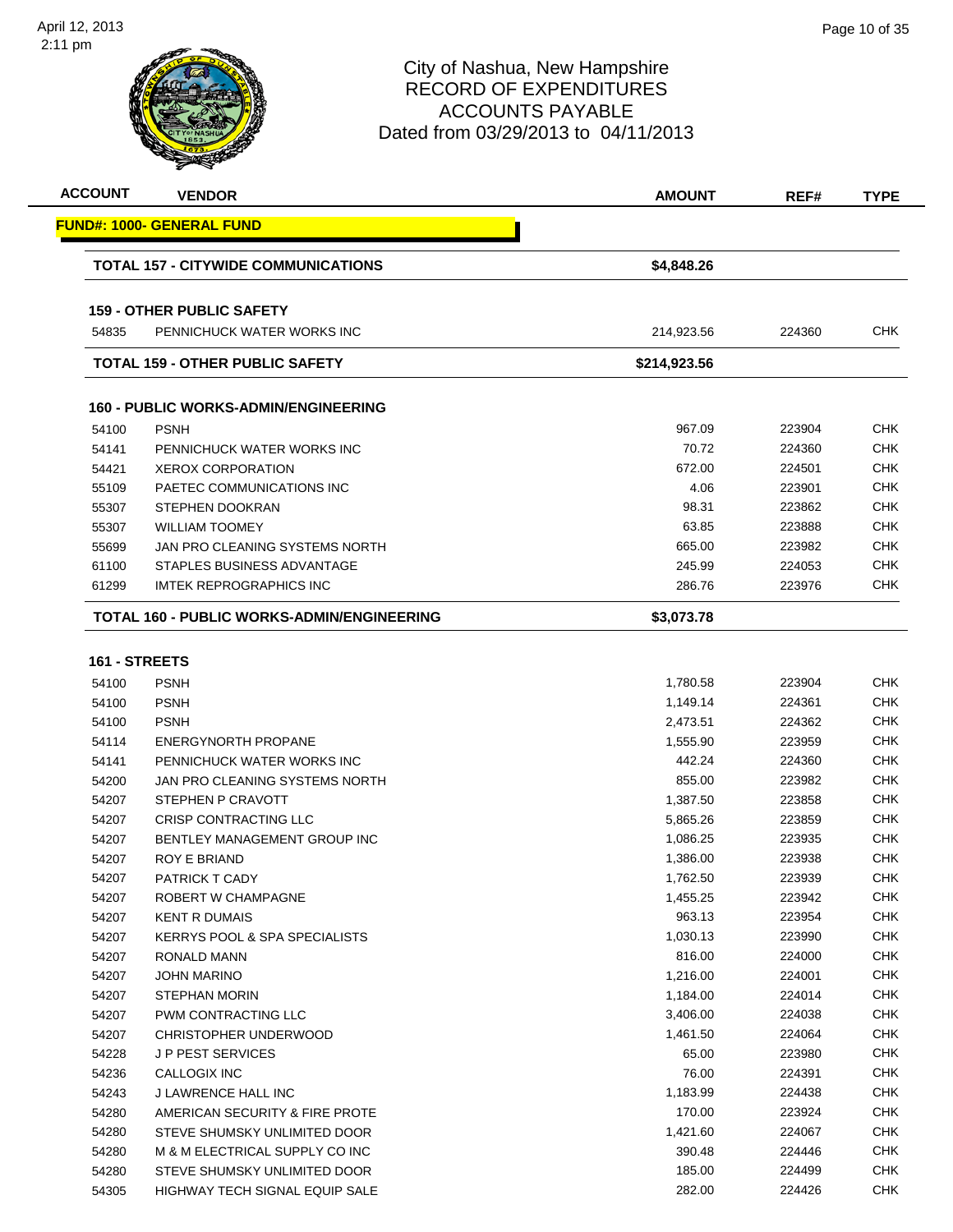

| <b>ACCOUNT</b> | <b>VENDOR</b>                                    | <b>AMOUNT</b> | REF#    | <b>TYPE</b> |
|----------------|--------------------------------------------------|---------------|---------|-------------|
|                | <u> FUND#: 1000- GENERAL FUND</u>                |               |         |             |
|                |                                                  |               |         |             |
| 161 - STREETS  |                                                  |               |         |             |
| 54421          | CONWAY OFFICE PRODUCTS LLC                       | 90.00         | 223946  | <b>CHK</b>  |
| 54450          | CONWAY OFFICE PRODUCTS LLC                       | 99.36         | 223946  | CHK         |
| 54450          | CONWAY OFFICE PRODUCTS LLC                       | $-90.00$      | 223946  | CHK         |
| 54600          | <b>BOBCAT OF NEW HAMPSHIRE</b>                   | 179.89        | 223937  | <b>CHK</b>  |
| 54600          | DONOVAN EQUIPMENT CO INC                         | 347.23        | 223953  | <b>CHK</b>  |
| 54600          | <b>FREIGHTLINER OF NH INC</b>                    | 261.59        | 223964  | <b>CHK</b>  |
| 54600          | LIBERTY INTNL TRUCKS OF NH LLC                   | 582.16        | 223994  | <b>CHK</b>  |
| 54600          | NAPA AUTO PARTS                                  | 580.71        | 224017  | <b>CHK</b>  |
| 54600          | NUERA TRANSPORT INC                              | 202.00        | 224029  | CHK         |
| 54600          | SANEL AUTO PARTS CO                              | 201.87        | 224046  | <b>CHK</b>  |
| 54600          | SOUTHWORTH-MILTON INC                            | 820.12        | 224051  | CHK         |
| 54600          | AUTO ELECTRIC WAREHOUSE INC                      | 150.00        | 224379  | CHK         |
| 54600          | <b>BEST FORD</b>                                 | 76.41         | 224386  | <b>CHK</b>  |
| 54600          | <b>BTT ENTERPRISES LLC</b>                       | 3,300.00      | 224389  | CHK.        |
| 54600          | D & R TOWING INC                                 | 270.00        | 224400  | <b>CHK</b>  |
| 54600          | GILBERT DRIVELINE SERV & SUPPL                   | 74.70         | 224415  | <b>CHK</b>  |
| 54600          | SANEL AUTO PARTS CO                              | 1,259.73      | 224486  | <b>CHK</b>  |
| 55109          | PAETEC COMMUNICATIONS INC                        | 20.96         | 223901  | <b>CHK</b>  |
| 55118          | <b>UCOM</b>                                      | 333.40        | 224348  | <b>CHK</b>  |
| 61107          | ALECS SHOE STORE INC                             | 550.00        | 223923  | <b>CHK</b>  |
| 61107          | UNIFIRST CORPORATION                             | 643.91        | 224065  | <b>CHK</b>  |
| 61107          | UNIFIRST CORPORATION                             | 597.34        | 224497  | CHK.        |
| 61166          | <b>BOT L GAS INC</b>                             | 63.50         | 224388  | <b>CHK</b>  |
| 61299          | NAPA AUTO PARTS                                  | 357.23        | 224017  | <b>CHK</b>  |
| 61299          | USP OF NEW ENGLAND                               | 482.35        | 224068  | <b>CHK</b>  |
| 61299          | <b>BELLETETES INC</b>                            | 3.41          | 224384  | <b>CHK</b>  |
| 61299          | SANEL AUTO PARTS CO                              | 2.45          | 224484  | <b>CHK</b>  |
| 61299          | SANEL AUTO PARTS CO                              | 181.32        | 224486  | <b>CHK</b>  |
| 61300          | DENNIS K BURKE INC                               | 40,911.04     | 223951  | <b>CHK</b>  |
| 61300          | DENNIS K BURKE INC                               | 18,584.76     | 224402  | <b>CHK</b>  |
| 61307          | SHATTUCK MALONE OIL CO                           | 23,156.04     | 223905  | CHK         |
|                | SHATTUCK MALONE OIL CO                           | 746.02        | 224364  | <b>CHK</b>  |
| 61307<br>61514 | <b>GRANITE STATE MINERAL INC</b>                 | 11,048.90     | 224421  | <b>CHK</b>  |
|                |                                                  | 72.23         |         | <b>CHK</b>  |
| 61542          | <b>FASTENAL CO</b><br>HOME DEPOT CREDIT SERVICES | 63.94         | 223960  | <b>CHK</b>  |
| 61542          | PERMA LINE CORP OF NEW ENGLAND                   |               | 224428  | <b>CHK</b>  |
| 61542          |                                                  | 645.60        | 224474  |             |
| 61556          | M & M ELECTRICAL SUPPLY CO INC                   | 35.75         | 224446  | <b>CHK</b>  |
| 61560          | HOME DEPOT CREDIT SERVICES                       | 251.51        | 224428  | <b>CHK</b>  |
| 61799          | LIBERTY INTNL TRUCKS OF NH LLC                   | 19.49         | 223994  | <b>CHK</b>  |
| 61799          | NAPA AUTO PARTS                                  | 176.38        | 224017  | <b>CHK</b>  |
| 61799          | <b>BEST FORD</b>                                 | 20.96         | 224386  | <b>CHK</b>  |
| 61799          | NASHUA OUTDOOR POWER EQUIPMENT                   | 1.88          | 224463  | <b>CHK</b>  |
| 61799          | SANEL AUTO PARTS CO                              | 514.94        | 224486  | <b>CHK</b>  |
| 61900          | CITIZENS BANK                                    | 390.00        | 9201319 | ACH         |
| 71025          | SNAP ON TOOLS                                    | 199.55        | 224049  | CHK         |
| 71025          | <b>BELLETETES INC</b>                            | 495.65        | 224384  | <b>CHK</b>  |
| 71025          | <b>CORNWELL TOOLS</b>                            | 100.00        | 224399  | <b>CHK</b>  |
| 71025          | <b>GMS HYDRAULICS INC</b>                        | 330.00        | 224417  | <b>CHK</b>  |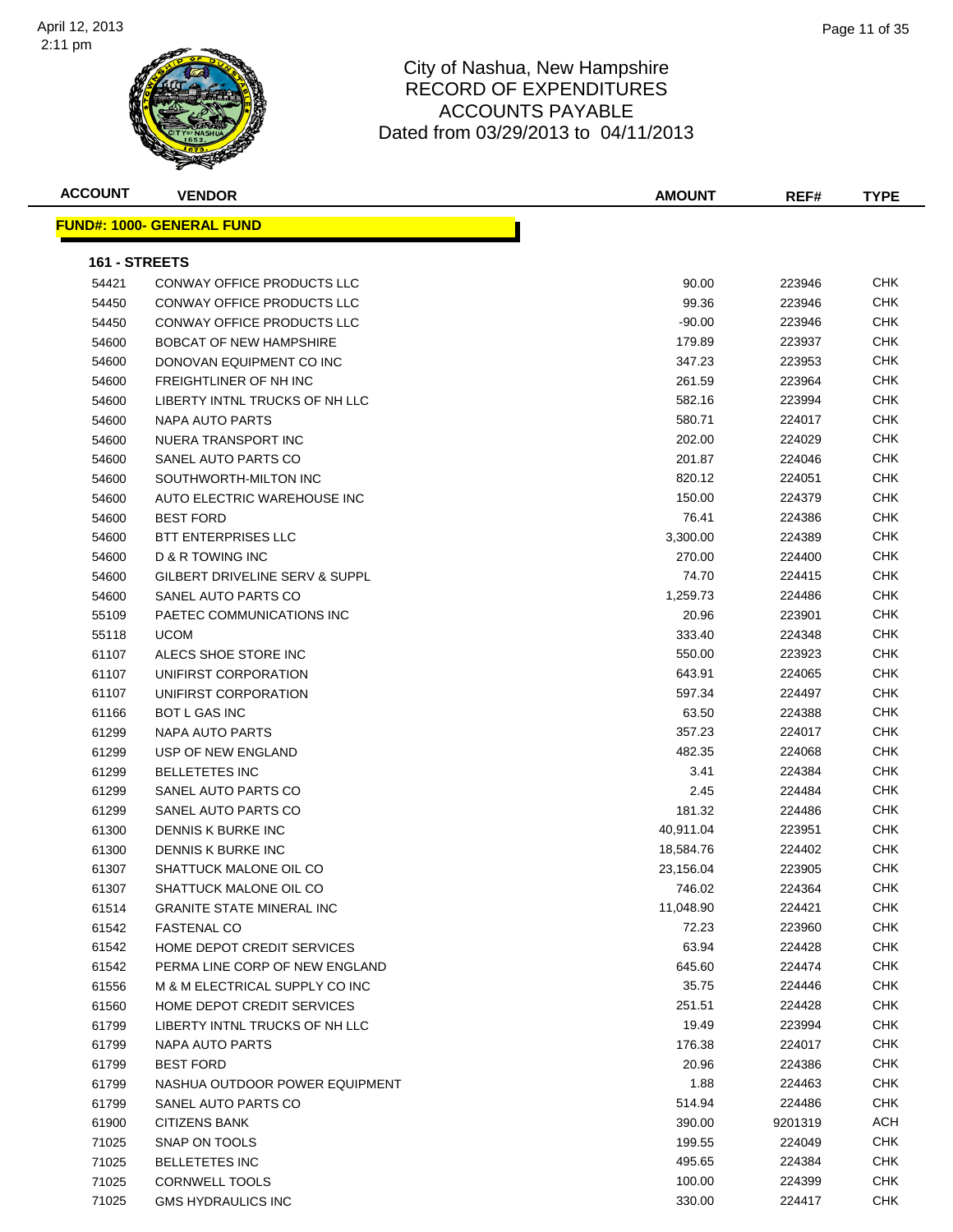

| <b>ACCOUNT</b> | <b>VENDOR</b>                         | <b>AMOUNT</b> | REF#   | <b>TYPE</b> |
|----------------|---------------------------------------|---------------|--------|-------------|
|                | <b>FUND#: 1000- GENERAL FUND</b>      |               |        |             |
| 161 - STREETS  |                                       |               |        |             |
| 71025          | SANEL AUTO PARTS CO                   | 17.06         | 224486 | <b>CHK</b>  |
| 71999          | <b>AIRGAS EAST</b>                    | $-35.67$      | 223922 | <b>CHK</b>  |
|                | <b>TOTAL 161 - STREETS</b>            | \$144,437.63  |        |             |
|                | <b>162 - STREET LIGHTING</b>          |               |        |             |
| 54100          | <b>PSNH</b>                           | 321.46        | 223904 | <b>CHK</b>  |
| 54100          | <b>PSNH</b>                           | 59,787.15     | 224362 | <b>CHK</b>  |
|                | <b>TOTAL 162 - STREET LIGHTING</b>    | \$60,108.61   |        |             |
|                | <b>166 - PARKING LOTS</b>             |               |        |             |
| 54100          | <b>PSNH</b>                           | 627.85        | 223904 | <b>CHK</b>  |
| 54141          | PENNICHUCK WATER WORKS INC            | 74.10         | 223903 | <b>CHK</b>  |
| 54280          | HOME DEPOT CREDIT SERVICES            | 194.97        | 224428 | CHK         |
| 54487          | <b>MAYNARD &amp; LESIEUR INC</b>      | 45.00         | 224450 | CHK         |
| 55109          | PAETEC COMMUNICATIONS INC             | 3.53          | 223901 | <b>CHK</b>  |
| 55307          | <b>JILL STANSFIELD</b>                | 155.89        | 224338 | CHK         |
| 61299          | STAPLES BUSINESS ADVANTAGE            | 162.17        | 224053 | <b>CHK</b>  |
| 61299          | STAPLES BUSINESS ADVANTAGE            | 6.00          | 224491 | <b>CHK</b>  |
| 71600          | <b>NAPA AUTO PARTS</b>                | 79.99         | 224019 | CHK         |
|                | <b>TOTAL 166 - PARKING LOTS</b>       | \$1,349.50    |        |             |
|                | <b>171 - COMMUNITY SERVICES</b>       |               |        |             |
| 54107          | SHATTUCK MALONE OIL CO                | 4,263.88      | 223905 | <b>CHK</b>  |
| 54141          | PENNICHUCK WATER WORKS INC            | 218.68        | 223903 | CHK         |
| 61100          | STAPLES BUSINESS ADVANTAGE            | 474.12        | 224053 | <b>CHK</b>  |
| 61100          | STAPLES BUSINESS ADVANTAGE            | 1,129.02      | 224491 | <b>CHK</b>  |
| 61135          | SHAW'S                                | 50.03         | 223885 | <b>CHK</b>  |
|                | <b>TOTAL 171 - COMMUNITY SERVICES</b> | \$6,135.73    |        |             |
|                | <b>172 - COMMUNITY HEALTH</b>         |               |        |             |
| 55307          | <b>SHANNON CASEY</b>                  | 1.70          | 224308 | <b>CHK</b>  |
| 55307          | <b>BETTY WENDT</b>                    | 48.20         | 224342 | <b>CHK</b>  |
| 61110          | M & N SPORTS LLC                      | 139.65        | 224447 | <b>CHK</b>  |
| 61807          | KAPPA MEDICAL INC                     | 146.50        | 223987 | <b>CHK</b>  |
|                | <b>TOTAL 172 - COMMUNITY HEALTH</b>   | \$336.05      |        |             |
|                | <b>173 - ENVIRONMENTAL HEALTH</b>     |               |        |             |
| 42142          | TRINITY BAPTIST CHURCH                | 35.00         | 224495 | <b>CHK</b>  |
| 54600          | SANEL AUTO PARTS CO                   | 218.29        | 224488 | <b>CHK</b>  |
| 55307          | <b>APRIL TORHAN</b>                   | 108.51        | 223889 | <b>CHK</b>  |
| 55400          | MEHA                                  | 65.00         | 223897 | <b>CHK</b>  |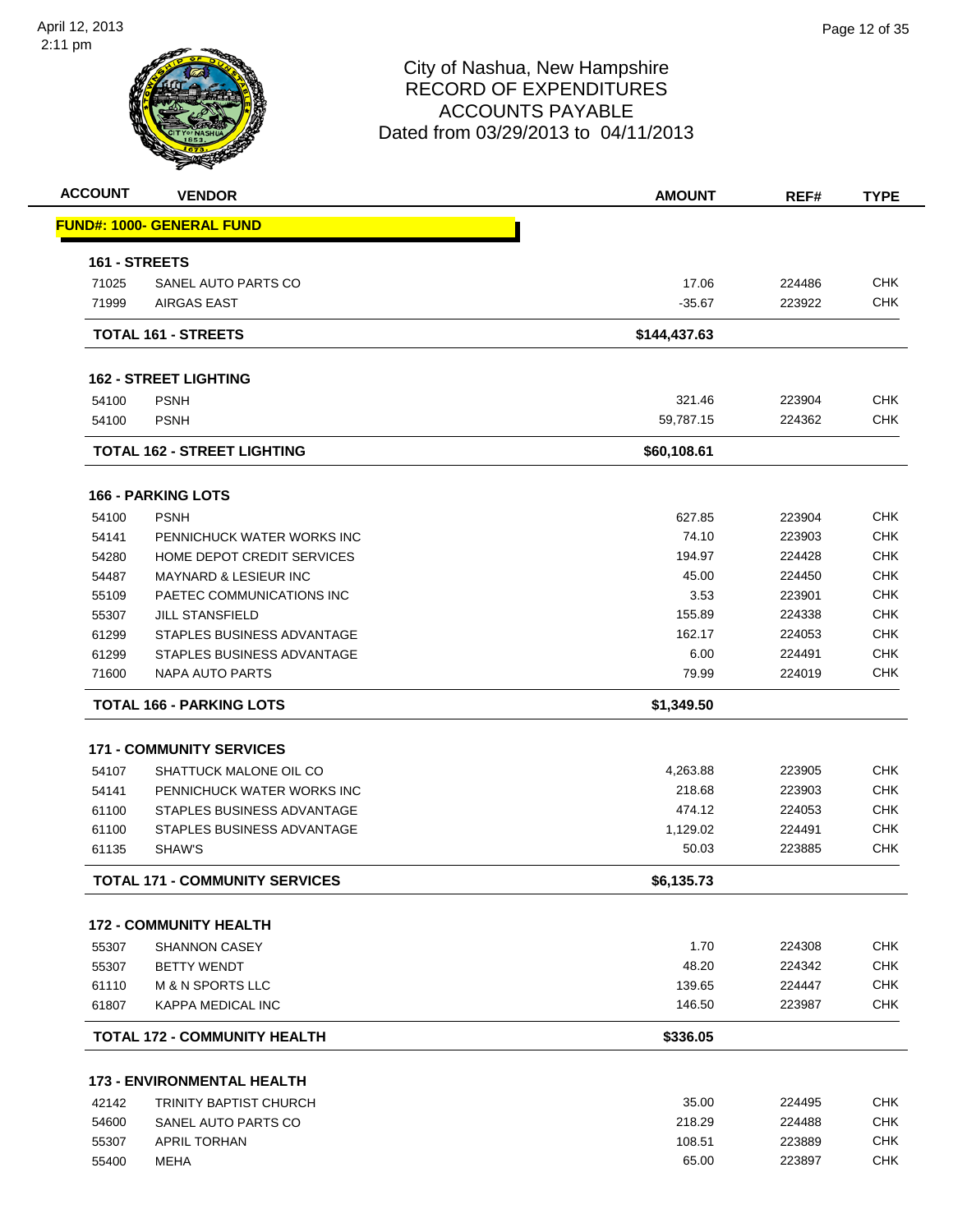## 2:11 pm



#### City of Nashua, New Hampshire RECORD OF EXPENDITURES ACCOUNTS PAYABLE Dated from 03/29/2013 to 04/11/2013

| <b>ACCOUNT</b> | <b>VENDOR</b>                           | <b>AMOUNT</b> | REF#   | <b>TYPE</b> |
|----------------|-----------------------------------------|---------------|--------|-------------|
|                | <u> FUND#: 1000- GENERAL FUND</u>       |               |        |             |
|                | <b>TOTAL 173 - ENVIRONMENTAL HEALTH</b> | \$426.80      |        |             |
|                | <b>174 - WELFARE ADMINISTRATION</b>     |               |        |             |
| 55307          | ROBERT MACK                             | 45.74         | 223874 | CHK         |
|                | TOTAL 174 - WELFARE ADMINISTRATION      | \$45.74       |        |             |
|                | <b>175 - WELFARE ASSISTANCE</b>         |               |        |             |
| 55810          | MOTEL 6                                 | 9,283.71      | 223636 | CHK         |
| 55810          | 188 CONCORD ST LLC                      | 301.00        | 223639 | <b>CHK</b>  |
| 55810          | 201 MAIN STREET REALTY INC              | 500.00        | 223640 | <b>CHK</b>  |
| 55810          | 23-25 TEMPLE ST REALTY LLC              | 560.00        | 223641 | CHK         |
| 55810          | AMHERST PARK APARTMENTS LLC             | 293.00        | 223642 | <b>CHK</b>  |
| 55810          | <b>JAMAL ARURI</b>                      | 785.87        | 223643 | <b>CHK</b>  |
| 55810          | <b>KENNETH P BLANCHARD</b>              | 675.00        | 223644 | <b>CHK</b>  |
| 55810          | DANA DRURY                              | 785.87        | 223645 | <b>CHK</b>  |
| 55810          | ABIGALE GENAO                           | 308.00        | 223646 | CHK         |
| 55810          | <b>JENSEN'S INC</b>                     | 383.00        | 223647 | CHK         |
| 55810          | EDMUND W KING JR                        | 320.00        | 223648 | <b>CHK</b>  |
| 55810          | ANDRE E LALIBERTE                       | 604.30        | 223649 | CHK         |
| 55810          | ROBERT N RODRIGUE                       | 400.00        | 223650 | <b>CHK</b>  |
| 55810          | <b>NENITA SMITH</b>                     | 510.00        | 223651 | <b>CHK</b>  |
| 55810          | WRN REAL ESTATE LLC                     | 615.00        | 223652 | CHK         |
| 55810          | CHAN TANG ZHAO                          | 600.00        | 223653 | <b>CHK</b>  |
| 55810          | 188 CONCORD ST LLC                      | 875.00        | 224116 | <b>CHK</b>  |
| 55810          | CENTRAL REALTY INC                      | 281.19        | 224117 | <b>CHK</b>  |
| 55810          | <b>CONSTANT FAMILY LLC II</b>           | 550.19        | 224118 | CHK         |
| 55810          | <b>MARY ANNE FLOOD</b>                  | 575.00        | 224119 | <b>CHK</b>  |
| 55810          | <b>CONSTANCE GAUTHIER</b>               | 640.00        | 224120 | <b>CHK</b>  |
| 55810          | <b>LAMERAND ENTERPRISES</b>             | 540.00        | 224121 | <b>CHK</b>  |
| 55810          | <b>FOTIOS LIAKAKOS</b>                  | 304.73        | 224122 | <b>CHK</b>  |
| 55810          | PALM SQUARE LLC                         | 785.87        | 224123 | CHK         |
| 55810          | EDWARD PAQUIN                           | 300.00        | 224124 | <b>CHK</b>  |
| 55810          | <b>FERNAND POULIN</b>                   | 222.65        | 224125 | <b>CHK</b>  |
| 55810          | <b>SALLY RODRIGUEZ</b>                  | 775.00        | 224126 | <b>CHK</b>  |
| 55810          | <b>CHARLES SAYERS</b>                   | 500.00        | 224127 | <b>CHK</b>  |
| 55810          | CHAN TANG ZHAO                          | 600.00        | 224129 | <b>CHK</b>  |
| 55812          | WINGATES PHARMACY INC                   | 2,271.72      | 224128 | <b>CHK</b>  |
| 55814          | PENNICHUCK WATER WORKS INC              | 90.90         | 223637 | <b>CHK</b>  |
| 55814          | <b>PSNH</b>                             | 139.00        | 223638 | <b>CHK</b>  |
| 55814          | <b>PSNH</b>                             | 774.97        | 224115 | <b>CHK</b>  |
|                | <b>TOTAL 175 - WELFARE ASSISTANCE</b>   | \$27,150.97   |        |             |

#### **177 - PARKS & RECREATION**

| 54100 | <b>PSNH</b> | 3.640.74 | 223904 | <b>CHK</b> |
|-------|-------------|----------|--------|------------|
| 54100 | PSNH        | 3.188.20 | 224361 | CHK        |
| 54100 | <b>PSNH</b> | 2.372.75 | 224362 | <b>CHK</b> |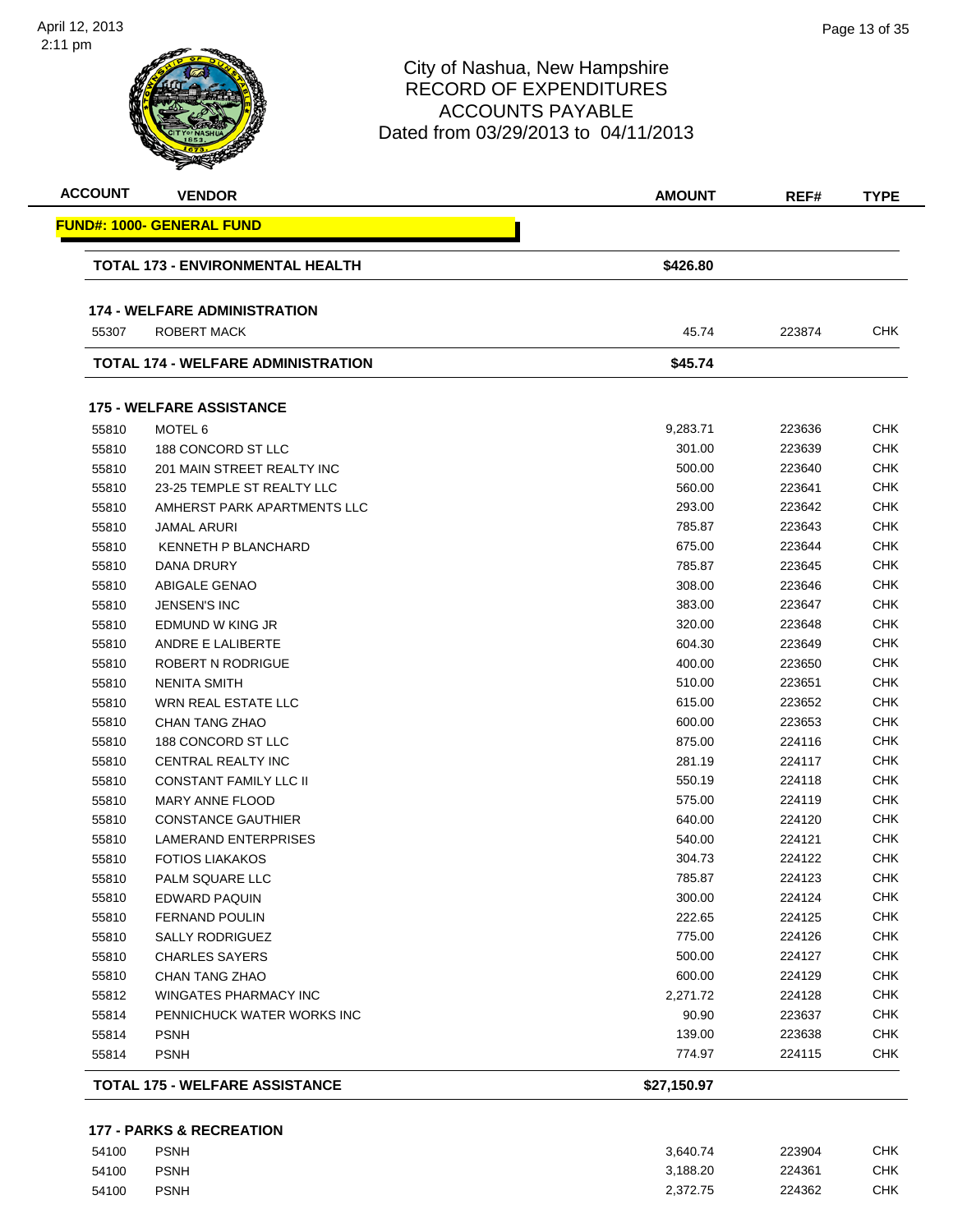

| <b>ACCOUNT</b> | <b>VENDOR</b>                             | <b>AMOUNT</b> | REF#    | <b>TYPE</b> |
|----------------|-------------------------------------------|---------------|---------|-------------|
|                | <b>FUND#: 1000- GENERAL FUND</b>          |               |         |             |
|                | <b>177 - PARKS &amp; RECREATION</b>       |               |         |             |
| 54114          | <b>HESS CORPORATION</b>                   | 917.06        | 224425  | CHK         |
| 54141          | PENNICHUCK WATER WORKS INC                | 296.07        | 223903  | CHK         |
| 54141          | PENNICHUCK WATER WORKS INC                | 334.29        | 224360  | CHK         |
| 54280          | <b>FIMBEL PAUNET CORP</b>                 | 186.00        | 223961  | CHK         |
| 54280          | HOME DEPOT CREDIT SERVICES                | 547.66        | 223973  | CHK         |
| 54280          | JAN PRO CLEANING SYSTEMS NORTH            | 300.00        | 223982  | CHK         |
| 54280          | PEABODY SUPPLY CO                         | 77.12         | 224034  | CHK         |
| 54280          | <b>B &amp; S LOCKSMITHS INC</b>           | 919.20        | 224380  | <b>CHK</b>  |
| 54280          | <b>BELLETETES INC</b>                     | 16.64         | 224384  | <b>CHK</b>  |
| 54280          | <b>FAY ELECTRIC MOTORS</b>                | 70.00         | 224406  | <b>CHK</b>  |
| 54280          | <b>FRANKLIN PAINT CO INC</b>              | 155.80        | 224409  | <b>CHK</b>  |
| 54280          | HOME DEPOT CREDIT SERVICES                | 787.59        | 224428  | <b>CHK</b>  |
| 54280          | JOHNSONS ELECTRIC INC                     | 952.80        | 224440  | <b>CHK</b>  |
| 54280          | M & M ELECTRICAL SUPPLY CO INC            | 38.55         | 224446  | <b>CHK</b>  |
| 54280          | <b>CITIZENS BANK</b>                      | 299.95        | 9201319 | ACH         |
| 54899          | UNITED PARCEL SERVICE                     | 1,850.00      | 223852  | <b>CHK</b>  |
| 55109          | PAETEC COMMUNICATIONS INC                 | 8.38          | 223901  | <b>CHK</b>  |
| 55400          | PETTY CASH                                | 31.00         | 224329  | CHK         |
| 55642          | <b>CLYDE BOYKIN SR</b>                    | 66.00         | 223654  | <b>CHK</b>  |
| 55642          | ROBERT C HOWE SR                          | 115.00        | 223655  | СНК         |
| 55642          | RONALD SEVIGNY                            | 90.00         | 223656  | CHK         |
| 55658          | PETTY CASH                                | 23.16         | 224329  | <b>CHK</b>  |
| 61107          | <b>M &amp; N SPORTS LLC</b>               | 3,001.20      | 224447  | <b>CHK</b>  |
| 61128          | <b>HARRIS TROPHY</b>                      | 1,283.60      | 223972  | <b>CHK</b>  |
| 61300          | DENNIS K BURKE INC                        | 3,082.86      | 223951  | CHK         |
| 61542          | <b>MARSHALL SIGNS INC</b>                 | 22.00         | 224002  | <b>CHK</b>  |
| 61799          | <b>NAPA AUTO PARTS</b>                    | 487.07        | 224018  | <b>CHK</b>  |
| 61799          | PINE MOTOR PARTS                          | 13.54         | 224036  | <b>CHK</b>  |
| 61799          | SANEL AUTO PARTS CO                       | 133.66        | 224047  | CHK         |
| 61799          | PETTY CASH                                | 30.00         | 224329  | CHK         |
| 61799          | <b>BEST FORD</b>                          | 502.30        | 224386  | CHK         |
| 61799          | <b>CARPARTS OF NASHUA</b>                 | 67.76         | 224392  | CHK         |
| 61799          | FREIGHTLINER OF NH INC                    | 137.85        | 224410  | <b>CHK</b>  |
| 61799          | <b>MHQ MUNICIPAL VEHICLES</b>             | 1,149.00      | 224454  | <b>CHK</b>  |
| 61799          | SANEL AUTO PARTS CO                       | 133.66        | 224487  | <b>CHK</b>  |
| 71999          | <b>HUDSON SMALL ENGINE</b>                | 402.00        | 224432  | <b>CHK</b>  |
|                | <b>TOTAL 177 - PARKS &amp; RECREATION</b> | \$27,730.46   |         |             |

#### **179 - LIBRARY**

| 54100 | <b>PSNH</b>                       | 5.097.72 | 224362 | <b>CHK</b> |
|-------|-----------------------------------|----------|--------|------------|
| 54114 | LIBERTY UTILITIES                 | 590.67   | 224354 | <b>CHK</b> |
| 54280 | <b>HOME DEPOT CREDIT SERVICES</b> | 92.32    | 224428 | <b>CHK</b> |
| 54421 | CONWAY OFFICE PRODUCTS LLC        | 101.19   | 223946 | <b>CHK</b> |
| 54600 | H DAW SERVICE STATION INC.        | 73.55    | 223970 | <b>CHK</b> |
| 55109 | PAETEC COMMUNICATIONS INC         | 12.57    | 223901 | <b>CHK</b> |
| 55200 | CANTERBURY SHAKER VILLAGE         | 100.00   | 223891 | <b>CHK</b> |
| 55200 | MCAULIFF-SHEPARD DISCOVERY CTR    | 250.00   | 223896 | <b>CHK</b> |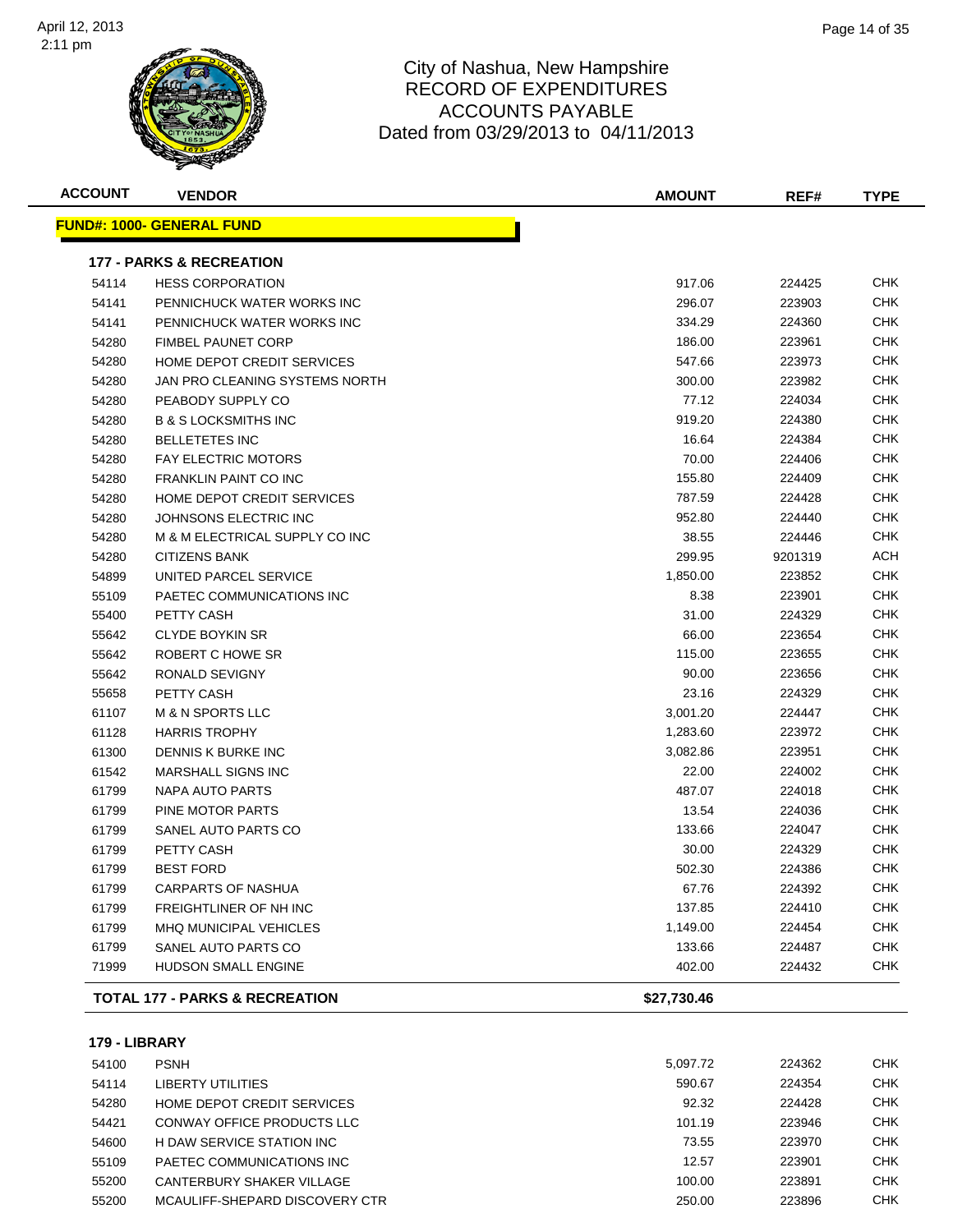

| <b>ACCOUNT</b>      | <b>VENDOR</b>                                            | <b>AMOUNT</b> | REF#    | <b>TYPE</b> |
|---------------------|----------------------------------------------------------|---------------|---------|-------------|
|                     | <b>FUND#: 1000- GENERAL FUND</b>                         |               |         |             |
| 179 - LIBRARY       |                                                          |               |         |             |
| 55200               | THE CHILDREN'S MUSUEM OF NH                              | 300.00        | 224345  | <b>CHK</b>  |
| 55200               | SEE SCIENCE CENTER                                       | 200.00        | 224363  | <b>CHK</b>  |
| 55300               | SOPHIE SMITH                                             | 89.01         | 224336  | CHK         |
| 55307               | <b>LARRY CASE</b>                                        | 27.12         | 224393  | CHK         |
| 55400               | <b>JENNIFER HOSKING</b>                                  | 50.00         | 224431  | CHK         |
| 55699               | DYAN DENAPOLI                                            | 395.00        | 224314  | CHK         |
| 61100               | STAPLES BUSINESS ADVANTAGE                               | 86.96         | 224053  | <b>CHK</b>  |
| 61100               | ANCO SIGNS & STAMPS INC                                  | 12.25         | 224376  | <b>CHK</b>  |
| 61107               | <b>WORK N GEAR LLC</b>                                   | 77.96         | 224072  | <b>CHK</b>  |
| 61299               | <b>DEMCO INC</b>                                         | 196.35        | 223950  | <b>CHK</b>  |
| 61299               | <b>GAYLORD BROS INC</b>                                  | 940.80        | 224414  | <b>CHK</b>  |
| 61428               | <b>NEW ENGLAND PAPER &amp; SUPPLY</b>                    | 561.86        | 224467  | <b>CHK</b>  |
| 61650               | CONWAY OFFICE PRODUCTS LLC                               | 126.75        | 223946  | <b>CHK</b>  |
| 61807               | <b>GALE GROUP INC</b>                                    | 216.72        | 223966  | CHK         |
| 61807               | CHELSEA HOUSE PUBLISHERS                                 | 59.50         | 223977  | CHK         |
| 61807               | LEXISNEXIS MATTHEW BENDER                                | 115.74        | 224003  | CHK         |
| 61807               | <b>SIMON &amp; SCHUSTER</b>                              | 26.88         | 224048  | CHK         |
| 61807               | <b>BLACK BOOK</b>                                        | 224.00        | 224387  | <b>CHK</b>  |
| 61807               | <b>RANDOM HOUSE INC</b>                                  | 30.00         | 224479  | CHK         |
| 61814               | <b>MICRO MARKETING ASSOCIATES</b>                        | 377.90        | 224009  | CHK         |
| 61814               | MIDWEST TAPE LLC                                         | 805.35        | 224010  | <b>CHK</b>  |
| 61814               | MULTICULTURAL BOOKS & VIDEOS                             | 107.75        | 224016  | CHK         |
| 61814               | <b>MICRO MARKETING ASSOCIATES</b>                        | 29.73         | 224456  | <b>CHK</b>  |
| 61814               | <b>MIDWEST TAPE LLC</b>                                  | 342.04        | 224457  | CHK         |
| 61821               | THE TELEGRAPH                                            | 782.00        | 223908  | CHK         |
| 71221               | <b>CDW GOVERNMENT INC</b>                                | 308.35        | 223941  | <b>CHK</b>  |
|                     | <b>TOTAL 179 - LIBRARY</b>                               | \$12,808.04   |         |             |
|                     |                                                          |               |         |             |
| 55307               | <b>182 - PLANNING &amp; ZONING</b><br><b>CARTER FALK</b> | 93.23         | 223864  | CHK         |
|                     |                                                          |               |         |             |
|                     | <b>TOTAL 182 - PLANNING &amp; ZONING</b>                 | \$93.23       |         |             |
|                     | <b>183 - ECONOMIC DEVELOPMENT</b>                        |               |         |             |
| 61299               | <b>CITIZENS BANK</b>                                     | 299.50        | 9201319 | ACH         |
| 61910               | <b>KATE PROLMAN</b>                                      | 450.00        | 223988  | CHK         |
|                     | <b>TOTAL 183 - ECONOMIC DEVELOPMENT</b>                  | \$749.50      |         |             |
|                     |                                                          |               |         |             |
| <b>191 - SCHOOL</b> | UNUM LIFE INSURANCE CO OF AMER                           | 1,429.37      |         | CHK         |
| 52300               |                                                          |               | 223667  | <b>CHK</b>  |
| 52300               | PLIC - SBD GRAND ISLAND                                  | 4,346.23      | 223813  |             |
| 52800               | DOROTHY O'GARA                                           | 1,600.00      | 224263  | <b>CHK</b>  |
| 53600               | ADULT LEARNING CENTER                                    | 27,810.00     | 223672  | <b>CHK</b>  |
| 53600               | THE YOUTH COUNCIL                                        | 6,012.50      | 223851  | <b>CHK</b>  |
| 53614               | <b>CLARK ASSOC</b>                                       | 35,000.25     | 223707  | <b>CHK</b>  |
| 53614               | COMPASSIONATE STAFFING LLC                               | 866.25        | 223710  | <b>CHK</b>  |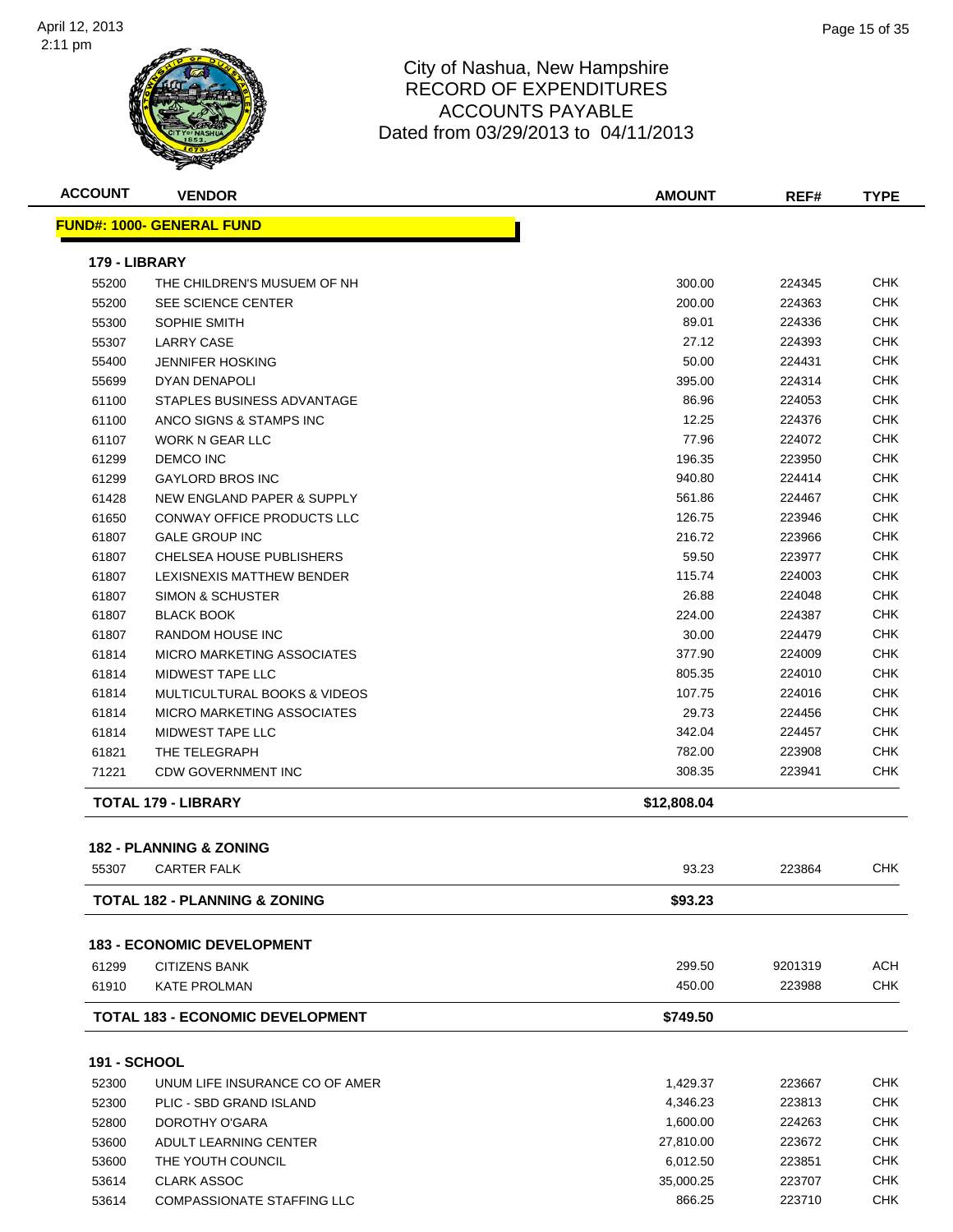

| <b>ACCOUNT</b>      | <b>VENDOR</b>                         | AMOUNT    | REF#   | <b>TYPE</b> |
|---------------------|---------------------------------------|-----------|--------|-------------|
|                     | <b>FUND#: 1000- GENERAL FUND</b>      |           |        |             |
|                     |                                       |           |        |             |
| <b>191 - SCHOOL</b> |                                       |           |        |             |
| 53614               | <b>INTERIM HEALTH CARE</b>            | 377.00    | 223764 | <b>CHK</b>  |
| 53614               | <b>AMY MCCARTNEY</b>                  | 8,160.75  | 223782 | CHK         |
| 53614               | READYNURSE STAFFING SERVICES          | 337.05    | 223816 | <b>CHK</b>  |
| 53628               | NORTHEAST MECHANICAL                  | 512.50    | 223691 | <b>CHK</b>  |
| 53628               | <b>GRANITE STATE SHUTTLE SERVICE</b>  | 160.00    | 223743 | <b>CHK</b>  |
| 53628               | <b>MULTI STATE BILLING SERVICES L</b> | 4,455.96  | 223787 | <b>CHK</b>  |
| 53628               | PERFORMANCE REHAB INC                 | 5,424.40  | 223809 | <b>CHK</b>  |
| 53628               | STATE OF NH CRIMINAL RECORDS          | 535.50    | 223837 | <b>CHK</b>  |
| 53628               | <b>RISA BROWSTEIN</b>                 | 250.00    | 224166 | <b>CHK</b>  |
| 53628               | <b>BARBARA HAWKINS</b>                | 250.00    | 224219 | <b>CHK</b>  |
| 53628               | <b>SHARON NG</b>                      | 125.00    | 224259 | CHK         |
| 53628               | <b>LAURA PRIOR</b>                    | 1,497.00  | 224269 | CHK         |
| 53628               | STATE OF NH CRIMINAL RECORDS          | 635.50    | 224287 | CHK         |
| 53628               | TELEPHONE NETWORK TECHNOLOGIES        | 90.00     | 224290 | <b>CHK</b>  |
| 54100               | <b>PSNH</b>                           | 1,450.82  | 223659 | <b>CHK</b>  |
| 54100               | <b>PSNH</b>                           | 2,765.56  | 223663 | <b>CHK</b>  |
| 54100               | PUBLIC SERVICE OF NH                  | 17,222.55 | 224134 | <b>CHK</b>  |
| 54100               | <b>PSNH</b>                           | 6,525.55  | 224140 | CHK         |
| 54114               | <b>LIBERTY UTILITIES</b>              | 2,932.28  | 223657 | <b>CHK</b>  |
| 54114               | <b>FAIRPOINT COMMUNICATIONS</b>       | 33.03     | 223660 | <b>CHK</b>  |
| 54114               | <b>LIBERTY UTILITIES</b>              | 841.01    | 223661 | CHK         |
| 54114               | <b>LIBERTY UTILITIES</b>              | 1,909.62  | 224131 | CHK         |
| 54114               | <b>HESS CORPORATION</b>               | 8,132.50  | 224133 | CHK         |
| 54141               | PENNICHUCK WATER WORKS INC            | 4,271.71  | 223658 | CHK         |
| 54141               | PENNICHUCK WATER WORKS INC            | 2,047.16  | 224132 | <b>CHK</b>  |
| 54243               | DELCOM GROUP LP                       | 419.70    | 224193 | <b>CHK</b>  |
| 54280               | TREASURER STATE OF NH                 | 1,018.84  | 223666 | <b>CHK</b>  |
| 54280               | ALTERNATIVE COMMUNICATIONS SVC        | 335.00    | 223677 | <b>CHK</b>  |
| 54280               | <b>B &amp; S LOCKSMITHS INC</b>       | 284.56    | 223685 | <b>CHK</b>  |
| 54280               | FOUR SEASONS PEST CONTROL             | 2,875.00  | 223731 | <b>CHK</b>  |
| 54280               | HUSSEY SEATING COMPANY                | 792.00    | 223761 | <b>CHK</b>  |
| 54280               | ALTERNATIVE COMMUNICATIONS SVC        | 100.00    | 224145 | CHK         |
| 54280               | <b>B &amp; S LOCKSMITHS INC</b>       | 308.32    | 224149 | <b>CHK</b>  |
| 54280               | <b>GWINN DESIGN BUILD</b>             | 2,580.00  | 224216 | <b>CHK</b>  |
| 54280               | <b>VIKING ROOFING INC</b>             | 840.00    | 224296 | <b>CHK</b>  |
| 54450               | <b>GLOBAL EQUIPMENT COMPANY</b>       | 153.74    | 224212 | <b>CHK</b>  |
| 54487               | ASAP FIRE & SAFETY CORP               | 450.00    | 223682 | <b>CHK</b>  |
| 54487               | COMPUTER HUT dba IT INSIDERS          | 189.90    | 223711 | <b>CHK</b>  |
| 54487               | PROJECTOR QUEST.COM                   | 180.25    | 223737 | <b>CHK</b>  |
| 54487               | NEVERETTS SEW & VAC INC               | 91.80     | 223793 | <b>CHK</b>  |
| 54487               | SAFETY KLEEN SYSTEMS INC              | 617.05    | 223822 | <b>CHK</b>  |
| 54487               | COMPUTER HUT dba IT INSIDERS          | 135.00    | 224185 | <b>CHK</b>  |
| 54600               | D & R TOWING INC                      | 1,471.38  | 223719 | <b>CHK</b>  |
| 54600               | SANEL AUTO PARTS CO                   | 363.57    | 223824 | <b>CHK</b>  |
| 54600               | CHAPPELL TRACTOR SALES INC            | 79.20     | 224181 | <b>CHK</b>  |
| 54600               | DONOVAN EQUIPMENT CO INC              | 507.95    | 224197 | CHK         |
| 54600               | SANEL AUTO PARTS CO                   | 64.82     | 224276 | <b>CHK</b>  |
| 55109               | <b>FAIRPOINT COMMUNICATIONS</b>       | 90.18     | 223660 | <b>CHK</b>  |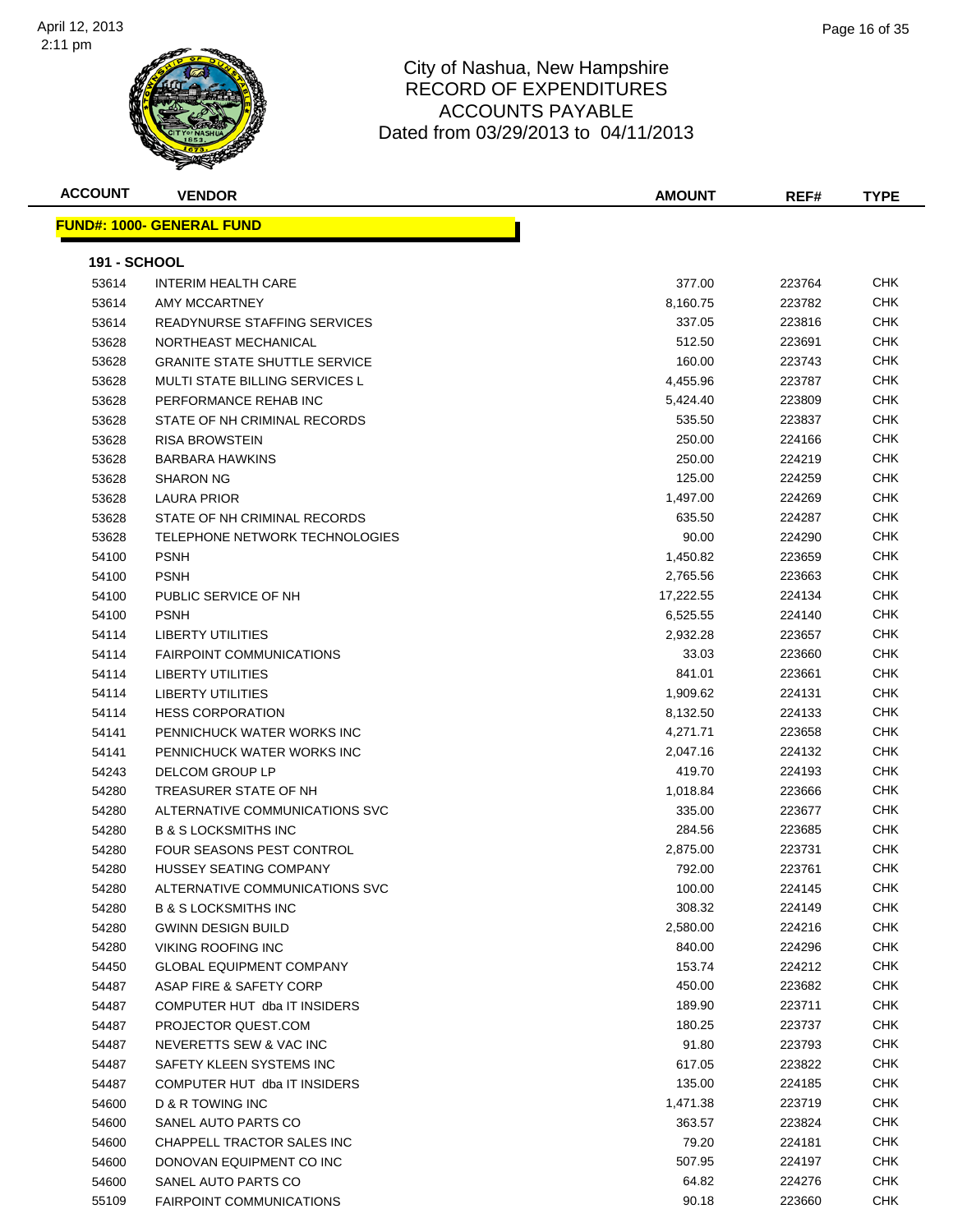

| <b>ACCOUNT</b>      | <b>VENDOR</b>                    | <b>AMOUNT</b> | REF#    | <b>TYPE</b> |
|---------------------|----------------------------------|---------------|---------|-------------|
|                     | <b>FUND#: 1000- GENERAL FUND</b> |               |         |             |
|                     |                                  |               |         |             |
| <b>191 - SCHOOL</b> |                                  |               |         |             |
| 55109               | <b>SPRINT</b>                    | 12.95         | 223665  | <b>CHK</b>  |
| 55109               | <b>BAYRING COMMUNICATIONS</b>    | 2,229.39      | 224130  | <b>CHK</b>  |
| 55109               | <b>FAIRPOINT COMMUNICATIONS</b>  | 30.06         | 224135  | <b>CHK</b>  |
| 55109               | <b>FAIRPOINT COMMUNICATIONS</b>  | 789.65        | 224349  | <b>CHK</b>  |
| 55200               | <b>NCTM</b>                      | 108.00        | 223792  | <b>CHK</b>  |
| 55200               | <b>NESDEC</b>                    | 4,195.00      | 224255  | <b>CHK</b>  |
| 55200               | CITIZENS BANK                    | 75.00         | 9201319 | ACH         |
| 55300               | NASHUA SCHOOL DISTRICT 42        | 30.00         | 13367   | ACH         |
| 55300               | <b>NHAEOP</b>                    | 450.00        | 223662  | <b>CHK</b>  |
| 55300               | RED JACKET MOUNTAIN VIEW         | 1,311.00      | 223817  | <b>CHK</b>  |
| 55307               | ROBERT ANASTAS                   | 29.52         | 223678  | CHK         |
| 55307               | <b>THOMAS ARRIA</b>              | 247.84        | 223681  | CHK         |
| 55307               | <b>COVART VIRGINIA L</b>         | 5.65          | 223715  | <b>CHK</b>  |
| 55307               | PHIL DEROSA                      | 41.55         | 223720  | CHK         |
| 55307               | <b>MARIANNE DUSTIN</b>           | 110.74        | 223722  | <b>CHK</b>  |
| 55307               | <b>VIRGINIA ESSON</b>            | 12.43         | 223724  | <b>CHK</b>  |
| 55307               | <b>LISA GINGRAS</b>              | 43.09         | 223736  | <b>CHK</b>  |
| 55307               | <b>ELLEN GREENBERG</b>           | 203.57        | 223745  | <b>CHK</b>  |
| 55307               | <b>JUDITH LOFTUS</b>             | 36.73         | 223773  | <b>CHK</b>  |
| 55307               | <b>MARK LUCAS</b>                | 67.28         | 223775  | <b>CHK</b>  |
| 55307               | PAULA PAPANICOLAOU               | 71.47         | 223803  | <b>CHK</b>  |
| 55307               | <b>ALAN VERLEY</b>               | 43.74         | 223846  | CHK.        |
| 55307               | ARELINDA ALVES                   | 27.27         | 224146  | <b>CHK</b>  |
| 55307               | <b>MARCIA BAGLEY</b>             | 120.06        | 224150  | <b>CHK</b>  |
| 55307               | <b>ESTHER BRODEUR</b>            | 7.91          | 224165  | <b>CHK</b>  |
| 55307               | <b>TODD CAMPION</b>              | 43.85         | 224171  | <b>CHK</b>  |
| 55307               | ALESA CUNNINGHAM                 | 44.45         | 224190  | <b>CHK</b>  |
| 55307               | <b>ALLAN DICHARD</b>             | 147.05        | 224195  | <b>CHK</b>  |
| 55307               | DANIEL DONOVAN                   | 21.53         | 224196  | <b>CHK</b>  |
| 55307               | <b>STEPHANIE FRITZ</b>           | 119.92        | 224206  | <b>CHK</b>  |
| 55307               | ROBERTA GREELEY-CURTIS           | 42.77         | 224215  | CHK         |
| 55307               | <b>CARMEN KOSOW</b>              | 13.27         | 224231  | <b>CHK</b>  |
| 55307               | DONNA LATINA                     | 29.38         | 224238  | <b>CHK</b>  |
| 55307               | <b>JANICE MARTIN</b>             | 202.24        | 224249  | <b>CHK</b>  |
| 55307               | <b>DAVID RAUSEO</b>              | 4.52          | 224273  | <b>CHK</b>  |
| 55307               | <b>COLETTE VALADE</b>            | 101.70        | 224295  | <b>CHK</b>  |
| 55400               | ELIZABETH MATTHEWS               | 100.00        | 223781  | <b>CHK</b>  |
| 55400               | <b>MARSHA PETERSON</b>           | 100.00        | 223810  | <b>CHK</b>  |
| 55400               | EKATERINA REZNICHENKO            | 165.00        | 223819  | <b>CHK</b>  |
| 55400               | SAINT ANSELM COLLEGE             | 99.00         | 223823  | <b>CHK</b>  |
| 55400               | <b>KATHY SPEIDEL</b>             | 99.00         | 223835  | <b>CHK</b>  |
| 55400               | PAULA EDWARDS                    | 60.00         | 224200  | <b>CHK</b>  |
| 55400               | <b>KAREN IRELAND</b>             | 139.16        | 224228  | <b>CHK</b>  |
| 55400               | <b>NHSTE</b>                     | 120.00        | 224261  | CHK         |
| 55500               | <b>CONCORD MONITOR</b>           | 529.14        | 224398  | CHK         |
| 55500               | THE LOWELL PUBLISHING CO         | 845.00        | 224444  | <b>CHK</b>  |
| 55500               | EAGLE-TRIBUNE PUBLISHING CO      | 536.50        | 224469  | <b>CHK</b>  |
| 55500               | UNION LEADER CORP                | 1,300.63      | 224498  | CHK         |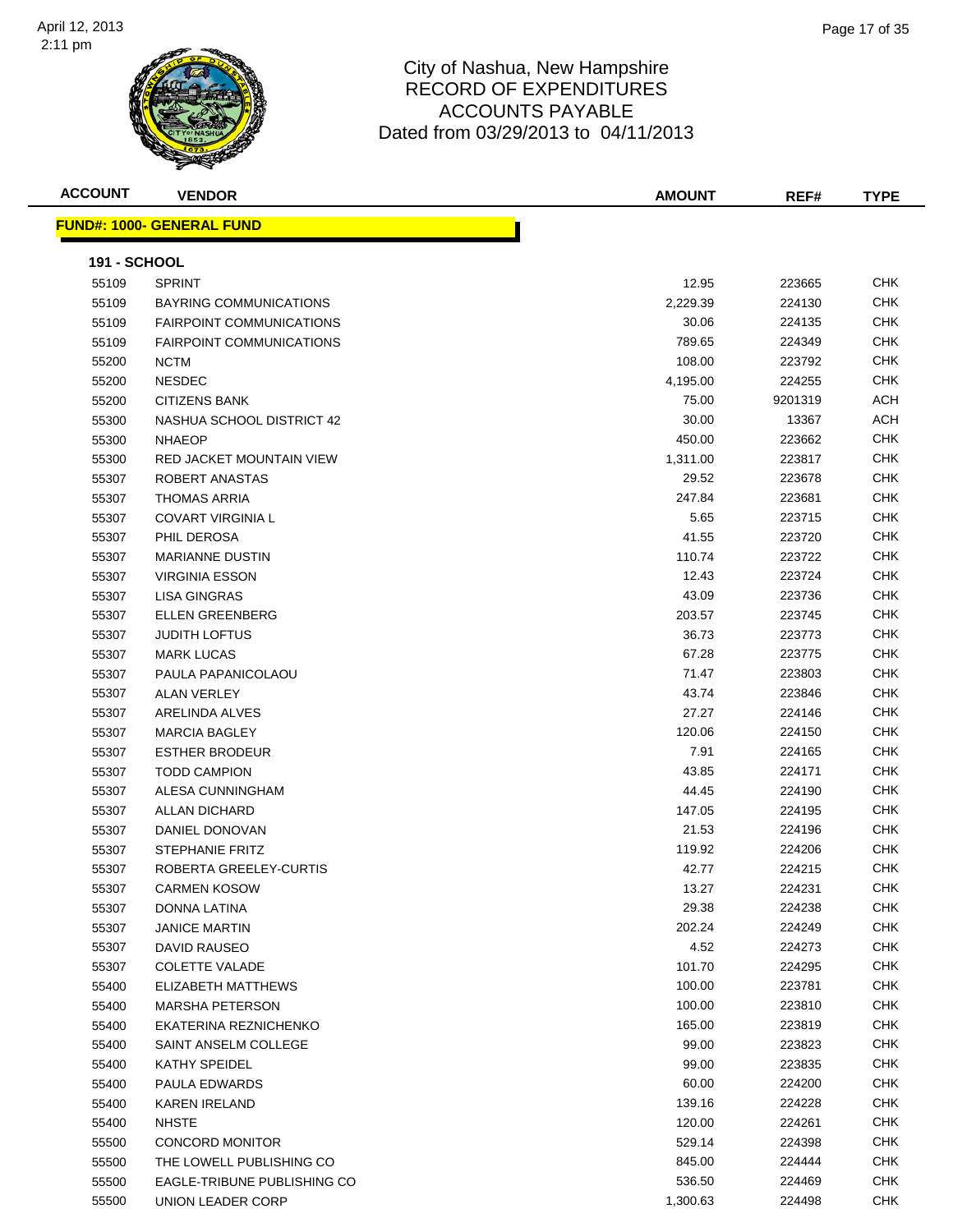

| <b>ACCOUNT</b>      | <b>VENDOR</b>                       | <b>AMOUNT</b> | REF#   | <b>TYPE</b> |
|---------------------|-------------------------------------|---------------|--------|-------------|
|                     | <b>FUND#: 1000- GENERAL FUND</b>    |               |        |             |
|                     |                                     |               |        |             |
| <b>191 - SCHOOL</b> |                                     |               |        |             |
| 55600               | <b>ALPHAGRAPHICS</b>                | 991.15        | 223676 | <b>CHK</b>  |
| 55600               | PETTY CASH SCHOOLS                  | 13.02         | 223727 | <b>CHK</b>  |
| 55600               | <b>ALPHAGRAPHICS</b>                | 707.46        | 224144 | <b>CHK</b>  |
| 55600               | THE COPY SHOP                       | 706.29        | 224187 | <b>CHK</b>  |
| 55607               | <b>RESERVE ACCOUNT</b>              | 2,000.00      | 223664 | <b>CHK</b>  |
| 55607               | PETTY CASH SCHOOLS                  | 8.24          | 223727 | <b>CHK</b>  |
| 55607               | TOTALFUNDS BY HASLER                | 1,000.00      | 223843 | CHK         |
| 55607               | <b>FEDEX</b>                        | 146.91        | 224136 | <b>CHK</b>  |
| 55607               | PETTY CASH SCHOOLS                  | 5.60          | 224137 | <b>CHK</b>  |
| 55607               | UNITED PARCEL SERVICE               | 24.68         | 224141 | <b>CHK</b>  |
| 55607               | PETTY CASH SCHOOLS                  | 7.43          | 224155 | <b>CHK</b>  |
| 55607               | PETTY CASH SCHOOLS                  | 123.07        | 224246 | CHK         |
| 55607               | US POSTAL SERVICES                  | 692.00        | 224294 | <b>CHK</b>  |
| 55635               | NASHUA SCHOOL DISTRICT 42           | $-30.00$      | 13367  | <b>ACH</b>  |
| 55635               | <b>JEFFREY ARBOGAST</b>             | 60.00         | 223680 | <b>CHK</b>  |
| 55642               | <b>SEAN CULLINANE</b>               | 17.16         | 223718 | <b>CHK</b>  |
| 55642               | DANA BOURASSA                       | 60.00         | 224161 | <b>CHK</b>  |
| 55642               | <b>MICHAEL CROSBY</b>               | 110.00        | 224189 | <b>CHK</b>  |
| 55642               | MICHAEL HENDERSON                   | 60.00         | 224221 | <b>CHK</b>  |
| 55690               | <b>TONY COUROUNIS</b>               | 182.84        | 223714 | <b>CHK</b>  |
| 55690               | FIRST STUDENT INC                   | 1,018.22      | 223730 | CHK         |
| 55691               | <b>BRAD CANFIELD</b>                | 1,017.00      | 223699 | <b>CHK</b>  |
| 55694               | CONCORD SCHOOL DISTRICT             | 21,083.57     | 223712 | CHK         |
| 55694               | LEARNING PREP SCHOOL                | 4,586.40      | 223770 | <b>CHK</b>  |
| 55694               | PHOENIX HOUSE OF NEW ENGLAND        | 960.00        | 223812 | <b>CHK</b>  |
| 55694               | ADULT LEARNING CENTER               | 27,655.50     | 224142 | <b>CHK</b>  |
| 55694               | <b>BOOTHBY THERAPY SERVICES LLC</b> | 177.21        | 224160 | <b>CHK</b>  |
| 55694               | <b>BRATTLEBORO RETREAT</b>          | 420.00        | 224163 | <b>CHK</b>  |
| 55694               | <b>CEDARCREST INC</b>               | 4,832.52      | 224179 | <b>CHK</b>  |
| 55694               | EASTER SEALS OF NEW HAMPSHIRE       | 20,427.78     | 224198 | <b>CHK</b>  |
| 55694               | INSTITUTE OF PROFESSIONAL PRAC      | 1,905.98      | 224225 | <b>CHK</b>  |
| 55694               | LEARNING CENTER FOR THE DEAF        | 24,145.10     | 224239 | <b>CHK</b>  |
| 55694               | <b>LEARNING PREP SCHOOL</b>         | 4,368.00      | 224240 | <b>CHK</b>  |
| 55694               | MERRIMACK SPEC ED COLLABORATIV      | 13,956.77     | 224251 | <b>CHK</b>  |
| 55694               | NASHOBA LEARNING GROUP              | 8,597.88      | 224253 | <b>CHK</b>  |
| 55694               | NASHUA CHILDRENS HOME               | 36,068.80     | 224254 | <b>CHK</b>  |
| 55694               | NFI NORTH INC                       | 847.98        | 224258 | <b>CHK</b>  |
| 55694               | REACH THE TOP TUTORING              | 765.00        | 224274 | <b>CHK</b>  |
| 61100               | ACCURATE LABEL DESIGNS INC          | 273.95        | 223671 | <b>CHK</b>  |
| 61100               | CANON SOLUTIONS AMERICA INC         | 120.00        | 223700 | <b>CHK</b>  |
| 61100               | MCINTIRE BUSINESS PRODUCTS INC      | 321.39        | 223783 | <b>CHK</b>  |
| 61100               | <b>NAESP PEAP</b>                   | 89.00         | 223807 | <b>CHK</b>  |
| 61100               | PENSXPRESS LLC                      | 290.00        | 223808 | <b>CHK</b>  |
| 61100               | <b>SCHOOL SPECIALTY</b>             | 62.09         | 223828 | <b>CHK</b>  |
| 61100               | STAPLES BUSINESS ADVANTAGE          | 790.49        | 223836 | CHK         |
| 61100               | WB MASON CO INC                     | 1,572.61      | 223849 | CHK         |
| 61100               | PETTY CASH SCHOOLS                  | 60.00         | 224137 | <b>CHK</b>  |
| 61100               | CHRISTIAN PARTY RENTAL              | 105.30        | 224182 | <b>CHK</b>  |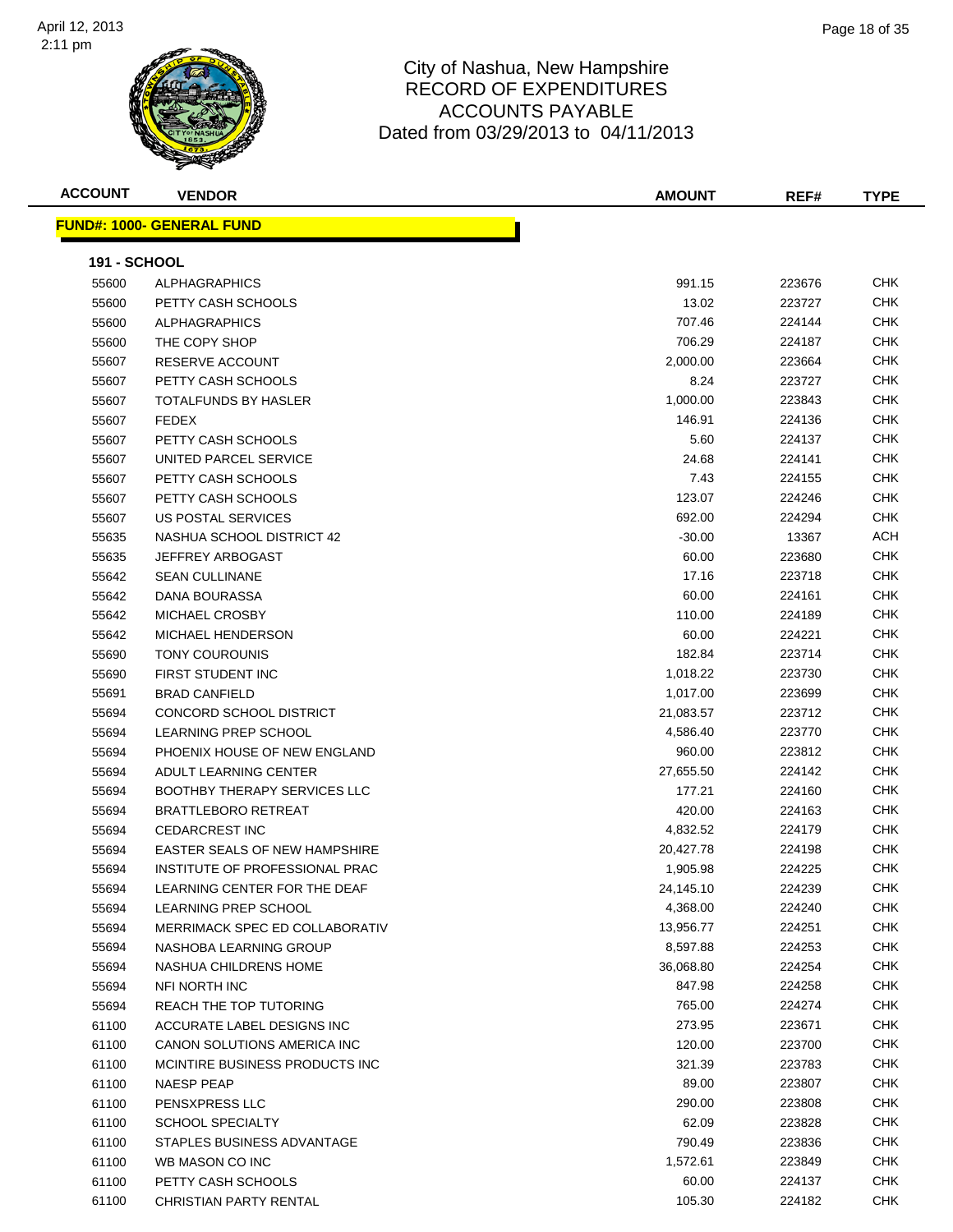

| <b>ACCOUNT</b> | <b>VENDOR</b>                    | <b>AMOUNT</b> | REF#   | <b>TYPE</b> |
|----------------|----------------------------------|---------------|--------|-------------|
|                | <b>FUND#: 1000- GENERAL FUND</b> |               |        |             |
| 191 - SCHOOL   |                                  |               |        |             |
| 61100          | <b>SCOTT INSINGA</b>             | 30.96         | 224224 | CHK         |
| 61100          | STAPLES BUSINESS ADVANTAGE       | 76.91         | 224286 | <b>CHK</b>  |
| 61100          | WB MASON CO INC                  | 1,161.20      | 224298 | CHK         |
| 61135          | DAVID BAILEY                     | 70.00         | 223686 | CHK         |
| 61135          | <b>BARNES &amp; NOBLE INC</b>    | 11.01         | 223687 | <b>CHK</b>  |
| 61135          | <b>BELLETETES INC</b>            | 85.82         | 223689 | CHK         |
| 61135          | <b>BLICK ART MATERIALS</b>       | 123.36        | 223692 | <b>CHK</b>  |
| 61135          | <b>BURMAX CO INC</b>             | 36.74         | 223696 | <b>CHK</b>  |
| 61135          | CAROLINA BIOLOGICAL SUPPLY CO    | 197.36        | 223702 | <b>CHK</b>  |
| 61135          | CARTRIDGE WORLD NASHUA           | 520.93        | 223704 | <b>CHK</b>  |
| 61135          | EDUCATIONAL OUTFITTERS           | 2,218.00      | 223723 | <b>CHK</b>  |
| 61135          | PETTY CASH SCHOOLS               | 69.30         | 223727 | CHK         |
| 61135          | <b>GENERAL LINEN SERVICE INC</b> | 55.18         | 223734 | <b>CHK</b>  |
| 61135          | PROJECTOR QUEST.COM              | 160.22        | 223737 | CHK         |
| 61135          | <b>GOPHER SPORTS</b>             | 498.18        | 223740 | CHK         |
| 61135          | <b>HANNAFORD</b>                 | 104.71        | 223749 | <b>CHK</b>  |
| 61135          | <b>WILLIAM HARDY</b>             | 25.94         | 223750 | CHK         |
| 61135          | HOME DEPOT CREDIT SERVICES       | 90.66         | 223756 | <b>CHK</b>  |
| 61135          | HOME DEPOT CREDIT SERVICES       | 211.82        | 223757 | <b>CHK</b>  |
| 61135          | <b>JOANNA HYNES</b>              | 38.13         | 223762 | <b>CHK</b>  |
| 61135          | <b>TRACI A JOHNSON</b>           | 70.36         | 223765 | <b>CHK</b>  |
| 61135          | M & M ELECTRICAL SUPPLY CO INC   | 1,004.10      | 223776 | <b>CHK</b>  |
| 61135          | MARKET BASKET ACCT 2589096       | 164.43        | 223779 | <b>CHK</b>  |
| 61135          | MYCABLEMART.COM                  | 61.43         | 223788 | <b>CHK</b>  |
| 61135          | NEVERETTS SEW & VAC INC          | 30.00         | 223793 | <b>CHK</b>  |
| 61135          | NORTH CENTER FOOD SERVICE        | 436.07        | 223797 | <b>CHK</b>  |
| 61135          | PAMELA DEGENNARO                 | 92.62         | 223802 | <b>CHK</b>  |
| 61135          | <b>PAXTON PATTERSON</b>          | 294.08        | 223805 | CHK         |
| 61135          | <b>SARGENT WELCH</b>             | 65.15         | 223825 | <b>CHK</b>  |
| 61135          | JENNIFER SCARPATI                | 266.89        | 223826 | <b>CHK</b>  |
| 61135          | <b>SCHOOL SPECIALTY</b>          | 2,211.25      | 223828 | <b>CHK</b>  |
| 61135          | STAPLES BUSINESS ADVANTAGE       | 228.56        | 223836 | <b>CHK</b>  |
| 61135          | SYSCO BOSTON LLC                 | 567.57        | 223839 | <b>CHK</b>  |
| 61135          | <b>TOWERS MOTOR PARTS CORP</b>   | 11.55         | 223844 | <b>CHK</b>  |
| 61135          | WAL-MART                         | 570.35        | 223847 | <b>CHK</b>  |
| 61135          | <b>WARD'S NATURAL SCIENCE</b>    | 71.99         | 223848 | <b>CHK</b>  |
| 61135          | <b>BARNES &amp; NOBLE INC</b>    | 153.60        | 224151 | <b>CHK</b>  |
| 61135          | <b>BELLETETES INC</b>            | 64.17         | 224152 | CHK         |
| 61135          | PETTY CASH SCHOOLS               | 51.45         | 224153 | CHK         |
| 61135          | PETTY CASH SCHOOLS               | 133.00        | 224155 | <b>CHK</b>  |
| 61135          | CARD TECH ID                     | 84.74         | 224174 | <b>CHK</b>  |
| 61135          | CAROLINA BIOLOGICAL SUPPLY CO    | 76.25         | 224175 | <b>CHK</b>  |
| 61135          | <b>CARPARTS OF NASHUA</b>        | 480.46        | 224176 | <b>CHK</b>  |
| 61135          | CARTRIDGE WORLD NASHUA           | 135.00        | 224177 | <b>CHK</b>  |
| 61135          | <b>KAREN DEMETER</b>             | 189.90        | 224194 | <b>CHK</b>  |
| 61135          | F W WEBB CO                      | 351.71        | 224201 | CHK         |
| 61135          | FOLLETT EDUCATIONAL SERVICES     | 871.40        | 224204 | CHK         |
| 61135          | <b>GENERAL LINEN SERVICE INC</b> | 176.01        | 224209 | <b>CHK</b>  |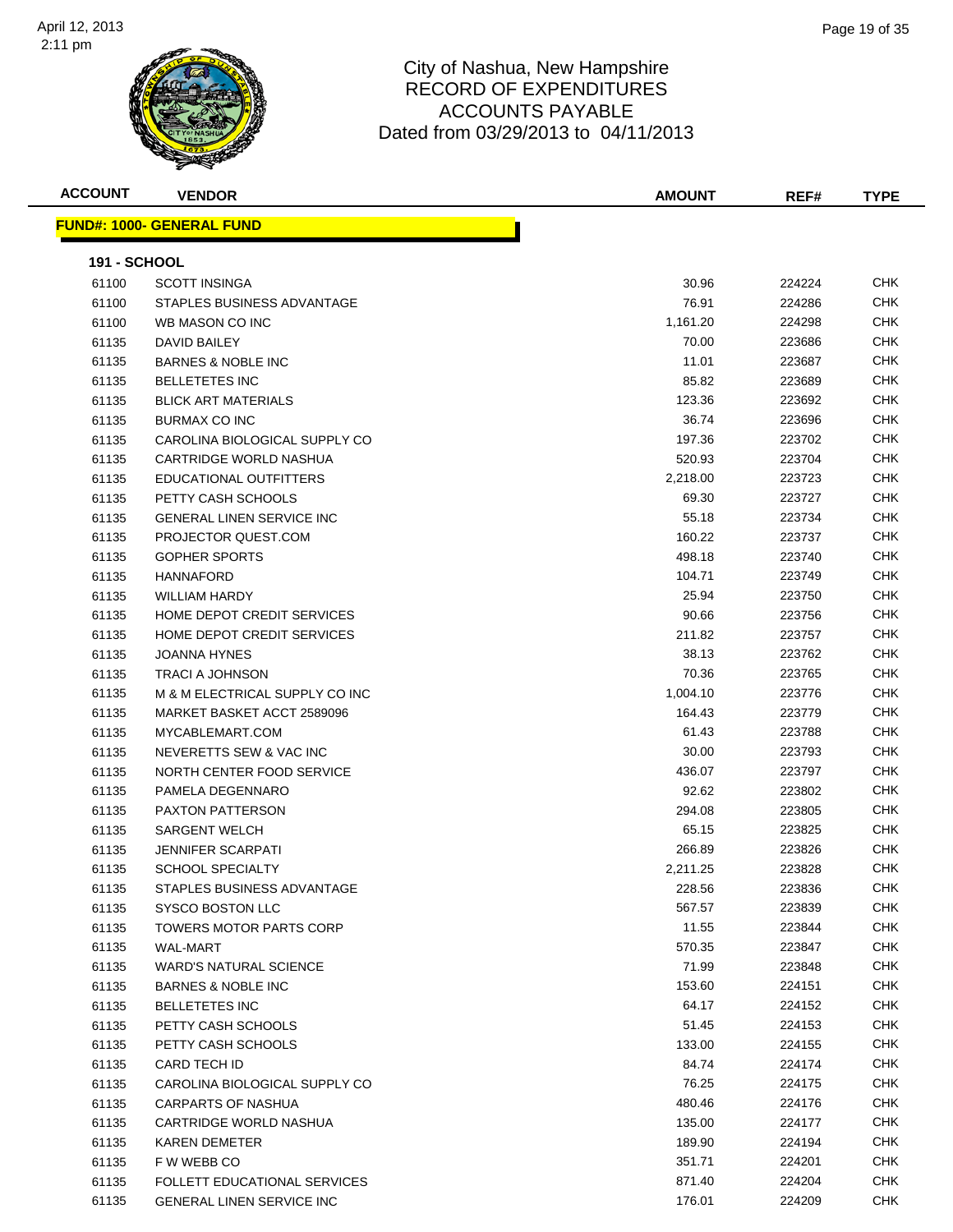

| <b>ACCOUNT</b>      | <b>VENDOR</b>                     | <b>AMOUNT</b> | REF#   | <b>TYPE</b> |
|---------------------|-----------------------------------|---------------|--------|-------------|
|                     | <u> FUND#: 1000- GENERAL FUND</u> |               |        |             |
| <b>191 - SCHOOL</b> |                                   |               |        |             |
| 61135               | <b>HANNAFORD</b>                  | 45.07         | 224218 | <b>CHK</b>  |
| 61135               | HOME DEPOT CREDIT SERVICES        | 495.86        | 224222 | <b>CHK</b>  |
| 61135               | <b>KRESS DESIGN 2</b>             | 682.00        | 224232 | <b>CHK</b>  |
| 61135               | <b>MAINE OXY</b>                  | 156.00        | 224247 | <b>CHK</b>  |
| 61135               | MARKET BASKET ACCT 2589096        | 641.83        | 224248 | CHK         |
| 61135               | MYCABLEMART.COM                   | 50.18         | 224252 | <b>CHK</b>  |
| 61135               | <b>NEW ENGLAND FABRICS</b>        | 507.33        | 224256 | <b>CHK</b>  |
| 61135               | NORTH CENTER FOOD SERVICE         | 185.49        | 224262 | <b>CHK</b>  |
| 61135               | P J CURRIER LUMBER CO             | 709.17        | 224265 | <b>CHK</b>  |
| 61135               | <b>PAXTON PATTERSON</b>           | 495.00        | 224267 | CHK         |
| 61135               | SANE                              | 982.00        | 224275 | CHK         |
| 61135               | <b>SARGENT WELCH</b>              | 829.06        | 224277 | <b>CHK</b>  |
| 61135               | <b>SCANTRON CORP</b>              | 232.44        | 224278 | <b>CHK</b>  |
| 61135               | <b>SCHOOL SPECIALTY</b>           | 1,244.31      | 224281 | <b>CHK</b>  |
| 61135               | RENEE SCHWARZ                     | 28.24         | 224282 | <b>CHK</b>  |
| 61135               | STAPLES BUSINESS ADVANTAGE        | 522.56        | 224286 | CHK         |
| 61135               | <b>SYSCO BOSTON LLC</b>           | 33.38         | 224289 | <b>CHK</b>  |
| 61135               | <b>TOADSTOOL BOOKSHOP</b>         | 110.13        | 224292 | <b>CHK</b>  |
| 61135               | <b>WAL-MART</b>                   | 222.62        | 224297 | <b>CHK</b>  |
| 61135               | WB MASON CO INC                   | 2,322.40      | 224298 | <b>CHK</b>  |
| 61135               | <b>WENGER</b>                     | 891.50        | 224299 | <b>CHK</b>  |
| 61142               | WILLIAM V MACGILL & CO            | 288.35        | 223850 | <b>CHK</b>  |
| 61142               | PETTY CASH SCHOOLS                | 11.19         | 224153 | <b>CHK</b>  |
| 61142               | PATRICIA MCMAHON                  | 19.89         | 224250 | <b>CHK</b>  |
| 61299               | <b>BELLETETES INC</b>             | 393.42        | 223689 | CHK         |
| 61299               | FIRST STUDENT INC                 | 98.95         | 223730 | <b>CHK</b>  |
| 61299               | HOME DEPOT CREDIT SERVICES        | 5.21          | 223755 | CHK         |
| 61299               | HOME DEPOT CREDIT SERVICES        | 110.43        | 223758 | <b>CHK</b>  |
| 61299               | MCMASTER CARR SUPPLY CO           | 65.20         | 223784 | <b>CHK</b>  |
| 61299               | MERRIMACK BUILDING SUPPLY INC     | 1,197.26      | 223786 | <b>CHK</b>  |
| 61299               | NASHUA WALLPAPER & PAINT CO       | 93.96         | 223791 | <b>CHK</b>  |
| 61299               | SHIFFLER EQUIPMENT SALES INC      | 183.30        | 223833 | <b>CHK</b>  |
| 61299               | <b>ALPHAGRAPHICS</b>              | 1,096.75      | 224144 | <b>CHK</b>  |
| 61299               | <b>BELLETETES INC</b>             | 128.88        | 224152 | <b>CHK</b>  |
| 61299               | AUBUCHON HARDWARE                 | 16.64         | 224157 | <b>CHK</b>  |
| 61299               | <b>FASTENAL CO</b>                | 0.75          | 224202 | <b>CHK</b>  |
| 61299               | HOME DEPOT CREDIT SERVICES        | 99.00         | 224223 | <b>CHK</b>  |
| 61299               | TREASURER STATE OF NH             | 313.65        | 224260 | CHK         |
| 61407               | ALARMAX DISTRIBUTORS INC          | 146.60        | 223674 | <b>CHK</b>  |
| 61407               | M & M ELECTRICAL SUPPLY CO INC    | 353.77        | 223776 | <b>CHK</b>  |
| 61407               | <b>CED</b>                        | 139.00        | 224178 | <b>CHK</b>  |
| 61407               | BATTERY SPECIALISTS OF NH LLC     | 310.71        | 224227 | <b>CHK</b>  |
| 61407               | M & M ELECTRICAL SUPPLY CO INC    | 222.64        | 224244 | <b>CHK</b>  |
| 61407               | SIMPLEX GRINNELL                  | 300.00        | 224285 | <b>CHK</b>  |
| 61414               | F W WEBB CO                       | 766.95        | 223726 | <b>CHK</b>  |
| 61414               | PEABODY SUPPLY CO                 | 1,225.53      | 223806 | CHK         |
| 61414               | <b>REDLON &amp; JOHNSON</b>       | 34.95         | 223818 | <b>CHK</b>  |
| 61414               | F W WEBB CO                       | 367.83        | 224201 | <b>CHK</b>  |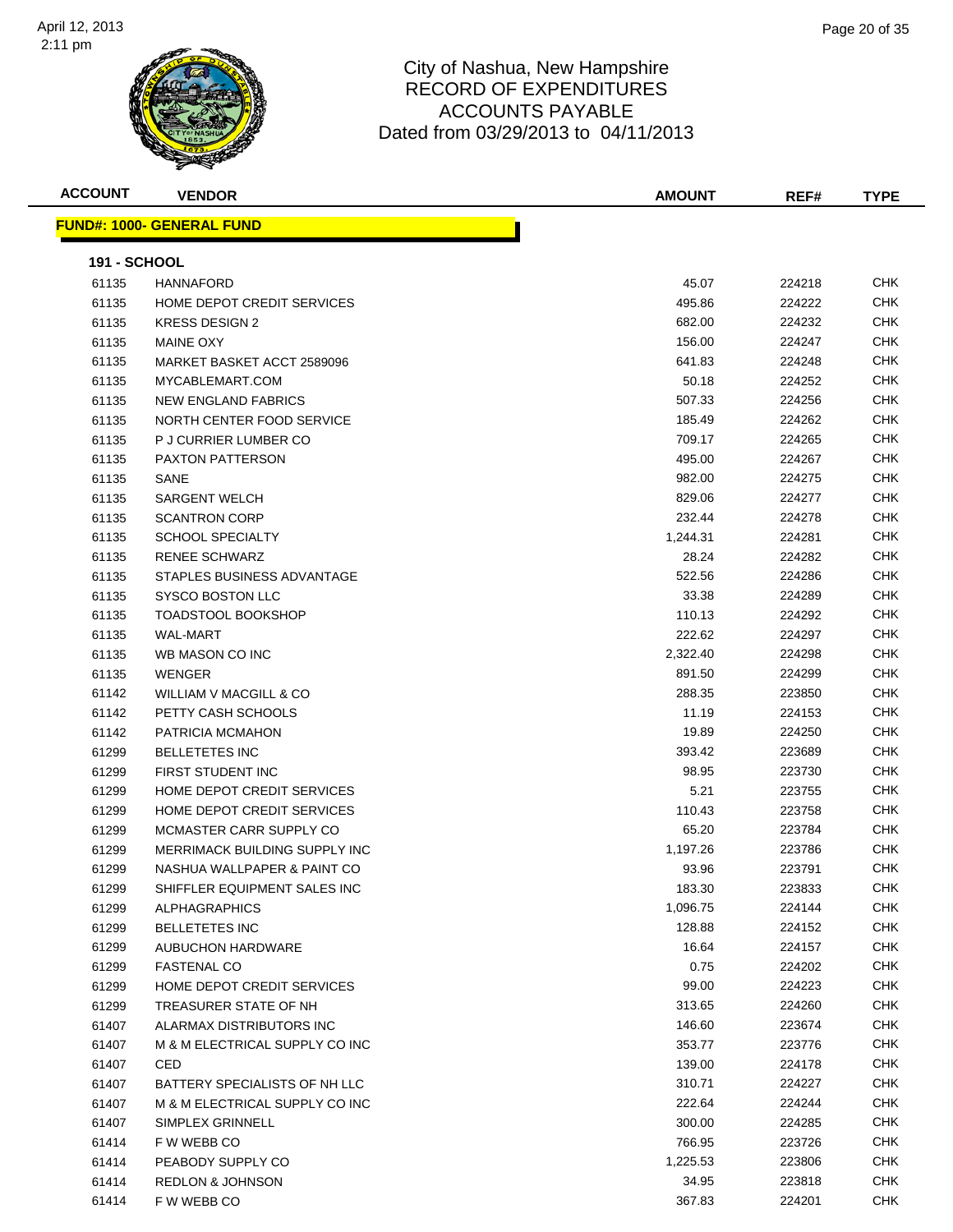

| <b>ACCOUNT</b>      | <b>VENDOR</b>                          | <b>AMOUNT</b>    | REF#             | <b>TYPE</b>              |
|---------------------|----------------------------------------|------------------|------------------|--------------------------|
|                     | <b>FUND#: 1000- GENERAL FUND</b>       |                  |                  |                          |
| <b>191 - SCHOOL</b> |                                        |                  |                  |                          |
| 61414               | PEABODY SUPPLY CO                      | 203.58           | 224268           | <b>CHK</b>               |
| 61421               | <b>CAPP USA</b>                        | 82.50            | 223701           | <b>CHK</b>               |
| 61421               | <b>GRAINGER</b>                        | 345.96           | 223742           | <b>CHK</b>               |
| 61421               | <b>CAPP USA</b>                        | 487.00           | 224173           | <b>CHK</b>               |
| 61421               | <b>GRAINGER</b>                        | 680.00           | 224213           | <b>CHK</b>               |
| 61421               | SIEMENS BUILDING TECHNOLOGIES          | 468.40           | 224283           | <b>CHK</b>               |
| 61428               | CENTRAL PAPER PRODUCTS CO              | 5,097.72         | 224180           | <b>CHK</b>               |
| 61599               | <b>BROX INDUSTRIES INC</b>             | 10.93            | 224167           | <b>CHK</b>               |
| 61607               | CANON SOLUTIONS AMERICA INC            | 120.00           | 224172           | <b>CHK</b>               |
| 61650               | INTEGRATED OFFICE SOLUTIONS            | 90.00            | 223763           | <b>CHK</b>               |
| 61814               | <b>JEAN NEWCOMB</b>                    | 51.06            | 223796           | <b>CHK</b>               |
| 61814               | <b>FOLLETT LIBRARY RESOURCES</b>       | 33.90            | 224205           | <b>CHK</b>               |
| 61814               | <b>GALE GROUP INC</b>                  | 762.67           | 224207           | <b>CHK</b>               |
| 61814               | <b>SCHOOL SPECIALTY</b>                | 480.58           | 224281           | <b>CHK</b>               |
| 61821               | PHI DELTA KAPPAN                       | 95.00            | 223811           | <b>CHK</b>               |
| 61875               | <b>BARNES &amp; NOBLE INC</b>          | 132.92           | 223687           | <b>CHK</b>               |
| 61875               | <b>HELEN FANNING</b>                   | 200.80           | 223728           | <b>CHK</b>               |
| 61875               | <b>SCHOLASTIC INCORPORATED</b>         | 114.18           | 223827           | <b>CHK</b>               |
| 61875               | <b>TOADSTOOL BOOKSHOP</b>              | 35.96            | 223842           | <b>CHK</b>               |
| 61875               | <b>BARNES &amp; NOBLE INC</b>          | 666.57           | 224151           | <b>CHK</b>               |
| 61875               | <b>CARRIE BURNS</b>                    | 165.32           | 224169           | <b>CHK</b>               |
| 61875               | EDUCATIONAL DESIGN LLC                 | 207.00           | 224199           | <b>CHK</b>               |
| 61875               | <b>MARY KRULL</b>                      | 35.84            | 224233           | <b>CHK</b>               |
| 61875               | <b>JULIA LUTERAN</b>                   | 32.64            | 224243           | <b>CHK</b>               |
| 61875               | SCHOLASTIC INCORPORATED                | 106.60           | 224280           | <b>CHK</b>               |
| 71221               | <b>HEWLETT PACKARD GOV/ED SALES</b>    | 3,375.00         | 223753           | <b>CHK</b>               |
| 71221               | <b>APPLE INC</b>                       | 4,790.00         | 224148           | <b>CHK</b>               |
| 71221               | COMPUTER HUT dba IT INSIDERS           | 2,799.80         | 224185           | <b>CHK</b>               |
| 71228               | ANDREW'S NETWORK ENTERPRISES           | 12,601.00        | 224147           | <b>CHK</b>               |
| 71999               | ALL SEASONS PROMOTIONS                 | 350.00           | 223675           | <b>CHK</b>               |
| 71999<br>71999      | <b>CARD TECH ID</b><br>DELCOM GROUP LP | 116.25<br>899.50 | 224174<br>224193 | <b>CHK</b><br><b>CHK</b> |
|                     |                                        |                  |                  |                          |
|                     | <b>TOTAL 191 - SCHOOL</b>              | \$430,240.29     |                  |                          |
|                     | 193 - DEBT SERVICE                     |                  |                  |                          |
| 75200               | <b>US BANK</b>                         | 108,382.50       | 13364            | <b>ACH</b>               |
| 75300               | <b>FEDEX</b>                           | 30.58            | 224351           | <b>CHK</b>               |
|                     | <b>TOTAL 193 - DEBT SERVICE</b>        | \$108,413.08     |                  |                          |
|                     |                                        |                  |                  |                          |
|                     | <b>TOTAL FUND 1000 - GENERAL FUND</b>  | \$1,651,645.64   |                  |                          |

**FUND#: 1001- GF-CAPITAL IMPROVEMENTS**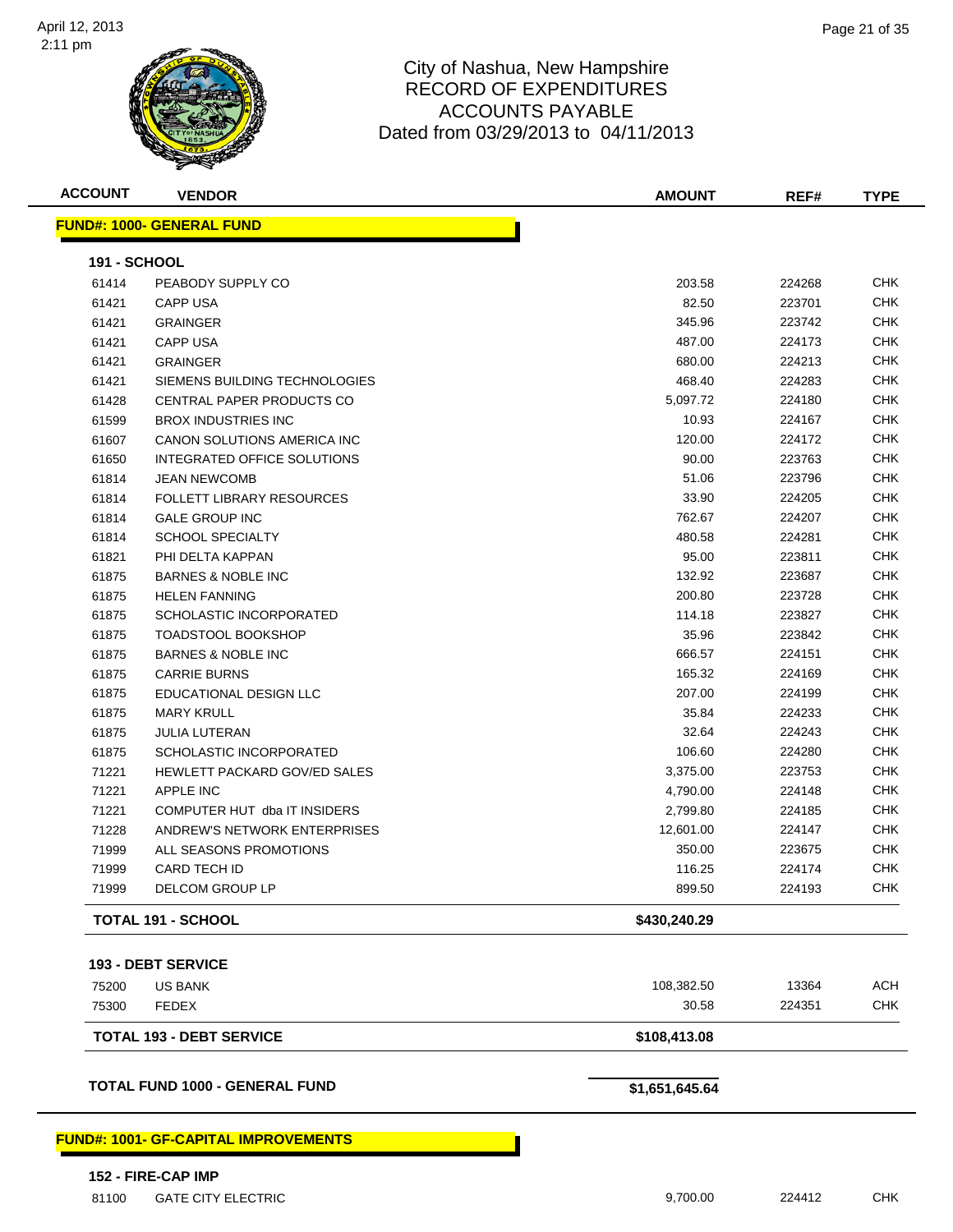

| <b>ACCOUNT</b> | <b>VENDOR</b>                                                        | <b>AMOUNT</b>   | REF#             | <b>TYPE</b>              |
|----------------|----------------------------------------------------------------------|-----------------|------------------|--------------------------|
|                | <b>FUND#: 1001- GF-CAPITAL IMPROVEMENTS</b>                          |                 |                  |                          |
|                | <b>TOTAL 152 - FIRE-CAP IMP</b>                                      | \$9,700.00      |                  |                          |
|                | <b>157 - CITYWIDE COMM-CAP IMP</b>                                   |                 |                  |                          |
| 81100          | MOTOROLA SOLUTIONS INC                                               | 10,551.20       | 224015           | <b>CHK</b>               |
|                | <b>TOTAL 157 - CITYWIDE COMM-CAP IMP</b>                             | \$10,551.20     |                  |                          |
| 191 - SCHOOL   |                                                                      |                 |                  |                          |
| 81100          | <b>WILLIAM L BLISS</b>                                               | 5,289.46        | 223693           | <b>CHK</b>               |
| 81100          | <b>GALE ASSOCIATES INC</b>                                           | 8,758.00        | 223732           | <b>CHK</b>               |
|                | TOTAL 191 - SCHOOL                                                   | \$14,047.46     |                  |                          |
|                | <b>TOTAL FUND 1001 - GF-CAPITAL IMPROVEMENTS</b>                     | \$34,298.66     |                  |                          |
|                | <b>FUND#: 1010- GF-PRIOR YEAR ESCROWS</b>                            |                 |                  |                          |
|                | 122 - IT-PRIOR YEAR                                                  |                 |                  |                          |
| 54414          | REFURBUPS.COM INC                                                    | 88.22           | 224041           | <b>CHK</b>               |
|                | <b>TOTAL 122 - IT-PRIOR YEAR</b>                                     | \$88.22         |                  |                          |
|                | <b>126 - FINANCIAL SERVICES</b>                                      |                 |                  |                          |
| 53452          | <b>KBW FINANCIAL STAFFING/RECRUIT</b>                                | 659.84          | 223991           | <b>CHK</b>               |
| 53452          | <b>KBW FINANCIAL STAFFING/RECRUIT</b>                                | 824.80          | 224442           | <b>CHK</b>               |
|                | <b>TOTAL 126 - FINANCIAL SERVICES</b>                                | \$1,484.64      |                  |                          |
|                | <b>156 - EMERGENCY MGT-PRIOR YEAR</b>                                |                 |                  |                          |
| 68325          | <b>JUSTIN KATES</b>                                                  | 238.63          | 223868           | <b>CHK</b>               |
|                | <b>TOTAL 156 - EMERGENCY MGT-PRIOR YEAR</b>                          | \$238.63        |                  |                          |
|                | <b>161 - STREETS-PRIOR YEAR</b>                                      |                 |                  |                          |
| 61705          | <b>BOBCAT OF NEW HAMPSHIRE</b>                                       | 396.06          | 223937           | <b>CHK</b>               |
| 61705          | <b>MAYNARD &amp; LESIEUR INC</b>                                     | 3,531.52        | 224005           | <b>CHK</b>               |
|                | <b>TOTAL 161 - STREETS-PRIOR YEAR</b>                                | \$3,927.58      |                  |                          |
|                | <b>TOTAL FUND 1010 - GF-PRIOR YEAR ESCROWS</b>                       | \$5,739.07      |                  |                          |
|                |                                                                      |                 |                  |                          |
|                | <b>FUND#: 2100- FOOD SERVICES</b>                                    |                 |                  |                          |
| 44503          | REBECCA SCHWARZ                                                      | 9.45            | 223829           | <b>CHK</b>               |
| 54487          | AFFILIATED HVAC SERVICES LLC                                         | 287.00          | 223673           | <b>CHK</b><br><b>CHK</b> |
| 54487<br>54487 | <b>BASSETT SERVICES CORPORATION</b><br><b>GOOD MORNING SALES INC</b> | 90.50<br>130.00 | 223688<br>223739 | <b>CHK</b>               |
|                |                                                                      |                 |                  |                          |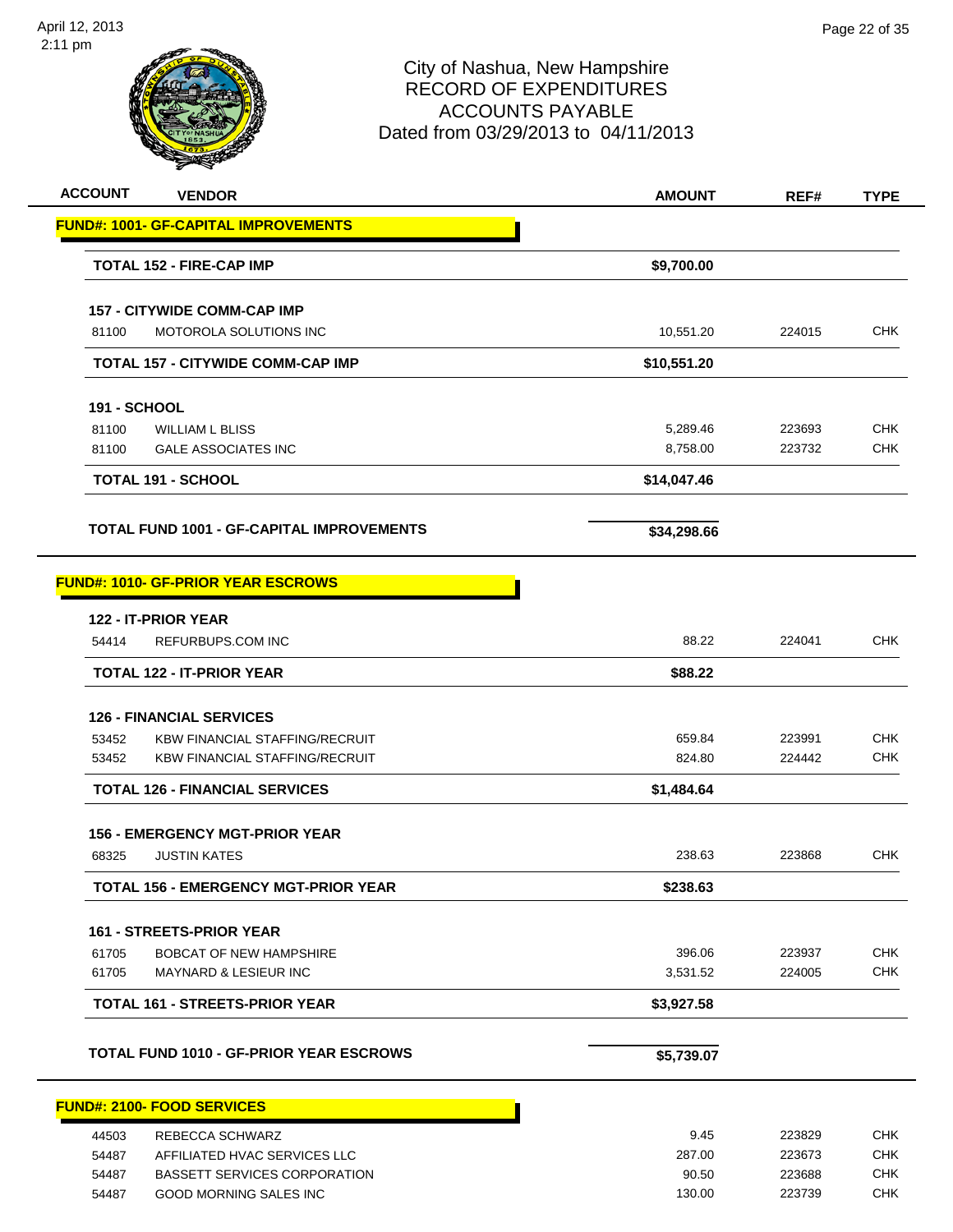

| <b>ACCOUNT</b> | <b>VENDOR</b>                              | <b>AMOUNT</b> | REF#   | <b>TYPE</b> |
|----------------|--------------------------------------------|---------------|--------|-------------|
|                | <b>FUND#: 2100- FOOD SERVICES</b>          |               |        |             |
| 54487          | <b>HOBART SERVICE</b>                      | 249.35        | 223754 | <b>CHK</b>  |
| 55307          | EVA AXNE                                   | 69.79         | 223684 | <b>CHK</b>  |
| 55307          | <b>DOREEN BURGESS</b>                      | 50.01         | 223695 | <b>CHK</b>  |
| 55307          | <b>KAREN GUSTIN</b>                        | 106.28        | 223746 | <b>CHK</b>  |
| 55307          | <b>ODETTE SLOSEK</b>                       | 161.37        | 223834 | <b>CHK</b>  |
| 55307          | <b>JEANETTE KIMBELL</b>                    | 64.80         | 224230 | <b>CHK</b>  |
| 55400          | PAULE RALPH                                | 75.00         | 223815 | <b>CHK</b>  |
| 55400          | ANN MARIE CONNORS                          | 75.00         | 224186 | <b>CHK</b>  |
| 55607          | UNITED PARCEL SERVICE                      | 31.64         | 224141 | <b>CHK</b>  |
| 61214          | <b>BIMBO FOODS BAKERIES INC</b>            | 1,706.01      | 223690 | <b>CHK</b>  |
| 61214          | COCA COLA BOTTLING CO                      | 1,646.00      | 223709 | <b>CHK</b>  |
| 61214          | COSTA FRUIT & PRODUCE CO INC               | 16,208.78     | 223713 | <b>CHK</b>  |
| 61214          | GILLS PIZZA CO                             | 5,700.40      | 223735 | <b>CHK</b>  |
| 61214          | <b>GREAT STATE BEVERAGES INC</b>           | 620.80        | 223744 | <b>CHK</b>  |
| 61214          | <b>M SAUNDERS INC</b>                      | 8,650.11      | 223777 | <b>CHK</b>  |
| 61214          | NEW ENGLAND ICE CREAM                      | 2,966.56      | 223794 | <b>CHK</b>  |
| 61214          | SURPLUS DISTRIBUTION SECTION               | 618.75        | 223838 | <b>CHK</b>  |
| 61214          | <b>BIMBO FOODS BAKERIES INC</b>            | 2,518.96      | 224154 | <b>CHK</b>  |
| 61214          | COCA COLA BOTTLING CO                      | 1,115.00      | 224184 | <b>CHK</b>  |
| 61214          | COSTA FRUIT & PRODUCE CO INC               | 17,810.25     | 224188 | <b>CHK</b>  |
| 61214          | <b>GARELICK FARMS LYNN</b>                 | 24,790.75     | 224208 | <b>CHK</b>  |
| 61214          | GILLS PIZZA CO                             | 3,677.30      | 224211 | <b>CHK</b>  |
| 61214          | <b>GREAT STATE BEVERAGES INC</b>           | 155.40        | 224214 | <b>CHK</b>  |
| 61214          | <b>M SAUNDERS INC</b>                      | 11,302.42     | 224245 | <b>CHK</b>  |
| 61214          | <b>NEW ENGLAND ICE CREAM</b>               | 471.32        | 224257 | <b>CHK</b>  |
| 61299          | CENTRAL PAPER PRODUCTS CO                  | 4,900.27      | 223705 | <b>CHK</b>  |
| 61299          | PAULE RALPH                                | 39.88         | 223815 | <b>CHK</b>  |
| 61299          | CENTRAL PAPER PRODUCTS CO                  | 2,471.45      | 224180 | <b>CHK</b>  |
| 71221          | COMPUTER HUT dba IT INSIDERS               | 278.00        | 224185 | <b>CHK</b>  |
|                | <b>TOTAL FUND 2100 - FOOD SERVICES</b>     | \$109,048.60  |        |             |
|                |                                            |               |        |             |
|                | <b>FUND#: 2201- DRIVERS EDUCATION</b>      |               |        |             |
| 55300          | RICHARD LANCOURT                           | 190.00        | 223767 | CHK         |
| 61799          | MACMULKIN CHEVROLET INC                    | 464.60        | 223778 | <b>CHK</b>  |
|                | <b>TOTAL FUND 2201 - DRIVERS EDUCATION</b> | \$654.60      |        |             |
|                | <b>FUND#: 2207- ADULT ED/CONTINUING ED</b> |               |        |             |
|                |                                            |               |        |             |
| 55690          | NASHUA TRANSIT SYSTEM                      | 250.00        | 224138 | <b>CHK</b>  |
| 61135          | WB MASON CO INC                            | 1,451.50      | 223849 | <b>CHK</b>  |
| 61135          | <b>CLASSIC SIGNS INC</b>                   | 328.00        | 224183 | <b>CHK</b>  |
| 61135          | WB MASON CO INC                            | 1,451.50      | 224298 | <b>CHK</b>  |
|                | TOTAL FUND 2207 - ADULT ED/CONTINUING ED   | \$3,481.00    |        |             |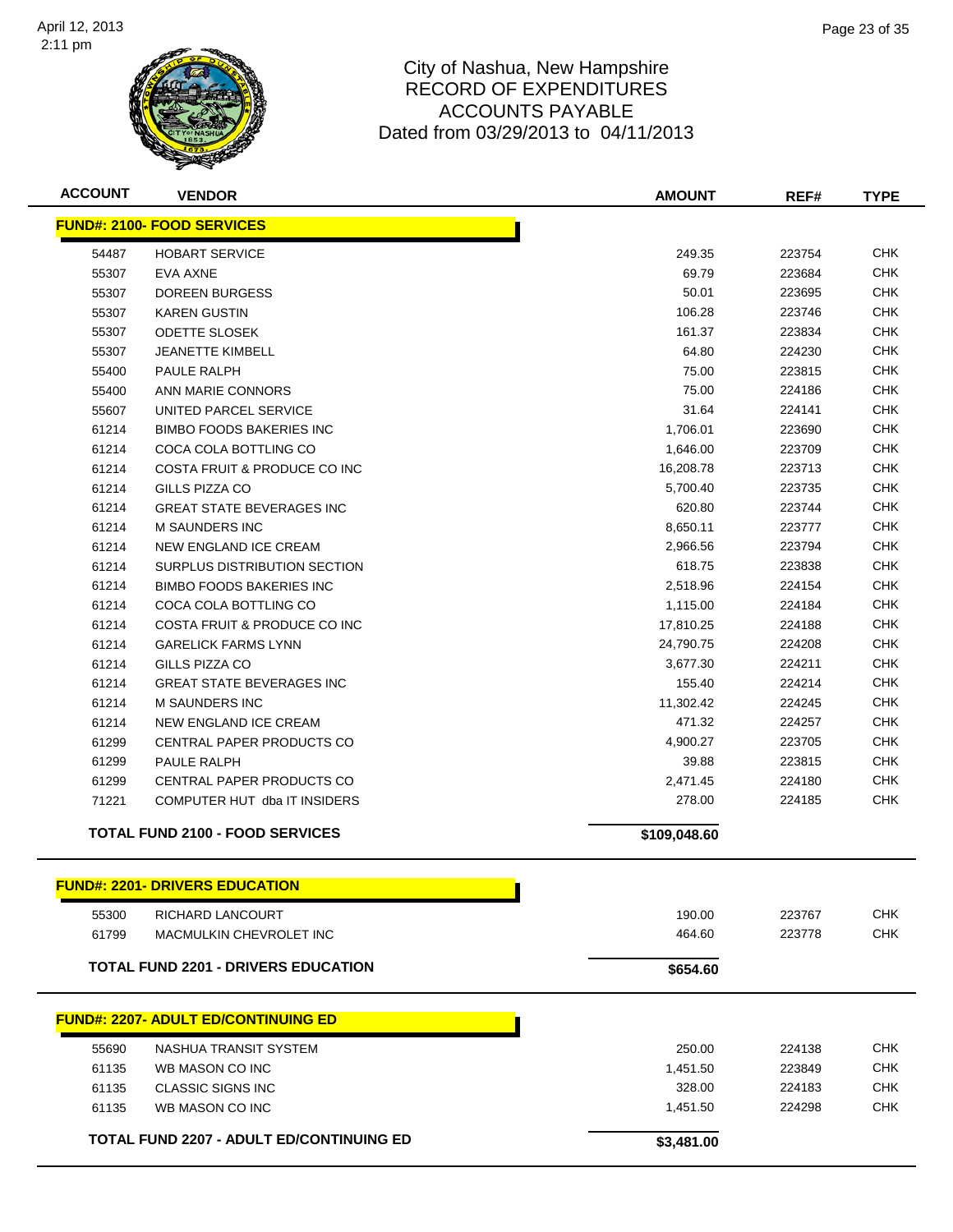

| <b>ACCOUNT</b> | <b>VENDOR</b>                                               | <b>AMOUNT</b> | REF#    | <b>TYPE</b> |
|----------------|-------------------------------------------------------------|---------------|---------|-------------|
|                | <b>FUND#: 2212- ATHLETICS REVENUE FUND</b>                  |               |         |             |
| 44563          | NASHUA SCHOOL DISTRICT 42                                   | 1,575.00      | 13367   | <b>ACH</b>  |
| 61107          | <b>CHAMPIONS CHOICE INC</b>                                 | 1,928.00      | 223706  | <b>CHK</b>  |
| 61299          | <b>HUDSON TROPHY CO</b>                                     | 585.00        | 223759  | <b>CHK</b>  |
|                | <b>TOTAL FUND 2212 - ATHLETICS REVENUE FUND</b>             | \$4,088.00    |         |             |
|                | <b>FUND#: 2222- AFTER SCHOOL PROGRAM</b>                    |               |         |             |
| 55300          | <b>LINDA CROWELL</b>                                        | 27.30         | 223717  | <b>CHK</b>  |
| 55300          | <b>RED JACKET MOUNTAIN VIEW</b>                             | 369.00        | 223817  | <b>CHK</b>  |
| 55300          | <b>DEBRA KUDALIS</b>                                        | 180.49        | 224234  | <b>CHK</b>  |
| 55300          | <b>CITIZENS BANK</b>                                        | 1,687.10      | 9201319 | ACH         |
| 55690          | FIRST STUDENT INC                                           | 50.63         | 223730  | <b>CHK</b>  |
| 61299          | <b>NHAEOP</b>                                               | 90.00         | 223662  | <b>CHK</b>  |
| 61299          | AC MOORE INC                                                | 187.91        | 223670  | <b>CHK</b>  |
| 61299          | <b>GARELICK FARMS LYNN</b>                                  | 107.42        | 223733  | <b>CHK</b>  |
| 61299          | LINDA HAMM                                                  | 17.58         | 223748  | <b>CHK</b>  |
| 61299          | MARKET BASKET ACCT 2589096                                  | 189.27        | 223779  | <b>CHK</b>  |
| 61299          | SABRINA NADEAU                                              | 13.41         | 223789  | <b>CHK</b>  |
| 61299          | <b>WAL-MART</b>                                             | 50.57         | 223847  | <b>CHK</b>  |
| 61299          | <b>GARELICK FARMS LYNN</b>                                  | 66.26         | 224208  | <b>CHK</b>  |
| 61299          | NEW ENGLAND ICE CREAM                                       | 520.17        | 224257  | <b>CHK</b>  |
|                | TOTAL FUND 2222 - AFTER SCHOOL PROGRAM                      | \$3,557.11    |         |             |
|                | <b>FUND#: 2247- CULINARY ARTS</b>                           |               |         |             |
| 53628          | D A BUCCI & SONS INC                                        | 27.00         | 224191  | <b>CHK</b>  |
| 61135          | A & E COFFEE ROASTERY LLC                                   | 331.18        | 223669  | <b>CHK</b>  |
| 61135          | <b>HANNAFORD</b>                                            | 53.41         | 223749  | <b>CHK</b>  |
| 61135          | NORTH CENTER FOOD SERVICE                                   | 566.28        | 223797  | <b>CHK</b>  |
|                | <b>TOTAL FUND 2247 - CULINARY ARTS</b>                      | \$977.87      |         |             |
|                | <b>FUND#: 2505- GOVT &amp; EDUCATION CHANNELS FUND</b>      |               |         |             |
|                |                                                             |               |         |             |
| 53470          | MIKE JEYNES                                                 | 400.00        | 223985  | <b>CHK</b>  |
| 53470          | <b>JIM MCLEAN</b>                                           | 225.00        | 224007  | <b>CHK</b>  |
| 53470          | <b>TIM O'NEIL</b>                                           | 100.00        | 224030  | <b>CHK</b>  |
| 53470          | TEN SIX SIX MEDIA                                           | 100.00        | 224058  | <b>CHK</b>  |
| 53470          | FRANK J WALLENT                                             | 437.50        | 224071  | <b>CHK</b>  |
| 54100          | <b>PSNH</b>                                                 | 268.64        | 223904  | <b>CHK</b>  |
| 54141          | PENNICHUCK WATER WORKS INC                                  | 19.29         | 224360  | <b>CHK</b>  |
| 61428          | AARDVARK THE DEAN OF CLEAN                                  | 195.00        | 224373  | CHK         |
|                | <b>TOTAL FUND 2505 - GOVT &amp; EDUCATION CHANNELS FUND</b> | \$1,745.43    |         |             |
|                |                                                             |               |         |             |
|                | <b>FUND#: 2506- HUNT BLDG FACILITY RENTALS</b>              |               |         |             |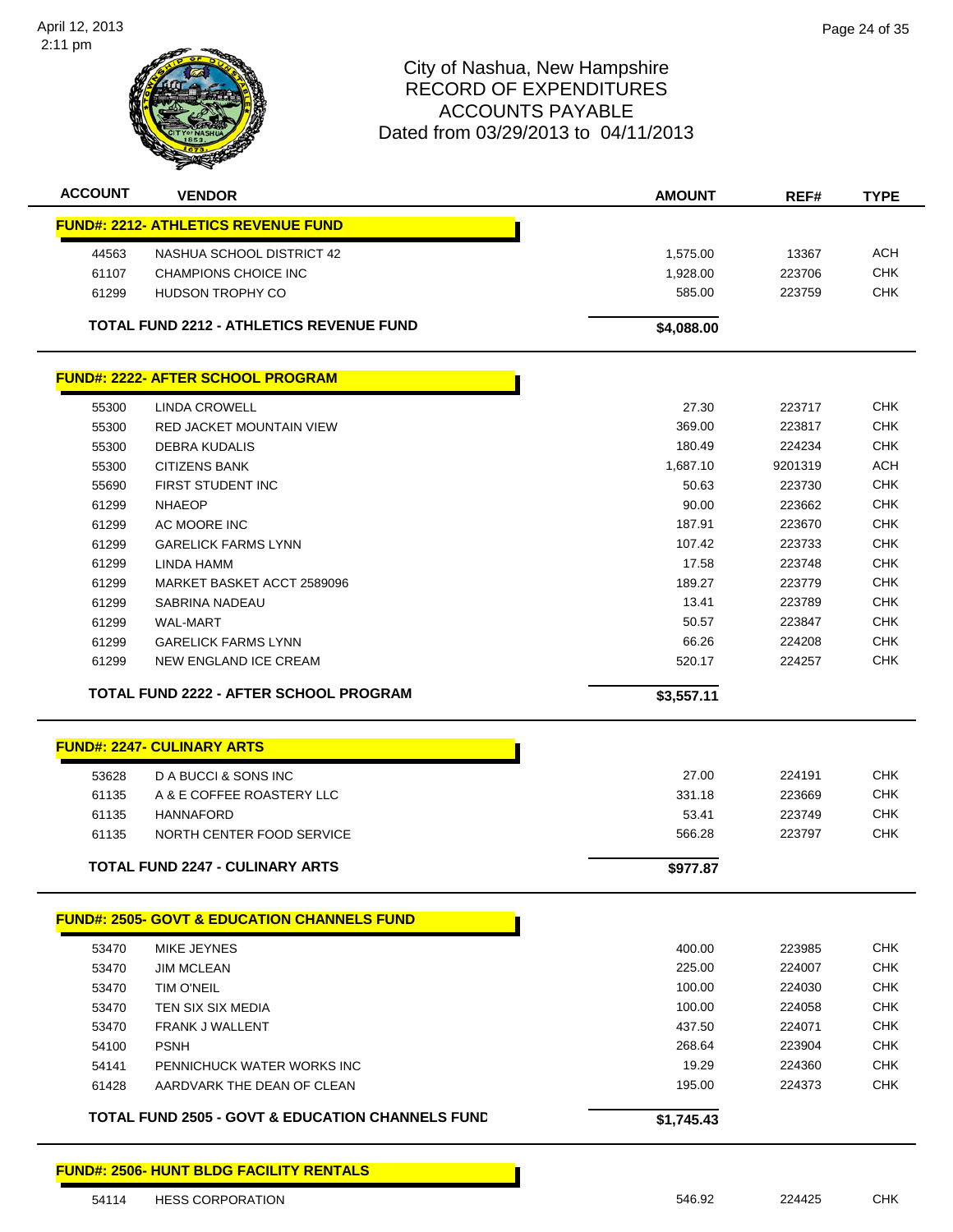

| <b>ACCOUNT</b> | <b>VENDOR</b>                                         | <b>AMOUNT</b> | REF#    | <b>TYPE</b> |
|----------------|-------------------------------------------------------|---------------|---------|-------------|
|                | <b>TOTAL FUND 2506 - HUNT BLDG FACILITY RENTALS</b>   | \$546.92      |         |             |
|                | <b>FUND#: 3050- POLICE GRANTS FUND</b>                |               |         |             |
| 71999          | RILEYS SPORT SHOP INC                                 | 1,430.00      | 224043  | <b>CHK</b>  |
|                | <b>TOTAL FUND 3050 - POLICE GRANTS FUND</b>           | \$1,430.00    |         |             |
|                | <b>FUND#: 3068- COMMUNITY SERVICES GRANTS</b>         |               |         |             |
| 55300          | <b>BETTY WENDT</b>                                    | 21.47         | 224342  | <b>CHK</b>  |
| 55300          | PATRICIA CROOKER                                      | 157.35        | 223860  | <b>CHK</b>  |
| 55300          | PATRICIA CROOKER                                      | 102.22        | 224312  | CHK         |
| 55300          | <b>CITIZENS BANK</b>                                  | 1,085.72      | 9201319 | <b>ACH</b>  |
|                | <b>TOTAL FUND 3068 - COMMUNITY SERVICES GRANTS</b>    | \$1,366.76    |         |             |
|                | <b>FUND#: 3070- COMMUNITY HEALTH GRANTS FUND</b>      |               |         |             |
| 54221          | <b>STERICYCLE</b>                                     | 51.16         | 224492  | CHK         |
| 55300          | <b>SHANNON CASEY</b>                                  | 63.28         | 224308  | <b>CHK</b>  |
| 55300          | LUIS PORRES                                           | 39.55         | 224331  | <b>CHK</b>  |
| 55300          | <b>CHRISTINE M CARON</b>                              | 58.87         | 224307  | <b>CHK</b>  |
| 55300          | LUIS PORRES                                           | 29.29         | 224331  | <b>CHK</b>  |
| 55300          | <b>BETTY WENDT</b>                                    | 4.52          | 224342  | <b>CHK</b>  |
|                | <b>TOTAL FUND 3070 - COMMUNITY HEALTH GRANTS FUND</b> | \$246.67      |         |             |
|                | <b>FUND#: 3090- URBAN PROGRAM GRANTS</b>              |               |         |             |
| 51100          | <b>ROBERT RICE</b>                                    | 218.09        | 224333  | <b>CHK</b>  |
| 54210          | GREGORY B MELVILLE & DAVID G                          | 8,000.00      | 224326  | <b>CHK</b>  |
| 54210          | <b>GENARO URIBE &amp; DAD'S ABATEMENT</b>             | 18,000.00     | 224340  | <b>CHK</b>  |
| 55300          | <b>CITIZENS BANK</b>                                  | 744.60        | 9201319 | <b>ACH</b>  |
| 55307          | SHAWNASEY MADISON                                     | 81.93         | 224322  | снк         |
| 55699          | SOUTHERN NH SERVICES                                  | 6,067.59      | 224050  | <b>CHK</b>  |
| 69010          | <b>VICTOR STANLEY INC</b>                             | 5,876.00      | 224069  | <b>CHK</b>  |
| 69075          | NASHUA SOUP KITCHEN & SHELTER                         | 7,500.00      | 224464  | <b>CHK</b>  |
|                | <b>TOTAL FUND 3090 - URBAN PROGRAM GRANTS</b>         | \$46,488.21   |         |             |
|                | <b>FUND#: 3120- TRANSIT GRANTS</b>                    |               |         |             |
| 54100          | <b>PSNH</b>                                           | 993.95        | 223904  | CHK         |
| 54100          | <b>PSNH</b>                                           | 880.57        | 224361  | <b>CHK</b>  |
| 54114          | <b>LIBERTY UTILITIES</b>                              | 102.99        | 223895  | <b>CHK</b>  |
| 54114          | <b>HESS CORPORATION</b>                               | 144.84        | 224425  | <b>CHK</b>  |
| 54141          | PENNICHUCK WATER WORKS INC                            | 70.72         | 224360  | <b>CHK</b>  |
| 54141          | PENNICHUCK WATER WORKS INC                            | 142.85        | 224360  | <b>CHK</b>  |
| 54141          | PENNICHUCK WATER WORKS INC                            | 45.78         | 223903  | <b>CHK</b>  |
| 54600          | PETE'S TIRE BARNS INC                                 | 60.00         | 224475  | <b>CHK</b>  |
|                |                                                       |               |         |             |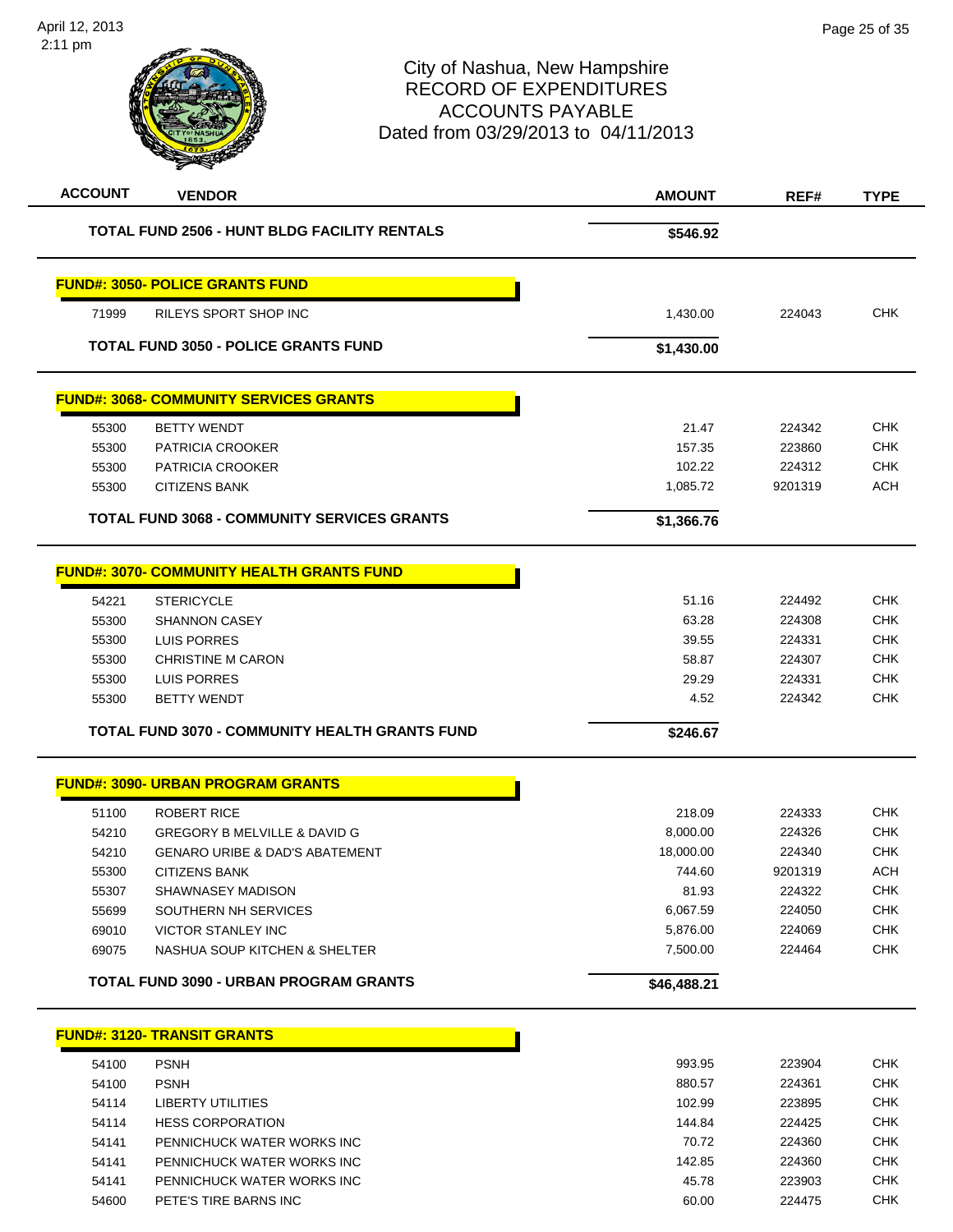

| <b>ACCOUNT</b> | <b>VENDOR</b>                           | <b>AMOUNT</b> | REF#   | <b>TYPE</b> |
|----------------|-----------------------------------------|---------------|--------|-------------|
|                | <b>FUND#: 3120- TRANSIT GRANTS</b>      |               |        |             |
| 54600          | <b>MAYNARD &amp; LESIEUR INC</b>        | 30.00         | 224006 | <b>CHK</b>  |
| 55109          | <b>FAIRPOINT COMMUNICATIONS</b>         | 50.00         | 223893 | <b>CHK</b>  |
| 55607          | UNITED PARCEL SERVICE                   | 13.82         | 223915 | <b>CHK</b>  |
| 55699          | <b>MAYNARD &amp; LESIEUR INC</b>        | 27.00         | 224006 | <b>CHK</b>  |
| 55699          | <b>CINTAS</b>                           | 130.12        | 223945 | <b>CHK</b>  |
| 55699          | OVERHEAD DOOR CO OF MANCHESTER          | 195.00        | 224032 | <b>CHK</b>  |
| 61299          | NASHUA OUTDOOR POWER EQUIPMENT          | 19.86         | 224021 | <b>CHK</b>  |
| 61299          | OVERHEAD DOOR CO OF MANCHESTER          | 47.25         | 224032 | CHK         |
| 61299          | RYDER FLEET PRODUCTS COM INC            | 104.46        | 224044 | <b>CHK</b>  |
| 61299          | <b>FASTENAL CO</b>                      | 61.14         | 224405 | <b>CHK</b>  |
| 61705          | <b>MAYNARD &amp; LESIEUR INC</b>        | 470.00        | 224006 | CHK         |
| 61705          | PETE'S TIRE BARNS INC                   | 983.30        | 224475 | <b>CHK</b>  |
| 61705          | <b>MAYNARD &amp; LESIEUR INC</b>        | 127.20        | 224006 | CHK         |
| 61799          | GILLIG LLC                              | 123.77        | 223967 | CHK         |
| 61799          | NAPA AUTO PARTS                         | $-99.60$      | 224019 | CHK         |
| 61799          | NORTHERN BUS SALES INC                  | 703.10        | 224028 | CHK         |
| 61799          | <b>GILLIG LLC</b>                       | 139.32        | 224416 | CHK         |
| 61799          | NAPA AUTO PARTS                         | 57.44         | 224019 | CHK         |
| 61799          | NORTHERN BUS SALES INC                  | 175.00        | 224028 | CHK         |
| 61799          | NAPA AUTO PARTS                         | 83.80         | 224461 | CHK         |
| 61799          | <b>MOLLY CORPORATION</b>                | 277.97        | 224012 | CHK         |
| 61799          | NAPA AUTO PARTS                         | 61.93         | 224019 | CHK         |
| 61799          | NORTHERN BUS SALES INC                  | 327.56        | 224028 | <b>CHK</b>  |
| 61799          | RYDER FLEET PRODUCTS COM INC            | 12.81         | 224481 | <b>CHK</b>  |
| 61799          | <b>HOME DEPOT CREDIT SERVICES</b>       | 61.96         | 223973 | <b>CHK</b>  |
| 61799          | NAPA AUTO PARTS                         | 207.79        | 224019 | <b>CHK</b>  |
| 61799          | RYDER FLEET PRODUCTS COM INC            | 93.13         | 224044 | <b>CHK</b>  |
| 61799          | HOME DEPOT CREDIT SERVICES              | 72.16         | 223973 | <b>CHK</b>  |
| 61799          | <b>NAPA AUTO PARTS</b>                  | 40.46         | 224019 | CHK         |
| 61799          | NASHUA OUTDOOR POWER EQUIPMENT          | 70.00         | 224021 | <b>CHK</b>  |
| 61799          | <b>NAPA AUTO PARTS</b>                  | 205.43        | 224461 | <b>CHK</b>  |
| 61799          | RYDER FLEET PRODUCTS COM INC            | 61.71         | 224481 | <b>CHK</b>  |
|                | <b>TOTAL FUND 3120 - TRANSIT GRANTS</b> | \$7.376.59    |        |             |

|       | <b>FUND#: 3800- SCHOOL GRANTS FUND</b> |          |        |            |
|-------|----------------------------------------|----------|--------|------------|
| 53600 | <b>ELLEN GOETHEL</b>                   | 364.00   | 223738 | <b>CHK</b> |
| 53600 | <b>STEVE BLUNT</b>                     | 400.00   | 224158 | <b>CHK</b> |
| 53600 | #1 ACADEMIC TUTORING SERVICE           | 1,450.00 | 223668 | <b>CHK</b> |
| 53600 | ALPHA ACADEMIC SERVICES INC            | 4.490.43 | 224143 | <b>CHK</b> |
| 53600 | SYLVAN LEARNING CENTERS                | 7.550.00 | 224288 | <b>CHK</b> |
| 53607 | <b>GAYLE R ESTERLY</b>                 | 5.664.12 | 223725 | <b>CHK</b> |
| 53607 | <b>HARRY DARWISH</b>                   | 280.00   | 224192 | <b>CHK</b> |
| 53607 | <b>JAMES FOLEY</b>                     | 105.00   | 224203 | <b>CHK</b> |
| 53607 | <b>WAYNE GEORGIANA</b>                 | 105.00   | 224210 | <b>CHK</b> |
| 53607 | JEFFREY LEDUC                          | 210.00   | 224241 | <b>CHK</b> |
| 53607 | <b>ERIC LINDQUIST</b>                  | 140.00   | 224242 | <b>CHK</b> |
| 53607 | <b>MARK PROULX</b>                     | 210.00   | 224270 | <b>CHK</b> |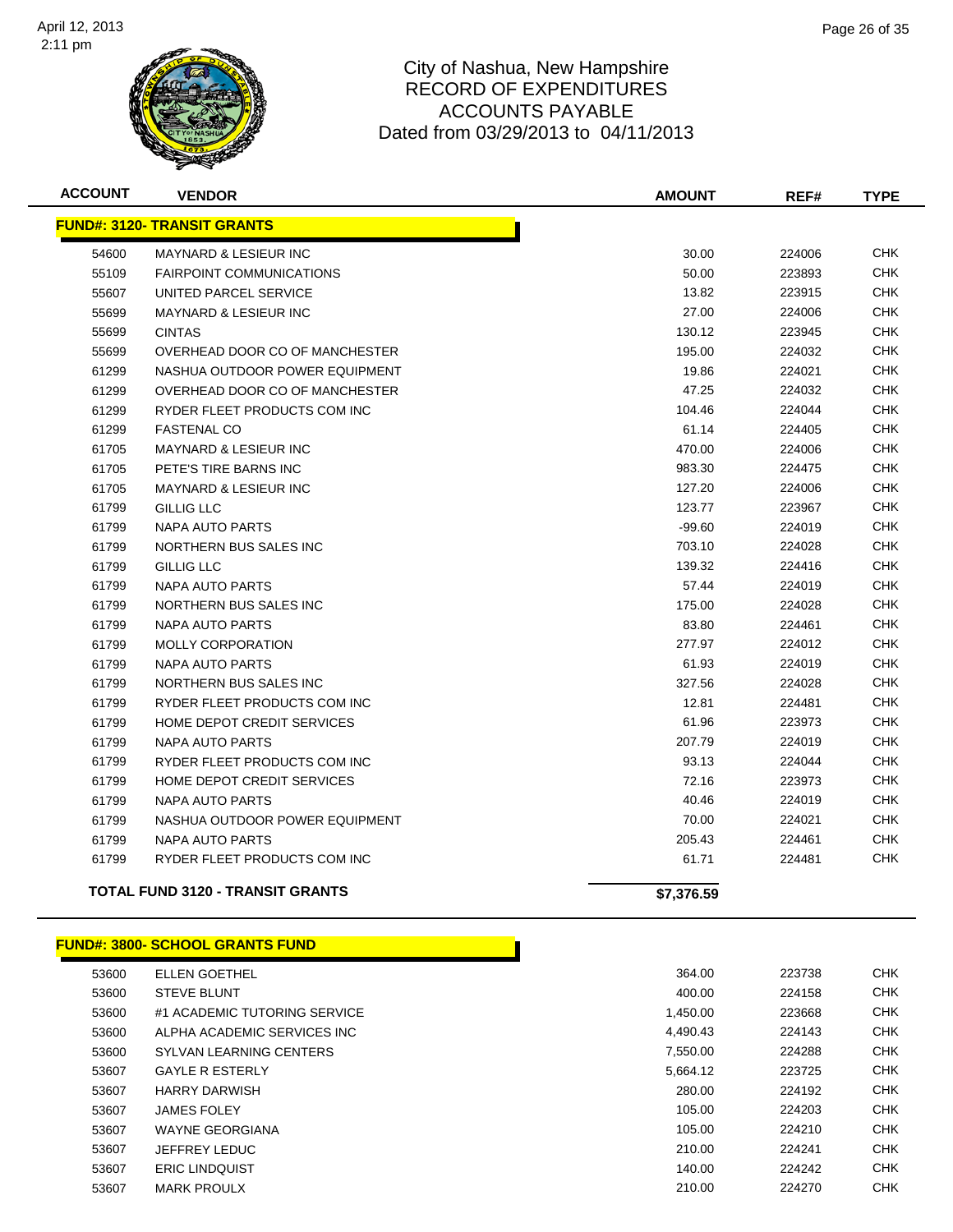

| <b>ACCOUNT</b> | <b>VENDOR</b>                             | <b>AMOUNT</b> | REF#    | <b>TYPE</b> |
|----------------|-------------------------------------------|---------------|---------|-------------|
|                | <u> FUND#: 3800- SCHOOL GRANTS FUND</u>   |               |         |             |
| 53607          | <b>BEVERLY TUFTS</b>                      | 105.00        | 224293  | <b>CHK</b>  |
| 53614          | <b>BOYS &amp; GIRLS CLUB OF GREATER N</b> | 1,000.00      | 224162  | <b>CHK</b>  |
| 53628          | <b>TERESA PAWLETKO</b>                    | 390.00        | 223804  | CHK         |
| 53628          | <b>JEANNA HAMILTON</b>                    | 62.50         | 223747  | <b>CHK</b>  |
| 53628          | <b>HOLLY LAVINE</b>                       | 100.00        | 223769  | CHK         |
| 53628          | <b>JULIE OTA</b>                          | 157.50        | 223800  | CHK         |
| 53628          | <b>JEANNA HAMILTON</b>                    | 37.50         | 224217  | <b>CHK</b>  |
| 53628          | <b>JULIE OTA</b>                          | 135.00        | 224264  | СНК         |
| 53628          | <b>BOOTHBY THERAPY SERVICES LLC</b>       | 701.36        | 223694  | <b>CHK</b>  |
| 53628          | THE CARROLL CENTER FOR THE BLI            | 2,327.25      | 223703  | <b>CHK</b>  |
| 53628          | <b>INTERIM HEALTH CARE</b>                | 2,615.00      | 223764  | <b>CHK</b>  |
| 53628          | <b>BOOTHBY THERAPY SERVICES LLC</b>       | 701.36        | 224160  | <b>CHK</b>  |
| 53628          | <b>INTERIM HEALTH CARE</b>                | 6,060.00      | 224226  | <b>CHK</b>  |
| 53628          | NURSES PRN INC                            | 540.00        | 224284  | CHK         |
| 53628          | <b>TERESA BOLICK PHD</b>                  | 2,200.00      | 223841  | CHK         |
| 54807          | <b>FIRST CHURCH</b>                       | 248.00        | 223729  | CHK         |
| 54807          | <b>FIRST CHURCH</b>                       | 3,378.00      | 223729  | <b>CHK</b>  |
| 55109          | <b>FAIRPOINT COMMUNICATIONS</b>           | 157.32        | 224349  | <b>CHK</b>  |
| 55300          | <b>MARIE GOTTWALD</b>                     | 1,057.91      | 223741  | CHK         |
| 55300          | <b>IAN ATWELL</b>                         | 82.67         | 223683  | <b>CHK</b>  |
| 55300          | <b>TODD CAMPION</b>                       | 130.92        | 223698  | <b>CHK</b>  |
| 55300          | PHIL DEROSA                               | 108.56        | 223720  | <b>CHK</b>  |
| 55300          | <b>EMILY DUSTIN</b>                       | 29.07         | 223721  | <b>CHK</b>  |
| 55300          | NICOLE LECLAIRE                           | 85.20         | 223772  | <b>CHK</b>  |
| 55300          | <b>HEATHER O'CONNOR</b>                   | 389.24        | 223798  | <b>CHK</b>  |
| 55300          | <b>MAUREEN ODEA</b>                       | 274.05        | 223799  | CHK         |
| 55300          | DAVID RYAN                                | 116.35        | 223821  | CHK         |
| 55300          | <b>CITIZENS BANK</b>                      | 4,794.28      | 9201319 | <b>ACH</b>  |
| 55300          | <b>KELLY LAMOUNTAIN</b>                   | 92.80         | 223766  | <b>CHK</b>  |
| 55300          | <b>JENNIFER SEUSING</b>                   | 164.10        | 223832  | <b>CHK</b>  |
| 55300          | DAWN MEAD                                 | 43.50         | 223785  | <b>CHK</b>  |
| 55300          | <b>KARYN SCHNEIDER</b>                    | 43.50         | 224279  | <b>CHK</b>  |
| 55300          | <b>MATSOL INC</b>                         | 180.00        | 223780  | CHK         |
| 55300          | SDR - STAFF DEVELOPMENT RESOUR            | 916.00        | 223831  | <b>CHK</b>  |
| 55300          | MARTINE CLOUTIER                          | 22.93         | 223708  | <b>CHK</b>  |
| 55300          | <b>LENNY HARRISON</b>                     | 54.24         | 223751  | <b>CHK</b>  |
| 55300          | <b>JUDITH LOFTUS</b>                      | 71.19         | 223773  | <b>CHK</b>  |
| 55300          | <b>NEW HAMPSHIRE DECA</b>                 | 2,690.28      | 223795  | CHK         |
| 55300          | NASHUA HIGH SCHOOL NORTH                  | 265.81        | 224139  | <b>CHK</b>  |
| 55300          | MICHELLE PAPANICOLAU                      | 60.00         | 224266  | <b>CHK</b>  |
| 55300          | DAVID QUIMBY                              | 24.00         | 224271  | CHK         |
| 55400          | KATHY JEAN                                | 402.45        | 224229  | <b>CHK</b>  |
| 55400          | <b>MITCHELL WOLPER</b>                    | 816.09        | 224300  | CHK         |
| 55400          | CITIZENS BANK                             | 1,762.80      | 9201319 | ACH         |
| 55400          | LANGUAGE, LITERACY, & LEARNING            | 440.00        | 223768  | <b>CHK</b>  |
| 55400          | <b>SDE REGISTRATION</b>                   | 438.00        | 223830  | <b>CHK</b>  |
| 55400          | LANGUAGE, LITERACY, & LEARNING            | 220.00        | 224237  | <b>CHK</b>  |
| 55400          | <b>SDE REGISTRATION</b>                   | 208.00        | 223830  | <b>CHK</b>  |
| 55400          | PATRICIA BURNS                            | 15.82         | 224170  | <b>CHK</b>  |
|                |                                           |               |         |             |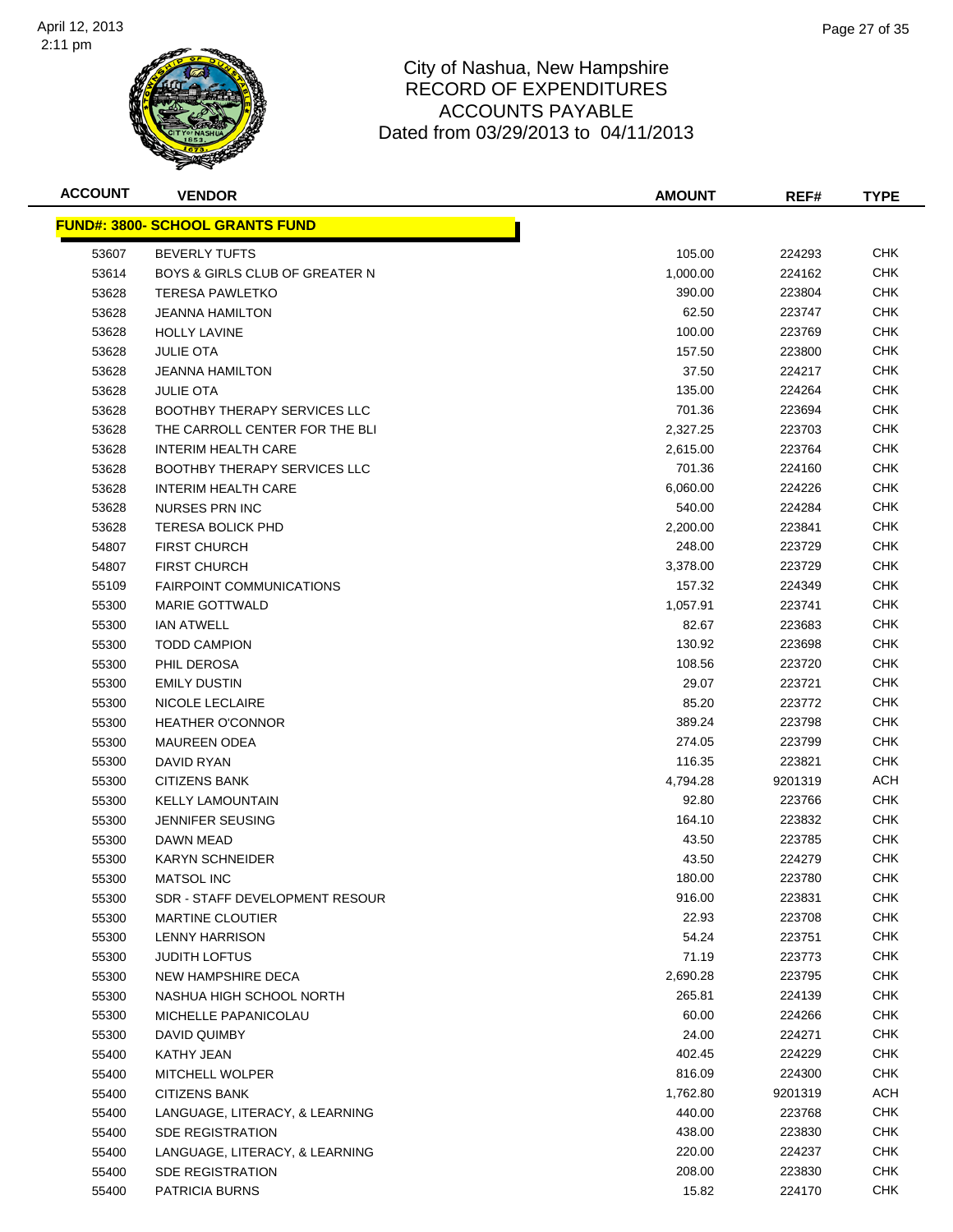

| <b>ACCOUNT</b> | <b>VENDOR</b>                                | <b>AMOUNT</b> | REF#   | <b>TYPE</b> |
|----------------|----------------------------------------------|---------------|--------|-------------|
|                | <b>FUND#: 3800- SCHOOL GRANTS FUND</b>       |               |        |             |
| 55400          | <b>SDE REGISTRATION</b>                      | 1,620.00      | 223830 | <b>CHK</b>  |
| 55400          | PAMELA BULOW                                 | 215.00        | 224168 | <b>CHK</b>  |
| 55400          | <b>DAVID RANSOM</b>                          | 215.00        | 224272 | <b>CHK</b>  |
| 55400          | <b>JENNIFER THOMAS</b>                       | 215.00        | 224291 | <b>CHK</b>  |
| 55500          | THE COPY SHOP                                | 15.20         | 224187 | <b>CHK</b>  |
| 55690          | FIRST STUDENT INC                            | 1,253.05      | 223730 | <b>CHK</b>  |
| 61135          | <b>MARIA D HUNT</b>                          | 40.00         | 223760 | <b>CHK</b>  |
| 61135          | <b>NANCY ROLFS</b>                           | 96.31         | 223820 | CHK         |
| 61135          | <b>SCHOOL SPECIALTY</b>                      | 720.30        | 224281 | <b>CHK</b>  |
| 61135          | <b>SCHOOL SPECIALTY</b>                      | 44.80         | 224281 | <b>CHK</b>  |
| 61135          | LUCIE L CROWDER                              | 231.05        | 223716 | <b>CHK</b>  |
| 61135          | <b>LEARNING RESOURCES</b>                    | 47.94         | 223771 | <b>CHK</b>  |
| 61135          | STAPLES BUSINESS ADVANTAGE                   | 72.24         | 223836 | <b>CHK</b>  |
| 61135          | <b>TEACHER'S DISCOUNT</b>                    | 160.96        | 223840 | <b>CHK</b>  |
| 61135          | LAKESHORE LEARNING MATERIALS                 | 143.25        | 224235 | <b>CHK</b>  |
| 61135          | NASHUA HIGH SCHOOL NORTH                     | 1,327.60      | 223790 | <b>CHK</b>  |
| 61299          | PAUL BIRON                                   | 192.85        | 224156 | <b>CHK</b>  |
| 61299          | <b>BOB'S PIZZA</b>                           | 480.00        | 224159 | <b>CHK</b>  |
| 61299          | LYNNE LAMONTAGNE                             | 17.52         | 224236 | <b>CHK</b>  |
| 61299          | AC MOORE INC                                 | 25.98         | 223670 | <b>CHK</b>  |
| 61299          | <b>GARELICK FARMS LYNN</b>                   | 131.47        | 223733 | CHK         |
| 61299          | MARKET BASKET ACCT 2589096                   | 16.49         | 223779 | <b>CHK</b>  |
| 61299          | <b>WAL-MART</b>                              | 231.85        | 223847 | CHK         |
| 61875          | <b>DEBORAH BRITENRIKER</b>                   | 35.48         | 224164 | <b>CHK</b>  |
| 61875          | LOVE AND LOGIC INSTITUTE                     | 512.84        | 223774 | <b>CHK</b>  |
| 61875          | <b>BARNES &amp; NOBLE INC</b>                | 239.20        | 223687 | <b>CHK</b>  |
| 61875          | <b>BARNES &amp; NOBLE INC</b>                | 1,451.40      | 224151 | <b>CHK</b>  |
| 61875          | <b>HEINEMANN</b>                             | 214.54        | 224220 | <b>CHK</b>  |
| 61875          | CAMBIUM LEARNING INC                         | 13,654.52     | 223697 | <b>CHK</b>  |
| 61875          | <b>HEINEMANN</b>                             | 47,892.90     | 224220 | CHK         |
| 71221          | <b>APPLE INC</b>                             | 37,422.00     | 223679 | <b>CHK</b>  |
| 71999          | <b>WARD'S NATURAL SCIENCE</b>                | 2,460.70      | 223848 | <b>CHK</b>  |
|                | TOTAL FUND 3800 - SCHOOL GRANTS FUND         | \$169,281.54  |        |             |
|                | <b>FUND#: 3810- FOOD SERVICE GRANTS FUND</b> |               |        |             |

|       | UND#: 3810- FOOD SERVICE GRANTS FUND.             |             |        |            |
|-------|---------------------------------------------------|-------------|--------|------------|
| 61214 | M SAUNDERS INC                                    | 1.359.80    | 223777 | <b>CHK</b> |
| 61214 | M SAUNDERS INC                                    | 1.800.20    | 223777 | <b>CHK</b> |
| 61214 | M SAUNDERS INC                                    | 1.462.45    | 223777 | <b>CHK</b> |
| 61214 | M SAUNDERS INC                                    | 2.383.40    | 223777 | <b>CHK</b> |
| 61214 | M SAUNDERS INC                                    | 2.060.30    | 223777 | <b>CHK</b> |
| 61214 | M SAUNDERS INC                                    | 1.369.57    | 223777 | <b>CHK</b> |
| 61214 | M SAUNDERS INC                                    | 1.717.75    | 223777 | <b>CHK</b> |
| 61299 | COSTA FRUIT & PRODUCE CO INC.                     | 29.07       | 223713 | <b>CHK</b> |
| 61299 | CENTRAL PAPER PRODUCTS CO                         | 48.78       | 224180 | <b>CHK</b> |
|       | <b>TOTAL FUND 3810 - FOOD SERVICE GRANTS FUND</b> | \$12,231.32 |        |            |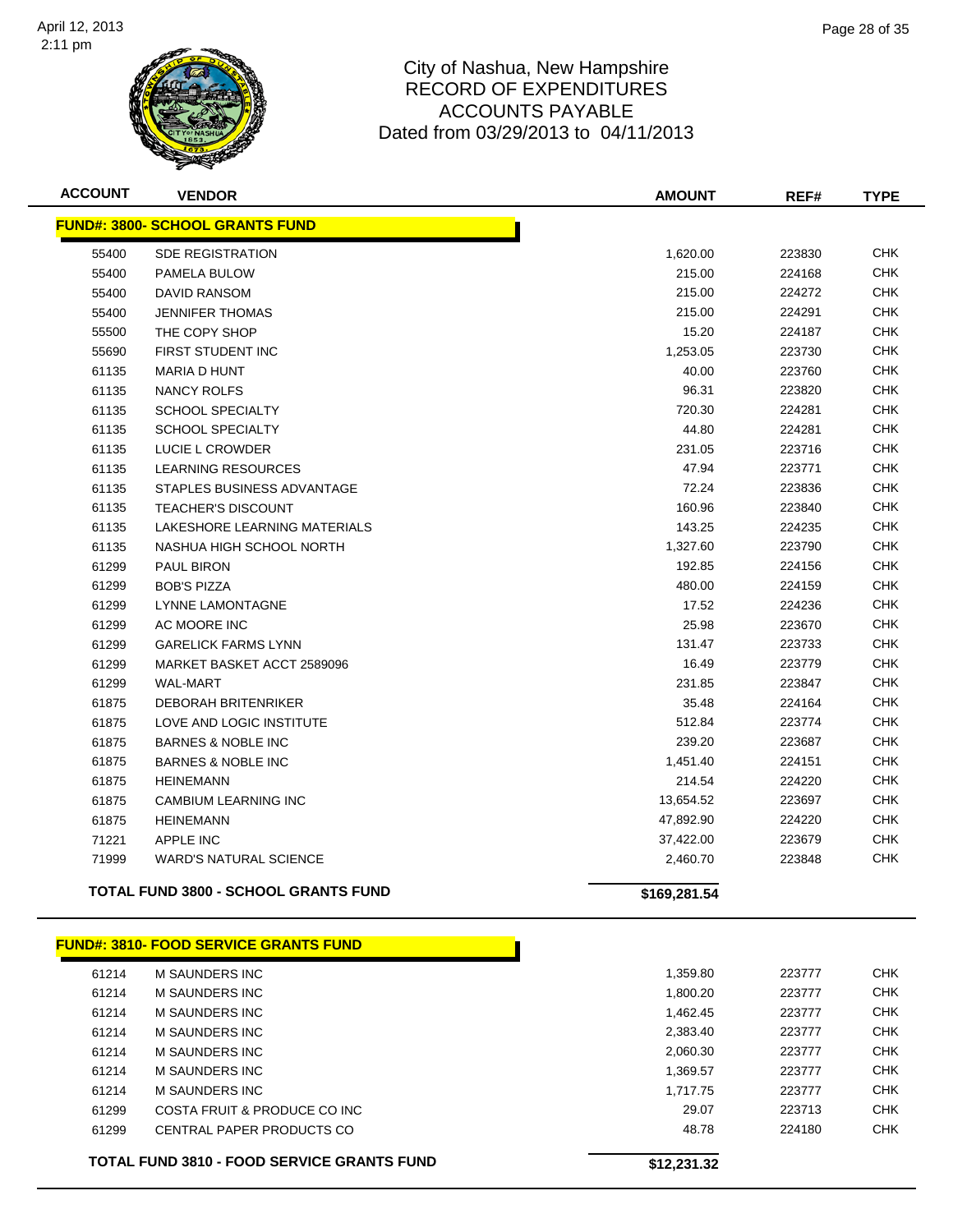

| <b>ACCOUNT</b>               | <b>VENDOR</b>                                         | <b>AMOUNT</b>        | REF#             | <b>TYPE</b> |
|------------------------------|-------------------------------------------------------|----------------------|------------------|-------------|
|                              | <b>FUND#: 4005- TRAFFIC VIOLATIONS FUND</b>           |                      |                  |             |
| 55699                        | D & R TOWING INC                                      | 250.00               | 223948           | <b>CHK</b>  |
| 55699                        | STATEWIDE COLLISION LLC                               | 125.00               | 224055           | <b>CHK</b>  |
| 61100                        | <b>PARTEK SOLUTIONS INC</b>                           | 789.73               | 224033           | <b>CHK</b>  |
|                              | <b>TOTAL FUND 4005 - TRAFFIC VIOLATIONS FUND</b>      | \$1,164.73           |                  |             |
|                              |                                                       |                      |                  |             |
|                              | <b>FUND#: 4020- POLICE DRUG ENFORCEMENT FUND</b>      |                      |                  |             |
| 55118                        | <b>VERIZON WIRELESS</b>                               | 522.85               | 223917           | <b>CHK</b>  |
| 55699                        | TLO LLC                                               | 110.50               | 224493           | <b>CHK</b>  |
| 61799                        | <b>CARPARTS OF NASHUA</b>                             | 38.56                | 223940           | <b>CHK</b>  |
| 61799                        | <b>MAYNARD &amp; LESIEUR INC</b>                      | 146.65               | 224004           | <b>CHK</b>  |
| 61799                        | SULLIVAN TIRE INC                                     | 425.76               | 224056           | <b>CHK</b>  |
| 61799                        | <b>CARPARTS OF NASHUA</b>                             | 2.56                 | 224392           | <b>CHK</b>  |
| 71000                        | AMERICAN SECURITY & FIRE PROTE                        | 216.00               | 223924           | <b>CHK</b>  |
| 71000                        | <b>BENS UNIFORMS</b>                                  | 173.98               | 224385           | <b>CHK</b>  |
| 71000                        | DTC COMMUNICATIONS                                    | 125.00               | 224403           | <b>CHK</b>  |
|                              | <b>TOTAL FUND 4020 - POLICE DRUG ENFORCEMENT FUND</b> | \$1,761.86           |                  |             |
|                              | <b>FUND#: 4025- DOJ DRUG FORFEITURE FUNDS</b>         |                      |                  |             |
|                              |                                                       |                      |                  | <b>CHK</b>  |
| 56347                        | THE YOUTH COUNCIL                                     | 1,200.00<br>4,645.00 | 224074<br>224372 | <b>CHK</b>  |
| 61121<br>71000               | AAA POLICE SUPPLY<br>TBLACKK9                         | 13,000.00            | 223907           | <b>CHK</b>  |
|                              |                                                       |                      |                  |             |
|                              | <b>TOTAL FUND 4025 - DOJ DRUG FORFEITURE FUNDS</b>    | \$18,845.00          |                  |             |
|                              | <b>FUND#: 4090- LIB-LOST/DAMAGED BOOK FINES</b>       |                      |                  |             |
| 45440                        | UNIQUE MANAGEMENT SERVICES INC                        | 626.50               | 224066           | <b>CHK</b>  |
| 55699                        | <b>ACT ONE</b>                                        | 150.00               | 224303           | <b>CHK</b>  |
| 61875                        | <b>TOWN OF MERRIMACK</b>                              | 23.95                | 224453           | <b>CHK</b>  |
|                              | TOTAL FUND 4090 - LIB-LOST/DAMAGED BOOK FINES         | \$800.45             |                  |             |
| <b>FUND#: 4605- CDBG RLF</b> |                                                       |                      |                  |             |
| 68400                        | <b>COAST TO COAST JEWELERY</b>                        | 8,500.00             | 13393            | <b>ACH</b>  |
|                              | <b>TOTAL FUND 4605 - CDBG RLF</b>                     | \$8,500.00           |                  |             |
|                              | <b>FUND#: 5010- CAP PROJECTS-INFO TECHNOLOGY</b>      |                      |                  |             |
| 81342                        | AFFILIATED COMPUTER SERVICES I                        | 13,584.00            | 223921           | <b>CHK</b>  |
| 81342                        | CROWNE PLAZA NASHUA                                   | 270.00               | 223947           | <b>CHK</b>  |
| 81342                        | <b>KRONOS INC</b>                                     | 2,338.98             | 223992           | <b>CHK</b>  |
| 81342                        | <b>KRONOS INC</b>                                     | 27,781.08            | 224075           | <b>CHK</b>  |
|                              |                                                       | 5,659.00             | 224401           | <b>CHK</b>  |
| 81342                        | DELL MARKETING LP                                     |                      |                  |             |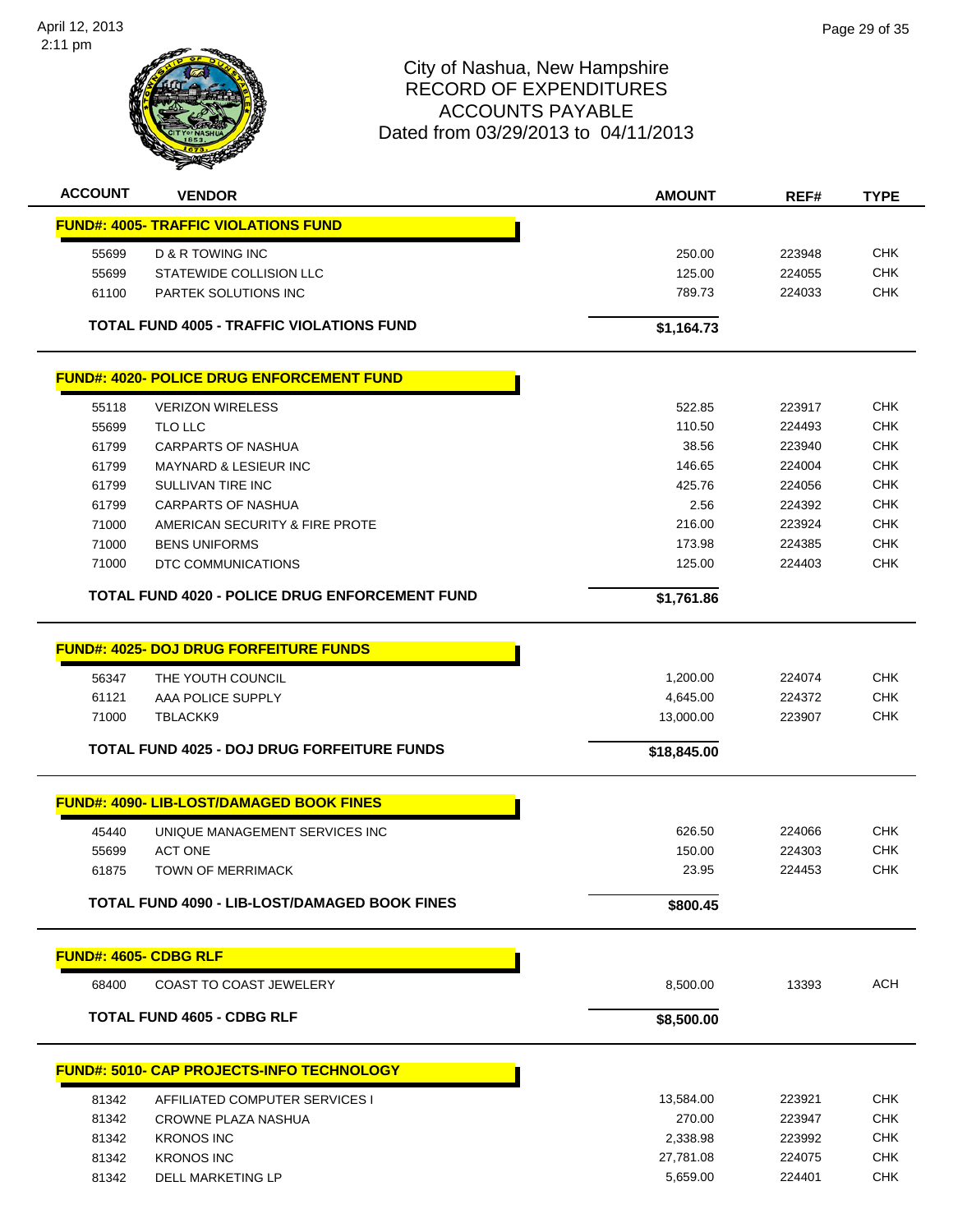

| <b>ACCOUNT</b> | <b>VENDOR</b>                                         | <b>AMOUNT</b> | REF#   | <b>TYPE</b> |
|----------------|-------------------------------------------------------|---------------|--------|-------------|
|                | TOTAL FUND 5010 - CAP PROJECTS-INFO TECHNOLOGY        | \$49,633.06   |        |             |
|                | <b>FUND#: 5800- SCHOOL CAPITAL PROJECTS FUND</b>      |               |        |             |
| 81200          | HARVEY CONSTRUCTION CO                                | 87,113.91     | 223752 | <b>CHK</b>  |
| 81200          | PAGE STREET LEASING LLC                               | 95.00         | 223801 | <b>CHK</b>  |
| 81200          | TURNER BUILDING SCIENCE LLC                           | 3,820.84      | 223845 | <b>CHK</b>  |
|                | <b>TOTAL FUND 5800 - SCHOOL CAPITAL PROJECTS FUND</b> | \$91,029.75   |        |             |
|                | <b>FUND#: 6000- SOLID WASTE FUND</b>                  |               |        |             |
| 53107          | TREASURER STATE OF NH                                 | 96.00         | 223913 | <b>CHK</b>  |
| 53107          | SANBORN HEAD & ASSOC INC                              | 8,963.71      | 224483 | <b>CHK</b>  |
| 54100          | <b>PSNH</b>                                           | 1,227.43      | 223904 | <b>CHK</b>  |
| 54114          | ENERGYNORTH PROPANE                                   | 1,650.67      | 223959 | <b>CHK</b>  |
| 54141          | PENNICHUCK WATER WORKS INC                            | 241.86        | 224360 | <b>CHK</b>  |
| 54200          | BILLS WORLD CLASS CLEANING SER                        | 780.00        | 223936 | <b>CHK</b>  |
| 54280          | <b>BELLETETES INC</b>                                 | 246.96        | 224384 | <b>CHK</b>  |
| 54280          | GATE CITY FENCE CO INC                                | 625.00        | 224413 | <b>CHK</b>  |
| 54280          | LEMELIN ENVIRONMENTAL SERVICES                        | 3,257.38      | 224443 | <b>CHK</b>  |
| 54600          | MCNEILUS TRUCK & MANUFACTURING                        | 293.77        | 224452 | <b>CHK</b>  |
| 54600          | NAPA AUTO PARTS                                       | 3.68          | 224459 | <b>CHK</b>  |
| 54600          | NAPA AUTO PARTS                                       | 644.93        | 224460 | <b>CHK</b>  |
| 54600          | NORTHLAND INDUSTRIAL TRUCK CO                         | 279.91        | 224470 | <b>CHK</b>  |
| 54600          | NORTRAX EQUIPMENT                                     | 957.74        | 224476 | <b>CHK</b>  |
| 54625          | D & R TOWING INC                                      | 247.50        | 224400 | <b>CHK</b>  |
| 54828          | US BANK                                               | 26.55         | 224369 | <b>CHK</b>  |
| 55109          | PAETEC COMMUNICATIONS INC                             | 4.29          | 223901 | <b>CHK</b>  |
| 55109          | COMCAST CABLE COMMUNICATIONS I                        | 81.40         | 224346 | <b>CHK</b>  |
| 55200          | TREASURER STATE OF NH                                 | 800.00        | 223914 | <b>CHK</b>  |
| 55200          | TREASURER STATE OF NH                                 | 200.00        | 224368 | <b>CHK</b>  |
| 55699          | THE DIRT DOCTORS LLC                                  | 10,470.00     | 223952 | <b>CHK</b>  |
| 55699          | <b>GRANITE STATE GLASS</b>                            | 340.00        | 224420 | <b>CHK</b>  |
| 55699          | INTEGRATED PAPER RECYCLERS LLC                        | 1,241.70      | 224436 | <b>CHK</b>  |
| 55699          | <b>MACMULKIN CHEVROLET INC</b>                        | 14.41         | 224448 | <b>CHK</b>  |
| 55699          | NRRA (NORTHEAST RESOURCE RECOV                        | 236.50        | 224471 | <b>CHK</b>  |
| 61110          | UNIFIRST CORPORATION                                  | 138.09        | 224497 | <b>CHK</b>  |
| 61142          | <b>BASS FIRST AID SERVICE CO</b>                      | 70.65         | 224383 | <b>CHK</b>  |
| 61192          | CALLOGIX INC                                          | 176.65        | 224391 | <b>CHK</b>  |
| 61307          | SHATTUCK MALONE OIL CO                                | 2,842.51      | 223905 | <b>CHK</b>  |
| 61307          | SHATTUCK MALONE OIL CO                                | 1,144.98      | 224364 | <b>CHK</b>  |
| 61705          | <b>MAYNARD &amp; LESIEUR INC</b>                      | 5,774.74      | 224449 | <b>CHK</b>  |
| 71000          | HOME DEPOT CREDIT SERVICES                            | 296.76        | 223973 | <b>CHK</b>  |
| 71228          | <b>CDW GOVERNMENT INC</b>                             | 567.08        | 224394 | CHK         |
| 75100          | NH DEPT OF ENVIROMENTAL SERVS                         | 439,453.11    | 13363  | <b>ACH</b>  |
| 75200          | NH DEPT OF ENVIROMENTAL SERVS                         | 157,253.90    | 13363  | <b>ACH</b>  |
| 81650          | SANBORN HEAD & ASSOC INC                              | 6,000.00      | 224483 | <b>CHK</b>  |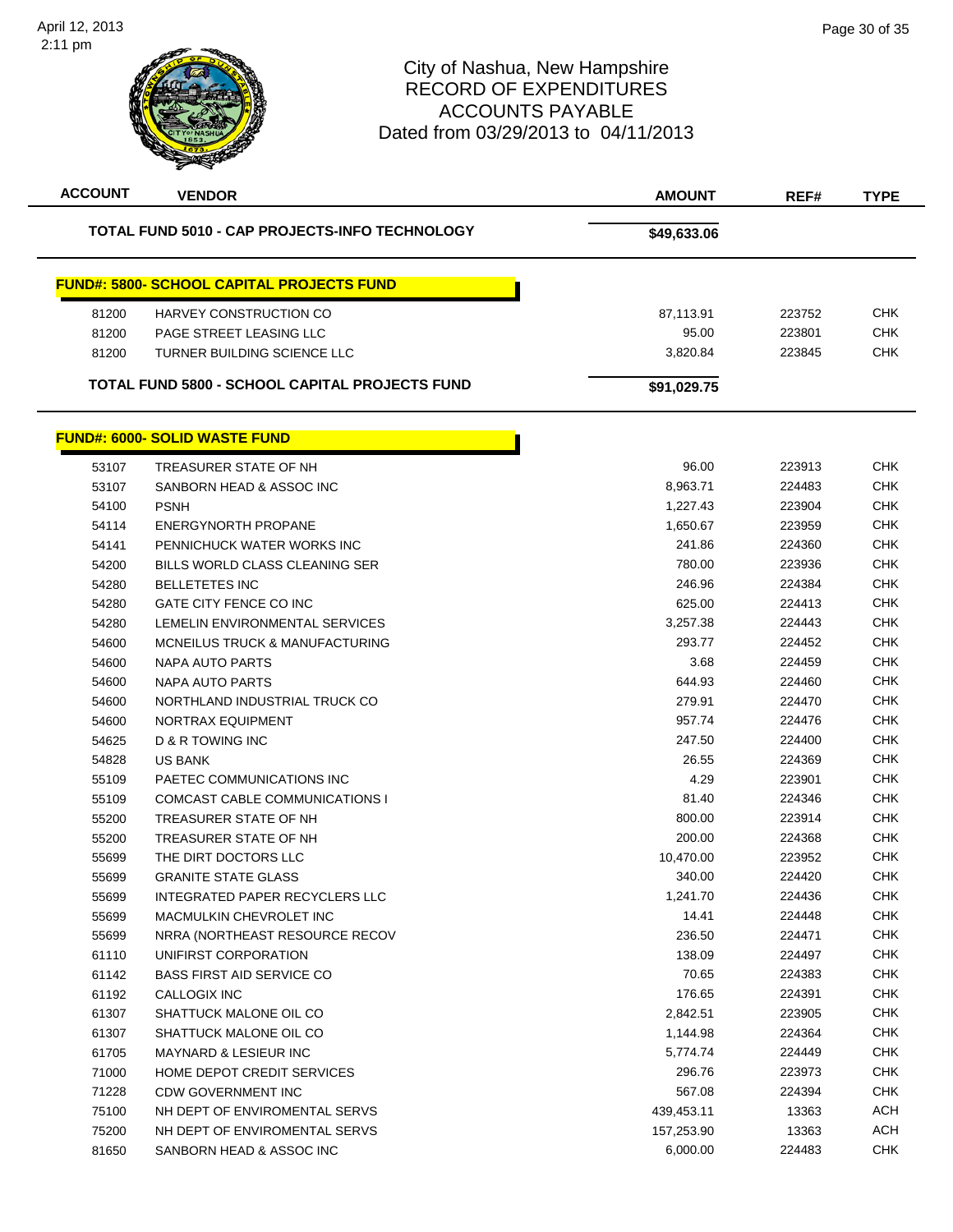

| <b>ACCOUNT</b>                            | <b>VENDOR</b>                       | <b>AMOUNT</b> | REF#   | <b>TYPE</b> |
|-------------------------------------------|-------------------------------------|---------------|--------|-------------|
| <b>TOTAL FUND 6000 - SOLID WASTE FUND</b> |                                     | \$646,649.86  |        |             |
|                                           | <b>FUND#: 6200- WASTEWATER FUND</b> |               |        |             |
| 44597                                     | HILLSBOROUGH COUNTY REGISTRY O      | 266.80        | 224427 | <b>CHK</b>  |
| 53107                                     | CHEMSERVE ENVIRONMENTAL ANALYS      | 271.91        | 223944 | <b>CHK</b>  |
| 53107                                     | <b>GRAINGER</b>                     | 190.58        | 223969 | <b>CHK</b>  |
| 53107                                     | M & B MACHINING AND WELDING         | 382.00        | 223995 | <b>CHK</b>  |
| 53107                                     | M & B MACHINING AND WELDING         | 998.00        | 224445 | <b>CHK</b>  |
| 53467                                     | <b>MAILINGS UNLIMITED</b>           | 6,500.00      | 13408  | ACH         |
| 53467                                     | <b>MAILINGS UNLIMITED</b>           | 270.35        | 223999 | <b>CHK</b>  |
| 54100                                     | <b>PSNH</b>                         | 1,671.84      | 224361 | <b>CHK</b>  |
| 54141                                     | PENNICHUCK WATER WORKS INC          | 3,686.49      | 223903 | <b>CHK</b>  |
| 54141                                     | PENNICHUCK WATER WORKS INC          | 55.88         | 224360 | <b>CHK</b>  |
| 54221                                     | RESOURCE MANAGEMENT INC             | 17,320.38     | 224042 | <b>CHK</b>  |
| 54300                                     | HOME DEPOT CREDIT SERVICES          | 112.82        | 223973 | <b>CHK</b>  |
| 54300                                     | OMEGA INDUSTRIAL SUPPLY INC         | 929.96        | 224031 | <b>CHK</b>  |
| 54421                                     | <b>US BANK</b>                      | 113.54        | 223916 | <b>CHK</b>  |
| 54421                                     | <b>US BANK</b>                      | $-113.54$     | 223916 | <b>CHK</b>  |
| 54487                                     | <b>BAU HOPKINS</b>                  | 550.00        | 223932 | <b>CHK</b>  |
| 54487                                     | CHAPPELL TRACTOR SALES INC          | 209.18        | 223943 | <b>CHK</b>  |
| 54487                                     | <b>HACH CO</b>                      | 419.95        | 223971 | <b>CHK</b>  |
| 54487                                     | <b>HOME DEPOT CREDIT SERVICES</b>   | 135.93        | 223973 | <b>CHK</b>  |
| 54487                                     | M & M ELECTRICAL SUPPLY CO INC      | 19.72         | 223996 | <b>CHK</b>  |
| 54487                                     | PEABODY SUPPLY CO                   | 536.38        | 224034 | <b>CHK</b>  |
| 54487                                     | PINE MOTOR PARTS                    | 37.14         | 224036 | <b>CHK</b>  |
| 54487                                     | T BUCK CONSTRUCTION INC             | 1,202.90      | 224057 | <b>CHK</b>  |
| 54487                                     | <b>ATCO INTERNATIONAL</b>           | 576.00        | 224378 | <b>CHK</b>  |
| 54487                                     | <b>FASTENAL CO</b>                  | 27.39         | 224405 | <b>CHK</b>  |
| 54487                                     | <b>GRAINGER</b>                     | 993.00        | 224419 | <b>CHK</b>  |
| 54487                                     | M & M ELECTRICAL SUPPLY CO INC      | 151.92        | 224446 | <b>CHK</b>  |
| 54487                                     | PROGRESSIVE ELECTRICAL SERVICE      | 457.75        | 224477 | <b>CHK</b>  |
| 54487                                     | <b>SAM'S CLUB</b>                   | 143.35        | 224482 | CHK         |
| 54600                                     | NAPA AUTO PARTS                     | $-76.50$      | 224017 | CHK         |
| 54600                                     | NAPA AUTO PARTS                     | 544.92        | 224020 | <b>CHK</b>  |
| 54600                                     | <b>MACMULKIN CHEVROLET INC</b>      | 304.13        | 224448 | <b>CHK</b>  |
| 54828                                     | US BANK                             | 26.55         | 224369 | <b>CHK</b>  |
| 54828                                     | US BANK                             | 113.54        | 223916 | <b>CHK</b>  |
| 55109                                     | PAETEC COMMUNICATIONS INC           | 4.19          | 223901 | <b>CHK</b>  |
| 55109                                     | <b>BAYRING COMMUNICATIONS</b>       | 60.21         | 224344 | <b>CHK</b>  |
| 55109                                     | <b>FAIRPOINT COMMUNICATIONS</b>     | 688.19        | 224349 | <b>CHK</b>  |
| 55109                                     | <b>FAIRPOINT COMMUNICATIONS</b>     | 66.06         | 224350 | CHK         |
| 55314                                     | STEPHEN DOOKRAN                     | 111.87        | 223862 | CHK         |
| 55618                                     | <b>CITIZENS BANK</b>                | 1,188.31      | 13403  | ACH         |
| 55618                                     | <b>CITIZENS BANK</b>                | 821.54        | 13404  | <b>ACH</b>  |
| 55699                                     | TREASURER STATE OF NH               | 250.00        | 224367 | <b>CHK</b>  |
| 61107                                     | UNIFIRST CORPORATION                | 590.63        | 224497 | <b>CHK</b>  |
| 61149                                     | HACH CO                             | 322.95        | 223971 | <b>CHK</b>  |
| 61156                                     | <b>BASF CORPORATION</b>             | 4,739.04      | 223931 | <b>CHK</b>  |
| 61156                                     | JCI JONES CHEMICALS INC             | 7,942.64      | 223984 | <b>CHK</b>  |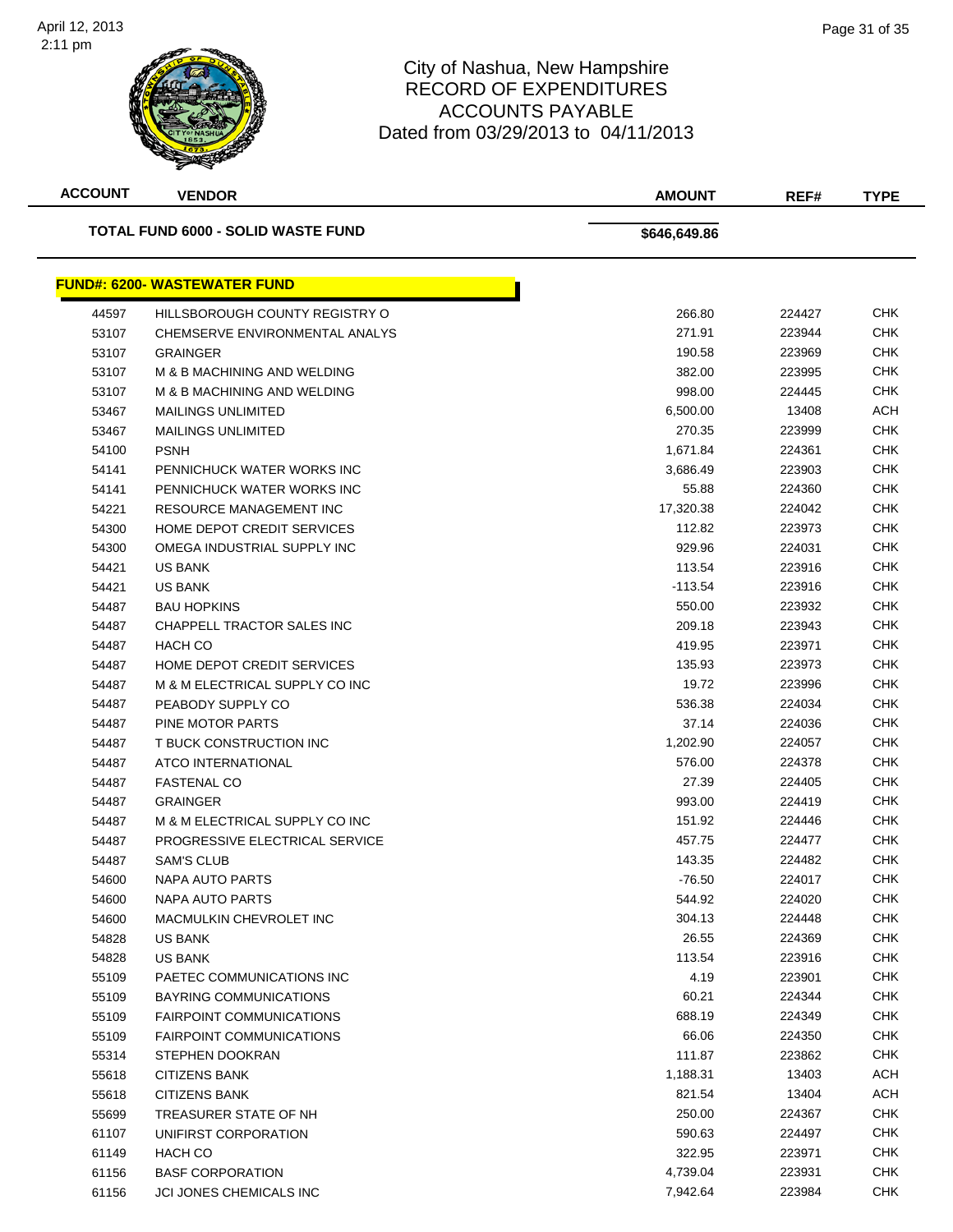

| <b>ACCOUNT</b> | <b>VENDOR</b>                                    | <b>AMOUNT</b> | REF#   | <b>TYPE</b> |
|----------------|--------------------------------------------------|---------------|--------|-------------|
|                | <b>FUND#: 6200- WASTEWATER FUND</b>              |               |        |             |
| 61299          | <b>GRAINGER</b>                                  | 365.22        | 223969 | <b>CHK</b>  |
| 61300          | DENNIS K BURKE INC                               | 3,126.12      | 223951 | <b>CHK</b>  |
| 81200          | <b>HAZEN &amp; SAWYER PC</b>                     | 882.26        | 224424 | <b>CHK</b>  |
| 81700          | <b>IMTEK REPROGRAPHICS INC</b>                   | 616.50        | 224433 | <b>CHK</b>  |
|                | TOTAL FUND 6200 - WASTEWATER FUND                | \$60,805.99   |        |             |
|                | <b>FUND#: 6500- PROPERTY &amp; CASUALTY FUND</b> |               |        |             |
| 53142          | HUB INT'L NEW ENGLAND LLC                        | 17,500.00     | 13398  | ACH         |
| 54267          | TREASURER STATE OF NH                            | 900.00        | 223911 | <b>CHK</b>  |
| 54267          | TREASURER STATE OF NH                            | 150.00        | 224365 | <b>CHK</b>  |
| 54267          | STANLEY ELEVATOR CO INC                          | 4,151.28      | 224490 | <b>CHK</b>  |
| 55307          | <b>ROSS DUGAS</b>                                | 58.88         | 224315 | <b>CHK</b>  |
| 55400          | SAFETY & HEALTH COUNCIL OF                       | 600.00        | 224076 | <b>CHK</b>  |
| 55400          | <b>CONCORD ORTHOPAEDICS PA</b>                   | 150.00        | 224347 | <b>CHK</b>  |
| 59120          | NAT'L DISTRICT ATTORNEY ASSOC                    | 230.00        | 223899 | <b>CHK</b>  |
| 59207          | CONCORD ORTHOPAEDICS PA                          | 452.00        | 223617 | <b>CHK</b>  |
| 59207          | COVENTRY HEALTH CARE WORKERS C                   | 471.96        | 223618 | <b>CHK</b>  |
| 59207          | DARTMOUTH HITCHCOCK CLINIC                       | 259.00        | 223619 | <b>CHK</b>  |
| 59207          | DEVINE MILLIMET & BRANCH PA                      | 1,525.30      | 223620 | <b>CHK</b>  |
| 59207          | ELLIOT HOSPITAL                                  | 202.00        | 223621 | CHK         |
| 59207          | <b>FAULKNER HOSPITAL</b>                         | 165.00        | 223622 | <b>CHK</b>  |
| 59207          | <b>FOUNDATION MEDICAL PARTNERS</b>               | 518.00        | 223623 | <b>CHK</b>  |
| 59207          | FOUR SEASONS ORTHOPAEDIC CTR P                   | 171.00        | 223624 | <b>CHK</b>  |
| 59207          | JONATHAN W SOBEL MD PLLC                         | 175.00        | 223626 | <b>CHK</b>  |
| 59207          | PARNELL CHIROPRACTIC                             | 833.00        | 223627 | <b>CHK</b>  |
| 59207          | PINNACLE REHABILITATION                          | 303.00        | 223628 | <b>CHK</b>  |
| 59207          | SO NH REGIONAL MEDICAL CENTER                    | 2,987.16      | 223631 | <b>CHK</b>  |
| 59207          | ST JOSEPHS HOSPITAL                              | 338.25        | 223632 | <b>CHK</b>  |
| 59207          | STONERIVER PHARMACY SOLUTIONS                    | 1,920.36      | 223633 | <b>CHK</b>  |
| 59207          | THE LOWELL GENERAL HOSPITAL                      | 1,354.00      | 223634 | <b>CHK</b>  |
| 59207          | <b>WRIGHT &amp; ASSOCIATES</b>                   | 344.00        | 223635 | CHK         |
| 59207          | APPLE NASHUA LLC                                 | 467.00        | 224093 | <b>CHK</b>  |
| 59207          | ANAESTHESIA ASSOC OF MASS                        | 2,132.00      | 224094 | <b>CHK</b>  |
| 59207          | APPLE NASHUA LLC                                 | 1,164.65      | 224095 | <b>CHK</b>  |
| 59207          | <b>BRIGHAM &amp; WOMENS PHYSICIANS OR</b>        | 2,506.00      | 224096 | <b>CHK</b>  |
| 59207          | <b>CONCORD HOSPITAL</b>                          | 249.00        | 224097 | <b>CHK</b>  |
| 59207          | <b>CPTE NASHUA</b>                               | 1,882.00      | 224098 | <b>CHK</b>  |
| 59207          | DARTMOUTH HITCHCOCK CLINIC                       | 1,694.00      | 224099 | <b>CHK</b>  |
| 59207          | FOUNDATION MEDICAL PARTNERS                      | 305.00        | 224100 | <b>CHK</b>  |
| 59207          | FOUR SEASONS ORTHOPAEDIC CTR P                   | 621.00        | 224101 | <b>CHK</b>  |
| 59207          | <b>CYNTHIA GORDON</b>                            | 5.63          | 224102 | <b>CHK</b>  |
| 59207          | <b>GRANITE STATE EMERGENCY PHYSIC</b>            | 196.00        | 224103 | <b>CHK</b>  |
| 59207          | GREATER NASHUA EMERGENCY PHYS                    | 549.00        | 224104 | CHK         |
| 59207          | SARAH O. HYLAND                                  | 401.92        | 224105 | <b>CHK</b>  |
| 59207          | BRUCE M LESLIE MDPC                              | 735.00        | 224106 | <b>CHK</b>  |
| 59207          | ORTHOPEDIC PHYSICAL THERAPY                      | 390.00        | 224108 | <b>CHK</b>  |
| 59207          | PINNACLE REHABILITATION                          | 606.00        | 224109 | <b>CHK</b>  |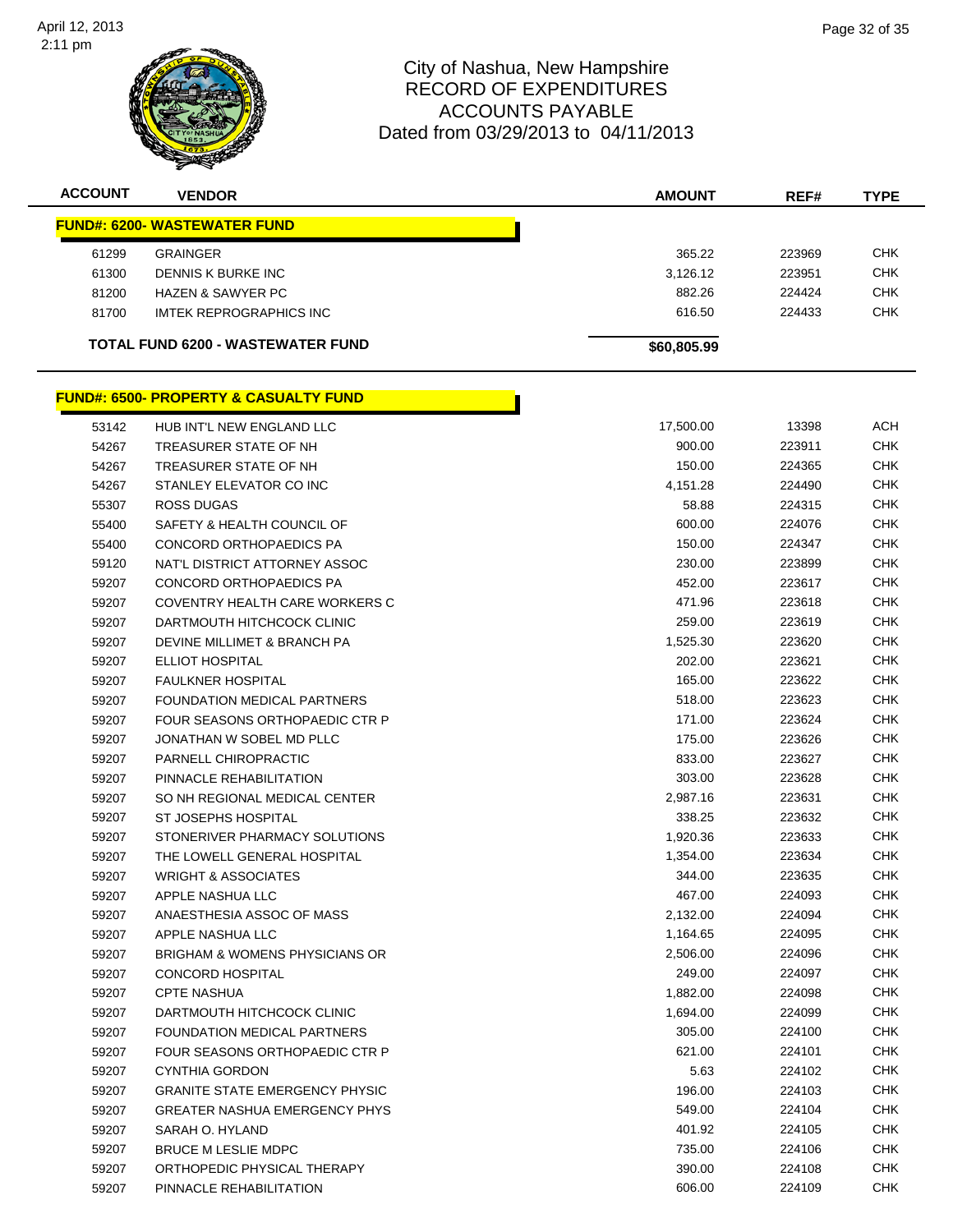

| <b>ACCOUNT</b> | <b>VENDOR</b>                                         | <b>AMOUNT</b> | REF#   | <b>TYPE</b> |
|----------------|-------------------------------------------------------|---------------|--------|-------------|
|                | <b>FUND#: 6500- PROPERTY &amp; CASUALTY FUND</b>      |               |        |             |
| 59207          | <b>TIMOTHY REARDON</b>                                | 129.47        | 224110 | <b>CHK</b>  |
| 59207          | SOUTHERN NH RADIOLOGY CONSULTA                        | 71.00         | 224111 | <b>CHK</b>  |
| 59207          | SPORTS MEDICINE ASSOCIATES                            | 175.00        | 224112 | <b>CHK</b>  |
| 59207          | ST JOSEPHS HOSPITAL                                   | 185.00        | 224113 | <b>CHK</b>  |
| 59207          | <b>WRIGHT &amp; ASSOCIATES</b>                        | 172.00        | 224114 | <b>CHK</b>  |
| 59225          | OCCUPATIONAL HEALTH CTRS SOUTH                        | 429.18        | 224107 | <b>CHK</b>  |
| 59275          | <b>HAMBLETT &amp; KERRIGAN PA</b>                     | 6,500.00      | 223625 | <b>CHK</b>  |
| 59275          | PUBLIC SERVICE OF NH                                  | 7,045.32      | 223629 | <b>CHK</b>  |
| 59275          | RICK LABRIE APPRAISALS                                | 105.00        | 223630 | <b>CHK</b>  |
| 61192          | STANLEY CONVERGENT SECURITY SO                        | 190.32        | 224052 | <b>CHK</b>  |
| 68360          | ACCESSIBILITY FOR NEW ENGLAND                         | 1,878.00      | 223920 | <b>CHK</b>  |
| 68360          | ACCESSIBILITY FOR NEW ENGLAND                         | 469.50        | 224374 | <b>CHK</b>  |
|                | <b>TOTAL FUND 6500 - PROPERTY &amp; CASUALTY FUND</b> | \$67,013.18   |        |             |
|                | <b>FUND#: 6600- BENEFITS SELF INSURANCE FUND</b>      |               |        |             |
| 21505          | PROTECTIVE LIFE INSURANCE CO                          | 47.08         | 13410  | ACH         |
| 21516          | BOSTON MUTUAL LIFE INSURANCE                          | 9,500.29      | 13402  | <b>ACH</b>  |
| 21550          | HARVARD PILGRIM HEALTH CARE                           | 166,338.07    | 13405  | ACH         |
| 21825          | DONALD FOURNIER                                       | 491.61        | 224316 | <b>CHK</b>  |
| 21825          | RAYMOND LAQUERRE                                      | 439.73        | 224319 | <b>CHK</b>  |
| 21825          | LUCIEN E NEVEU                                        | 219.87        | 224327 | <b>CHK</b>  |
| 21825          | LAWRENCE J WEDICK                                     | 219.87        | 224341 | <b>CHK</b>  |
| 45607          | MICHAEL LETENDRE                                      | 141.94        | 224455 | <b>CHK</b>  |
| 52815          | ANTHEM BCBS OF NE                                     | 14,094.00     | 13369  | ACH         |
| 55607          | STAPLES BUSINESS ADVANTAGE                            | 122.45        | 224053 | <b>CHK</b>  |
| 59007          | NORTHEAST DELTA DENTAL                                | 159,110.97    | 13372  | <b>ACH</b>  |
| 59014          | <b>ITT HARTFORD</b>                                   | 35,941.76     | 13407  | ACH         |
| 59020          | VISION SERVICE PLAN NH                                | 2,776.80      | 224070 | <b>CHK</b>  |
| 59165          | HM LIFE INSURANCE CO                                  | 87,507.03     | 13406  | ACH         |
| 59500          | ANTHEM BCBS OF NE                                     | 101,444.01    | 13400  | <b>ACH</b>  |
| 59500          | HARVARD PILGRIM HEALTH CARE                           | 28,677.16     | 13405  | <b>ACH</b>  |
| 59500          | NORTHEAST DELTA DENTAL                                | 11,148.92     | 13409  | <b>ACH</b>  |
| 59507          | ANTHEM BCBS OF NE                                     | 11,219.76     | 13370  | <b>ACH</b>  |
| 59507          | ANTHEM BCBS OF NE                                     | 65,446.85     | 13400  | <b>ACH</b>  |
| 59507          | JANE LAFRANCE                                         | 338.38        | 223983 | <b>CHK</b>  |
| 59507          | ANTHEM BCBS OF NE                                     | 388,645.11    | 13370  | <b>ACH</b>  |
| 59507          | ANTHEM BCBS OF NE                                     | 469,480.10    | 13400  | <b>ACH</b>  |
| 59507          | <b>JESSICA EGAN</b>                                   | 148.08        | 223958 | <b>CHK</b>  |
| 59507          | STEPHANIE ROSS-SAURI                                  | 256.38        | 224334 | <b>CHK</b>  |
| 59507          | ANTHEM BCBS OF NE                                     | 82,360.73     | 13370  | <b>ACH</b>  |
| 59507          | ANTHEM BCBS OF NE                                     | 54,078.74     | 13400  | <b>ACH</b>  |
| 59507          | HARVARD PILGRIM HEALTH CARE                           | 120,107.38    | 13371  | ACH         |
| 59507          | HARVARD PILGRIM HEALTH CARE                           | 94,187.80     | 13405  | ACH         |
| 59525          | NORTHEAST DELTA DENTAL                                | 17,699.67     | 13372  | <b>ACH</b>  |
| 59525          | NORTHEAST DELTA DENTAL                                | 28,271.59     | 13409  | <b>ACH</b>  |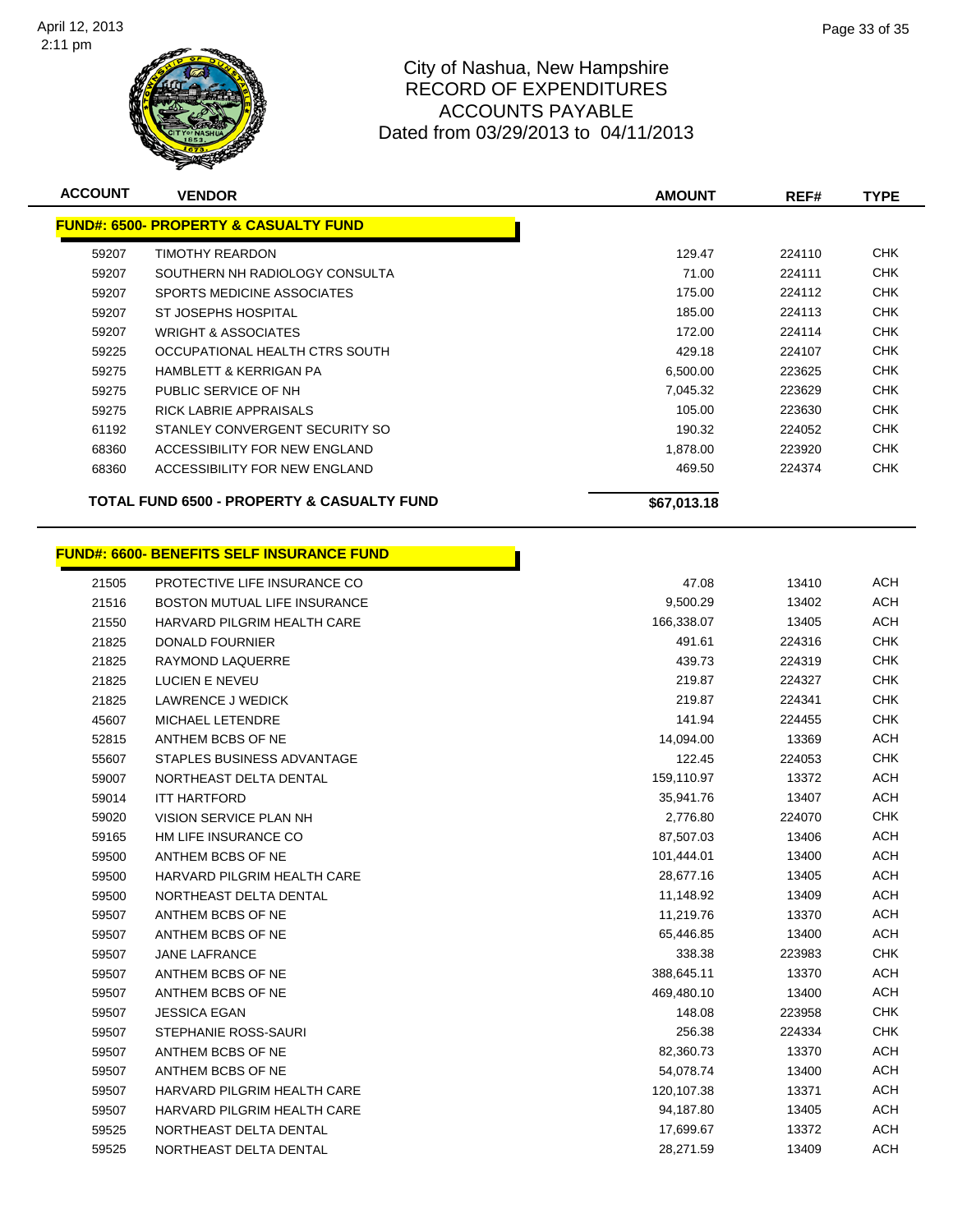| <b>ACCOUNT</b><br><b>VENDOR</b>                         | <b>AMOUNT</b>  | REF#   | <b>TYPE</b> |
|---------------------------------------------------------|----------------|--------|-------------|
| <b>TOTAL FUND 6600 - BENEFITS SELF INSURANCE FUND</b>   | \$1,950,462.13 |        |             |
| <b>FUND#: 7052- MINE FALLS PARK ETF</b>                 |                |        |             |
| UNITED PARCEL SERVICE<br>54800                          | 575.00         | 223852 | CHK         |
| 61107<br>M & N SPORTS LLC                               | 989.05         | 224447 | CHK         |
| <b>TOTAL FUND 7052 - MINE FALLS PARK ETF</b>            | \$1,564.05     |        |             |
| <b>FUND#: 7504- ETF CONTRIB EDGEWOOD-DEED FUND</b>      |                |        |             |
| 61549<br><b>GRIFFIN GREENHOUSE NURSERY &amp; S</b>      | 124.61         | 224423 | <b>CHK</b>  |
| <b>TOTAL FUND 7504 - ETF CONTRIB EDGEWOOD-DEED FUNI</b> | \$124.61       |        |             |
| <b>FUND#: 7506- ETF CONTRIB-WOODLAWN CEMETERY</b>       |                |        |             |
| 54280<br>E W SLEEPER CO                                 | 3,650.00       | 223957 | CHK         |
| 54280<br><b>J LAWRENCE HALL INC</b>                     | 982.00         | 224438 | <b>CHK</b>  |
| <b>TOTAL FUND 7506 - ETF CONTRIB-WOODLAWN CEMETERY</b>  | \$4,632.00     |        |             |
| <u> FUND#: 7526- CHAIRMAN FUND-BOARD OF HEALTH</u>      |                |        |             |
| 61830<br>NAT'L ASSOC OF LOCAL                           | 185.00         | 224465 | <b>CHK</b>  |
| TOTAL FUND 7526 - CHAIRMAN FUND-BOARD OF HEALTH         | \$185.00       |        |             |
| <b>FUND#: 7534- LIBRARY-CHANDLER MEM LIB FUND</b>       |                |        |             |
| 53128<br>BARRADALE O'CONNELL NEWKIRK                    | 50.00          | 223930 | <b>CHK</b>  |
| 54100<br><b>PSNH</b>                                    | 108.84         | 223904 | CHK         |
| 54114<br><b>LIBERTY UTILITIES</b>                       | 224.50         | 224356 | CHK         |
| 54114<br>LIBERTY UTILITIES                              | 111.88         | 224357 | CHK         |
| PENNICHUCK WATER WORKS INC<br>54141                     | 20.34          | 223903 | <b>CHK</b>  |
| 55109<br><b>BAYRING COMMUNICATIONS</b>                  | 25.00          | 224344 | <b>CHK</b>  |
| <b>TOTAL FUND 7534 - LIBRARY-CHANDLER MEM LIB FUND</b>  | \$540.56       |        |             |
| <b>FUND#: 7565- SCHOOL RELATED PROGRAMS-ETF</b>         |                |        |             |
| <b>BARNES &amp; NOBLE INC</b><br>61875                  | 4,245.53       | 223687 | <b>CHK</b>  |
| 71999<br>PRO AV SYSTEMS INC                             | 507.00         | 223814 | <b>CHK</b>  |
| <b>TOTAL FUND 7565 - SCHOOL RELATED PROGRAMS-ETF</b>    | \$4,752.53     |        |             |
| <b>FUND#: 8063- LIBRARY-HENRY STEARNS FUND</b>          |                |        |             |
| 61807<br><b>BAKER &amp; TAYLOR, INC</b>                 | 1,651.40       | 223929 | <b>CHK</b>  |
| 61807<br><b>INGRAM LIBRARY SERVICES</b>                 | 2,186.52       | 223978 | CHK         |
| 61807<br><b>BAKER &amp; TAYLOR, INC</b>                 | 3,560.54       | 224382 | <b>CHK</b>  |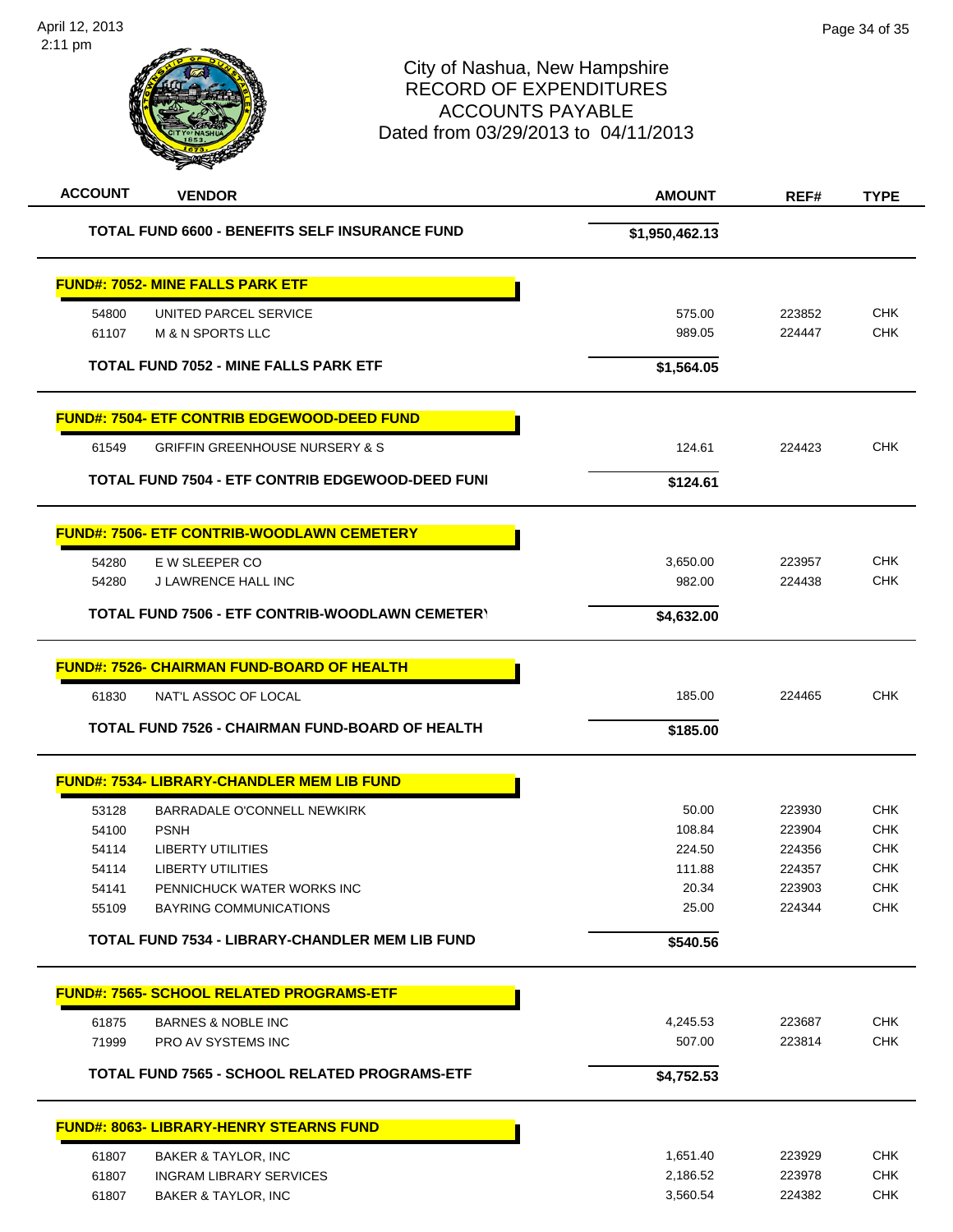April 12, 2013 2:11 pm



## City of Nashua, New Hampshire RECORD OF EXPENDITURES ACCOUNTS PAYABLE Dated from 03/29/2013 to 04/11/2013

| <b>ACCOUNT</b>                                      | <b>VENDOR</b>                                  | <b>AMOUNT</b> | REF#   | <b>TYPE</b> |
|-----------------------------------------------------|------------------------------------------------|---------------|--------|-------------|
|                                                     | <b>FUND#: 8063- LIBRARY-HENRY STEARNS FUND</b> |               |        |             |
| 61807                                               | <b>INGRAM LIBRARY SERVICES</b>                 | 130.04        | 224435 | <b>CHK</b>  |
| 61807                                               | INTERNATIONAL BOOK IMPORT SVC                  | 248.39        | 224437 | <b>CHK</b>  |
| <b>TOTAL FUND 8063 - LIBRARY-HENRY STEARNS FUND</b> |                                                | \$7,776.89    |        |             |
|                                                     | <b>FUND#: 8200- BPW PENSION FUND</b>           |               |        |             |
| 53121                                               | HOOKER & HOLCOMBE INC                          | 11.800.00     | 224430 | <b>CHK</b>  |
|                                                     | <b>TOTAL FUND 8200 - BPW PENSION FUND</b>      | \$11,800.00   |        |             |

**Grand Total:**

**\$4,982,245.64**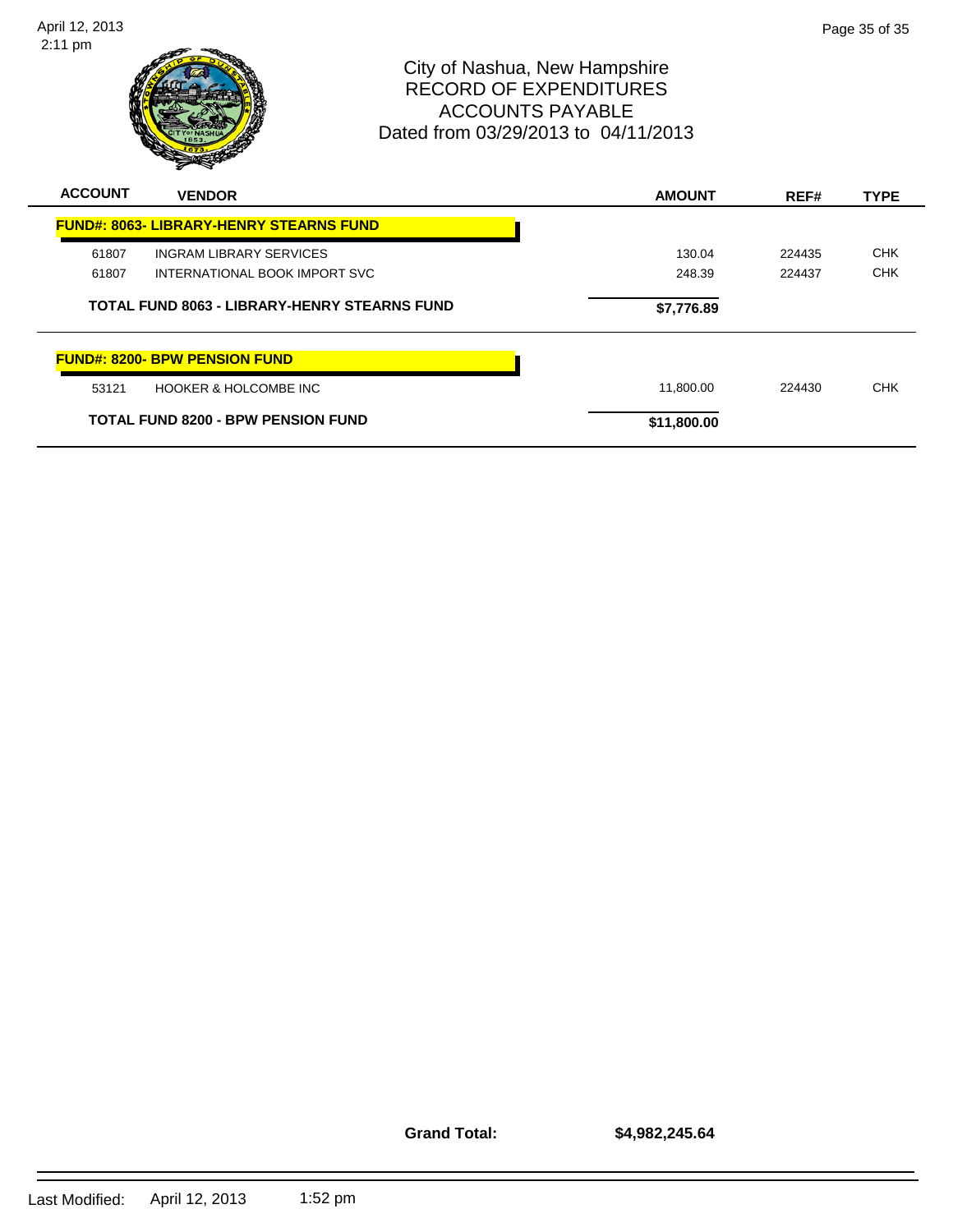

# City of Nashua, New Hampshire<br>
Page 1 of 46 RECORD OF EXPENDITURES PAYROLL-GROSS WAGES Dated from 03/29/2013 to 04/11/2013

| <b>PAY DATE</b>                   | <b>ACCOUNT</b>                       | <b>DESCRIPTION</b>                                                 | <b>AMOUNT</b> |
|-----------------------------------|--------------------------------------|--------------------------------------------------------------------|---------------|
| <b>FUND#: 1000 - GENERAL FUND</b> |                                      |                                                                    |               |
| <b>MAYOR</b><br>101               |                                      |                                                                    |               |
| 4/4/13                            | 51100                                | CITIZEN SERVICES DIRECTOR                                          | 903.15        |
| 4/11/13                           | 51100                                | CITIZEN SERVICES DIRECTOR                                          | 903.15        |
| 4/4/13                            | 51100                                | EXECUTIVE SECRETARY AA                                             | 877.27        |
| 4/11/13                           | 51100                                | EXECUTIVE SECRETARY AA                                             | 877.26        |
| 4/4/13                            | 51100                                | <b>HUNT BUILDING ADMINISTRATOR</b>                                 | 285.52        |
| 4/11/13                           | 51100                                | HUNT BUILDING ADMINISTRATOR                                        | 1,186.94      |
| 4/4/13                            | 51100                                | <b>RESOURCE COORDINATOR</b>                                        | 565.56        |
| 4/11/13                           | 51100                                | <b>RESOURCE COORDINATOR</b>                                        | 565.56        |
| 4/4/13                            | 51100                                | SECRETARY RECEPTIONIST                                             | 565.56        |
| 4/11/13                           | 51100                                | SECRETARY RECEPTIONIST                                             | 565.56        |
| 4/4/13                            | 51200                                | <b>COMMUNICATIONS DIRECTOR</b>                                     | 413.87        |
| 4/11/13                           | 51200                                | <b>COMMUNICATIONS DIRECTOR</b>                                     | 413.87        |
| 4/4/13                            | 51500                                | <b>MAYOR</b>                                                       | 2,068.36      |
| 4/11/13                           | 51500                                | <b>MAYOR</b>                                                       | 2,068.36      |
| <b>TOTAL 101 - MAYOR</b>          |                                      |                                                                    | \$12,259.99   |
|                                   |                                      |                                                                    |               |
| 102                               | <b>BOARD OF ALDERMEN</b>             |                                                                    |               |
| 4/4/13                            | 51100                                | ALDERMANIC LEGISLATION MANAGER                                     | 1,324.88      |
| 4/11/13                           | 51100                                | ALDERMANIC LEGISLATION MANAGER<br>________________________________ | 1,324.88      |
|                                   | <b>TOTAL 102 - BOARD OF ALDERMEN</b> |                                                                    | \$2,649.76    |
| <b>LEGAL</b><br>103               |                                      |                                                                    |               |
| 4/4/13                            | 51100                                | DEPUTY CORPORATION COUNSEL                                         | 4,049.83      |
| 4/11/13                           | 51100                                | DEPUTY CORPORATION COUNSEL                                         | 4,049.83      |
| 4/4/13                            | 51100                                | LEGAL ASSISTANT                                                    | 1,793.60      |
| 4/11/13                           | 51100                                | LEGAL ASSISTANT                                                    | 1,793.60      |
| <b>TOTAL 103 - LEGAL</b>          |                                      |                                                                    | \$11,686.86   |
|                                   |                                      |                                                                    |               |
| <b>CITI-STAT</b><br>105           |                                      |                                                                    |               |
| 4/4/13                            | 51100                                | DIRECTOR CITISTAT                                                  | 1,485.68      |
| 4/11/13                           | 51100                                | <b>DIRECTOR CITISTAT</b>                                           | 1.485.68      |
| 4/4/13                            | 51100                                | <b>OPERATIONS ANALYST</b>                                          | 690.85        |
| 4/11/13                           | 51100                                | <b>OPERATIONS ANALYST</b>                                          | 690.84        |
| <b>TOTAL 105 - CITI-STAT</b>      |                                      |                                                                    | \$4,353.05    |
|                                   |                                      |                                                                    |               |
| 107<br><b>CITY CLERK</b>          |                                      |                                                                    |               |
| 4/4/13                            | 51100                                | <b>CITY CLERK</b>                                                  | 1,720.02      |
| 4/11/13                           | 51100                                | <b>CITY CLERK</b>                                                  | 1,720.02      |
| 4/4/13                            | 51100                                | <b>CLERK VITAL RECORDS II</b>                                      | 2,048.10      |
| 4/11/13                           | 51100                                | <b>CLERK VITAL RECORDS II</b>                                      | 2,048.10      |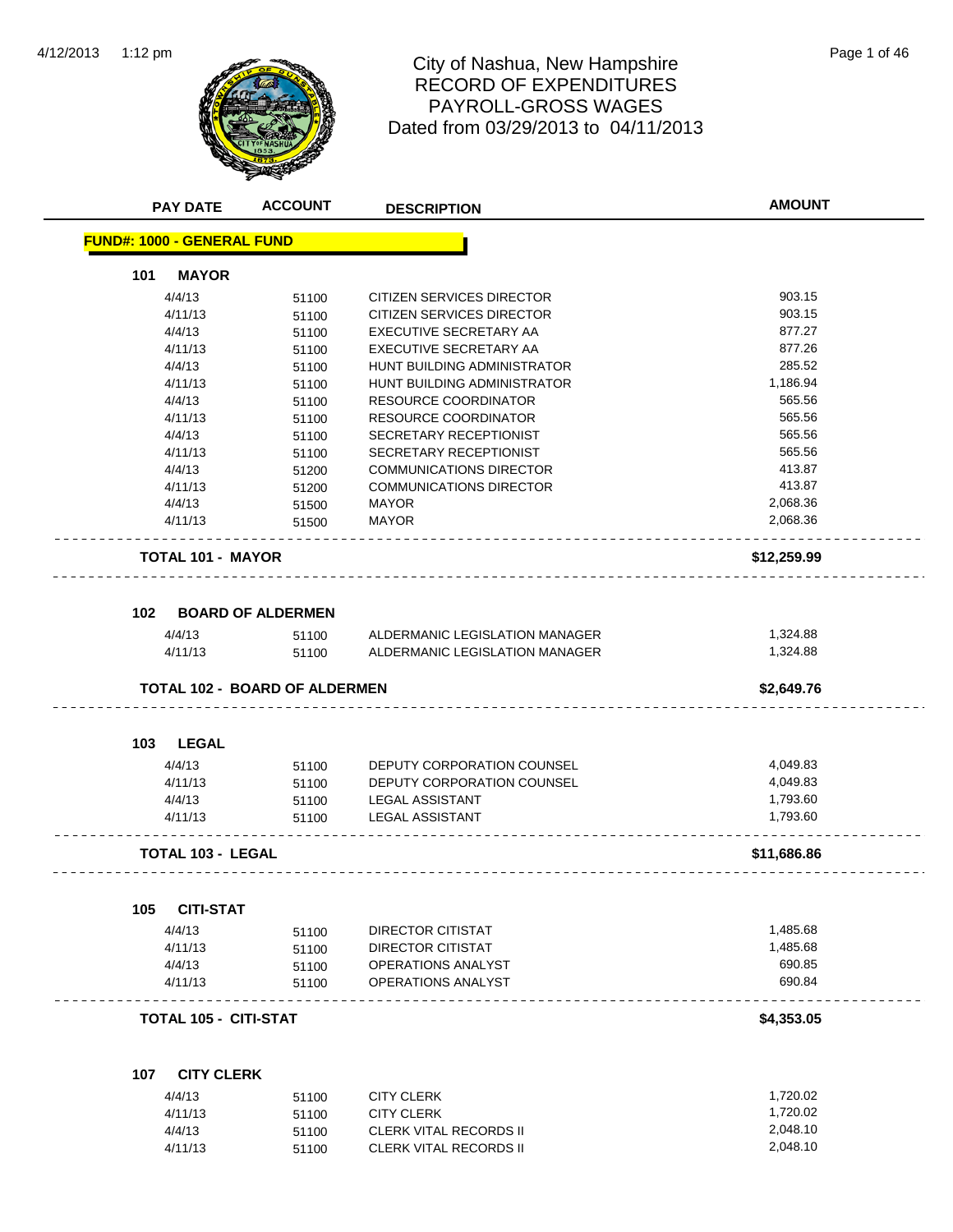

# City of Nashua, New Hampshire<br>
Page 2 of 46 RECORD OF EXPENDITURES PAYROLL-GROSS WAGES Dated from 03/29/2013 to 04/11/2013

| <b>PAY DATE</b>                   | <b>ACCOUNT</b>                     | <b>DESCRIPTION</b>                       | <b>AMOUNT</b> |
|-----------------------------------|------------------------------------|------------------------------------------|---------------|
| <b>FUND#: 1000 - GENERAL FUND</b> |                                    |                                          |               |
| 107<br><b>CITY CLERK</b>          |                                    |                                          |               |
| 4/4/13                            | 51100                              | <b>DEPUTY CITY CLERK</b>                 | 1,331.47      |
| 4/11/13                           | 51100                              | <b>DEPUTY CITY CLERK</b>                 | 1,331.46      |
| 4/4/13                            | 51100                              | DEPUTY VOTER REG ASST CITY CLK           | 780.97        |
| 4/11/13                           | 51100                              | DEPUTY VOTER REG ASST CITY CLK           | 780.97        |
| 4/4/13                            | 51300                              | <b>OVERTIME-REGULAR</b>                  | 311.79        |
| <b>TOTAL 107 - CITY CLERK</b>     |                                    |                                          | \$12,072.90   |
| 111                               | <b>HUMAN RESOURCES</b>             |                                          |               |
| 4/4/13                            | 51100                              | <b>HR ANALYST</b>                        | 985.56        |
| 4/11/13                           | 51100                              | <b>HR ANALYST</b>                        | 985.56        |
| 4/4/13                            | 51100                              | HR SPEC                                  | 809.99        |
| 4/11/13                           | 51100                              | HR SPEC                                  | 809.99        |
| 4/4/13                            | 51100                              | <b>HUMAN RESOURCES DIRECTOR</b>          | 1,501.75      |
| 4/11/13                           | 51100                              | <b>HUMAN RESOURCES DIRECTOR</b>          | 1,501.75      |
| 4/4/13                            | 51200                              | HR GENERALIST PT                         | 253.32        |
| 4/11/13                           | 51200                              | HR GENERALIST PT                         | 256.40        |
|                                   | <b>TOTAL 111 - HUMAN RESOURCES</b> |                                          | \$7,104.32    |
| 122                               | <b>INFORMATION TECHNOLOGY</b>      |                                          | 649.33        |
| 4/4/13<br>4/11/13                 | 51100                              | ADMIN ASSISTANT II<br>ADMIN ASSISTANT II | 649.34        |
| 4/4/13                            | 51100<br>51100                     | ERP SYSTEM ADMIN DBA                     | 1,575.29      |
| 4/11/13                           | 51100                              | ERP SYSTEM ADMIN DBA                     | 1,575.29      |
| 4/4/13                            | 51100                              | INTER INTRA APPL DEV PROJ LDR            | 1,533.61      |
| 4/11/13                           | 51100                              | INTER INTRA APPL DEV PROJ LDR            | 1,533.61      |
| 4/4/13                            | 51100                              | INTERNET INTRANET APPL DEV               | 1,430.60      |
| 4/11/13                           | 51100                              | INTERNET INTRANET APPL DEV               | 1,430.60      |
| 4/4/13                            | 51100                              | IT APPLICATIONS ANALYST                  | 1,120.54      |
| 4/11/13                           | 51100                              | IT APPLICATIONS ANALYST                  | 1,120.54      |
| 4/4/13                            | 51100                              | IT DIVISION DIRECTOR                     | 1,929.25      |
| 4/11/13                           | 51100                              | IT DIVISION DIRECTOR                     | 1,929.25      |
| 4/4/13                            | 51100                              | IT INFRASTRUCTURE ANALYST                | 1,170.17      |
| 4/11/13                           | 51100                              | IT INFRASTRUCTURE ANALYST                | 1,170.17      |
| 4/4/13                            | 51100                              | IT INFRASTRUCTURE TEAM LEADER            | 1,674.48      |
| 4/11/13                           | 51100                              | IT INFRASTRUCTURE TEAM LEADER            | 1,674.48      |
| 4/4/13                            | 51100                              | SYSTEMS ADM DATABASE ADM                 | 1,579.54      |
| 4/11/13                           | 51100                              | SYSTEMS ADM DATABASE ADM                 | 1,579.54      |
| 4/4/13                            | 51100                              | TECHNICAL SPEC II NET SUPPORT            | 2,264.69      |
| 4/11/13                           | 51100                              | TECHNICAL SPEC II NET SUPPORT            | 2,264.69      |
| 4/4/13                            | 51100                              | <b>TECHNICAL SPEC III</b>                | 1,411.68      |
| 4/11/13                           | 51100                              | TECHNICAL SPEC III                       | 1,411.68      |
| 4/4/13                            | 51100                              | <b>WEB DESIGNER</b>                      | 618.01        |
| 4/11/13                           | 51100                              | <b>WEB DESIGNER</b>                      | 618.01        |
| 4/4/13                            | 51300                              | OVERTIME-REGULAR                         | 19.95         |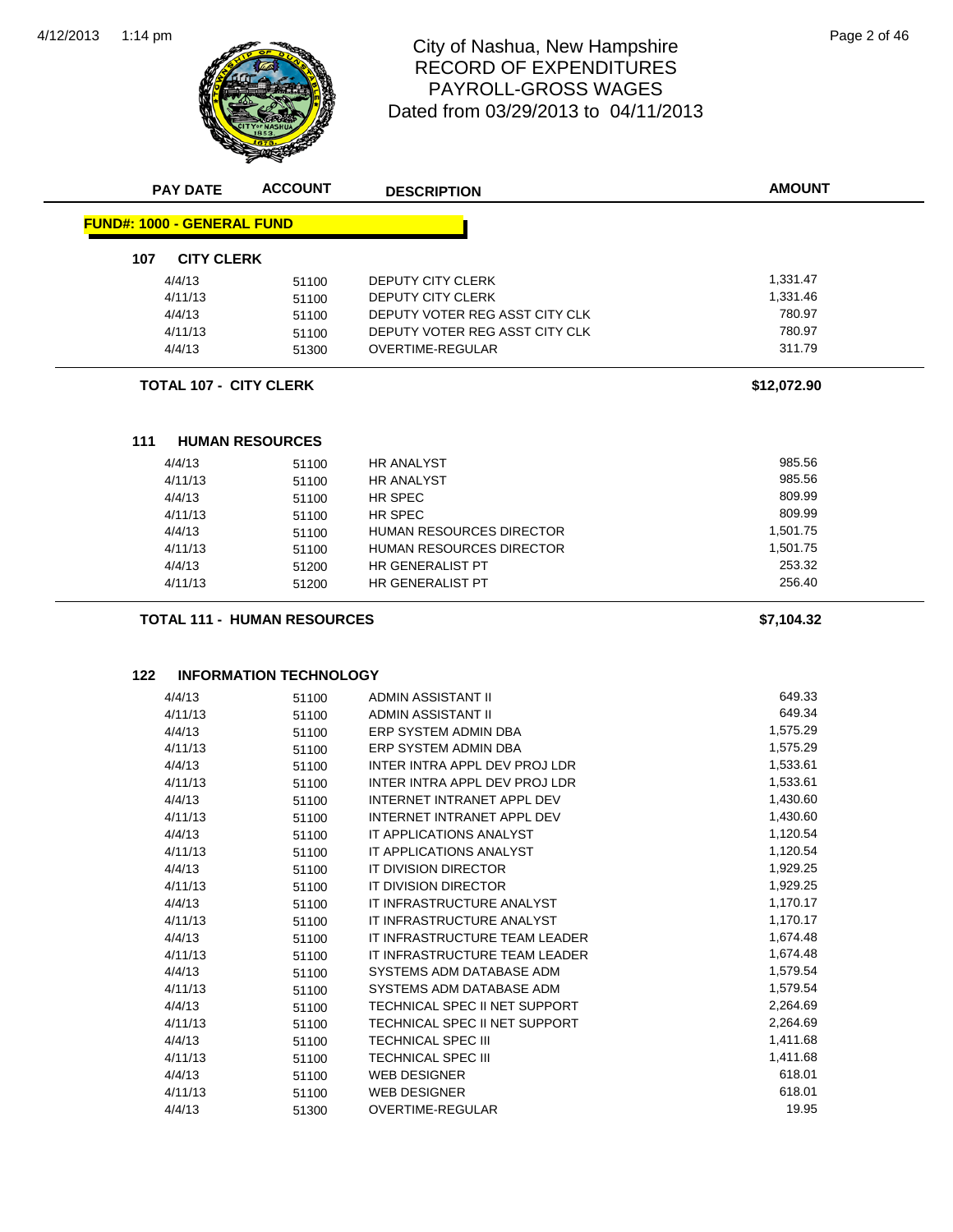

# City of Nashua, New Hampshire<br>
<u>146</u> Page 3 of 46 RECORD OF EXPENDITURES PAYROLL-GROSS WAGES Dated from 03/29/2013 to 04/11/2013

**AMOUNT PAY DATE ACCOUNT DESCRIPTION FUND#: 1000 - GENERAL FUND TOTAL 122 - INFORMATION TECHNOLOGY \$33,934.34 126 FINANCIAL SERVICES**

| 4/4/13  | 51100 | <b>ACCOUNTANT</b>                     | 876.55   |
|---------|-------|---------------------------------------|----------|
| 4/11/13 | 51100 | <b>ACCOUNTANT</b>                     | 876.56   |
| 4/4/13  | 51100 | ACCOUNTING COMPLIANCE MGR             | 1,042.55 |
| 4/11/13 | 51100 | <b>ACCOUNTING COMPLIANCE MGR</b>      | 1,042.55 |
| 4/4/13  | 51100 | ACCOUNTS PAYABLE COORDINATOR          | 2,034.82 |
| 4/11/13 | 51100 | ACCOUNTS PAYABLE COORDINATOR          | 2,034.82 |
| 4/4/13  | 51100 | <b>ACCOUNTS PAYABLE SUPV</b>          | 903.16   |
| 4/11/13 | 51100 | <b>ACCOUNTS PAYABLE SUPV</b>          | 903.15   |
| 4/4/13  | 51100 | <b>CFO COMPTROLLER</b>                | 1,941.86 |
| 4/11/13 | 51100 | <b>CFO COMPTROLLER</b>                | 1,941.86 |
| 4/4/13  | 51100 | <b>COLLECTIONS SPEC II</b>            | 772.08   |
| 4/11/13 | 51100 | <b>COLLECTIONS SPEC II</b>            | 772.08   |
| 4/4/13  | 51100 | <b>COMPENSATION MANAGER</b>           | 1,489.36 |
| 4/11/13 | 51100 | <b>COMPENSATION MANAGER</b>           | 1,489.36 |
| 4/4/13  | 51100 | DEP TREASURER TAX COLLECTOR           | 1,045.14 |
| 4/11/13 | 51100 | DEP TREASURER TAX COLLECTOR           | 1,045.14 |
| 4/4/13  | 51100 | FINANCE AND ADMIN MANAGER             | 723.20   |
| 4/11/13 | 51100 | <b>FINANCE AND ADMIN MANAGER</b>      | 723.20   |
| 4/4/13  | 51100 | FINANCIAL MANAGER GENERAL GOVT        | 1,328.18 |
| 4/11/13 | 51100 | FINANCIAL MANAGER GENERAL GOVT        | 1,328.18 |
| 4/4/13  | 51100 | <b>FINANCIAL SERVICES COORDINATOR</b> | 909.84   |
| 4/11/13 | 51100 | <b>FINANCIAL SERVICES COORDINATOR</b> | 909.84   |
| 4/4/13  | 51100 | MOTOR VEHICLE COORDINATOR             | 646.79   |
| 4/11/13 | 51100 | MOTOR VEHICLE COORDINATOR             | 646.79   |
| 4/4/13  | 51100 | MV CLERK II REGISTRATION              | 543.08   |
| 4/11/13 | 51100 | MV CLERK II REGISTRATION              | 632.00   |
| 4/4/13  | 51100 | PAYROLL ANALYST II                    | 1,746.69 |
| 4/11/13 | 51100 | PAYROLL ANALYST II                    | 1,746.69 |
| 4/4/13  | 51100 | REVENUE ACCOUNTS SPEC                 | 808.65   |
| 4/11/13 | 51100 | REVENUE ACCOUNTS SPEC                 | 808.65   |
| 4/4/13  | 51100 | REVENUE COORDINATOR                   | 1,020.46 |
| 4/11/13 | 51100 | REVENUE COORDINATOR                   | 1,020.46 |
| 4/4/13  | 51100 | SENIOR FINANCIAL ANALYST              | 1,078.17 |
| 4/11/13 | 51100 | SENIOR FINANCIAL ANALYST              | 1,078.17 |
| 4/4/13  | 51100 | <b>SUPV VEHICLE REGISTRATION</b>      | 985.56   |
| 4/11/13 | 51100 | <b>SUPV VEHICLE REGISTRATION</b>      | 985.56   |
| 4/4/13  | 51100 | TREASURER TAX COLLECTOR               | 1,720.02 |
| 4/11/13 | 51100 | TREASURER TAX COLLECTOR               | 1,720.02 |
| 4/4/13  | 51100 | <b>VEHICLE REGISTRATION CLERK</b>     | 1,086.16 |
| 4/11/13 | 51100 | <b>VEHICLE REGISTRATION CLERK</b>     | 1,086.16 |
| 4/4/13  | 51300 | OVERTIME-REGULAR                      | 334.79   |
| 4/11/13 | 51300 | OVERTIME-REGULAR                      | 171.60   |
|         |       |                                       |          |

**TOTAL 126 - FINANCIAL SERVICES \$45,999.95**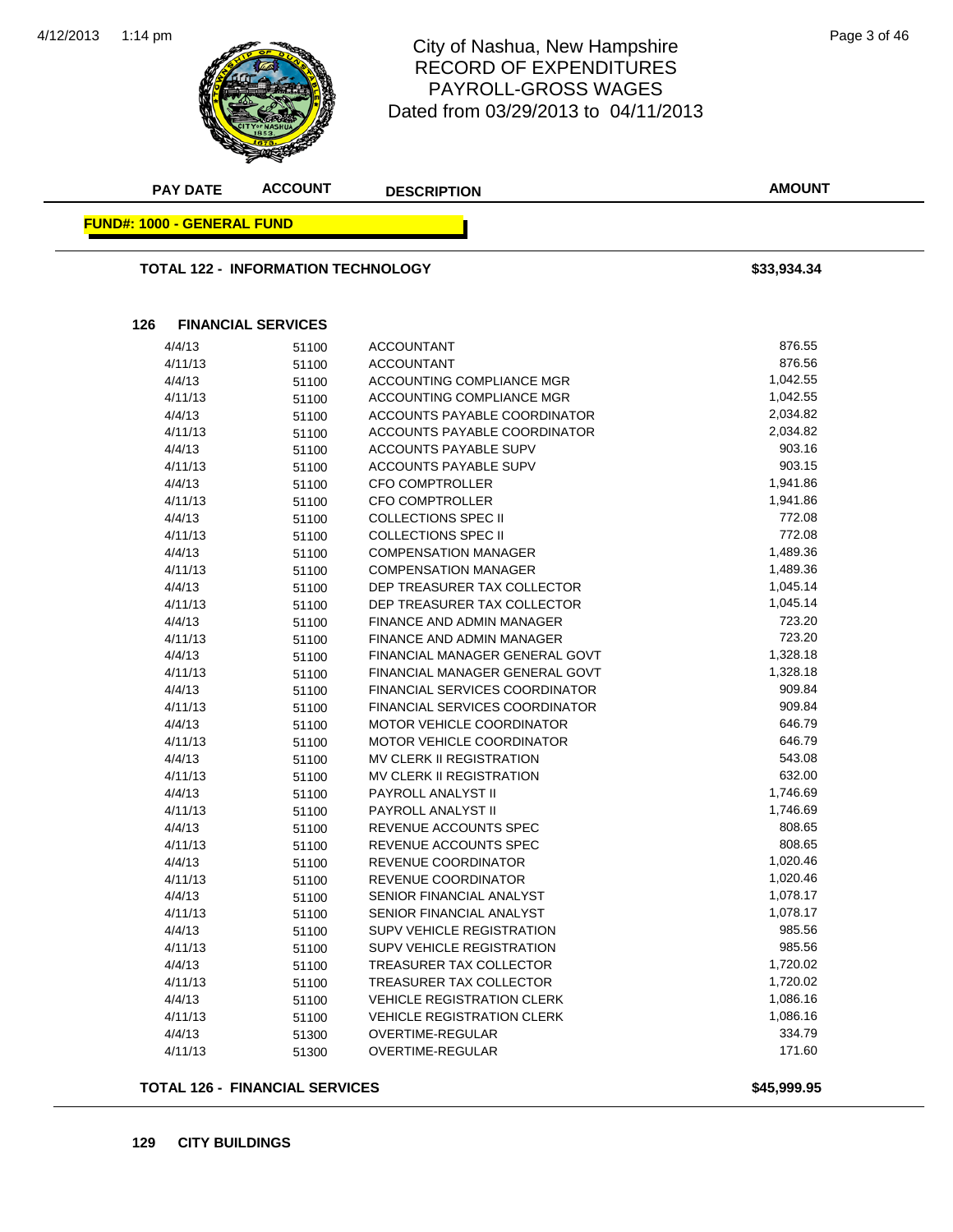

# 1:14 pm Page 4 of 46 RECORD OF EXPENDITURES PAYROLL-GROSS WAGES Dated from 03/29/2013 to 04/11/2013

| <b>PAY DATE</b>                   | <b>ACCOUNT</b>                    | <b>DESCRIPTION</b>                                                       | <b>AMOUNT</b>      |
|-----------------------------------|-----------------------------------|--------------------------------------------------------------------------|--------------------|
| <b>FUND#: 1000 - GENERAL FUND</b> |                                   |                                                                          |                    |
| 129<br><b>CITY BUILDINGS</b>      |                                   |                                                                          |                    |
| 4/4/13                            | 51100                             | <b>BUILDING MANAGER</b>                                                  | 766.04             |
| 4/11/13                           | 51100                             | <b>BUILDING MANAGER</b>                                                  | 766.04             |
| 4/4/13                            | 51100                             | <b>CUSTODIAN I</b>                                                       | 1,144.95           |
| 4/11/13                           | 51100                             | <b>CUSTODIAN I</b>                                                       | 1,144.95           |
| 4/4/13                            | 51100                             | <b>MAINTENANCE SPEC</b>                                                  | 650.81             |
| 4/11/13                           | 51100                             | <b>MAINTENANCE SPEC</b>                                                  | 650.81             |
| 4/4/13                            | 51200                             | <b>CUSTODIAN I</b>                                                       | 301.34             |
| 4/11/13                           | 51200                             | <b>CUSTODIAN I</b>                                                       | 301.34             |
| 4/4/13                            | 51300                             | <b>OVERTIME-REGULAR</b>                                                  | 86.18              |
|                                   | <b>TOTAL 129 - CITY BUILDINGS</b> |                                                                          | \$5,812.46         |
|                                   |                                   |                                                                          |                    |
| <b>PURCHASING</b><br>130          |                                   |                                                                          |                    |
| 4/4/13                            | 51100                             | PRINTING TECH MAIL DIST                                                  | 953.24<br>953.24   |
| 4/11/13                           | 51100                             | PRINTING TECH MAIL DIST                                                  | 646.79             |
| 4/4/13<br>4/11/13                 | 51100                             | <b>PURCHASING AGENT I</b>                                                | 646.79             |
| 4/4/13                            | 51100                             | PURCHASING AGENT I<br>PURCHASING AGENT II                                | 1,000.43           |
| 4/11/13                           | 51100                             | PURCHASING AGENT II                                                      | 1,000.42           |
| 4/4/13                            | 51100                             | PURCHASING MANAGER                                                       | 1,324.88           |
| 4/11/13                           | 51100                             | <b>PURCHASING MANAGER</b>                                                | 1,324.88           |
|                                   | 51100                             |                                                                          |                    |
| <b>TOTAL 130 - PURCHASING</b>     |                                   |                                                                          | \$7,850.67         |
| 131<br><b>HUNT BUILDING</b>       |                                   |                                                                          |                    |
|                                   |                                   |                                                                          |                    |
| 4/11/13<br>4/4/13                 | 51100                             | <b>HUNT BUILDING ADMINISTRATOR</b><br><b>HUNT BUILDING ADMINISTRATOR</b> | (500.27)<br>401.15 |
|                                   | 51200                             |                                                                          |                    |
| <b>TOTAL 131 - HUNT BUILDING</b>  |                                   |                                                                          | $-$99.12$          |
|                                   |                                   |                                                                          |                    |
| 132<br><b>ASSESSING</b>           |                                   |                                                                          |                    |
| 4/4/13                            | 51100                             | <b>APPRAISER I</b>                                                       | 855.64             |
| 4/11/13                           | 51100                             | <b>APPRAISER I</b>                                                       | 855.63             |
| 4/4/13                            | 51100                             | <b>APPRAISER II</b>                                                      | 1,000.42           |
| 4/11/13                           | 51100                             | <b>APPRAISER II</b>                                                      | 1,000.42           |
| 4/4/13                            | 51100                             | <b>APPRAISER III</b>                                                     | 1,139.68           |
| 4/11/13                           | 51100                             | <b>APPRAISER III</b>                                                     | 1,139.67           |
| 4/4/13                            | 51100                             | ASSESSING ADMIN SPEC II CSR                                              | 682.29             |
| 4/11/13                           | 51100                             | ASSESSING ADMIN SPEC II CSR                                              | 682.29             |
| 4/4/13                            | 51100                             | ASSESSING ADMIN SPEC III CSR                                             | 871.34<br>871.35   |
| 4/11/13                           | 51100                             | ASSESSING ADMIN SPEC III CSR                                             |                    |
| 4/4/13                            | 51100                             | CHIEF ASSESSOR GIS MANAGER                                               | 2,030.57           |
| 4/11/13                           | 51100                             | CHIEF ASSESSOR GIS MANAGER<br>DEPARTMENT COORDINATOR                     | 2,030.57<br>827.49 |
| 4/4/13<br>4/11/13                 | 51100                             | DEPARTMENT COORDINATOR                                                   | 827.49             |
| 4/4/13                            | 51100<br>51100                    | DEPUTY MANAGER APPRAISER IV                                              | 1,408.18           |
|                                   |                                   |                                                                          |                    |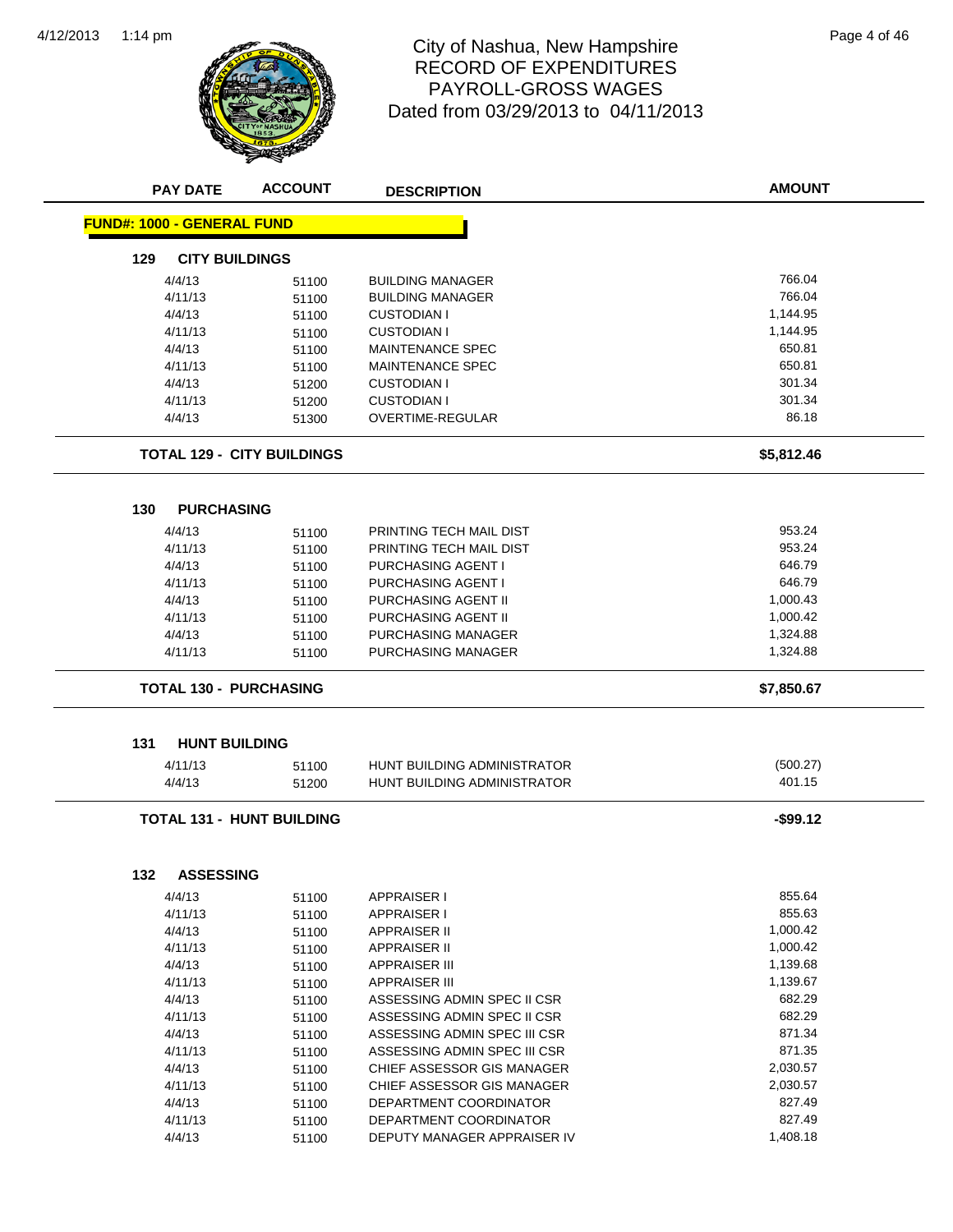$\overline{\phantom{0}}$ 



# 1:14 pm Page 5 of 46 RECORD OF EXPENDITURES PAYROLL-GROSS WAGES Dated from 03/29/2013 to 04/11/2013

| <b>PAY DATE</b>                      | <b>ACCOUNT</b>           | <b>DESCRIPTION</b>                                         | <b>AMOUNT</b>    |
|--------------------------------------|--------------------------|------------------------------------------------------------|------------------|
| <b>FUND#: 1000 - GENERAL FUND</b>    |                          |                                                            |                  |
| <b>ASSESSING</b><br>132              |                          |                                                            |                  |
| 4/11/13                              | 51100                    | DEPUTY MANAGER APPRAISER IV                                | 1,408.18         |
| <b>TOTAL 132 - ASSESSING</b>         |                          |                                                            | \$17,631.21      |
| <b>GIS</b><br>134                    |                          |                                                            |                  |
| 4/4/13                               | 51100                    | <b>GIS TECHNICIAN II</b>                                   | 1,021.46         |
| 4/11/13                              | 51100                    | <b>GIS TECHNICIAN II</b>                                   | 1,021.46         |
| <b>TOTAL 134 - GIS</b>               |                          |                                                            | \$2,042.92       |
|                                      |                          |                                                            |                  |
| 142                                  | <b>WOODLAWN CEMETERY</b> |                                                            |                  |
| 4/4/13                               | 51100                    | <b>GROUNDSKEEPER CEMETERY</b>                              | 1,228.44         |
| 4/11/13                              | 51100                    | <b>GROUNDSKEEPER CEMETERY</b>                              | 1.228.44         |
| 4/4/13                               | 51100                    | SUPERINTENDENT CEMETERY I                                  | 985.56           |
| 4/11/13                              | 51100                    | SUPERINTENDENT CEMETERY I                                  | 985.56           |
| 4/11/13                              | 51400                    | <b>WAGES TEMP-SEASONAL</b>                                 | 320.00           |
| <b>TOTAL 142 - WOODLAWN CEMETERY</b> |                          |                                                            | \$4,748.00       |
|                                      |                          |                                                            |                  |
| 144                                  | <b>EDGEWOOD CEMETERY</b> |                                                            |                  |
| 4/4/13                               | 51100                    | <b>GROUNDSKEEPER CEMETERY</b>                              | 1,062.78         |
| 4/11/13                              | 51100                    | <b>GROUNDSKEEPER CEMETERY</b>                              | 1,062.78         |
| 4/4/13                               | 51100                    | SUBFOREMAN CEMETERY                                        | 766.04<br>766.04 |
| 4/11/13                              | 51100                    | SUBFOREMAN CEMETERY                                        | 1,099.37         |
| 4/4/13                               | 51100                    | SUPERINTENDENT CEMETERY II                                 | 1,099.37         |
| 4/11/13<br>4/11/13                   | 51100<br>51300           | SUPERINTENDENT CEMETERY II<br><b>OVERTIME-REGULAR</b>      | 61.57            |
|                                      |                          |                                                            |                  |
| <b>TOTAL 144 - EDGEWOOD CEMETERY</b> |                          |                                                            | \$5,917.95       |
| 150<br><b>POLICE</b>                 |                          |                                                            |                  |
|                                      |                          |                                                            | 12,087.40        |
| 4/4/13                               | 51100                    | <b>1ST YEAR OFFICERS</b>                                   | 15,806.60        |
| 4/11/13                              | 51100                    | <b>1ST YEAR OFFICERS</b><br>1ST YR OFFICERS CERTIFIED SPEC | 2,915.25         |
| 4/4/13<br>4/11/13                    | 51100                    | 1ST YR OFFICERS CERTIFIED SPEC                             | 3,714.86         |
| 4/4/13                               | 51100<br>51100           | <b>ACCOUNT CLERK III</b>                                   | 1,968.14         |
| 4/11/13                              | 51100                    | <b>ACCOUNT CLERK III</b>                                   | 1,968.13         |
| 4/4/13                               | 51100                    | ADMINISTRATIVE PROJECT SPEC                                | 1,177.18         |
| 4/11/13                              | 51100                    | ADMINISTRATIVE PROJECT SPEC                                | 1,177.18         |
| 4/4/13                               | 51100                    | ANIMAL CONTROL OFFICER                                     | 891.40           |
| 4/11/13                              | 51100                    | ANIMAL CONTROL OFFICER                                     | 891.40           |
| 4/4/13                               | 51100                    | AUTO MECHANIC 1ST CLASS                                    | 740.39           |
| 4/11/13                              | 51100                    | AUTO MECHANIC 1ST CLASS                                    | 740.38           |
| 4/4/13                               | 51100                    | AUTO MECHANIC 2ND CLASS                                    | 735.60           |
| 4/11/13                              | 51100                    | AUTO MECHANIC 2ND CLASS                                    | 735.61           |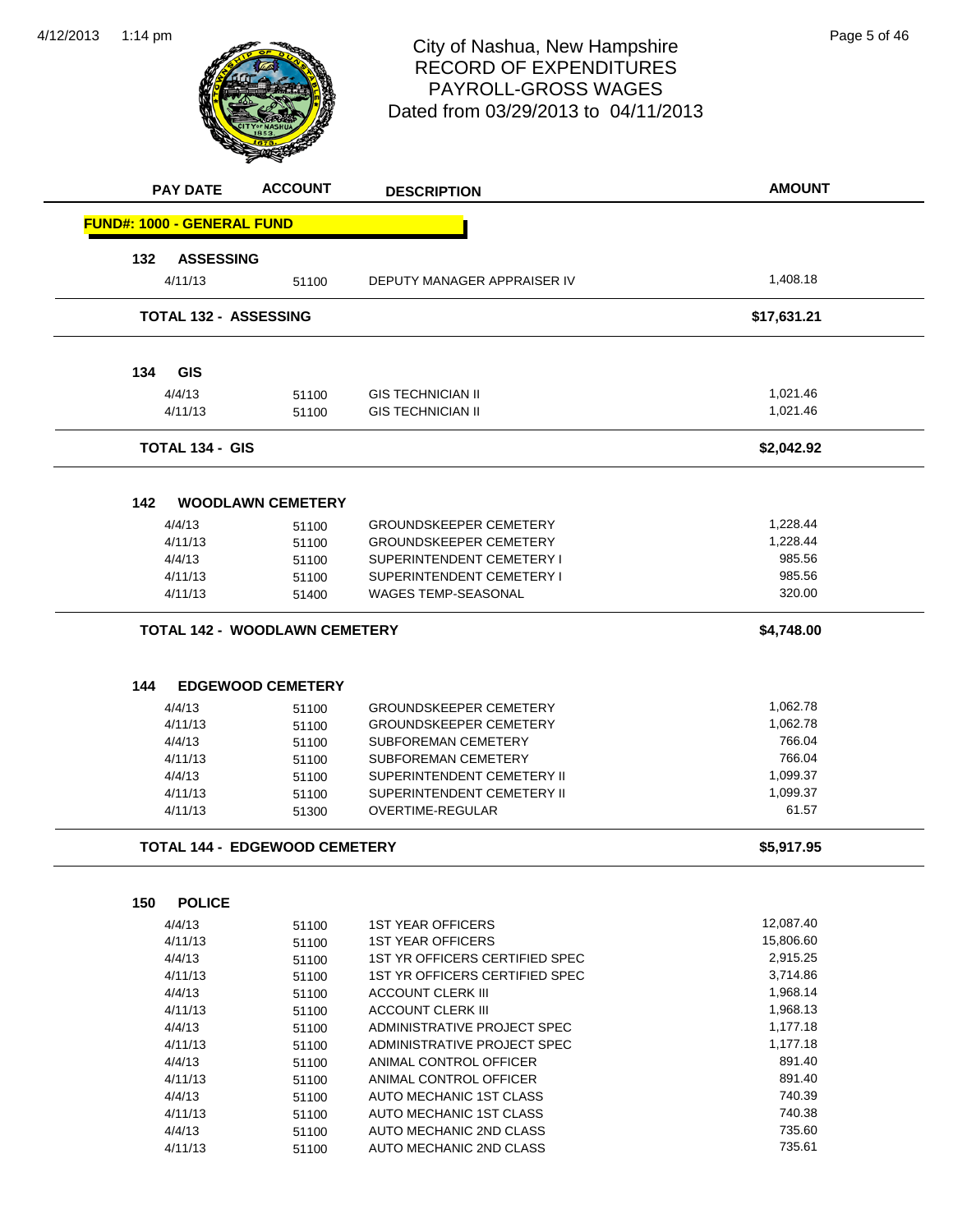

## 1:14 pm Page 6 of 46 RECORD OF EXPENDITURES PAYROLL-GROSS WAGES Dated from 03/29/2013 to 04/11/2013

| <b>PAY DATE</b>                   | <b>ACCOUNT</b> | <b>DESCRIPTION</b>                        | <b>AMOUNT</b>        |
|-----------------------------------|----------------|-------------------------------------------|----------------------|
| <b>FUND#: 1000 - GENERAL FUND</b> |                |                                           |                      |
| 150<br><b>POLICE</b>              |                |                                           |                      |
| 4/4/13                            | 51100          | <b>BUILDING MAINTENANCE SUPV</b>          | 922.04               |
| 4/11/13                           | 51100          | <b>BUILDING MAINTENANCE SUPV</b>          | 922.04               |
| 4/4/13                            | 51100          | CAPTAIN                                   | 13,650.14            |
| 4/11/13                           | 51100          | <b>CAPTAIN</b>                            | 13,650.14            |
| 4/4/13                            | 51100          | CHIEF OF POLICE                           | 2,402.67             |
| 4/11/13                           | 51100          | CHIEF OF POLICE                           | 2,402.67             |
| 4/4/13                            | 51100          | COMM TECH ALL DESIGNATIONS                | 7,257.95             |
| 4/11/13                           | 51100          | COMM TECH ALL DESIGNATIONS                | 7,257.95             |
| 4/4/13                            | 51100          | COMMUNITY POLICE COORD CEMD               | 1,214.02             |
| 4/11/13                           | 51100          | COMMUNITY POLICE COORD CEMD               | 1,214.02             |
| 4/4/13                            | 51100          | <b>CRIME ANALYST</b>                      | 1,158.79             |
| 4/11/13                           | 51100          | <b>CRIME ANALYST</b>                      | 1,158.79             |
| 4/4/13                            | 51100          | <b>CUSTODIAN II</b>                       | 682.42               |
| 4/11/13                           | 51100          | <b>CUSTODIAN II</b>                       | 682.42               |
| 4/4/13                            | 51100          | <b>CUSTODIAN III</b>                      | 1,349.54             |
| 4/11/13                           | 51100          | <b>CUSTODIAN III</b>                      | 1,349.54             |
| 4/4/13                            | 51100          | DEPUTY CHIEF OF POLICE                    | 4,354.52             |
| 4/11/13                           | 51100          | DEPUTY CHIEF OF POLICE                    | 4,354.52             |
| 4/4/13                            | 51100          | <b>DETENTION SPEC</b>                     | 776.25               |
| 4/11/13                           | 51100          | DETENTION SPEC                            | 776.25               |
| 4/4/13                            | 51100          | DISPATCHERS ALL DESIGNATIONS              | 6,634.95             |
| 4/11/13                           | 51100          | DISPATCHERS ALL DESIGNATIONS              | 6,634.95             |
| 4/4/13                            | 51100          | FLEET MAINTENANCE ASST SUPV               | 863.24               |
| 4/11/13                           | 51100          | FLEET MAINTENANCE ASST SUPV               | 863.25               |
| 4/4/13                            | 51100          | IT SYSTEM SUPPORT SPEC                    | 949.26               |
| 4/11/13                           | 51100          | IT SYSTEM SUPPORT SPEC                    | 949.26               |
| 4/4/13                            | 51100          | LEGAL SECRETARY                           | 193.88               |
| 4/11/13                           | 51100          | <b>LEGAL SECRETARY</b>                    | 193.88               |
| 4/4/13                            | 51100          | <b>LIEUTENANT</b>                         | 14,485.33            |
| 4/11/13                           | 51100          | LIEUTENANT                                | 14,485.33            |
| 4/4/13                            | 51100          | NPD BUSINESS COORDINATOR                  | 922.04               |
| 4/11/13                           | 51100          | NPD BUSINESS COORDINATOR                  | 922.04               |
| 4/4/13                            | 51100          | NPD BUSINESS MANAGER                      | 1,626.12             |
| 4/11/13                           | 51100          | <b>NPD BUSINESS MANAGER</b>               | 1,626.12             |
| 4/4/13                            | 51100          | NPD COMPUTER SOFTWARE SPEC                | 1,037.27             |
| 4/11/13                           | 51100          | NPD COMPUTER SOFTWARE SPEC                | 1,037.27             |
| 4/4/13                            | 51100          | PARALEGAL                                 | 884.57               |
| 4/11/13                           | 51100          | PARALEGAL                                 | 884.57               |
| 4/4/13                            | 51100          | PATROLMAN ALL RANKS                       | 136, 165. 47         |
| 4/11/13                           | 51100          | PATROLMAN ALL RANKS                       | 136,165.43           |
| 4/4/13                            | 51100          | POLICE ATTORNEY                           | 1,496.62             |
| 4/11/13<br>4/4/13                 | 51100          | POLICE ATTORNEY<br><b>RECORDS MANAGER</b> | 1,496.62<br>1,178.65 |
|                                   | 51100          |                                           |                      |
| 4/11/13<br>4/4/13                 | 51100          | RECORDS MANAGER<br>RECORDS TECHNICIAN I   | 1,178.65<br>2,329.16 |
|                                   | 51100          | <b>RECORDS TECHNICIAN I</b>               | 2,329.16             |
| 4/11/13<br>4/4/13                 | 51100          | RECORDS TECHNICIAN II                     | 1,526.03             |
| 4/11/13                           | 51100          | RECORDS TECHNICIAN II                     | 1,526.04             |
| 4/4/13                            | 51100          | SEC DOMESTIC VIOLENCE UNIT                | 643.00               |
| 4/11/13                           | 51100          | SEC DOMESTIC VIOLENCE UNIT                | 643.00               |
| 4/4/13                            | 51100<br>51100 | SECRETARIAL SUPV DET BUREAU               | 846.15               |
|                                   |                |                                           |                      |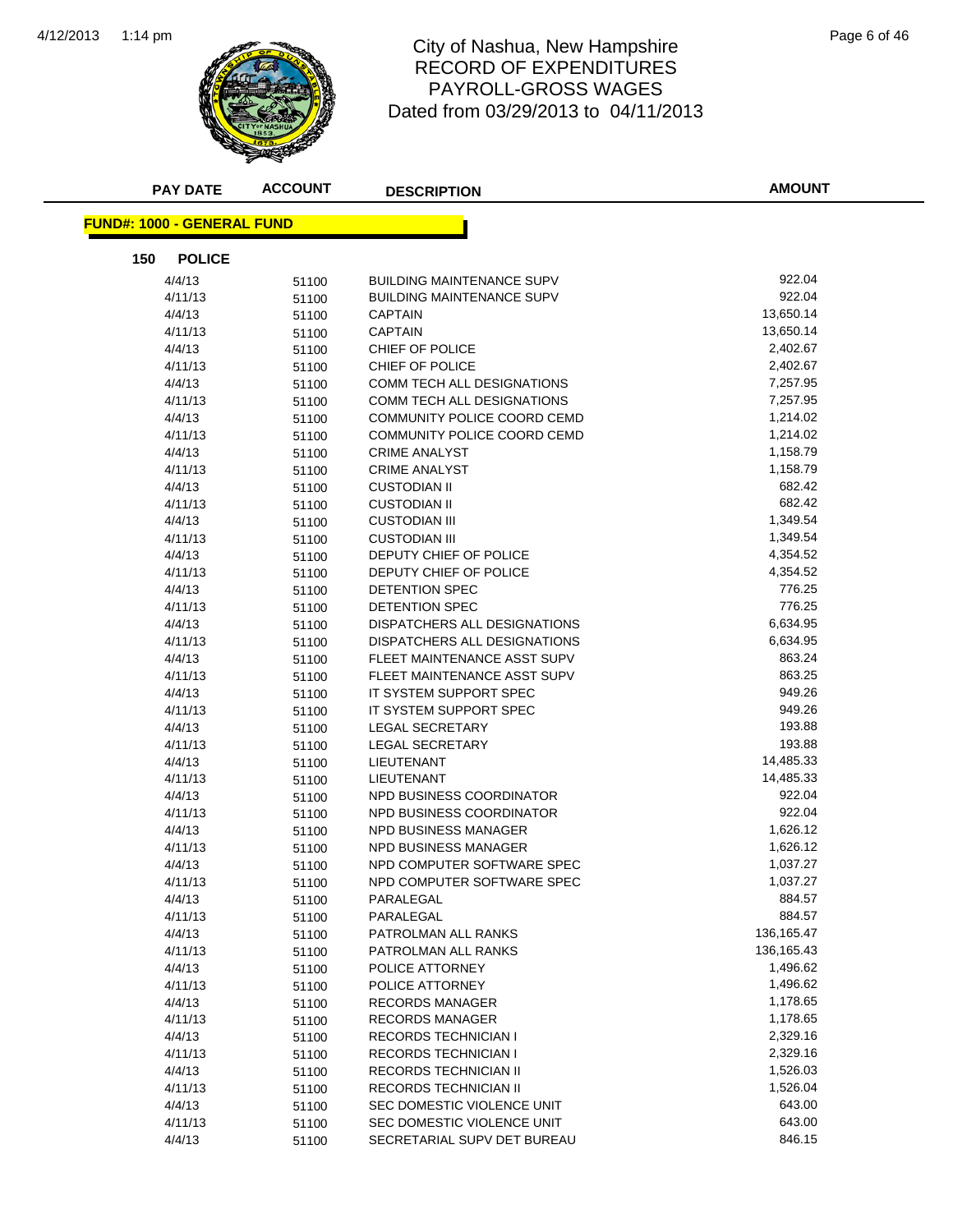

## 1:14 pm Page 7 of 46 RECORD OF EXPENDITURES PAYROLL-GROSS WAGES Dated from 03/29/2013 to 04/11/2013

| <b>PAY DATE</b>                   | <b>ACCOUNT</b> | <b>DESCRIPTION</b>           | <b>AMOUNT</b> |
|-----------------------------------|----------------|------------------------------|---------------|
| <b>FUND#: 1000 - GENERAL FUND</b> |                |                              |               |
| <b>POLICE</b><br>150              |                |                              |               |
| 4/11/13                           | 51100          | SECRETARIAL SUPV DET BUREAU  | 846.15        |
| 4/4/13                            | 51100          | <b>SECRETARY III</b>         | 2,713.47      |
| 4/11/13                           | 51100          | <b>SECRETARY III</b>         | 2,713.46      |
| 4/4/13                            | 51100          | <b>SECRETARY V</b>           | 3,062.09      |
| 4/11/13                           | 51100          | <b>SECRETARY V</b>           | 3,062.10      |
| 4/4/13                            | 51100          | <b>SERGEANT</b>              | 34,187.11     |
| 4/11/13                           | 51100          | SERGEANT                     | 34,187.13     |
| 4/4/13                            | 51100          | <b>SUPV POLICE FLEET</b>     | 1,171.17      |
| 4/11/13                           | 51100          | <b>SUPV POLICE FLEET</b>     | 1,171.17      |
| 4/4/13                            | 51200          | <b>ACCREDITATION MANAGER</b> | 984.99        |
| 4/11/13                           | 51200          | <b>ACCREDITATION MANAGER</b> | 984.99        |
| 4/4/13                            | 51200          | DETENTION SPEC               | 666.41        |
| 4/11/13                           | 51200          | DETENTION SPEC               | 666.40        |
| 4/4/13                            | 51200          | FILE CLERK PT                | 266.52        |
| 4/11/13                           | 51200          | <b>FILE CLERK PT</b>         | 266.52        |
| 4/4/13                            | 51200          | POLICE ATTORNEY PT           | 1,158.52      |
| 4/11/13                           | 51200          | POLICE ATTORNEY PT           | 1,158.52      |
| 4/4/13                            | 51200          | PRISONER TRANSPORT OFFICER   | 725.99        |
| 4/11/13                           | 51200          | PRISONER TRANSPORT OFFICER   | 725.99        |
| 4/4/13                            | 51300          | OVERTIME-REGULAR             | 3,712.43      |
| 4/11/13                           | 51300          | <b>OVERTIME-REGULAR</b>      | 5,498.75      |
| 4/4/13                            | 51309          | <b>OVERTIME-TRAINING</b>     | 2,712.19      |
| 4/11/13                           | 51309          | <b>OVERTIME-TRAINING</b>     | 798.22        |
| 4/4/13                            | 51315          | <b>OVERTIME-WITNESS</b>      | 4,164.10      |
| 4/11/13                           | 51315          | <b>OVERTIME-WITNESS</b>      | 2,066.49      |
| 4/4/13                            | 51322          | OVERTIME-INVESTIGATIVE       | 3,393.22      |
| 4/11/13                           | 51322          | OVERTIME-INVESTIGATIVE       | 5,186.80      |
| 4/4/13                            | 51330          | OVERTIME-COVERAGE            | 5,933.42      |
| 4/11/13                           | 51330          | OVERTIME-COVERAGE            | 9,211.56      |
| 4/4/13                            | 51412          | <b>WAGES PER DIEM</b>        | 969.60        |
| 4/11/13                           | 51412          | <b>WAGES PER DIEM</b>        | 1,521.84      |
| 4/4/13                            | 51600          | <b>LONGEVITY</b>             | 1,200.00      |
| 4/11/13                           | 51600          | <b>LONGEVITY</b>             | 550.00        |
| <b>TOTAL 150 - POLICE</b>         |                |                              | \$593,440.83  |
| <b>FIRE</b><br>152                |                |                              |               |
| 4/4/13                            |                | ADMINISTRATIVE ASSISTANT II  | 2,152.41      |
| 4/11/13                           | 51100          | ADMINISTRATIVE ASSISTANT II  | 2,152.40      |
| 4/4/13                            | 51100<br>51100 | <b>ASST FIRE CHIEF</b>       | 1,986.68      |
| 4/11/13                           | 51100          | <b>ASST FIRE CHIEF</b>       | 1,986.69      |
|                                   |                |                              |               |

| 4/4/13  | 51100 | ASST FIRE CHIEF                | 1,986.68  |
|---------|-------|--------------------------------|-----------|
| 4/11/13 | 51100 | ASST FIRE CHIEF                | 1,986.69  |
| 4/4/13  | 51100 | ASST SUPERINTENDENT FIRE ALARM | 1,425.60  |
| 4/11/13 | 51100 | ASST SUPERINTENDENT FIRE ALARM | 1,425.60  |
| 4/4/13  | 51100 | ASST SUPERINTENDENT FIRE FLEET | 1.411.48  |
| 4/11/13 | 51100 | ASST SUPERINTENDENT FIRE FLEET | 1,411.48  |
| 4/4/13  | 51100 | ASST SUPERINTENDENT PREVENTION | 2,905.01  |
| 4/11/13 | 51100 | ASST SUPERINTENDENT PREVENTION | 2,802.63  |
| 4/4/13  | 51100 | CAPTAIN                        | 10,110.83 |
| 4/11/13 | 51100 | <b>CAPTAIN</b>                 | 10,110.83 |
| 4/4/13  | 51100 | CAPTAIN FIRE TRAINING SAFETY   | 1.605.92  |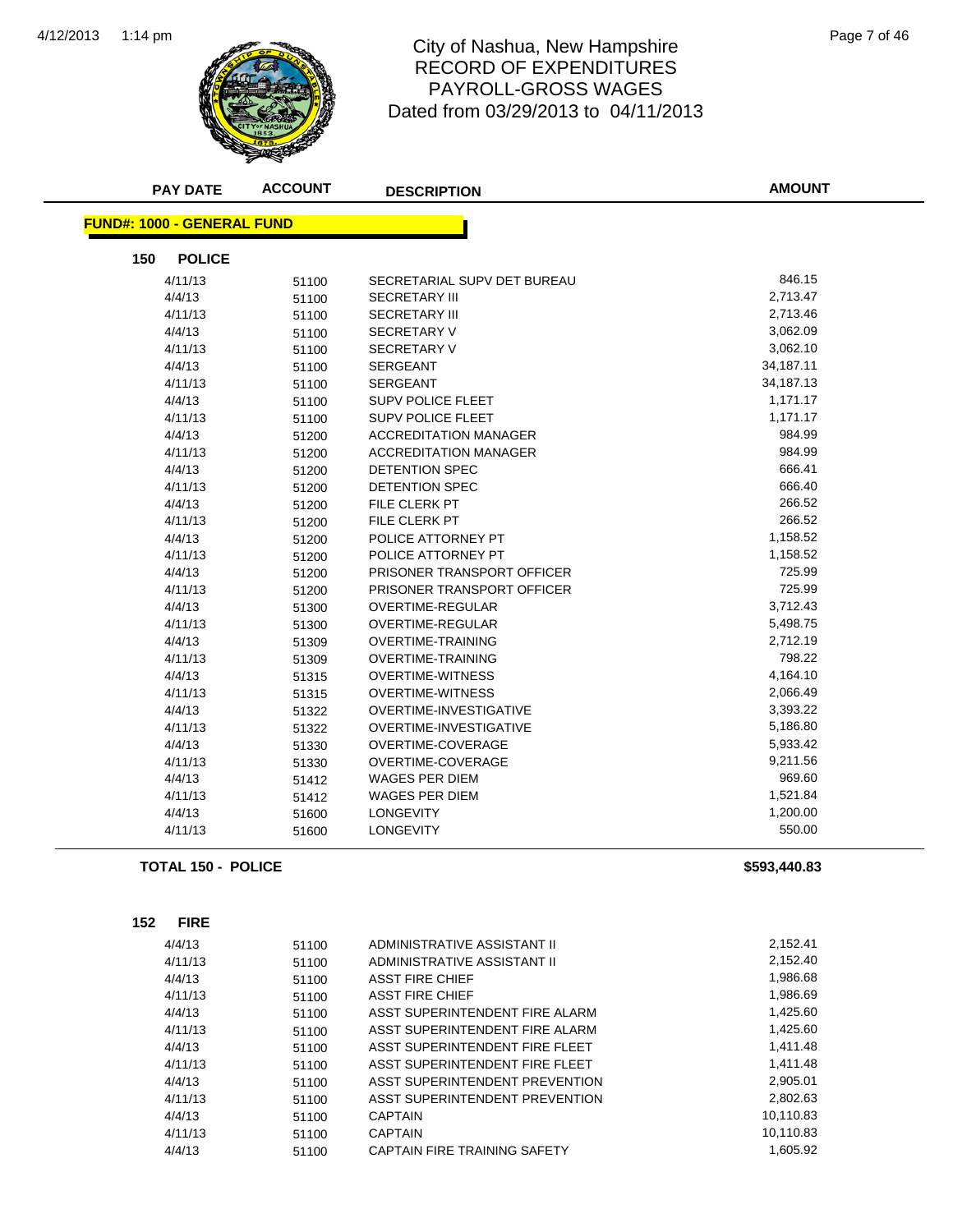

#### 1:14 pm Page 8 of 46 RECORD OF EXPENDITURES PAYROLL-GROSS WAGES Dated from 03/29/2013 to 04/11/2013

| <b>PAY DATE</b>                   | <b>ACCOUNT</b> | <b>DESCRIPTION</b>                  | <b>AMOUNT</b> |
|-----------------------------------|----------------|-------------------------------------|---------------|
| <b>FUND#: 1000 - GENERAL FUND</b> |                |                                     |               |
| 152<br><b>FIRE</b>                |                |                                     |               |
| 4/11/13                           | 51100          | <b>CAPTAIN FIRE TRAINING SAFETY</b> | 1,605.92      |
| 4/4/13                            | 51100          | <b>DEPUTY FIRE CHIEF</b>            | 6,836.30      |
| 4/11/13                           | 51100          | DEPUTY FIRE CHIEF                   | 6,836.30      |
| 4/4/13                            | 51100          | <b>EXEC ASST BUSINESS COORD</b>     | 1,020.90      |
| 4/11/13                           | 51100          | <b>EXEC ASST BUSINESS COORD</b>     | 1,020.90      |
| 4/4/13                            | 51100          | <b>FIRE CHIEF</b>                   | 2,278.86      |
| 4/11/13                           | 51100          | <b>FIRE CHIEF</b>                   | 2,278.86      |
| 4/4/13                            | 51100          | FIRE DISPATCH ALL RANKS             | 7,156.04      |
| 4/11/13                           | 51100          | FIRE DISPATCH ALL RANKS             | 7,647.53      |
| 4/4/13                            | 51100          | <b>FIRE LIEUTENANT</b>              | 38,081.24     |
| 4/11/13                           | 51100          | <b>FIRE LIEUTENANT</b>              | 37,647.72     |
| 4/4/13                            | 51100          | <b>FIRE MECHANIC</b>                | 1,276.58      |
| 4/11/13                           | 51100          | <b>FIRE MECHANIC</b>                | 1,276.58      |
| 4/4/13                            | 51100          | <b>FIRE TRAINING OFFICER</b>        | 1,411.48      |
| 4/11/13                           | 51100          | <b>FIRE TRAINING OFFICER</b>        | 1,411.48      |
| 3/28/13                           | 51100          | <b>FIREFIGHTERS ALL RANKS</b>       | (1,452.85)    |
| 4/4/13                            | 51100          | <b>FIREFIGHTERS ALL RANKS</b>       | 108,698.42    |
| 4/11/13                           | 51100          | <b>FIREFIGHTERS ALL RANKS</b>       | 107,716.92    |
| 4/4/13                            | 51100          | SUPERINTENDENT FIRE ALARM           | 1,590.04      |
| 4/11/13                           | 51100          | SUPERINTENDENT FIRE ALARM           | 1,590.04      |
| 4/4/13                            | 51100          | SUPERINTENDENT FIRE FLEET           | 1,590.04      |
| 4/11/13                           | 51100          | SUPERINTENDENT FIRE FLEET           | 1,590.04      |
| 4/4/13                            | 51100          | SUPERINTENDENT FIRE PREVENTION      | 1,535.92      |
| 4/11/13                           | 51100          | SUPERINTENDENT FIRE PREVENTION      | 1,535.92      |
| 4/4/13                            | 51300          | OVERTIME-REGULAR                    | 213.62        |
| 4/11/13                           | 51300          | OVERTIME-REGULAR                    | 955.69        |
| 4/11/13                           | 51412          | <b>WAGES PER DIEM</b>               | (62.00)       |
| 3/28/13                           | 51650          | <b>ADDITIONAL HOURS</b>             | (886.72)      |
| 4/4/13                            | 51650          | <b>ADDITIONAL HOURS</b>             | 24,483.70     |
| 4/11/13                           | 51650          | <b>ADDITIONAL HOURS</b>             | 26,075.70     |
| 3/28/13                           | 51700          | <b>STIPENDS</b>                     | (25.94)       |
| 4/4/13                            | 51700          | <b>STIPENDS</b>                     | 4,358.96      |
| 4/11/13                           | 51700          | <b>STIPENDS</b>                     | 4,372.46      |
|                                   |                |                                     |               |

**TOTAL 152 - FIRE \$443,154.21**

| 4/4/13  | 51100 | <b>BUILDING AND UTILITIES INSPCTR</b> | 3,160.53 |
|---------|-------|---------------------------------------|----------|
| 4/11/13 | 51100 | <b>BUILDING AND UTILITIES INSPCTR</b> | 3,160.56 |
| 4/4/13  | 51100 | <b>BUILDING DEPARTMENT MANAGER</b>    | 1.328.18 |
| 4/11/13 | 51100 | <b>BUILDING DEPARTMENT MANAGER</b>    | 1,328.18 |
| 4/11/13 | 51100 | PERMIT TECHNICIAN I                   | 589.39   |
| 4/4/13  | 51100 | PERMIT TECHNICIAN II                  | 709.46   |
| 4/11/13 | 51100 | PERMIT TECHNICIAN II                  | 709.46   |
| 4/4/13  | 51100 | <b>PLANS EXAMINER</b>                 | 1,108.56 |
| 4/11/13 | 51100 | <b>PLANS EXAMINER</b>                 | 1,108.56 |
| 4/4/13  | 51200 | <b>BUILDING AND UTILITIES INSPCTR</b> | 627.54   |
| 4/11/13 | 51200 | <b>BUILDING AND UTILITIES INSPCTR</b> | 690.30   |
| 4/4/13  | 51200 | PERMIT TECHNICIAN I                   | 478.88   |
| 4/4/13  | 51400 | <b>WAGES TEMP-SEASONAL</b>            | 468.00   |
|         |       | <b>BUILDING INSPECTION</b>            |          |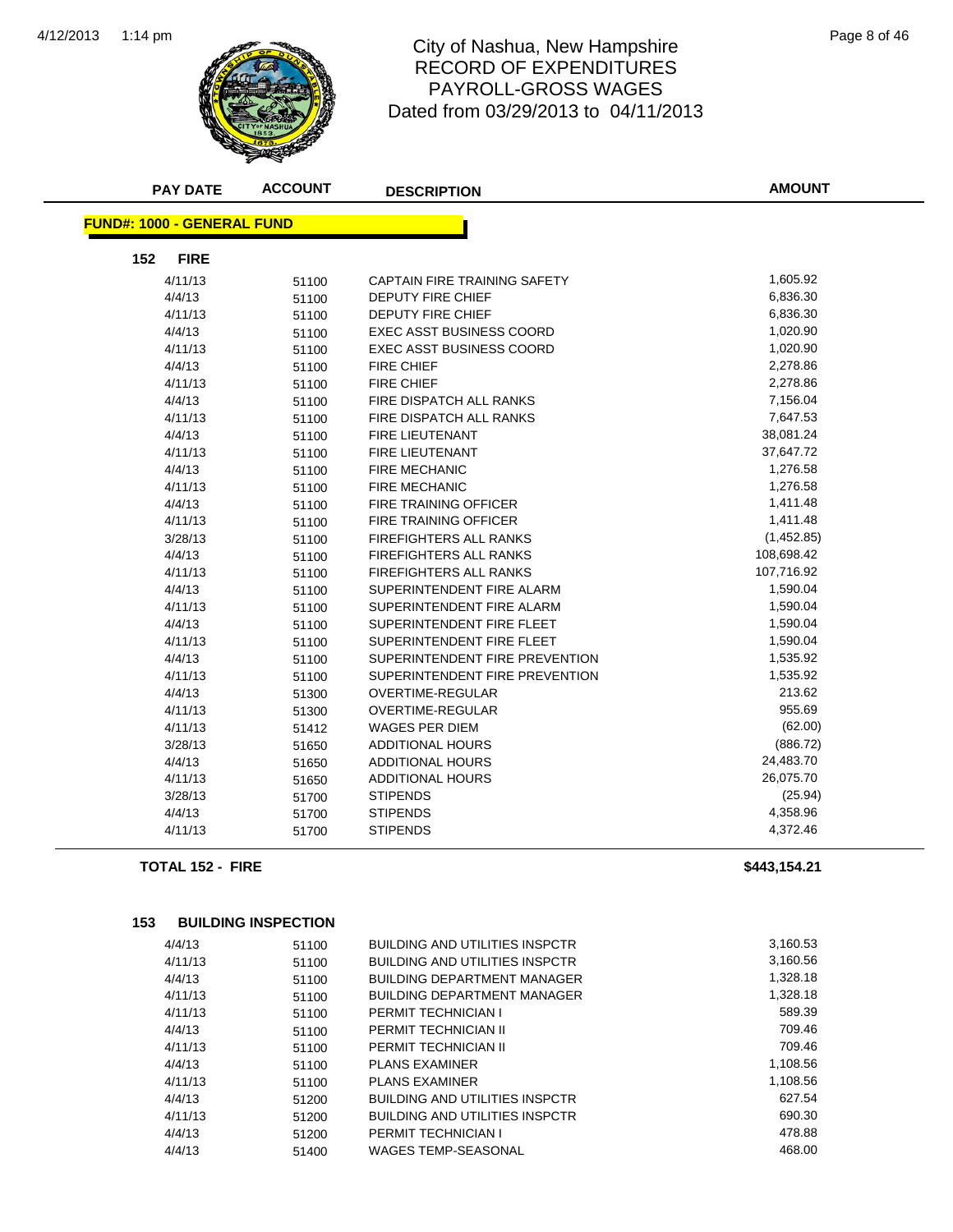4/12/2013



# 1:14 pm Page 9 of 46 RECORD OF EXPENDITURES PAYROLL-GROSS WAGES Dated from 03/29/2013 to 04/11/2013

|     | <b>PAY DATE</b>                   | <b>ACCOUNT</b>                                            | <b>DESCRIPTION</b>                                                            | <b>AMOUNT</b>                    |
|-----|-----------------------------------|-----------------------------------------------------------|-------------------------------------------------------------------------------|----------------------------------|
|     | <b>FUND#: 1000 - GENERAL FUND</b> |                                                           |                                                                               |                                  |
| 153 |                                   | <b>BUILDING INSPECTION</b>                                |                                                                               |                                  |
|     | 4/11/13                           | 51400                                                     | WAGES TEMP-SEASONAL                                                           | 288.00                           |
|     |                                   | <b>TOTAL 153 - BUILDING INSPECTION</b>                    |                                                                               | \$15,755.60                      |
| 155 |                                   | <b>CODE ENFORCEMENT</b>                                   |                                                                               |                                  |
|     | 4/4/13                            | 51100                                                     | <b>CODE ENFORCEMENT OFFICER II</b>                                            | 1,986.89                         |
|     | 4/11/13                           | 51100                                                     | <b>CODE ENFORCEMENT OFFICER II</b>                                            | 1,986.90                         |
|     | 4/4/13                            | 51100                                                     | MGR CODE ENFORCEMENT DEPT                                                     | 1,252.76                         |
|     | 4/11/13                           | 51100                                                     | MGR CODE ENFORCEMENT DEPT                                                     | 1,252.76                         |
|     |                                   | <b>TOTAL 155 - CODE ENFORCEMENT</b>                       |                                                                               | \$6,479.31                       |
| 156 |                                   | <b>EMERGENCY MANAGEMENT</b>                               |                                                                               |                                  |
|     | 4/4/13                            | 51100                                                     | EMERGENCY MANAGEMENT DIRECTOR                                                 | 1,401.24                         |
|     | 4/11/13                           | 51100                                                     | EMERGENCY MANAGEMENT DIRECTOR                                                 | 1,401.23                         |
|     |                                   | <b>TOTAL 156 - EMERGENCY MANAGEMENT</b>                   |                                                                               | \$2,802.47                       |
| 157 | 4/4/13<br>4/11/13<br>4/4/13       | <b>CITYWIDE COMMUNICATIONS</b><br>51100<br>51100<br>51200 | COMM SYS ENGR TECH 536<br>COMM SYS ENGR TECH 536<br>RADIO SYSTEMS MANAGER 536 | 1,449.60<br>1,449.60<br>1,230.12 |
|     | 4/11/13                           | 51200                                                     | RADIO SYSTEMS MANAGER 536                                                     | 1,230.12                         |
|     |                                   | <b>TOTAL 157 - CITYWIDE COMMUNICATIONS</b>                |                                                                               | \$5,359.44                       |
| 160 |                                   | <b>PUBLIC WORKS-ADMIN/ENGINEERING</b>                     |                                                                               | 649.33                           |
|     | 4/4/13<br>4/11/13                 | 51100                                                     | ADMINISTRATIVE ASSISTANT II<br>ADMINISTRATIVE ASSISTANT II                    | 649.33                           |
|     | 4/4/13                            | 51100<br>51100                                            | ADMINISTRATIVE ASSISTANT III                                                  | 934.55                           |
|     | 4/11/13                           | 51100                                                     | ADMINISTRATIVE ASSISTANT III                                                  | 947.47                           |
|     | 4/4/13                            | 51100                                                     | <b>CITY ENGINEER</b>                                                          | 964.63                           |
|     | 4/11/13                           | 51100                                                     | <b>CITY ENGINEER</b>                                                          | 964.63                           |
|     | 4/4/13                            | 51100                                                     | DEPUTY MANAGER OF ENGINEERING                                                 | 650.88                           |
|     | 4/11/13                           | 51100                                                     | DEPUTY MANAGER OF ENGINEERING                                                 | 650.88                           |
|     | 4/4/13                            | 51100                                                     | <b>DIRECTOR PUBLIC WORKS</b>                                                  | 1,399.78                         |
|     | 4/11/13                           | 51100                                                     | DIRECTOR PUBLIC WORKS                                                         | 1,399.78                         |
|     | 4/4/13                            | 51100                                                     | DPW CONTRACT ADMINISTRATOR                                                    | 318.51                           |
|     | 4/11/13                           | 51100                                                     | DPW CONTRACT ADMINISTRATOR                                                    | 318.50                           |
|     | 4/4/13                            | 51100                                                     | ENGINEERING DESIGNER INSP                                                     | 894.87                           |
|     | 4/11/13                           | 51100                                                     | ENGINEERING DESIGNER INSP                                                     | 894.86                           |
|     | 4/4/13                            | 51100                                                     | <b>ENGINEERING INSPECTORS</b>                                                 | 1,761.94                         |
|     | 4/11/13                           | 51100                                                     | <b>ENGINEERING INSPECTORS</b>                                                 | 1,761.94                         |
|     | 4/4/13                            | 51100                                                     | SENIOR STAFF ENGINEER                                                         | 1,184.60                         |
|     | 4/11/13                           | 51100                                                     | SENIOR STAFF ENGINEER                                                         | 1,184.60                         |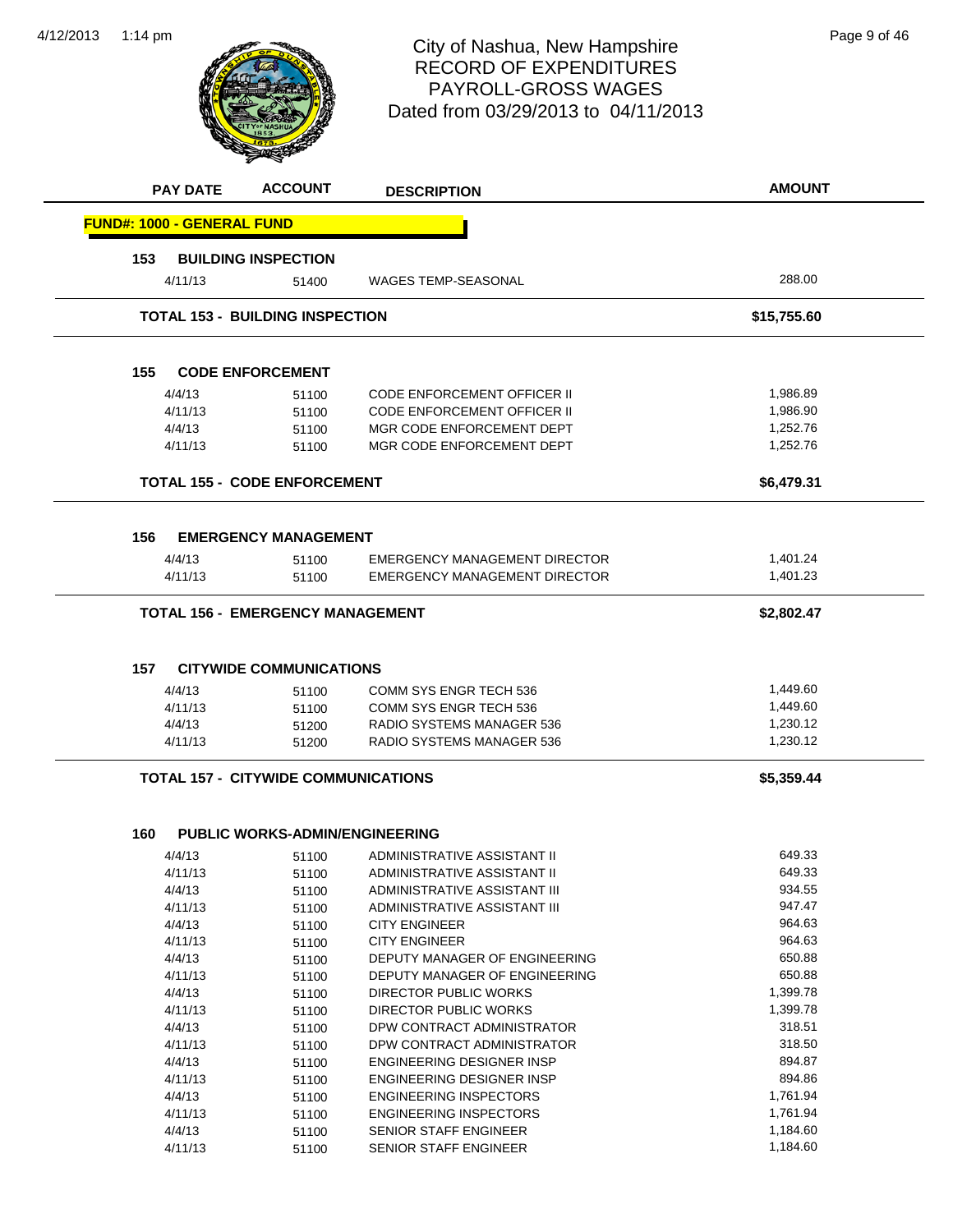

# City of Nashua, New Hampshire Page 10 of 46 RECORD OF EXPENDITURES PAYROLL-GROSS WAGES Dated from 03/29/2013 to 04/11/2013

| <b>PAY DATE</b>                   | <b>ACCOUNT</b>                        | <b>DESCRIPTION</b>                         | <b>AMOUNT</b> |
|-----------------------------------|---------------------------------------|--------------------------------------------|---------------|
| <b>FUND#: 1000 - GENERAL FUND</b> |                                       |                                            |               |
| 160                               | <b>PUBLIC WORKS-ADMIN/ENGINEERING</b> |                                            |               |
|                                   |                                       |                                            |               |
| 4/4/13                            | 51100                                 | <b>SENIOR TRAFFIC ENGINEER</b>             | 1,489.36      |
| 4/11/13                           | 51100                                 | SENIOR TRAFFIC ENGINEER                    | 1,489.36      |
| 4/4/13                            | 51100                                 | <b>STAFF ENGINEER</b>                      | 1,110.43      |
| 4/11/13                           | 51100                                 | <b>STAFF ENGINEER</b>                      | 1,110.43      |
| 4/4/13                            | 51100                                 | STREET CONSTRUCTION ENGINEER               | 1,247.99      |
| 4/11/13                           | 51100                                 | <b>STREET CONSTRUCTION ENGINEER</b>        | 1,247.99      |
| 4/4/13                            | 51100                                 | <b>SURVEY TECHNICIAN</b>                   | 645.10        |
| 4/4/13                            | 51300                                 | OVERTIME-REGULAR                           | 106.49        |
| 4/11/13                           | 51300                                 | OVERTIME-REGULAR                           | 97.91         |
| 4/11/13                           | 51750                                 | <b>RETIREMENT &amp; SEPARATION PAY</b>     | 2,862.60      |
| 4/4/13                            | 55118                                 | TELEPHONE-CELLULAR                         | 51.00         |
|                                   |                                       | TOTAL 160 - PUBLIC WORKS-ADMIN/ENGINEERING | \$28,989.74   |
|                                   |                                       |                                            |               |
| 161<br><b>STREETS</b>             |                                       |                                            |               |
| 4/4/13                            | 51100                                 | AUTO MECH 1ST CLASS NIGHTS                 | 2,974.80      |
| 4/11/13                           | 51100                                 | AUTO MECH 1ST CLASS NIGHTS                 | 2,974.80      |
| 4/4/13                            | 51100                                 | AUTO MECH 2ND CLASS NIGHTS                 | 1,782.40      |
| 4/11/13                           | 51100                                 | AUTO MECH 2ND CLASS NIGHTS                 | 1,782.40      |
| 4/4/13                            | 51100                                 | EQUIP OPR STREET REPAIR                    | 7,199.98      |
| 4/11/13                           | 51100                                 | EQUIP OPR STREET REPAIR                    | 7,375.93      |
| 4/4/13                            | 51100                                 | FLEET MANAGER STREET DEPT                  | 1,025.69      |
| 4/11/13                           | 51100                                 | FLEET MANAGER STREET DEPT                  | 1,025.69      |
| 4/4/13                            | 51100                                 | FOREMAN LABOR SHOP EQUIP                   | 1,075.15      |
| 4/11/13                           | 51100                                 | FOREMAN LABOR SHOP EQUIP                   | 1,075.16      |
| 4/4/13                            | 51100                                 | FOREMAN LABOR STREET                       | 5,375.78      |
| 4/11/13                           | 51100                                 | FOREMAN LABOR STREET                       | 3,225.47      |
| 4/4/13                            | 51100                                 | <b>MASON PIPELAYER</b>                     | 2,546.40      |
| 4/11/13                           | 51100                                 | <b>MASON PIPELAYER</b>                     | 2,546.40      |
| 4/4/13                            | 51100                                 | <b>MECHANIC AUTO 1ST CLASS</b>             | 2,934.80      |
| 4/11/13                           | 51100                                 | MECHANIC AUTO 1ST CLASS                    | 2,934.80      |
| 4/4/13                            | 51100                                 | OPERATIONS COORDINATOR                     | 991.76        |
| 4/11/13                           | 51100                                 | OPERATIONS COORDINATOR                     | 991.76        |
| 4/4/13                            | 51100                                 | OPERATIONS MANAGER STREETS                 | 1,959.57      |
| 4/11/13                           | 51100                                 | OPERATIONS MANAGER STREETS                 | 1,959.58      |
| 4/4/13                            | 51100                                 | <b>SIGN MAINTENANCE</b>                    | 848.80        |
| 4/11/13                           | 51100                                 | <b>SIGN MAINTENANCE</b>                    | 848.80        |
| 4/4/13                            | 51100                                 | SIGN MAINTENANCE ASSISTANT                 | 790.80        |
| 4/11/13                           | 51100                                 | SIGN MAINTENANCE ASSISTANT                 | 790.80        |
| 4/4/13                            | 51100                                 | STR CONSTR RPR AND PERMT COORD             | 843.25        |
| 4/11/13                           | 51100                                 | STR CONSTR RPR AND PERMT COORD             | 1,054.06      |
| 4/4/13                            | 51100                                 | SUPERINTENDENT OF STREETS                  | 1,670.35      |
| 4/11/13                           | 51100                                 | SUPERINTENDENT OF STREETS                  | 1,670.34      |
| 4/4/13                            | 51100                                 | TRAFFIC MAINTENANCE ASSISTANT              | 844.00        |
| 4/11/13                           | 51100                                 | TRAFFIC MAINTENANCE ASSISTANT              | 844.00        |
| 4/4/13                            | 51100                                 | <b>TRAFFIC TECHNICIAN I</b>                | 2,030.40      |
| 4/11/13                           | 51100                                 | <b>TRAFFIC TECHNICIAN I</b>                | 2,030.40      |

4/4/13 51100 TRUCK DRIVER STREET REPAIR 17,422.01 4/11/13 51100 TRUCK DRIVER STREET REPAIR<br>4/4/13 51100 WELDER FIRST CLASS 4/4/13 1,930.40

4/4/13 51100 WELDER FIRST CLASS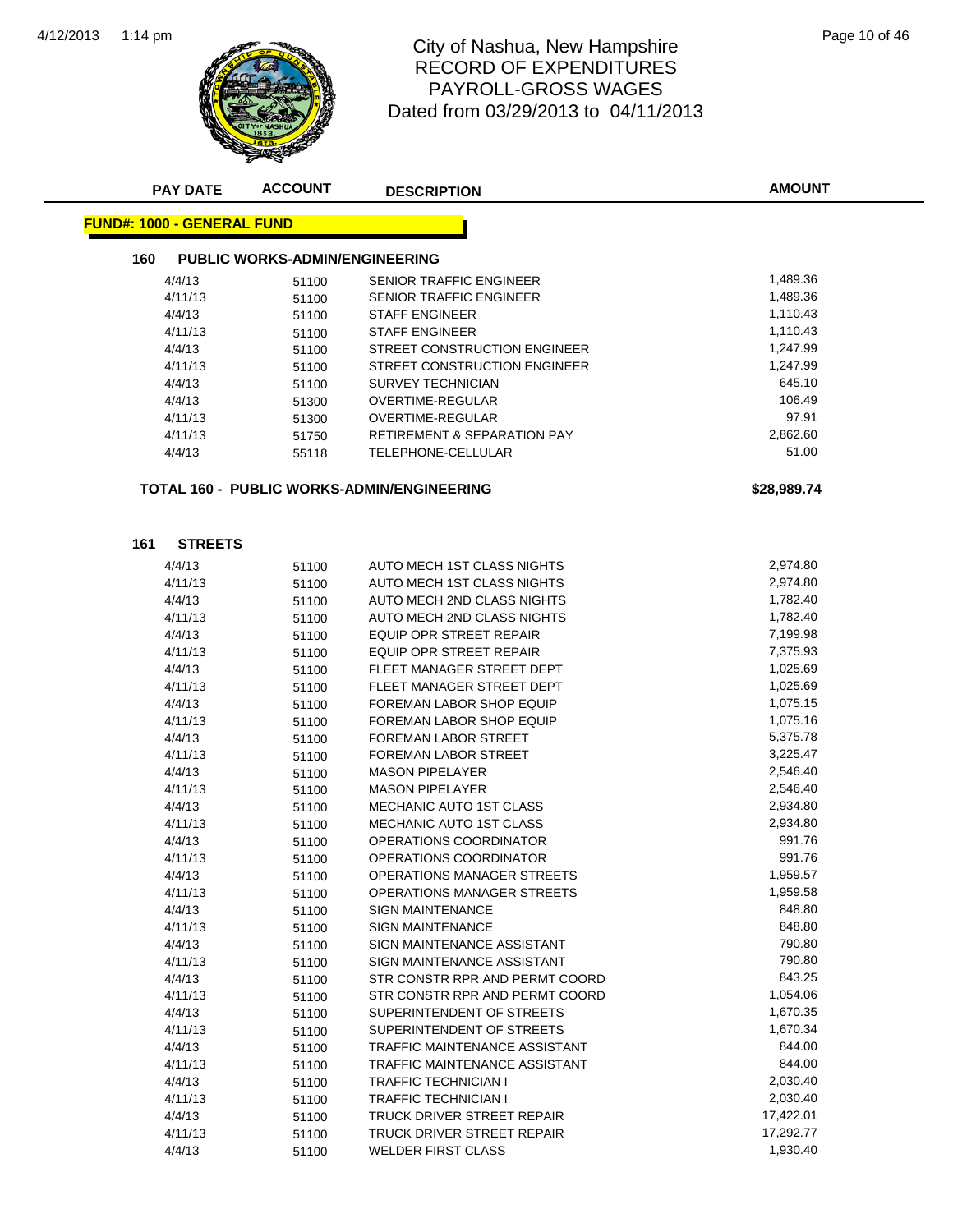4/12/2013 1:14 pm



## 1:14 pm Page 11 of 46 RECORD OF EXPENDITURES PAYROLL-GROSS WAGES Dated from 03/29/2013 to 04/11/2013

|                                   |                                       | <b>DESCRIPTION</b>                                          | <b>AMOUNT</b>        |
|-----------------------------------|---------------------------------------|-------------------------------------------------------------|----------------------|
| <b>FUND#: 1000 - GENERAL FUND</b> |                                       |                                                             |                      |
| 161<br><b>STREETS</b>             |                                       |                                                             |                      |
| 4/11/13                           | 51100                                 | <b>WELDER FIRST CLASS</b>                                   | 1,930.40             |
| 4/4/13                            | 51300                                 | OVERTIME-REGULAR                                            | 12,806.05            |
| 4/11/13                           | 51300                                 | OVERTIME-REGULAR                                            | 1,626.14             |
| <b>TOTAL 161 - STREETS</b>        |                                       |                                                             | \$121,032.09         |
| 166<br><b>PARKING LOTS</b>        |                                       |                                                             |                      |
| 4/4/13                            | 51100                                 | ADMINISTRATIVE ASSISTANT II                                 | 745.49               |
| 4/11/13                           | 51100                                 | ADMINISTRATIVE ASSISTANT II                                 | 745.49               |
| 4/4/13                            | 51100                                 | PARKING MAINTENANCE                                         | 1,190.72             |
| 4/11/13                           | 51100                                 | <b>PARKING MAINTENANCE</b>                                  | 1,287.26             |
| 4/4/13                            | 51100                                 | <b>TRANSPORTATION DEPT MANAGER</b>                          | 74.65                |
| 4/11/13                           | 51100                                 | TRANSPORTATION DEPT MANAGER                                 | 74.65                |
| 4/4/13                            | 51300                                 | OVERTIME-REGULAR                                            | 193.08               |
| <b>TOTAL 166 - PARKING LOTS</b>   |                                       |                                                             | \$4,311.34           |
| 4/4/13<br>4/4/13                  | 51100<br>51100                        | ADMINISTRATIVE ASSISTANT II<br>DIRECTOR HEALTH AND COMM SVS | 406.13<br>1,616.89   |
|                                   | 51100                                 | DIRECTOR HEALTH AND COMM SVS                                | 1,616.88             |
| 4/11/13                           |                                       | <b>HEALTH PROGRAM SPEC</b>                                  |                      |
| 4/4/13                            | 51100                                 |                                                             | 451.38               |
| 4/11/13                           | 51100                                 | <b>HEALTH PROGRAM SPEC</b>                                  | 451.38               |
| 4/4/13                            | 51100                                 | PROGRAM COORDINATOR                                         | 877.27               |
| 4/11/13                           | 51100                                 | PROGRAM COORDINATOR                                         | 877.27               |
| 4/11/13                           | 51750                                 | <b>RETIREMENT &amp; SEPARATION PAY</b>                      | 693.34               |
|                                   | <b>TOTAL 171 - COMMUNITY SERVICES</b> |                                                             | \$6,990.54           |
| 172                               | <b>COMMUNITY HEALTH</b>               |                                                             |                      |
|                                   |                                       |                                                             |                      |
| 4/4/13                            | 51100                                 | ADMINISTRATIVE ASSISTANT II                                 | 676.89<br>676.89     |
| 4/11/13                           | 51100                                 | ADMINISTRATIVE ASSISTANT II                                 |                      |
| 4/4/13<br>4/11/13                 | 51100                                 | MANAGER COMMUNITY HEALTH<br>MANAGER COMMUNITY HEALTH        | 1,324.88             |
|                                   | 51100                                 |                                                             | 1,324.88<br>3,273.47 |
| 4/4/13                            | 51100                                 | PUB HEALTH NURSE                                            | 3,273.46             |
| 4/11/13                           | 51100                                 | PUB HEALTH NURSE                                            |                      |
| 4/4/13                            | 51200                                 | NURSE PRACTITIONER PT                                       | 114.00               |
| 4/4/13<br>4/11/13                 | 51412<br>51412                        | <b>WAGES PER DIEM</b><br><b>WAGES PER DIEM</b>              | 181.80<br>220.05     |

| 173     | <b>ENVIRONMENTAL HEALTH</b> |                             |          |  |  |
|---------|-----------------------------|-----------------------------|----------|--|--|
| 4/4/13  | 51100                       | ENVIRONMENTAL HEALTH SPEC I | 1.547.17 |  |  |
| 4/11/13 | 51100                       | ENVIRONMENTAL HEALTH SPEC I | 1.547.17 |  |  |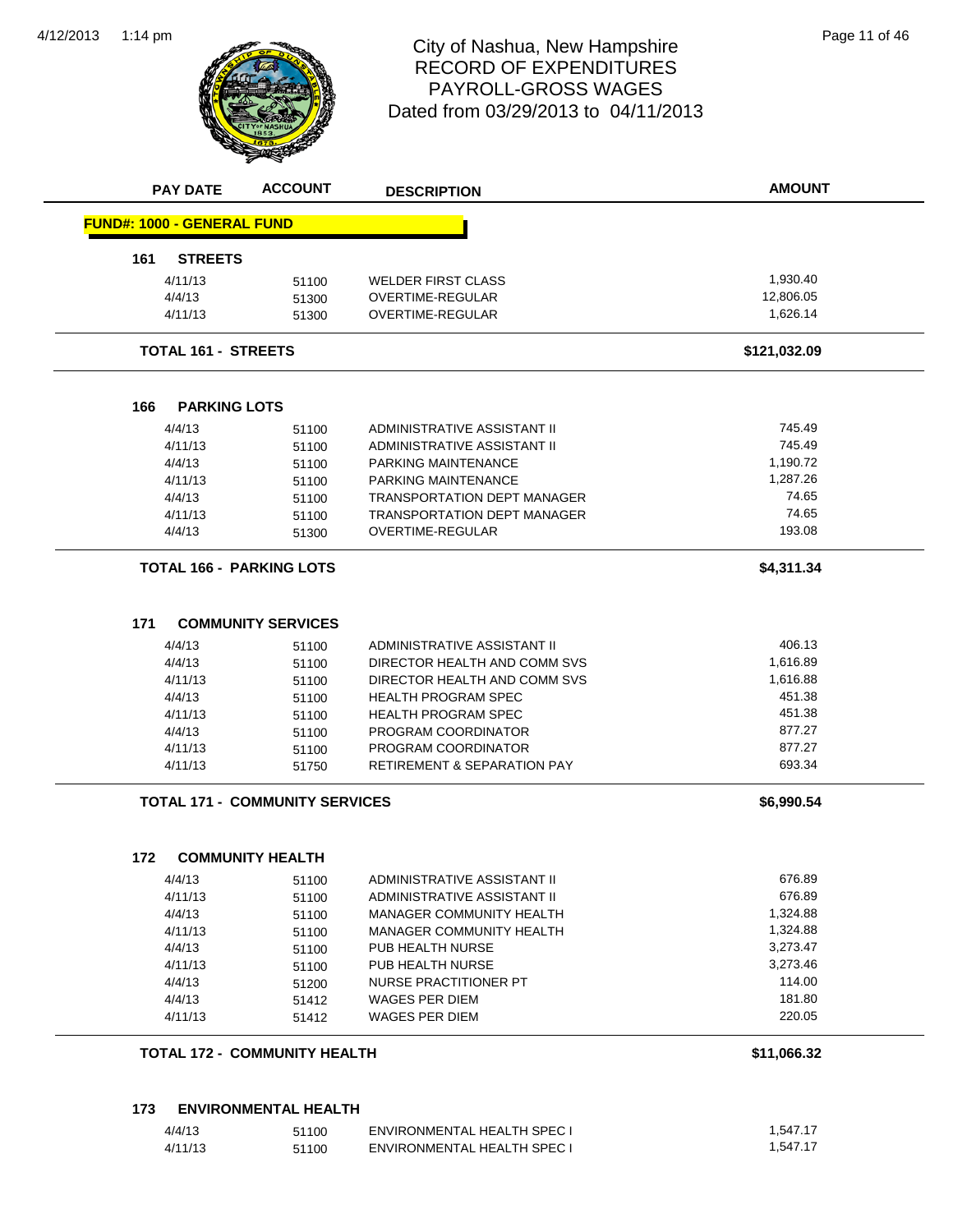

# 1:14 pm Page 12 of 46 RECORD OF EXPENDITURES PAYROLL-GROSS WAGES Dated from 03/29/2013 to 04/11/2013

| <b>PAY DATE</b>                   | <b>ACCOUNT</b>                            | <b>DESCRIPTION</b>              | <b>AMOUNT</b> |
|-----------------------------------|-------------------------------------------|---------------------------------|---------------|
| <b>FUND#: 1000 - GENERAL FUND</b> |                                           |                                 |               |
| 173                               | <b>ENVIRONMENTAL HEALTH</b>               |                                 |               |
| 4/4/13                            | 51100                                     | ENVIRONMENTAL HEALTH SPEC II    | 1,014.26      |
| 4/11/13                           | 51100                                     | ENVIRONMENTAL HEALTH SPEC II    | 1,014.26      |
| 4/4/13                            | 51100                                     | ENVIRONMENTAL TECH OFFICE MGR   | 936.70        |
| 4/11/13                           | 51100                                     | ENVIRONMENTAL TECH OFFICE MGR   | 936.70        |
| 4/4/13                            | 51100                                     | <b>LABORATORY DIRECTOR</b>      | 1,017.43      |
| 4/11/13                           | 51100                                     | <b>LABORATORY DIRECTOR</b>      | 1,017.42      |
| 4/4/13                            | 51100                                     | MANAGER ENVIRONMENTAL HEALTH    | 1,364.20      |
| 4/11/13                           | 51100                                     | MANAGER ENVIRONMENTAL HEALTH    | 1,364.21      |
|                                   | <b>TOTAL 173 - ENVIRONMENTAL HEALTH</b>   |                                 | \$11,759.52   |
| 174                               | <b>WELFARE ADMINISTRATION</b>             |                                 |               |
| 4/4/13                            | 51100                                     | ADMINISTRATIVE ASSISTANT I      | 789.02        |
| 4/11/13                           | 51100                                     | ADMINISTRATIVE ASSISTANT I      | 789.02        |
| 4/4/13                            | 51100                                     | <b>CASE TECHNICIAN WELFARE</b>  | 2,235.03      |
| 4/11/13                           | 51100                                     | <b>CASE TECHNICIAN WELFARE</b>  | 2,235.02      |
| 4/4/13                            | 51100                                     | <b>INTAKE WORKER ACCOUNTANT</b> | 883.76        |
| 4/11/13                           | 51100                                     | INTAKE WORKER ACCOUNTANT        | 883.76        |
| 4/4/13                            | 51100                                     | <b>SENIOR CASE TECHNICIAN</b>   | 903.15        |
| 4/11/13                           | 51100                                     | <b>SENIOR CASE TECHNICIAN</b>   | 903.15        |
| 4/4/13                            | 51100                                     | <b>WELFARE OFFICER</b>          | 1,367.59      |
| 4/11/13                           | 51100                                     | <b>WELFARE OFFICER</b>          | 1,367.59      |
|                                   | <b>TOTAL 174 - WELFARE ADMINISTRATION</b> |                                 | \$12,357.09   |
| 177                               | <b>PARKS &amp; RECREATION</b>             |                                 |               |
|                                   |                                           |                                 |               |
| 4/4/13                            | 51100                                     | ADMINISTRATIVE ASSISTANT II     | 716.90        |
| 4/11/13                           | 51100                                     | ADMINISTRATIVE ASSISTANT II     | 716.90        |
| 4/4/13                            | 51100                                     | <b>BACKHOE OPERATOR</b>         | 898.80        |
| 4/11/13                           | 51100                                     | <b>BACKHOE OPERATOR</b>         | 903.59        |
| 4/4/13                            | 51100                                     | <b>FOREMAN LABOR PARK</b>       | 3,225.47      |
| 4/11/13                           | 51100                                     | <b>FOREMAN LABOR PARK</b>       | 3,225.46      |

| 4/11/13 | 51100 | BACKHOE OPERATOR                  | 903.59   |
|---------|-------|-----------------------------------|----------|
| 4/4/13  | 51100 | <b>FOREMAN LABOR PARK</b>         | 3,225.47 |
| 4/11/13 | 51100 | <b>FOREMAN LABOR PARK</b>         | 3,225.46 |
| 4/4/13  | 51100 | <b>GROUNDS KEEPER PARK MAINT</b>  | 5,764.64 |
| 4/11/13 | 51100 | <b>GROUNDS KEEPER PARK MAINT</b>  | 5,579.59 |
| 4/4/13  | 51100 | <b>GROUNDSMAN I PARKS</b>         | 2,312.31 |
| 4/11/13 | 51100 | <b>GROUNDSMAN I PARKS</b>         | 2,310.96 |
| 4/4/13  | 51100 | <b>GROUNDSMAN II PARKS</b>        | 802.80   |
| 4/11/13 | 51100 | <b>GROUNDSMAN II PARKS</b>        | 802.80   |
| 4/4/13  | 51100 | <b>LEAD GROUNDSMAN</b>            | 2,704.80 |
| 4/11/13 | 51100 | <b>LEAD GROUNDSMAN</b>            | 2,355.20 |
| 4/4/13  | 51100 | NURSERY WORKER PARKS              | 848.80   |
| 4/11/13 | 51100 | NURSERY WORKER PARKS              | 848.80   |
| 4/4/13  | 51100 | <b>OPERATIONS MANAGER STREETS</b> | 666.46   |
| 4/11/13 | 51100 | <b>OPERATIONS MANAGER STREETS</b> | 666.47   |
| 4/4/13  | 51100 | PROGRAM COORDINATOR               | 340.83   |
| 4/11/13 | 51100 | PROGRAM COORDINATOR               | 340.83   |
| 4/4/13  | 51100 | <b>RECREATION PROGRAM MANAGER</b> | 1,044.70 |
| 4/11/13 | 51100 | <b>RECREATION PROGRAM MANAGER</b> | 1,044.70 |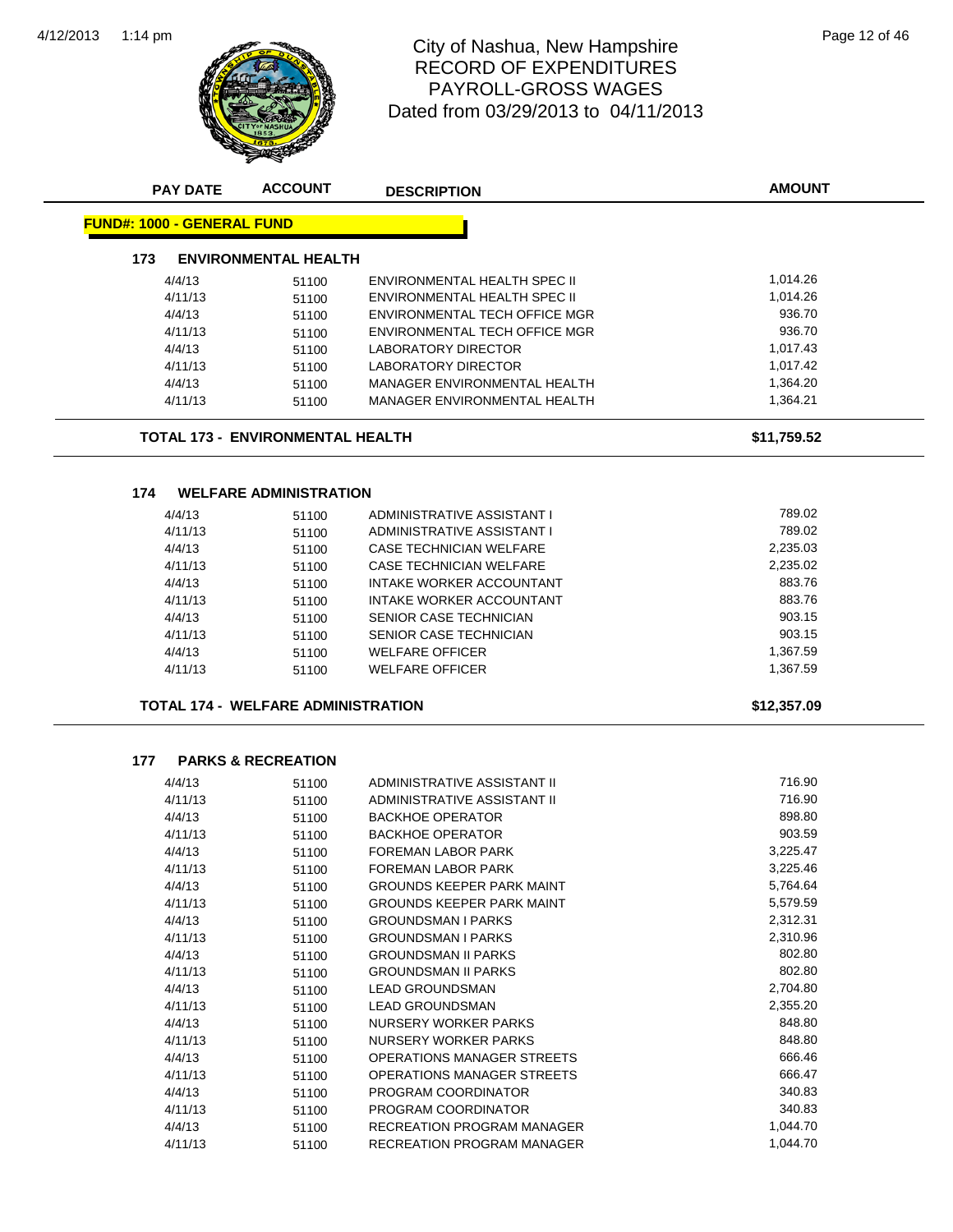

## 1:14 pm Page 13 of 46 RECORD OF EXPENDITURES PAYROLL-GROSS WAGES Dated from 03/29/2013 to 04/11/2013

| <b>PAY DATE</b>                   | <b>ACCOUNT</b>                            | <b>DESCRIPTION</b>              | <b>AMOUNT</b> |
|-----------------------------------|-------------------------------------------|---------------------------------|---------------|
| <b>FUND#: 1000 - GENERAL FUND</b> |                                           |                                 |               |
| 177                               | <b>PARKS &amp; RECREATION</b>             |                                 |               |
| 4/4/13                            | 51100                                     | STELLOS STADIUM ATTENDANT       | 891.20        |
| 4/11/13                           | 51100                                     | STELLOS STADIUM ATTENDANT       | 891.20        |
| 4/4/13                            | 51100                                     | SUPERINTENDENT OF PARKS RECR    | 1,622.11      |
| 4/11/13                           | 51100                                     | SUPERINTENDENT OF PARKS RECR    | 1,622.11      |
| 4/4/13                            | 51100                                     | <b>TRUCK DRIVER PARKS RECR</b>  | 815.60        |
| 4/11/13                           | 51100                                     | TRUCK DRIVER PARKS RECR         | 815.60        |
| 4/4/13                            | 51300                                     | OVERTIME-REGULAR                | 807.62        |
| 4/11/13                           | 51300                                     | OVERTIME-REGULAR                | 1,625.25      |
| 4/11/13                           | 51400                                     | WAGES TEMP-SEASONAL             | 137.26        |
|                                   | <b>TOTAL 177 - PARKS &amp; RECREATION</b> |                                 | \$47,349.76   |
|                                   |                                           |                                 |               |
| <b>LIBRARY</b><br>179             |                                           |                                 |               |
| 4/4/13                            | 51100                                     | ADMIN ASST COST ACCOUNTANT      | 760.03        |
| 4/11/13                           | 51100                                     | ADMIN ASST COST ACCOUNTANT      | 760.03        |
| 4/4/13                            | 51100                                     | ASSISTANT DIRECTOR LIBRARY      | 1,255.86      |
| 4/11/13                           | 51100                                     | ASSISTANT DIRECTOR LIBRARY      | 1,255.87      |
| 4/4/13                            | 51100                                     | ASSISTANT LIBRARIAN CIRCULATIO  | 922.00        |
| 4/11/13                           | 51100                                     | ASSISTANT LIBRARIAN CIRCULATIO  | 921.99        |
| 4/4/13                            | 51100                                     | ASSISTANT LIBRARIAN MEDIA SERV  | 715.90        |
| 4/11/13                           | 51100                                     | ASSISTANT LIBRARIAN MEDIA SERV  | 715.90        |
| 4/4/13                            | 51100                                     | ASSISTANT LIBRARIAN TECH SVS    | 951.65        |
| 4/11/13                           | 51100                                     | ASSISTANT LIBRARIAN TECH SVS    | 951.66        |
| 4/4/13                            | 51100                                     | ASSISTANT LIBRARIAN YOUTH SERV  | 738.91        |
| 4/11/13                           | 51100                                     | ASSISTANT LIBRARIAN YOUTH SERV  | 738.91        |
| 4/4/13                            | 51100                                     | <b>DIRECTOR LIBRARY</b>         | 1,778.30      |
| 4/11/13                           | 51100                                     | DIRECTOR LIBRARY                | 1,778.30      |
| 4/4/13                            | 51100                                     | EXECUTIVE ASST OFFICE MANAGER   | 809.99        |
| 4/11/13                           | 51100                                     | EXECUTIVE ASST OFFICE MANAGER   | 809.99        |
| 4/4/13                            | 51100                                     | <b>JANITOR</b>                  | 464.61        |
| 4/11/13                           | 51100                                     | <b>JANITOR</b>                  | 464.61        |
| 4/4/13                            | 51100                                     | <b>LIBRARIAN ADULT SERVICES</b> | 911.78        |
| 4/11/13                           | 51100                                     | LIBRARIAN ADULT SERVICES        | 911.78        |
| 4/4/13                            | 51100                                     | <b>LIBRARIAN CIRCULATION</b>    | 911.79        |
| 4/11/13                           | 51100                                     | <b>LIBRARIAN CIRCULATION</b>    | 911.78        |
| 4/4/13                            | 51100                                     | LIBRARIAN MEDIA SERVICES        | 865.38        |
| 4/11/13                           | 51100                                     | LIBRARIAN MEDIA SERVICES        | 865.38        |
| 4/4/13                            | 51100                                     | <b>LIBRARIAN OUTREACH SVS</b>   | 946.43        |
| 4/11/13                           | 51100                                     | <b>LIBRARIAN OUTREACH SVS</b>   | 946.43        |
| 4/4/13                            | 51100                                     | LIBRARIAN TECH SERVICES         | 982.39        |
| 4/11/13                           | 51100                                     | <b>LIBRARIAN TECH SERVICES</b>  | 982.38        |
| 4/4/13                            | 51100                                     | <b>LIBRARIAN YOUTH SERVICES</b> | 2,162.67      |
| 4/11/13                           | 51100                                     | LIBRARIAN YOUTH SERVICES        | 2,162.68      |
| 4/4/13                            | 51100                                     | LIBRARY ASSISTANT ADULT SERVIC  | 629.71        |
| 4/11/13                           | 51100                                     | LIBRARY ASSISTANT ADULT SERVIC  | 629.71        |
| 4/4/13                            | 51100                                     | LIBRARY ASSISTANT CIRCULATION   | 3,994.19      |
| 4/11/13                           | 51100                                     | LIBRARY ASSISTANT CIRCULATION   | 3,994.19      |
| 4/4/13                            | 51100                                     | LIBRARY ASSISTANT MEDIA SERVIC  | 1,942.00      |

4/11/13 51100 LIBRARY ASSISTANT MEDIA SERVIC 1,942.00

4/4/13 51100 LIBRARY ASSISTANT TECH SVS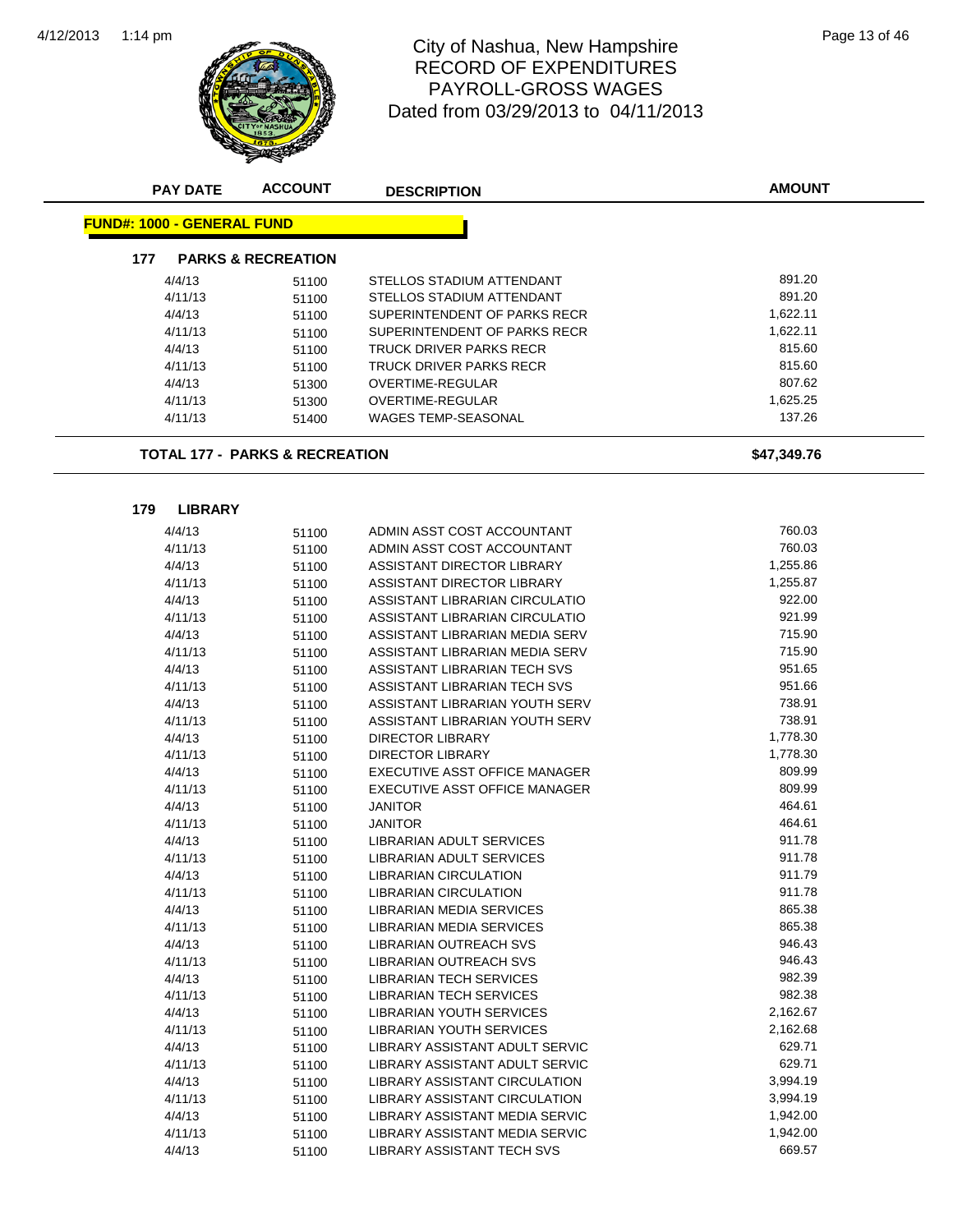

# City of Nashua, New Hampshire<br>
Page 14 of 46 RECORD OF EXPENDITURES PAYROLL-GROSS WAGES Dated from 03/29/2013 to 04/11/2013

| <b>PAY DATE</b>                   | <b>ACCOUNT</b>                           | <b>DESCRIPTION</b>                    | <b>AMOUNT</b> |
|-----------------------------------|------------------------------------------|---------------------------------------|---------------|
| <b>FUND#: 1000 - GENERAL FUND</b> |                                          |                                       |               |
| <b>LIBRARY</b><br>179             |                                          |                                       |               |
| 4/11/13                           | 51100                                    | LIBRARY ASSISTANT TECH SVS            | 669.57        |
| 4/4/13                            | 51100                                    | LIBRARY ASSISTANT YOUTH SERVIC        | 1,258.11      |
| 4/11/13                           | 51100                                    | LIBRARY ASSISTANT YOUTH SERVIC        | 1,258.11      |
| 4/4/13                            | 51100                                    | <b>MAINTENANCE SUPV</b>               | 807.52        |
| 4/11/13                           | 51100                                    | <b>MAINTENANCE SUPV</b>               | 807.52        |
| 4/4/13                            | 51100                                    | <b>MEDIA SERVICES COORDINATOR</b>     | 1,141.43      |
| 4/11/13                           | 51100                                    | MEDIA SERVICES COORDINATOR            | 1,141.43      |
| 4/4/13                            | 51100                                    | REFERENCE LIBRARIAN ADULT SERV        | 2,279.51      |
| 4/11/13                           | 51100                                    | REFERENCE LIBRARIAN ADULT SERV        | 2,279.51      |
| 4/4/13                            | 51100                                    | REFERENCE LIBRARIAN TECH SVS          | 716.50        |
| 4/11/13                           | 51100                                    | REFERENCE LIBRARIAN TECH SVS          | 716.50        |
| 4/4/13                            | 51100                                    | <b>SECURITY LIBRARY</b>               | 649.95        |
| 4/11/13                           | 51100                                    | <b>SECURITY LIBRARY</b>               | 649.95        |
| 4/4/13                            | 51200                                    | LIBRARY ASSISTANT CIRCULATION         | 472.16        |
| 4/11/13                           | 51200                                    | LIBRARY ASSISTANT CIRCULATION         | 472.17        |
| 4/4/13                            | 51200                                    | LIBRARY ASSISTANT TECH SVS            | 393.56        |
| 4/11/13                           | 51200                                    | LIBRARY ASSISTANT TECH SVS            | 393.56        |
| 4/4/13                            | 51200                                    | LIBRARY ASSISTANT YOUTH SERVIC        | 307.00        |
| 4/11/13                           | 51200                                    | <b>LIBRARY ASSISTANT YOUTH SERVIC</b> | 307.00        |
| 4/4/13                            | 51200                                    | LIBRARY PAGE YOUTH SERVICES           | 275.10        |
| 4/11/13                           | 51200                                    | LIBRARY PAGE YOUTH SERVICES           | 275.10        |
| 4/4/13                            | 51200                                    | LIBRARY PAGES CIRCULATION             | 711.21        |
| 4/11/13                           | 51200                                    | LIBRARY PAGES CIRCULATION             | 711.21        |
| 4/4/13                            | 51200                                    | LIBRARY PAGES MEDIA SERVICES          | 471.70        |
| 4/11/13                           | 51200                                    | LIBRARY PAGES MEDIA SERVICES          | 465.03        |
| 4/4/13                            | 51300                                    | OVERTIME-REGULAR                      | 1,005.69      |
| <b>TOTAL 179 - LIBRARY</b>        |                                          |                                       | \$64,792.85   |
|                                   |                                          |                                       |               |
| 181                               | <b>COMMUNITY DEVELOPMENT</b>             |                                       |               |
| 4/4/13                            | 51100                                    | ADMINISTRATIVE ASSISTANT II           | 649.33        |
| 4/11/13                           | 51100                                    | ADMINISTRATIVE ASSISTANT II           | 649.34        |
| 4/4/13                            | 51100                                    | DIRECTOR COMMUNITY DEVELOPMENT        | 2,120.58      |
| 4/11/13                           | 51100                                    | DIRECTOR COMMUNITY DEVELOPMENT        | 2,120.58      |
| 4/4/13                            | 51200                                    | <b>CLERK TYPIST II PT</b>             | 308.84        |
| 4/11/13                           | 51200                                    | <b>CLERK TYPIST II PT</b>             | 341.36        |
|                                   | <b>TOTAL 181 - COMMUNITY DEVELOPMENT</b> |                                       | \$6,190.03    |
|                                   |                                          |                                       |               |
| 182                               | <b>PLANNING &amp; ZONING</b>             |                                       |               |
| 4/4/13                            | 51100                                    | DEPARTMENT COORDINATOR                | 895.66        |
| 4/11/13                           | 51100                                    | DEPARTMENT COORDINATOR                | 895.66        |
| 4/4/13                            | 51100                                    | DEPUTY PLANNING MANAGER               | 2,538.81      |
| 4/11/13                           | 51100                                    | DEPUTY PLANNING MANAGER               | 2,538.80      |
| 4/4/13                            | 51100                                    | MANAGER PLANNING DEPT                 | 1,823.89      |
| 4/11/13                           | 51100                                    | MANAGER PLANNING DEPT                 | 1,823.89      |
| 4/4/13                            | 51100                                    | <b>PLANNER I</b>                      | 1,642.04      |
| 4/11/13                           | 51100                                    | PLANNER I                             | 1,642.03      |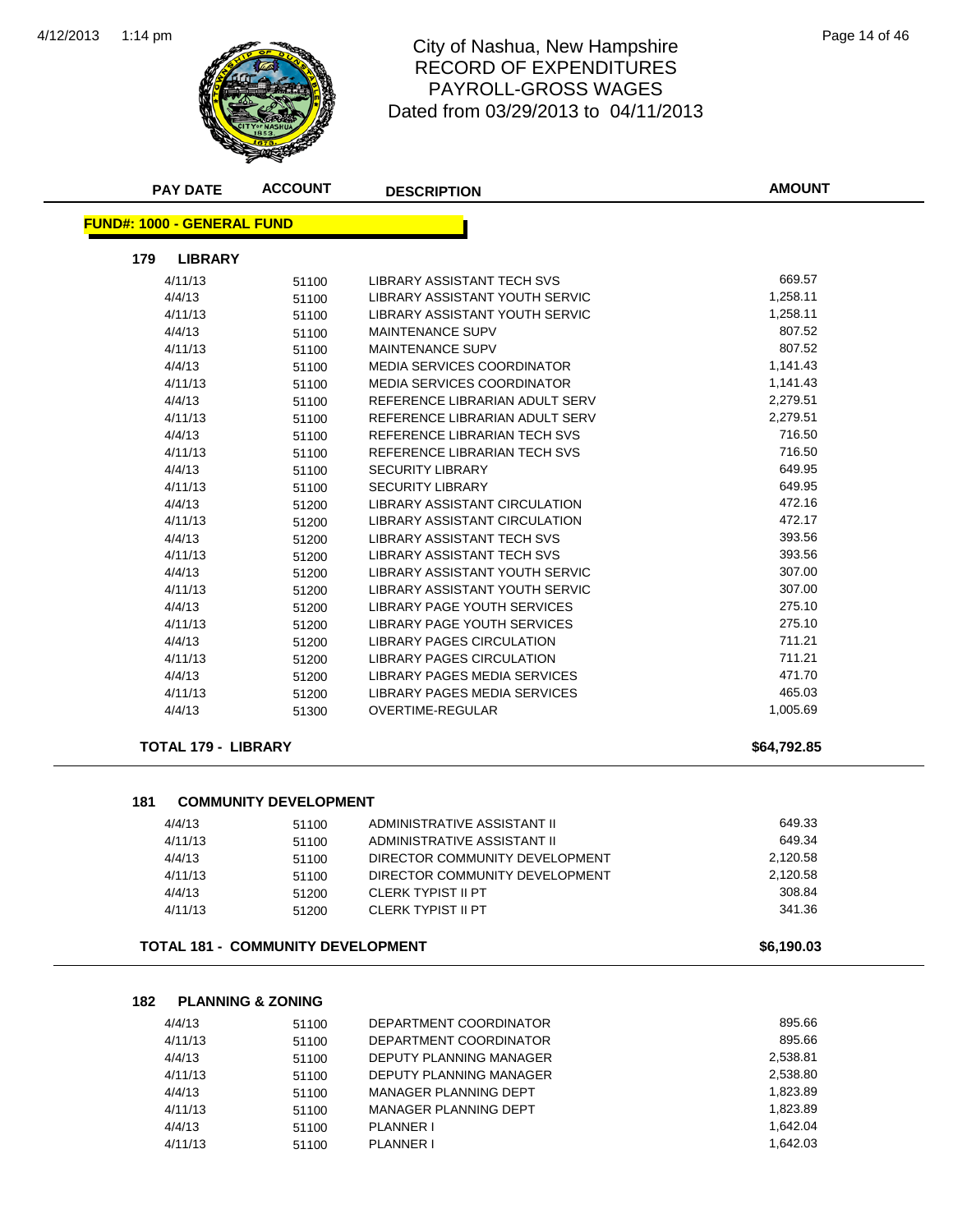

## 1:14 pm Page 15 of 46 RECORD OF EXPENDITURES PAYROLL-GROSS WAGES Dated from 03/29/2013 to 04/11/2013

| <b>PAY DATE</b>                   | <b>ACCOUNT</b>                           | <b>DESCRIPTION</b>             | <b>AMOUNT</b> |
|-----------------------------------|------------------------------------------|--------------------------------|---------------|
| <b>FUND#: 1000 - GENERAL FUND</b> |                                          |                                |               |
|                                   |                                          |                                |               |
| 182                               | <b>PLANNING &amp; ZONING</b>             |                                |               |
| 4/4/13                            | 51100                                    | <b>PLANNER II</b>              | 1,073.92      |
| 4/11/13                           | 51100                                    | <b>PLANNER II</b>              | 1,073.92      |
| 4/4/13                            | 53428                                    | STENOGRAPHIC SERVICES          | 375.00        |
| 4/11/13                           | 53428                                    | <b>STENOGRAPHIC SERVICES</b>   | 250.00        |
|                                   | <b>TOTAL 182 - PLANNING &amp; ZONING</b> |                                | \$16,573.62   |
|                                   |                                          |                                |               |
| 183                               | <b>ECONOMIC DEVELOPMENT</b>              |                                |               |
| 4/4/13                            | 51100                                    | ECONOMIC DEV DIRECTOR          | 1,766.76      |
| 4/11/13                           | 51100                                    | ECONOMIC DEV DIRECTOR          | 1,766.76      |
|                                   | <b>TOTAL 183 - ECONOMIC DEVELOPMENT</b>  |                                | \$3,533.52    |
|                                   |                                          |                                |               |
| <b>SCHOOL</b><br>191              |                                          |                                |               |
| 4/11/13                           | 51100                                    | ASSISTANT PRINCIPAL AMH        | 2,762.62      |
| 4/11/13                           | 51100                                    | ASSISTANT PRINCIPAL BIC        | 2,873.96      |
| 4/11/13                           | 51100                                    | ASSISTANT PRINCIPAL BRO        | 1,381.31      |
| 4/11/13                           | 51100                                    | ASSISTANT PRINCIPAL CHARL      | 2,915.05      |
| 4/11/13                           | 51100                                    | ASSISTANT PRINCIPAL DR CRSP    | 2,873.96      |
| 4/11/13                           | 51100                                    | ASSISTANT PRINCIPAL ELM        | 6,822.24      |
| 4/11/13                           | 51100                                    | ASSISTANT PRINCIPAL FES        | 2,915.05      |
| 4/11/13                           | 51100                                    | ASSISTANT PRINCIPAL FMS        | 3,411.12      |
| 4/11/13                           | 51100                                    | ASSISTANT PRINCIPAL LEDGE      | 2,762.62      |
| 4/11/13                           | 51100                                    | ASSISTANT PRINCIPAL MDE        | 1,516.44      |
| 4/11/13                           | 51100                                    | ASSISTANT PRINCIPAL MTP        | 1,381.31      |
| 4/11/13                           | 51100                                    | ASSISTANT PRINCIPAL NHN        | 9,537.94      |
| 4/11/13                           | 51100                                    | ASSISTANT PRINCIPAL NHS        | 12,954.52     |
| 4/11/13                           | 51100                                    | <b>ASSISTANT PRINCIPAL PMS</b> | 6,830.14      |
| 4/11/13                           | 51100                                    | <b>ASSISTANT PRINCIPAL SHE</b> | 1,436.98      |
| 4/11/13                           | 51100                                    | ASSISTANT SUPERINTENDENT       | 8,189.44      |
| 4/11/13                           | 51100                                    | ASST DIRECTOR ADULT ED         | 5,389.57      |
| 4/11/13                           | 51100                                    | ASST DIRECTOR PLANT OPS        | 4,219.70      |
| 4/11/13                           | 51100                                    | <b>ASST DIRECTOR SPED</b>      | 5,972.02      |
| 4/4/13                            | 51100                                    | ASST SYSTEMS ADMIN FULL YEAR   | 865.39        |
| 4/11/13                           | 51100                                    | ASST SYSTEMS ADMIN FULL YEAR   | 11,355.88     |
| 4/4/13                            | 51100                                    | ASST SYSTEMS ADMIN SCH YEAR    | 738.86        |
| 4/11/13                           | 51100                                    | ASST SYSTEMS ADMIN SCH YEAR    | 738.86        |
| 4/11/13                           | 51100                                    | ATTENDANCE OFFICER             | 2,225.67      |
| 4/11/13                           | 51100                                    | CAREER CENTER COORD NHN        | 1,449.39      |
| 4/11/13                           | 51100                                    | CAREER CENTER COORD NHS        | 1,449.39      |
| 4/11/13                           | 51100                                    | CHIEF OPERATING OFFICER        | 3,868.07      |
| 4/4/13                            | 51100                                    | CLERICAL ACADEMY NHN           | 2,644.14      |
| 4/11/13                           | 51100                                    | CLERICAL ACADEMY NHN           | 2,644.16      |
| 4/4/13                            | 51100                                    | CLERICAL ACADEMY NHS           | 1,996.51      |
| 4/11/13                           | 51100                                    | CLERICAL ACADEMY NHS           | 2,000.62      |
| 4/4/13                            | 51100                                    | <b>CLERICAL ASST SUPER SUP</b> | 1,978.23      |
| 4/11/13                           | 51100                                    | CLERICAL ASST SUPER SUP        | 1,978.23      |
| 4/4/13                            | 51100                                    | CLERICAL ATHLETIC NHN          | 690.38        |
|                                   |                                          |                                |               |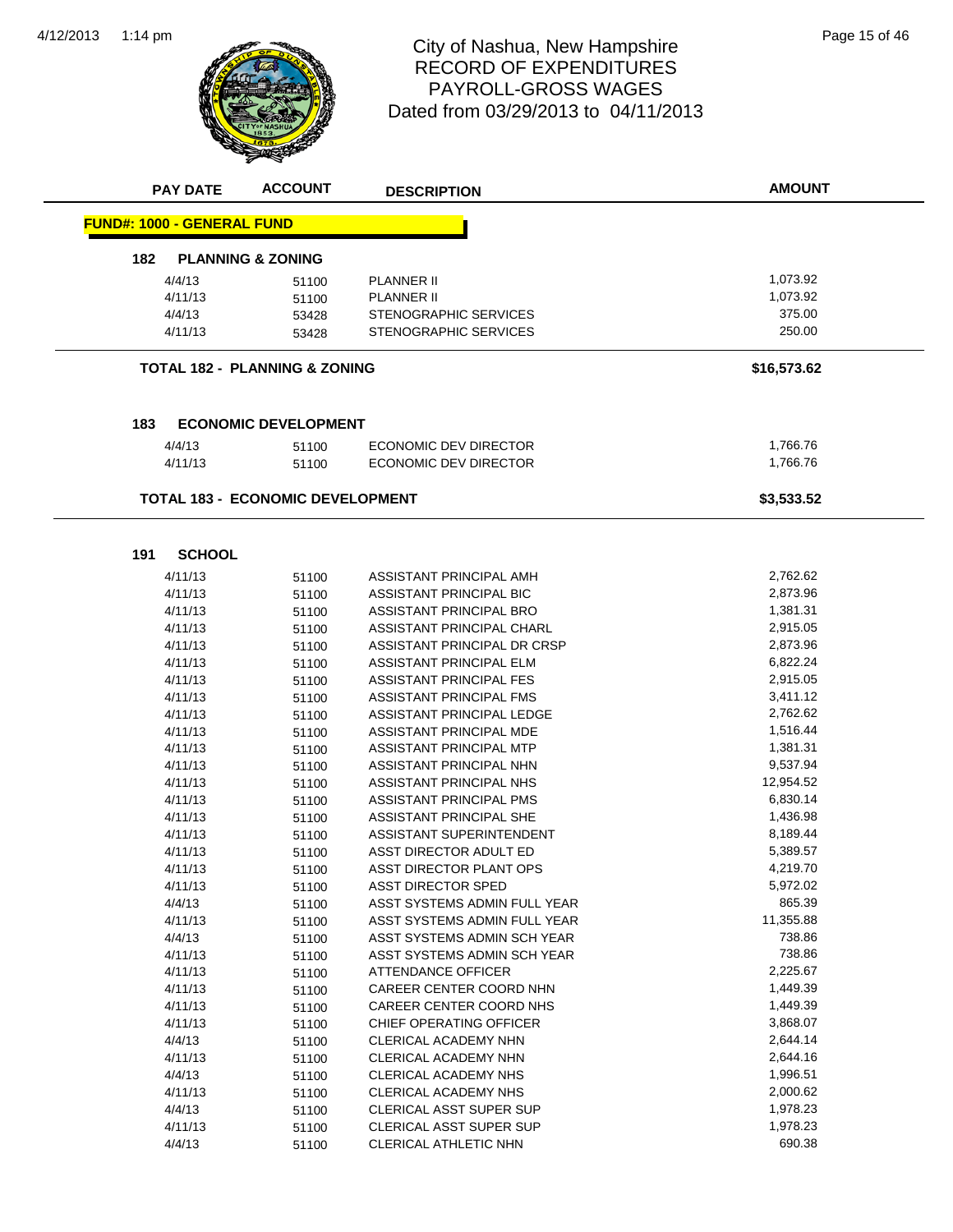

#### 1:14 pm Page 16 of 46 RECORD OF EXPENDITURES PAYROLL-GROSS WAGES Dated from 03/29/2013 to 04/11/2013

| <b>PAY DATE</b>                    | <b>ACCOUNT</b> | <b>DESCRIPTION</b>                   | <b>AMOUNT</b> |
|------------------------------------|----------------|--------------------------------------|---------------|
| <u> FUND#: 1000 - GENERAL FUND</u> |                |                                      |               |
| <b>SCHOOL</b><br>191               |                |                                      |               |
| 4/11/13                            | 51100          | CLERICAL ATHLETIC NHN                | 690.38        |
| 4/4/13                             | 51100          | CLERICAL ATHLETIC NHS                | 679.13        |
| 4/11/13                            | 51100          | CLERICAL ATHLETIC NHS                | 679.13        |
| 4/4/13                             | 51100          | CLERICAL BOARD OF ED SUP             | 759.54        |
| 4/11/13                            | 51100          | CLERICAL BOARD OF ED SUP             | 759.54        |
| 4/4/13                             | 51100          | <b>CLERICAL BUSINESS</b>             | 3,455.27      |
| 4/11/13                            | 51100          | <b>CLERICAL BUSINESS</b>             | 3,455.27      |
| 4/4/13                             | 51100          | <b>CLERICAL CHIEF OP OFFICER SUP</b> | 779.39        |
| 4/11/13                            | 51100          | CLERICAL CHIEF OP OFFICER SUP        | 779.39        |
| 4/4/13                             | 51100          | CLERICAL CTE NHN                     | 720.88        |
| 4/11/13                            | 51100          | CLERICAL CTE NHN                     | 718.88        |
| 4/4/13                             | 51100          | CLERICAL CTE NHS                     | 690.38        |
| 4/11/13                            | 51100          | CLERICAL CTE NHS                     | 690.38        |
| 4/4/13                             | 51100          | <b>CLERICAL GUIDANCE ELM</b>         | 724.13        |
| 4/11/13                            | 51100          | <b>CLERICAL GUIDANCE ELM</b>         | 724.13        |
| 4/4/13                             | 51100          | <b>CLERICAL GUIDANCE NHN</b>         | 2,648.19      |
| 4/11/13                            | 51100          | <b>CLERICAL GUIDANCE NHN</b>         | 2,648.19      |
| 4/4/13                             | 51100          | <b>CLERICAL GUIDANCE NHS</b>         | 2,697.69      |
| 4/11/13                            | 51100          | <b>CLERICAL GUIDANCE NHS</b>         | 2,697.69      |
| 4/4/13                             | 51100          | CLERICAL HUMAN RESOURCES             | 2,646.01      |
| 4/11/13                            | 51100          | CLERICAL HUMAN RESOURCES             | 3,261.76      |
| 4/4/13                             | 51100          | <b>CLERICAL PAYROLL SUP</b>          | 647.63        |
| 4/11/13                            | 51100          | <b>CLERICAL PAYROLL SUP</b>          | 647.63        |
| 4/4/13                             | 51100          | <b>CLERICAL PLANT OPS</b>            | 724.13        |
| 4/11/13                            | 51100          | <b>CLERICAL PLANT OPS</b>            | 724.13        |
| 4/4/13                             | 51100          | <b>CLERICAL PRINCIPAL AMH</b>        | 615.75        |
| 4/11/13                            | 51100          | <b>CLERICAL PRINCIPAL AMH</b>        | 615.75        |
| 4/4/13                             | 51100          | CLERICAL PRINCIPAL BIC               | 1,338.01      |
| 4/11/13                            | 51100          | <b>CLERICAL PRINCIPAL BIC</b>        | 1,338.01      |
| 4/4/13                             | 51100          | <b>CLERICAL PRINCIPAL BIR</b>        | 1,380.76      |
| 4/11/13                            | 51100          | <b>CLERICAL PRINCIPAL BIR</b>        | 1,380.76      |
| 4/4/13                             | 51100          | <b>CLERICAL PRINCIPAL BRO</b>        | 1,414.51      |
| 4/11/13                            | 51100          | <b>CLERICAL PRINCIPAL BRO</b>        | 1,414.51      |
| 4/4/13                             | 51100          | CLERICAL PRINCIPAL CHA               | 1,260.73      |
| 4/11/13                            | 51100          | CLERICAL PRINCIPAL CHA               | 1,260.73      |
| 4/4/13                             | 51100          | <b>CLERICAL PRINCIPAL DRC</b>        | 1,295.26      |
| 4/11/13                            | 51100          | <b>CLERICAL PRINCIPAL DRC</b>        | 1,295.26      |
| 4/4/13                             | 51100          | <b>CLERICAL PRINCIPAL ELM</b>        | 3,128.29      |
| 4/11/13                            | 51100          | <b>CLERICAL PRINCIPAL ELM</b>        | 3,128.29      |
| 4/4/13                             | 51100          | <b>CLERICAL PRINCIPAL FES</b>        | 1,222.43      |
| 4/11/13                            | 51100          | <b>CLERICAL PRINCIPAL FES</b>        | 1,358.26      |
| 4/4/13                             | 51100          | <b>CLERICAL PRINCIPAL FMS</b>        | 2,048.64      |
| 4/11/13                            | 51100          | <b>CLERICAL PRINCIPAL FMS</b>        | 2,048.64      |
| 4/4/13                             | 51100          | CLERICAL PRINCIPAL LDG               | 1,263.38      |
| 4/11/13                            | 51100          | <b>CLERICAL PRINCIPAL LDG</b>        | 1,263.38      |
| 4/4/13                             | 51100          | <b>CLERICAL PRINCIPAL MDE</b>        | 1,403.26      |
| 4/11/13                            | 51100          | CLERICAL PRINCIPAL MDE               | 1,403.26      |
| 4/4/13                             | 51100          | <b>CLERICAL PRINCIPAL MTP</b>        | 1,338.01      |
| 4/11/13                            | 51100          | <b>CLERICAL PRINCIPAL MTP</b>        | 1,338.01      |
| 4/4/13                             | 51100          | CLERICAL PRINCIPAL NHN               | 2,533.06      |
| 4/11/13                            | 51100          | CLERICAL PRINCIPAL NHN               | 2,533.06      |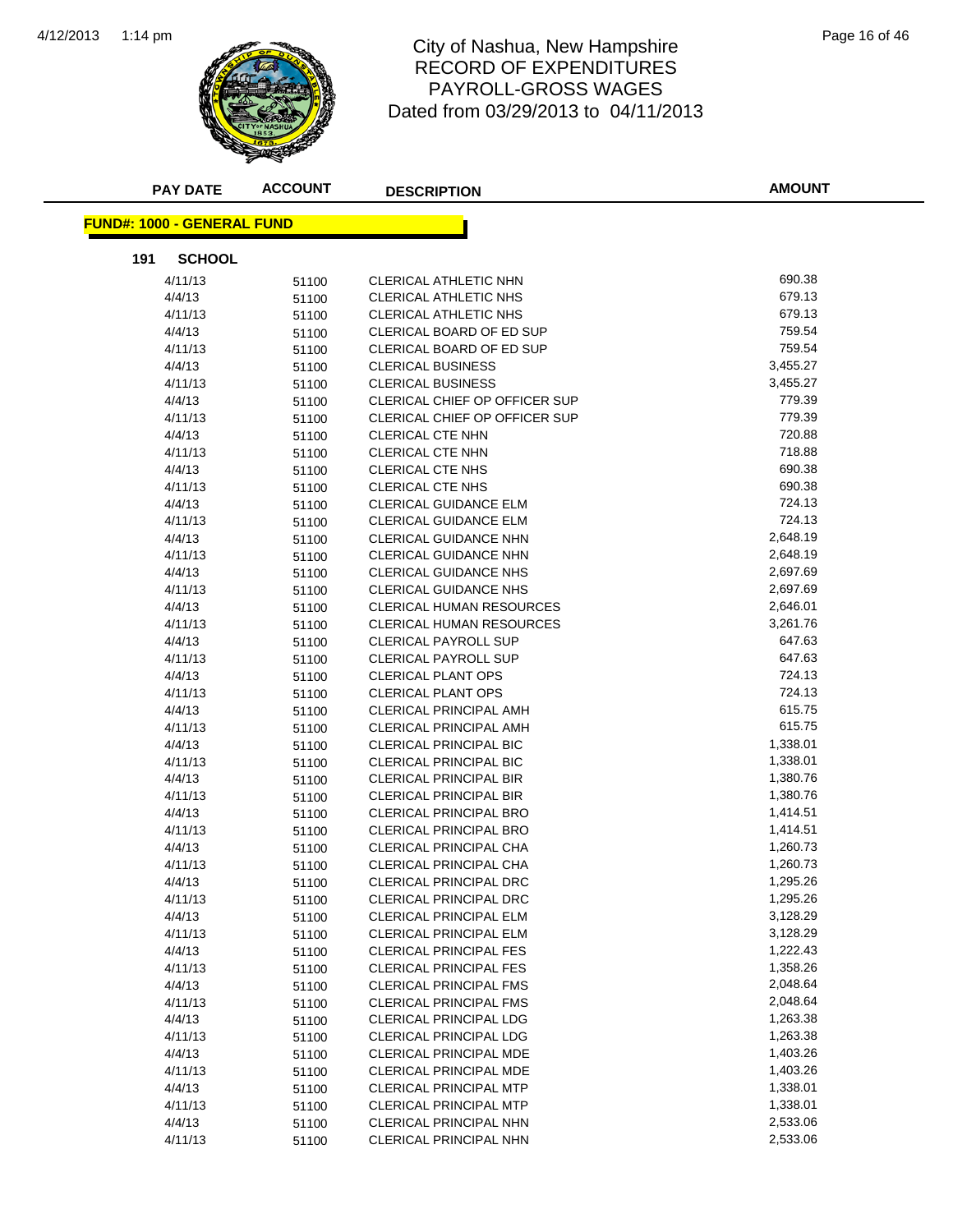

### 1:14 pm Page 17 of 46 RECORD OF EXPENDITURES PAYROLL-GROSS WAGES Dated from 03/29/2013 to 04/11/2013

| <b>PAY DATE</b>                   | <b>ACCOUNT</b> | <b>DESCRIPTION</b>                 | <b>AMOUNT</b> |
|-----------------------------------|----------------|------------------------------------|---------------|
| <b>FUND#: 1000 - GENERAL FUND</b> |                |                                    |               |
| 191<br><b>SCHOOL</b>              |                |                                    |               |
| 4/4/13                            | 51100          | <b>CLERICAL PRINCIPAL NHS</b>      | 1,550.63      |
| 4/11/13                           | 51100          | <b>CLERICAL PRINCIPAL NHS</b>      | 1,550.63      |
| 4/4/13                            | 51100          | <b>CLERICAL PRINCIPAL NSE</b>      | 1,338.01      |
| 4/11/13                           | 51100          | <b>CLERICAL PRINCIPAL NSE</b>      | 1,338.01      |
| 4/4/13                            | 51100          | <b>CLERICAL PRINCIPAL PMS</b>      | 2,116.14      |
| 4/11/13                           | 51100          | CLERICAL PRINCIPAL PMS             | 2,116.14      |
| 4/4/13                            | 51100          | <b>CLERICAL PRINCIPAL SHE</b>      | 1,414.51      |
| 4/11/13                           | 51100          | <b>CLERICAL PRINCIPAL SHE</b>      | 1,414.51      |
| 4/4/13                            | 51100          | CLERICAL RECEPTIONIST NHS          | 647.63        |
| 4/11/13                           | 51100          | CLERICAL RECEPTIONIST NHS          | 647.64        |
| 4/4/13                            | 51100          | CLERICAL SPECIAL ED NHS            | 724.13        |
| 4/11/13                           | 51100          | CLERICAL SPECIAL ED NHS            | 724.13        |
| 4/4/13                            | 51100          | <b>CLERICAL SPECIAL ED SUP</b>     | 1,448.26      |
| 4/11/13                           | 51100          | <b>CLERICAL SPECIAL ED SUP</b>     | 1,448.26      |
| 4/4/13                            | 51100          | <b>CLERICAL STUDENT SERV SUP</b>   | 768.69        |
| 4/11/13                           | 51100          | <b>CLERICAL STUDENT SERV SUP</b>   | 768.69        |
| 4/4/13                            | 51100          | CLERICAL SUB SERVICE SUP           | 723.38        |
| 4/11/13                           | 51100          | CLERICAL SUB SERVICE SUP           | 722.88        |
| 4/4/13                            | 51100          | CLERICAL SUPERINTENDANT SUP        | 907.63        |
| 4/11/13                           | 51100          | <b>CLERICAL SUPERINTENDANT SUP</b> | 907.63        |
| 4/4/13                            | 51100          | <b>CLERICAL TRANSPORTATION SUP</b> | 724.13        |
| 4/11/13                           | 51100          | <b>CLERICAL TRANSPORTATION SUP</b> | 724.13        |
| 4/4/13                            | 51100          | CLERICAL VOCATIONAL NHN            | 724.13        |
| 4/11/13                           | 51100          | CLERICAL VOCATIONAL NHN            | 724.13        |
| 4/11/13                           | 51100          | <b>CURRICULUM SUPERVISOR</b>       | 5,955.42      |
| 4/4/13                            | 51100          | <b>CUSTODIAN AMH</b>               | 1,928.40      |
| 4/11/13                           | 51100          | <b>CUSTODIAN AMH</b>               | 1,928.40      |
| 4/4/13                            | 51100          | <b>CUSTODIAN ASST HEAD ELM</b>     | 868.80        |
| 4/11/13                           | 51100          | <b>CUSTODIAN ASST HEAD ELM</b>     | 868.80        |
| 4/4/13                            | 51100          | <b>CUSTODIAN ASST HEAD FMS</b>     | 732.40        |
| 4/11/13                           | 51100          | <b>CUSTODIAN ASST HEAD FMS</b>     | 732.40        |
| 4/4/13                            | 51100          | <b>CUSTODIAN ASST HEAD NHN</b>     | 1,609.20      |
| 4/11/13                           | 51100          | <b>CUSTODIAN ASST HEAD NHN</b>     | 1,609.20      |
| 4/4/13                            | 51100          | CUSTODIAN ASST HEAD NHS            | 1,609.20      |
| 4/11/13                           | 51100          | <b>CUSTODIAN ASST HEAD NHS</b>     | 1,609.20      |
| 3/29/13                           | 51100          | <b>CUSTODIAN BIC</b>               | (642.80)      |
| 4/4/13                            | 51100          | <b>CUSTODIAN BIC</b>               | 2,185.52      |
| 4/11/13                           | 51100          | <b>CUSTODIAN BIC</b>               | 1,928.40      |
| 4/4/13                            | 51100          | <b>CUSTODIAN BIR</b>               | 1,928.40      |
| 4/11/13                           | 51100          | <b>CUSTODIAN BIR</b>               | 1,928.41      |
| 4/4/13                            | 51100          | <b>CUSTODIAN BRO</b>               | 1,285.60      |
| 4/11/13                           | 51100          | <b>CUSTODIAN BRO</b>               | 1,285.60      |
| 4/4/13                            | 51100          | <b>CUSTODIAN CHA</b>               | 1,285.60      |
| 4/11/13                           | 51100          | <b>CUSTODIAN CHA</b>               | 1,285.60      |
| 4/4/13                            | 51100          | <b>CUSTODIAN DRC</b>               | 1,285.60      |
| 4/11/13                           | 51100          | <b>CUSTODIAN DRC</b>               | 1,285.60      |
| 4/4/13                            | 51100          | <b>CUSTODIAN ELM</b>               | 5,230.01      |
| 4/11/13                           | 51100          | <b>CUSTODIAN ELM</b>               | 5,230.00      |
| 4/4/13                            | 51100          | <b>CUSTODIAN FES</b>               | 1,285.60      |
| 4/11/13                           | 51100          | <b>CUSTODIAN FES</b>               | 1,285.60      |
| 4/4/13                            | 51100          | <b>CUSTODIAN FMS</b>               | 2,571.20      |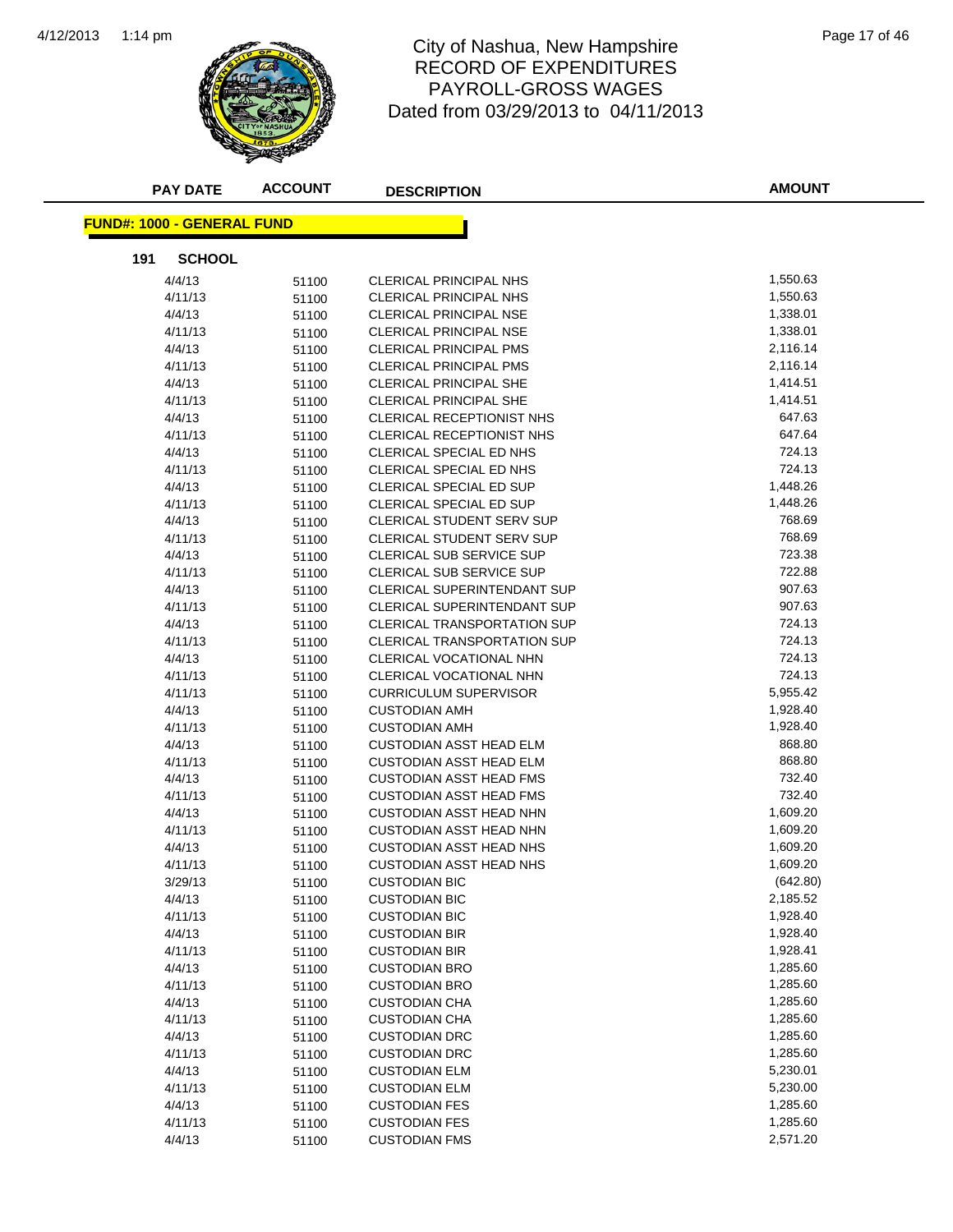

## 1:14 pm Page 18 of 46 RECORD OF EXPENDITURES PAYROLL-GROSS WAGES Dated from 03/29/2013 to 04/11/2013

| <b>PAY DATE</b>                    | <b>ACCOUNT</b> | <b>DESCRIPTION</b>        | <b>AMOUNT</b> |
|------------------------------------|----------------|---------------------------|---------------|
| <u> FUND#: 1000 - GENERAL FUND</u> |                |                           |               |
| 191<br><b>SCHOOL</b>               |                |                           |               |
| 4/11/13                            | 51100          | <b>CUSTODIAN FMS</b>      | 2,571.20      |
| 4/4/13                             | 51100          | <b>CUSTODIAN HEAD AMH</b> | 732.40        |
| 4/11/13                            | 51100          | <b>CUSTODIAN HEAD AMH</b> | 732.40        |
| 4/4/13                             | 51100          | <b>CUSTODIAN HEAD BIC</b> | 732.40        |
| 4/11/13                            | 51100          | <b>CUSTODIAN HEAD BIC</b> | 732.40        |
| 4/4/13                             | 51100          | <b>CUSTODIAN HEAD BIR</b> | 732.40        |
| 4/11/13                            | 51100          | <b>CUSTODIAN HEAD BIR</b> | 732.40        |
| 4/4/13                             | 51100          | <b>CUSTODIAN HEAD BRO</b> | 732.40        |
| 4/11/13                            | 51100          | <b>CUSTODIAN HEAD BRO</b> | 732.40        |
| 4/4/13                             | 51100          | <b>CUSTODIAN HEAD CHA</b> | 732.40        |
| 4/11/13                            | 51100          | <b>CUSTODIAN HEAD CHA</b> | 732.40        |
| 4/4/13                             | 51100          | <b>CUSTODIAN HEAD DRC</b> | 732.40        |
| 4/11/13                            | 51100          | <b>CUSTODIAN HEAD DRC</b> | 732.40        |
| 4/4/13                             | 51100          | <b>CUSTODIAN HEAD ELM</b> | 868.80        |
| 4/11/13                            | 51100          | <b>CUSTODIAN HEAD ELM</b> | 868.80        |
| 4/4/13                             | 51100          | <b>CUSTODIAN HEAD FES</b> | 732.40        |
| 4/11/13                            | 51100          | <b>CUSTODIAN HEAD FES</b> | 732.40        |
| 4/4/13                             | 51100          | <b>CUSTODIAN HEAD FMS</b> | 868.80        |
| 4/11/13                            | 51100          | <b>CUSTODIAN HEAD FMS</b> | 868.80        |
| 4/4/13                             | 51100          | <b>CUSTODIAN HEAD LDG</b> | 732.40        |
| 4/11/13                            | 51100          | <b>CUSTODIAN HEAD LDG</b> | 732.40        |
| 4/4/13                             | 51100          | <b>CUSTODIAN HEAD MDE</b> | 732.40        |
| 4/11/13                            | 51100          | <b>CUSTODIAN HEAD MDE</b> | 732.40        |
| 4/4/13                             | 51100          | <b>CUSTODIAN HEAD MTP</b> | 732.40        |
| 4/11/13                            | 51100          | <b>CUSTODIAN HEAD MTP</b> | 732.40        |
| 4/4/13                             | 51100          | <b>CUSTODIAN HEAD NHN</b> | 874.00        |
| 4/11/13                            | 51100          | <b>CUSTODIAN HEAD NHN</b> | 874.00        |
| 4/4/13                             | 51100          | <b>CUSTODIAN HEAD NHS</b> | 874.00        |
| 4/11/13                            | 51100          | <b>CUSTODIAN HEAD NHS</b> | 874.00        |
| 4/4/13                             | 51100          | <b>CUSTODIAN HEAD NSE</b> | 732.40        |
| 4/11/13                            | 51100          | <b>CUSTODIAN HEAD NSE</b> | 732.40        |
| 4/4/13                             | 51100          | <b>CUSTODIAN HEAD PMS</b> | 1,601.20      |
| 4/11/13                            | 51100          | <b>CUSTODIAN HEAD PMS</b> | 1,601.20      |
| 4/4/13                             | 51100          | <b>CUSTODIAN HEAD SHE</b> | 732.40        |
| 4/11/13                            | 51100          | <b>CUSTODIAN HEAD SHE</b> | 732.40        |
| 4/4/13                             | 51100          | <b>CUSTODIAN LDG</b>      | 1,414.16      |
| 4/11/13                            | 51100          | <b>CUSTODIAN LDG</b>      | 1,414.17      |
| 4/4/13                             | 51100          | <b>CUSTODIAN MDE</b>      | 1,285.60      |
| 4/11/13                            | 51100          | <b>CUSTODIAN MDE</b>      | 1,285.60      |
| 4/4/13                             | 51100          | <b>CUSTODIAN MTP</b>      | 1,285.60      |
| 4/11/13                            | 51100          | <b>CUSTODIAN MTP</b>      | 1,285.60      |
| 4/4/13                             | 51100          | <b>CUSTODIAN NHN</b>      | 10,316.66     |
| 4/11/13                            | 51100          | <b>CUSTODIAN NHN</b>      | 10,316.66     |
| 4/4/13                             | 51100          | <b>CUSTODIAN NHS</b>      | 10,356.80     |
| 4/11/13                            | 51100          | <b>CUSTODIAN NHS</b>      | 10,356.80     |
| 4/4/13                             | 51100          | <b>CUSTODIAN NSE</b>      | 1,285.60      |
| 4/11/13                            | 51100          | <b>CUSTODIAN NSE</b>      | 1,285.60      |
| 4/4/13                             | 51100          | <b>CUSTODIAN PMS</b>      | 1,928.40      |
| 4/11/13                            | 51100          | <b>CUSTODIAN PMS</b>      | 1,928.40      |
| 4/4/13                             | 51100          | <b>CUSTODIAN SHE</b>      | 1,928.40      |
| 4/11/13                            | 51100          | <b>CUSTODIAN SHE</b>      | 1,928.40      |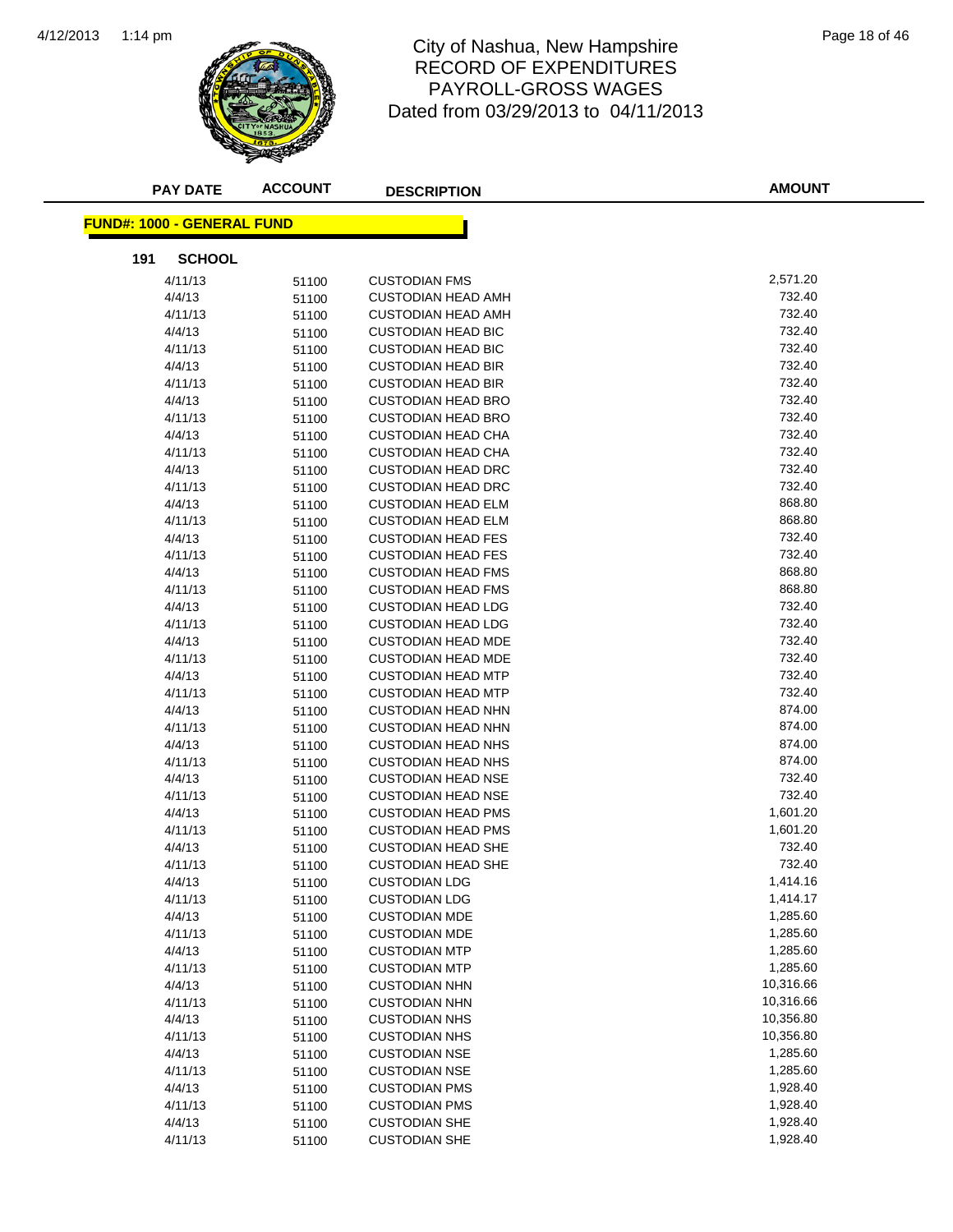

# 1:14 pm Page 19 of 46 RECORD OF EXPENDITURES PAYROLL-GROSS WAGES Dated from 03/29/2013 to 04/11/2013

| <b>PAY DATE</b>                   | <b>ACCOUNT</b> | <b>DESCRIPTION</b>              | <b>AMOUNT</b> |
|-----------------------------------|----------------|---------------------------------|---------------|
| <b>FUND#: 1000 - GENERAL FUND</b> |                |                                 |               |
| 191<br><b>SCHOOL</b>              |                |                                 |               |
| 4/11/13                           | 51100          | <b>CUSTODIAN SUPERVISOR WPO</b> | 1,950.58      |
| 4/4/13                            | 51100          | <b>CUSTODIAN WID</b>            | 1,189.18      |
| 4/11/13                           | 51100          | <b>CUSTODIAN WID</b>            | 1,317.74      |
| 4/11/13                           | 51100          | DATA ANALYST                    | 1,726.32      |
| 4/11/13                           | 51100          | DIRECTOR ATHLETICS              | 3,512.82      |
| 4/11/13                           | 51100          | <b>DIRECTOR BUSINESS</b>        | 2,841.83      |
| 4/11/13                           | 51100          | DIRECTOR COM GRANTS             | 2,955.69      |
| 4/11/13                           | 51100          | <b>DIRECTOR GUIDANCE</b>        | 3,214.75      |
| 4/11/13                           | 51100          | DIRECTOR HUMAN RESOURCES        | 3,061.85      |
| 4/11/13                           | 51100          | DIRECTOR PLANT OPS              | 3,451.21      |
| 4/11/13                           | 51100          | DIRECTOR PRE SCHOOL             | 2,469.96      |
| 4/11/13                           | 51100          | DIRECTOR SPECIAL ED             | 3,591.75      |
| 4/11/13                           | 51100          | DIRECTOR STUDENT SERVICES       | 3,081.78      |
| 4/11/13                           | 51100          | DIRECTOR TECHNOLOGY             | 3,881.74      |
| 4/11/13                           | 51100          | DIRECTOR TRANSPORTATION         | 2,933.71      |
| 4/11/13                           | 51100          | DIRECTOR VOCATIONAL             | 3,295.75      |
| 4/11/13                           | 51100          | ELL OUTREACH WORKER             | 1,802.30      |
| 4/11/13                           | 51100          | GUIDANCE COUNSELOR AMH          | 1,906.02      |
| 4/11/13                           | 51100          | <b>GUIDANCE COUNSELOR BIC</b>   | 1,717.26      |
| 4/11/13                           | 51100          | <b>GUIDANCE COUNSELOR BIR</b>   | 2,785.80      |
| 4/11/13                           | 51100          | GUIDANCE COUNSELOR BRO          | 2,148.83      |
| 4/11/13                           | 51100          | GUIDANCE COUNSELOR CHA          | 1,061.10      |
| 4/11/13                           | 51100          | GUIDANCE COUNSELOR DRC          | 2,629.99      |
| 4/11/13                           | 51100          | <b>GUIDANCE COUNSELOR ELM</b>   | 10,206.63     |
| 4/11/13                           | 51100          | <b>GUIDANCE COUNSELOR FES</b>   | 2,629.99      |
| 4/11/13                           | 51100          | GUIDANCE COUNSELOR FMS          | 4,556.75      |
| 4/11/13                           | 51100          | GUIDANCE COUNSELOR LDG          | 2,495.37      |
| 4/11/13                           | 51100          | GUIDANCE COUNSELOR MDE          | 2,074.45      |
| 4/11/13                           | 51100          | <b>GUIDANCE COUNSELOR MTP</b>   | 2,629.99      |
| 4/11/13                           | 51100          | GUIDANCE COUNSELOR NHN          | 18,647.65     |
| 4/11/13                           | 51100          | GUIDANCE COUNSELOR NHS          | 20,041.66     |
| 4/11/13                           | 51100          | <b>GUIDANCE COUNSELOR NSE</b>   | 2,629.99      |
| 4/11/13                           | 51100          | <b>GUIDANCE COUNSELOR PMS</b>   | 9,086.96      |
| 4/11/13                           | 51100          | GUIDANCE COUNSELOR SHE          | 2,413.72      |
| 4/11/13                           | 51100          | JOB DEVELOPER SPED NHN          | 2,716.57      |
| 4/11/13                           | 51100          | LIBRARIAN AMH                   | 1,778.22      |
| 4/11/13                           |                | LIBRARIAN BIC                   | 1,717.26      |
| 4/11/13                           | 51100<br>51100 | <b>LIBRARIAN BIR</b>            | 2,854.14      |
| 4/11/13                           | 51100          | LIBRARIAN BRO                   | 1,638.60      |
| 4/11/13                           |                | <b>LIBRARIAN CHA</b>            | 2,716.57      |
| 4/11/13                           | 51100          | <b>LIBRARIAN DRC</b>            | 1,638.60      |
| 4/11/13                           | 51100          | LIBRARIAN ELM                   | 1,509.91      |
| 4/11/13                           | 51100          | <b>LIBRARIAN FES</b>            | 1,717.26      |
| 4/11/13                           | 51100          | <b>LIBRARIAN FMS</b>            | 3,109.73      |
|                                   | 51100          |                                 | 1,778.22      |
| 4/11/13                           | 51100          | LIBRARIAN LDG                   | 2,074.45      |
| 4/11/13                           | 51100          | LIBRARIAN MDE                   |               |
| 4/11/13                           | 51100          | <b>LIBRARIAN MTP</b>            | 1,778.22      |
| 4/11/13                           | 51100          | <b>LIBRARIAN NHN</b>            | 4,304.45      |
| 4/11/13                           | 51100          | LIBRARIAN NHS                   | 4,493.87      |
| 4/11/13                           | 51100          | LIBRARIAN NSE                   | 2,074.45      |
| 4/11/13                           | 51100          | <b>LIBRARIAN PMS</b>            | 2,716.57      |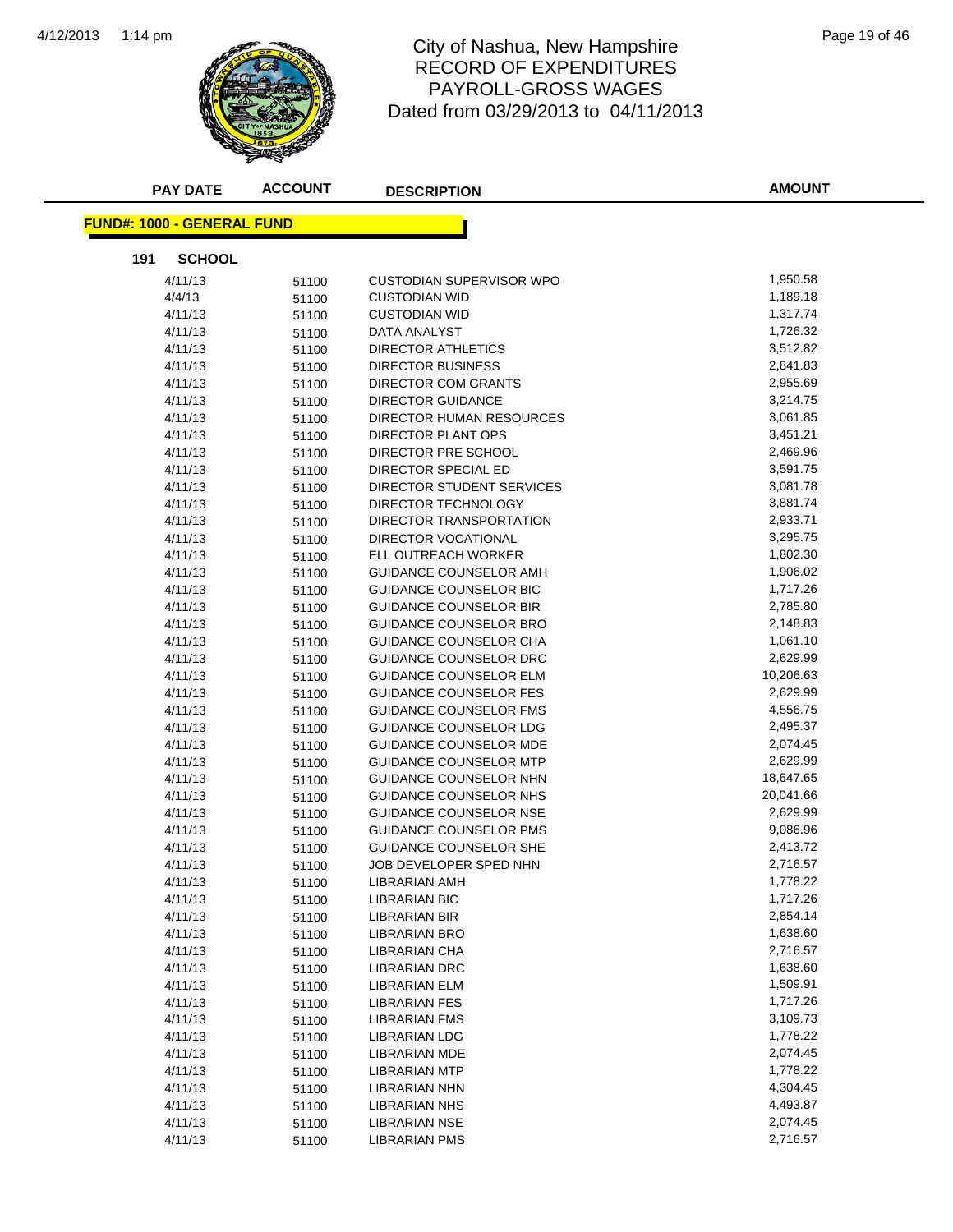

# 1:14 pm Page 20 of 46 RECORD OF EXPENDITURES PAYROLL-GROSS WAGES Dated from 03/29/2013 to 04/11/2013

| <b>PAY DATE</b>                   | <b>ACCOUNT</b> | <b>DESCRIPTION</b>                       | <b>AMOUNT</b>        |
|-----------------------------------|----------------|------------------------------------------|----------------------|
| <b>FUND#: 1000 - GENERAL FUND</b> |                |                                          |                      |
| 191<br><b>SCHOOL</b>              |                |                                          |                      |
| 4/11/13                           | 51100          | <b>LIBRARIAN SHE</b>                     | 2,630.00             |
| 4/11/13                           | 51100          | LICENSED PRACTICAL NURSE AMH             | 1,104.23             |
| 4/11/13                           | 51100          | LICENSED PRACTICAL NURSE ELM             | 1,408.99             |
| 4/4/13                            | 51100          | MAINTENANCE ALARM WPO                    | 926.00               |
| 4/11/13                           | 51100          | MAINTENANCE ALARM WPO                    | 926.00               |
| 4/4/13                            | 51100          | MAINTENANCE CARPENTER WPO                | 904.80               |
| 4/11/13                           | 51100          | MAINTENANCE CARPENTER WPO                | 904.80               |
| 4/4/13                            | 51100          | MAINTENANCE ELECTRICIAN WPO              | 1,852.00             |
| 4/11/13                           | 51100          | MAINTENANCE ELECTRICIAN WPO              | 1,852.00             |
| 4/4/13                            | 51100          | MAINTENANCE GRDS FORMEN WPO              | 904.80               |
| 4/11/13                           | 51100          | MAINTENANCE GRDS FORMEN WPO              | 904.80               |
| 4/4/13                            | 51100          | MAINTENANCE GROUNDS WPO                  | 3,983.74             |
| 4/11/13                           | 51100          | MAINTENANCE GROUNDS WPO                  | 3,985.20             |
| 4/4/13                            | 51100          | <b>MAINTENANCE HVAC WPO</b>              | 4,524.00             |
| 4/11/13                           | 51100          | MAINTENANCE HVAC WPO                     | 4,456.14             |
| 4/4/13                            | 51100          | MAINTENANCE MESSENGER WPO                | 868.80               |
| 4/11/13                           | 51100          | MAINTENANCE MESSENGER WPO                | 868.80               |
| 4/4/13                            | 51100          | MAINTENANCE PLUMBER WPO                  | 1,852.00             |
| 4/11/13                           | 51100          | MAINTENANCE PLUMBER WPO                  | 1,852.00             |
| 4/4/13                            | 51100          | <b>MAINTENANCE TRADES WPO</b>            | 2,698.40             |
| 4/11/13                           | 51100          | MAINTENANCE TRADES WPO                   | 2,160.32             |
| 4/11/13                           | 51100          | <b>MARKETING TEACHER NHS</b>             | 2,074.46             |
| 4/11/13                           | 51100          | <b>NURSE AMH</b>                         | 2,287.30             |
| 4/11/13                           | 51100          | <b>NURSE BIC</b>                         | 2,313.05             |
| 4/11/13                           | 51100          | <b>NURSE BIR</b>                         | 1,444.75             |
| 4/11/13                           | 51100          | <b>NURSE BRO</b>                         | 1,945.18             |
| 4/11/13                           | 51100          | <b>NURSE CHA</b>                         | 2,287.30             |
| 4/11/13                           | 51100          | <b>NURSE DRC</b>                         | 2,287.30             |
| 4/11/13                           | 51100          | <b>NURSE ELM</b>                         | 2,704.73             |
| 4/11/13                           | 51100          | <b>NURSE FMS</b>                         | 2,287.30             |
| 4/11/13                           | 51100          | NURSE LDG                                | 1,794.64             |
| 4/11/13                           | 51100          | <b>NURSE MDE</b>                         | 2,287.30             |
| 4/11/13                           | 51100          | <b>NURSE MTP</b>                         | 1,406.49             |
| 4/11/13                           | 51100          | <b>NURSE NHN</b>                         | 4,383.07             |
| 4/11/13                           | 51100          | <b>NURSE NHS</b>                         | 4,574.60             |
| 4/11/13                           | 51100          | <b>NURSE NSE</b>                         | 2,095.76             |
| 4/11/13                           | 51100          | <b>NURSE PMS</b>                         | 4,670.76<br>2,704.73 |
| 4/11/13                           | 51100          | <b>NURSE SHE</b>                         |                      |
| 4/11/13                           | 51100          | OFFICE MANAGER BUSINESS                  | 2,346.89             |
| 4/11/13                           | 51100          | OFFICE MANAGER PLANT OPS                 | 1,829.27<br>1,795.47 |
| 4/11/13                           | 51100          | OFFICE MANAGER SPED                      | 2,925.04             |
| 4/11/13<br>4/4/13                 | 51100          | OUT DISTRICT COORDINATOR<br>PARA ALT AMH | 559.77               |
| 4/11/13                           | 51100          |                                          | 533.10               |
| 4/4/13                            | 51100          | PARA ALT AMH<br>PARA ALT DRC             | 399.30               |
| 4/11/13                           | 51100<br>51100 | PARA ALT DRC                             | 399.30               |
| 4/4/13                            | 51100          | PARA ALT ELM                             | 555.31               |
| 4/11/13                           | 51100          | PARA ALT ELM                             | 555.31               |
| 4/4/13                            | 51100          | PARA ALT FMS                             | 555.32               |
| 4/11/13                           | 51100          | PARA ALT FMS                             | 555.31               |
| 4/4/13                            | 51100          | PARA ALT MTP                             | 399.30               |
|                                   |                |                                          |                      |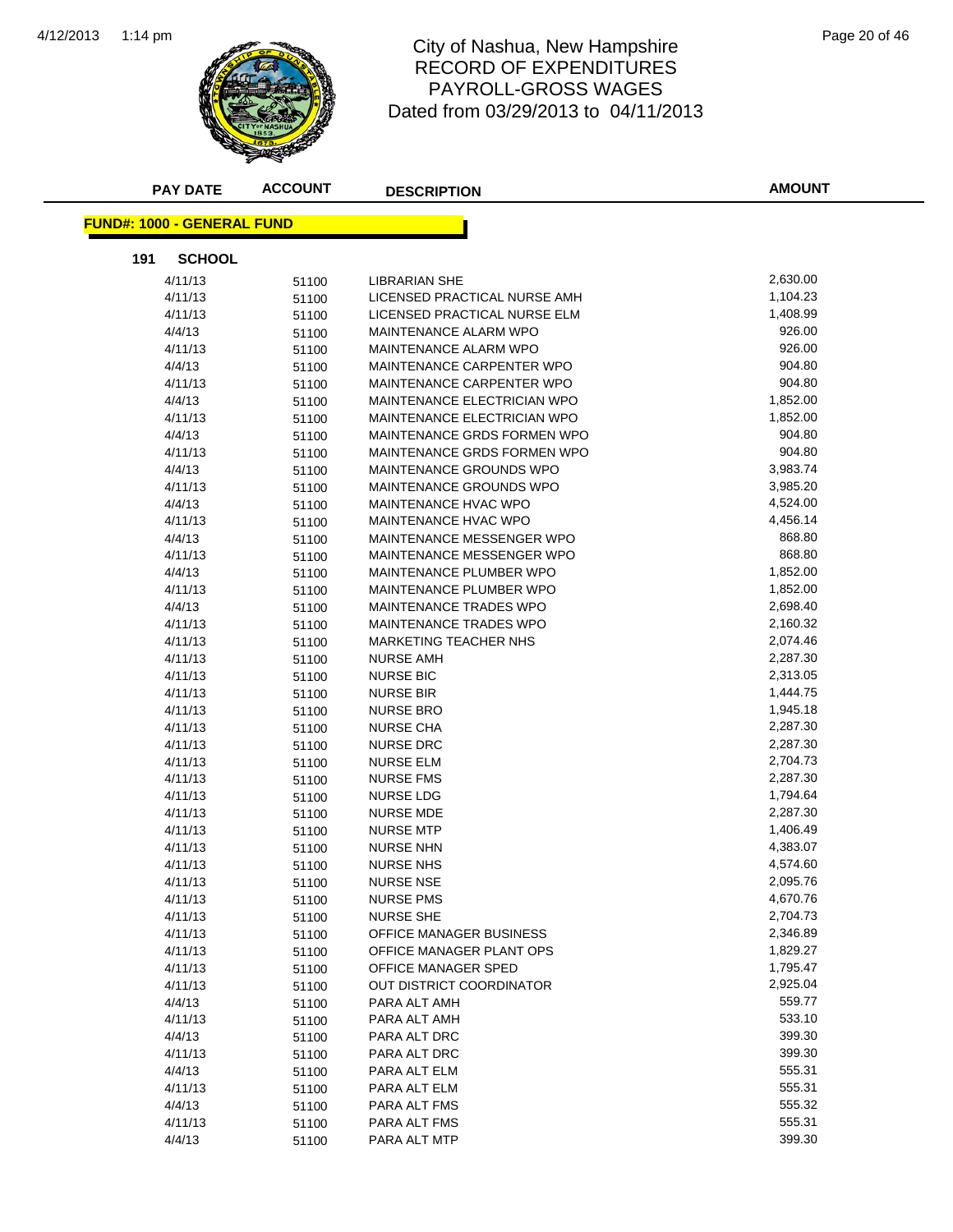

### 1:14 pm Page 21 of 46 RECORD OF EXPENDITURES PAYROLL-GROSS WAGES Dated from 03/29/2013 to 04/11/2013

| <b>PAY DATE</b>                   | <b>ACCOUNT</b> | <b>DESCRIPTION</b>  | <b>AMOUNT</b>    |
|-----------------------------------|----------------|---------------------|------------------|
| <b>FUND#: 1000 - GENERAL FUND</b> |                |                     |                  |
| 191<br><b>SCHOOL</b>              |                |                     |                  |
| 4/11/13                           | 51100          | PARA ALT MTP        | 399.30           |
| 4/4/13                            | 51100          | PARA ALT PMS        | 537.81           |
| 4/11/13                           | 51100          | PARA ALT PMS        | 537.81           |
| 4/4/13                            | 51100          | PARA DW SPEC ED AMH | 7,850.11         |
| 4/11/13                           | 51100          | PARA DW SPEC ED AMH | 7,772.18         |
| 4/4/13                            | 51100          | PARA DW SPEC ED BIR | 1,957.05         |
| 4/11/13                           | 51100          | PARA DW SPEC ED BIR | 1,957.05         |
| 4/4/13                            | 51100          | PARA DW SPEC ED BRO | 2,373.27         |
| 4/11/13                           | 51100          | PARA DW SPEC ED BRO | 2,744.34         |
| 4/4/13                            | 51100          | PARA DW SPEC ED CHA | 4,677.95         |
| 4/11/13                           | 51100          | PARA DW SPEC ED CHA | 5,776.92         |
| 4/4/13                            | 51100          | PARA DW SPEC ED FMS | 1,133.76         |
| 4/11/13                           | 51100          | PARA DW SPEC ED FMS | 1,133.76         |
| 4/4/13                            | 51100          | PARA DW SPEC ED LDG | 385.80           |
| 4/11/13                           | 51100          | PARA DW SPEC ED LDG | 385.80           |
| 3/28/13                           | 51100          | PARA DW SPEC ED MDE | (250.00)         |
| 4/4/13                            | 51100          | PARA DW SPEC ED MDE | 7,572.87         |
| 4/11/13                           | 51100          | PARA DW SPEC ED MDE | 7,297.50         |
| 4/4/13                            | 51100          | PARA DW SPEC ED NHN | 6,146.60         |
| 4/11/13                           | 51100          | PARA DW SPEC ED NHN | 6,033.21         |
| 4/4/13                            | 51100          | PARA DW SPEC ED NHS | 7,008.52         |
| 4/11/13                           | 51100          | PARA DW SPEC ED NHS | 6,502.01         |
| 4/4/13                            | 51100          | PARA DW SPEC ED NSE | 4,743.84         |
| 4/11/13                           | 51100          | PARA DW SPEC ED NSE | 5,060.10         |
| 4/4/13                            | 51100          | PARA DW SPEC ED PMS | 6,803.91         |
| 4/11/13                           |                | PARA DW SPEC ED PMS | 6,294.93         |
| 4/4/13                            | 51100<br>51100 | PARA DW SPEC ED SHE | 5,782.47         |
| 4/11/13                           |                | PARA DW SPEC ED SHE | 5,351.68         |
| 4/4/13                            | 51100<br>51100 | PARA DW SPEC ELM    | 4,204.48         |
| 4/11/13                           | 51100          | PARA DW SPEC ELM    | 4,245.49         |
| 4/4/13                            | 51100          | PARA ELL BIR        | 505.20           |
| 4/11/13                           |                | PARA ELL BIR        | 505.20           |
| 4/4/13                            | 51100<br>51100 | PARA ELL DRC        | 505.20           |
| 4/11/13                           |                | PARA ELL DRC        | 505.20           |
| 4/4/13                            | 51100<br>51100 | PARA ELL ELM        | 526.25           |
| 4/11/13                           | 51100          | PARA ELL ELM        | 526.25           |
| 4/4/13                            | 51100          | PARA ELL FES        | 432.60           |
| 4/11/13                           |                | PARA ELL FES        | 432.60           |
| 4/4/13                            | 51100<br>51100 | PARA ELL FMS        | 404.69           |
| 4/11/13                           |                | PARA ELL FMS        | 404.69           |
| 4/4/13                            | 51100          | PARA ELL LDG        | 505.20           |
| 4/11/13                           | 51100          | PARA ELL LDG        | 505.20           |
| 4/4/13                            | 51100          | PARA ELL MTP        | 364.80           |
| 4/11/13                           | 51100          | PARA ELL MTP        | 364.80           |
|                                   | 51100          | PARA ELL NHN        | 356.50           |
| 4/4/13                            | 51100          |                     | 526.25           |
| 4/4/13                            | 51100          | PARA ELL NHS        |                  |
| 4/11/13                           | 51100          | PARA ELL NHS        | 526.25<br>526.25 |
| 4/4/13                            | 51100          | PARA ELL PMS        |                  |
| 4/11/13                           | 51100          | PARA ELL PMS        | 526.25           |
| 4/4/13                            | 51100          | PARA ELL SHE        | 505.20           |
| 4/11/13                           | 51100          | PARA ELL SHE        | 505.20           |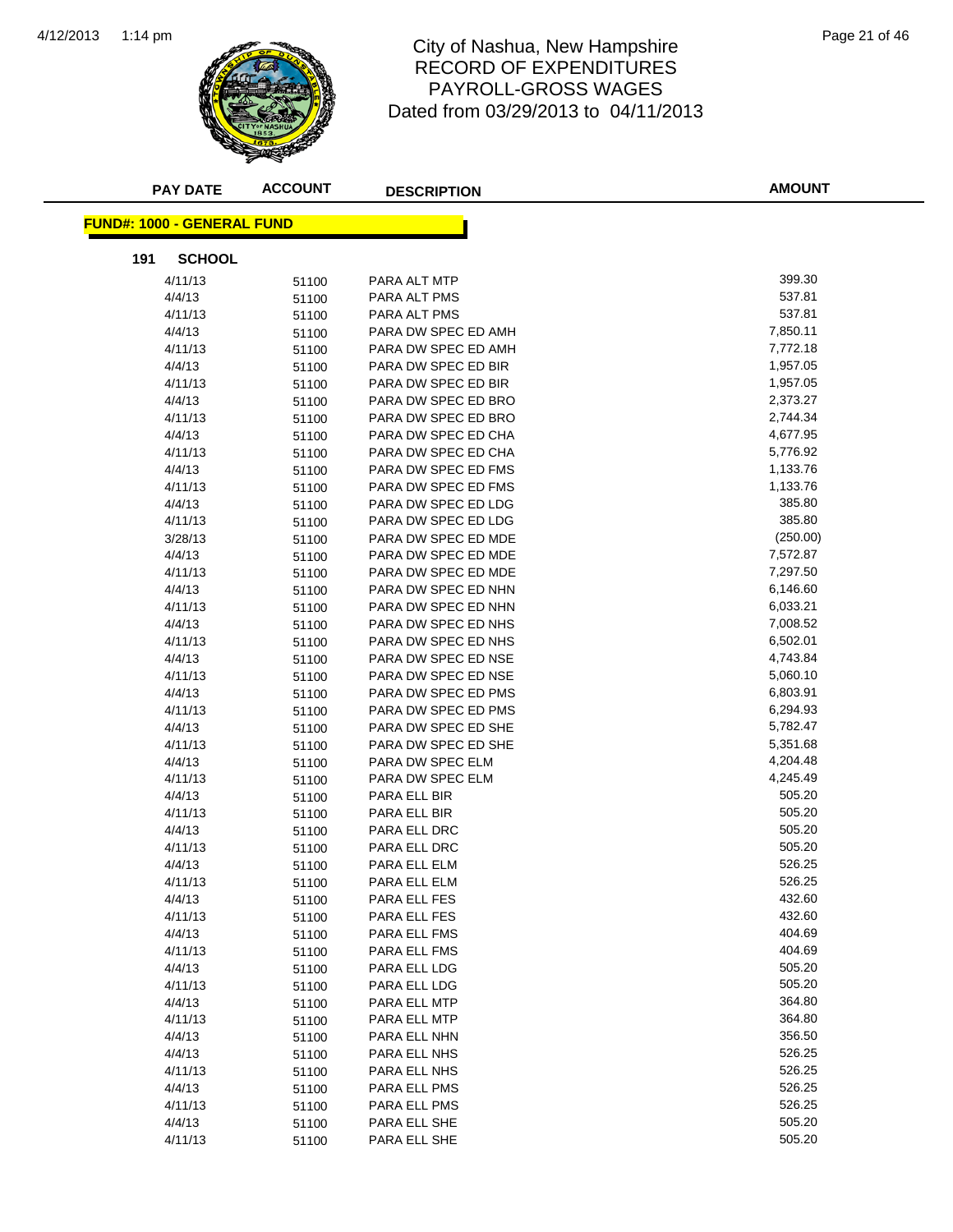

## 1:14 pm Page 22 of 46 RECORD OF EXPENDITURES PAYROLL-GROSS WAGES Dated from 03/29/2013 to 04/11/2013

| <b>PAY DATE</b>                   | <b>ACCOUNT</b> | <b>DESCRIPTION</b>   | <b>AMOUNT</b> |
|-----------------------------------|----------------|----------------------|---------------|
| <b>FUND#: 1000 - GENERAL FUND</b> |                |                      |               |
| 191<br><b>SCHOOL</b>              |                |                      |               |
| 4/4/13                            | 51100          | PARA GRAPH NHN       | 555.31        |
| 4/11/13                           | 51100          | PARA GRAPH NHN       | 555.31        |
| 4/4/13                            | 51100          | PARA INST AMH        | 2,730.82      |
| 4/11/13                           | 51100          | PARA INST AMH        | 2,774.08      |
| 4/4/13                            | 51100          | PARA INST BIC        | 6,488.40      |
| 4/11/13                           | 51100          | PARA INST BIC        | 6,488.40      |
| 4/4/13                            | 51100          | PARA INST BIR        | 3,885.30      |
| 4/11/13                           | 51100          | PARA INST BIR        | 3,885.30      |
| 4/4/13                            | 51100          | PARA INST BRO        | 2,992.86      |
| 4/11/13                           | 51100          | PARA INST BRO        | 2,940.69      |
| 4/4/13                            | 51100          | PARA INST CHA        | 5,281.50      |
| 4/11/13                           | 51100          | PARA INST CHA        | 5,281.50      |
| 4/4/13                            | 51100          | PARA INST DRC        | 4,350.90      |
| 4/11/13                           | 51100          | PARA INST DRC        | 4,264.38      |
| 4/4/13                            | 51100          | PARA INST ELM        | 5,934.75      |
| 4/11/13                           | 51100          | PARA INST ELM        | 5,522.18      |
| 4/4/13                            | 51100          | PARA INST FES        | 4,760.64      |
| 4/11/13                           | 51100          | <b>PARA INST FES</b> | 4,811.16      |
| 4/4/13                            | 51100          | <b>PARA INST FMS</b> | 5,454.36      |
| 4/11/13                           | 51100          | <b>PARA INST FMS</b> | 5,498.49      |
| 4/4/13                            | 51100          | PARA INST LDG        | 7,791.00      |
| 4/11/13                           | 51100          | PARA INST LDG        | 7,588.92      |
| 4/4/13                            | 51100          | PARA INST MDE        | 3,446.28      |
| 4/11/13                           | 51100          | PARA INST MDE        | 3,496.81      |
| 4/4/13                            | 51100          | PARA INST MDP        | 2,947.50      |
| 4/11/13                           | 51100          | PARA INST MDP        | 2,947.50      |
| 4/4/13                            | 51100          | PARA INST NHN        | 2,000.67      |
| 4/11/13                           | 51100          | PARA INST NHN        | 3,087.55      |
| 4/4/13                            | 51100          | PARA INST NHS        | 1,086.88      |
| 4/11/13                           | 51100          | PARA INST NHS        | 1,466.88      |
| 4/4/13                            | 51100          | PARA INST NSE        | 1,431.90      |
| 4/11/13                           | 51100          | PARA INST NSE        | 1,431.90      |
| 4/4/13                            | 51100          | PARA INST PMS        | 2,873.36      |
| 4/11/13                           | 51100          | <b>PARA INST PMS</b> | 2,759.69      |
| 4/4/13                            | 51100          | PARA INST SHE        | 3,385.42      |
| 4/11/13                           | 51100          | PARA INST SHE        | 3,780.40      |
| 4/4/13                            | 51100          | PARA KIND AMH        | 521.70        |
| 4/11/13                           | 51100          | PARA KIND AMH        | 521.70        |
| 4/4/13                            | 51100          | PARA KIND BIC        | 521.70        |
| 4/11/13                           | 51100          | PARA KIND BIC        | 521.70        |
| 4/4/13                            | 51100          | PARA KIND BIR        | 505.20        |
| 4/11/13                           | 51100          | PARA KIND BIR        | 159.98        |
| 4/4/13                            | 51100          | PARA KIND BRO        | 417.36        |
| 4/11/13                           | 51100          | PARA KIND BRO        | 521.70        |
| 4/4/13                            | 51100          | PARA KIND CHA        | 505.20        |
| 4/11/13                           | 51100          | PARA KIND CHA        | 505.20        |
| 4/4/13                            | 51100          | PARA KIND DRC        | 505.20        |
| 4/11/13                           | 51100          | PARA KIND DRC        | 505.20        |
| 4/4/13                            | 51100          | PARA KIND FES        | 753.30        |
| 4/11/13                           | 51100          | PARA KIND FES        | 753.30        |
| 4/4/13                            | 51100          | PARA KIND LDG        | 910.20        |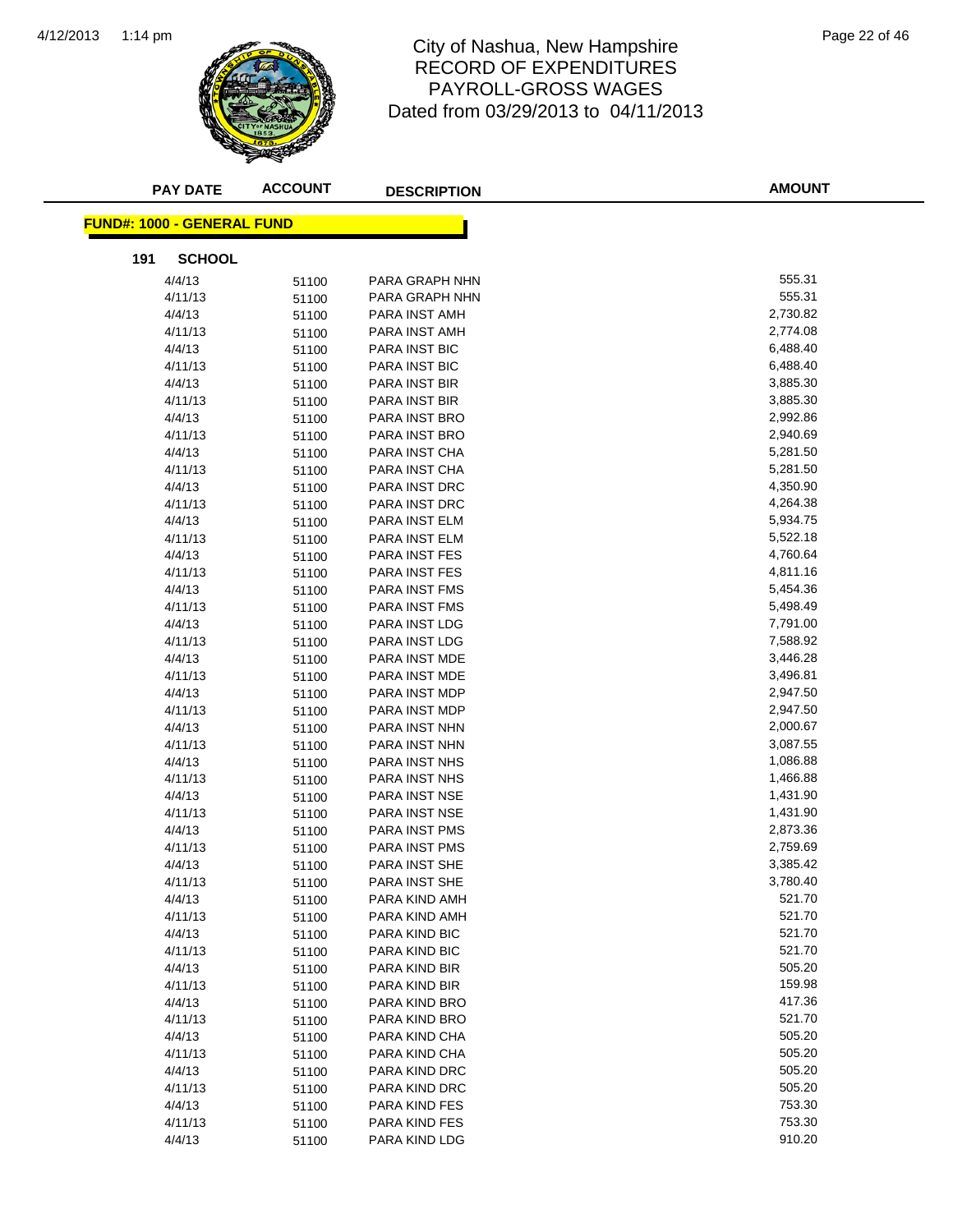

## 1:14 pm Page 23 of 46 RECORD OF EXPENDITURES PAYROLL-GROSS WAGES Dated from 03/29/2013 to 04/11/2013

| <b>PAY DATE</b>                    | <b>ACCOUNT</b> | <b>DESCRIPTION</b>           | <b>AMOUNT</b>      |
|------------------------------------|----------------|------------------------------|--------------------|
| <u> FUND#: 1000 - GENERAL FUND</u> |                |                              |                    |
| <b>SCHOOL</b><br>191               |                |                              |                    |
| 4/11/13                            | 51100          | PARA KIND LDG                | 910.20             |
| 4/4/13                             | 51100          | PARA KIND MDE                | 521.70             |
| 4/11/13                            | 51100          | PARA KIND MDE                | 521.70             |
| 4/4/13                             | 51100          | PARA KIND MTP                | 1,043.40           |
| 4/11/13                            | 51100          | PARA KIND MTP                | 1,043.40           |
| 4/4/13                             | 51100          | PARA KIND NSE                | 976.20             |
| 4/11/13                            | 51100          | PARA KIND NSE                | 976.20             |
| 4/4/13                             | 51100          | PARA KIND SHE                | 452.14             |
| 4/11/13                            | 51100          | PARA KIND SHE                | 452.14             |
| 4/4/13                             | 51100          | PARA LIB NHN                 | 521.70             |
| 4/11/13                            | 51100          | PARA LIB NHN                 | 521.70             |
| 4/4/13                             | 51100          | PARA LIB NHS                 | 599.74             |
| 4/11/13                            | 51100          | PARA LIB NHS                 | 599.74             |
| 4/4/13                             | 51100          | PARA MED ELM                 | 555.31             |
| 4/11/13                            | 51100          | PARA MED ELM                 | 555.31             |
| 4/4/13                             | 51100          | PARA MEDIA NHN               | 599.74             |
| 4/11/13                            | 51100          | PARA MEDIA NHN               | 599.74             |
| 4/4/13                             | 51100          | PARA MEDIA NHS               | 889.77             |
| 4/11/13                            | 51100          | PARA MEDIA NHS               | 889.77             |
| 4/4/13                             | 51100          | PARA PRE SCH BIC             | 3,186.30           |
| 4/11/13                            | 51100          | PARA PRE SCH BIC             | 2,800.50           |
| 4/4/13                             | 51100          | PARA PRE SCH BRO             | 1,851.54           |
| 4/11/13                            | 51100          | PARA PRE SCH BRO             | 1,697.22           |
| 4/4/13                             | 51100          | PARA PRE SCH NSE             | 308.64             |
| 4/11/13                            | 51100          | PARA PRE SCH NSE             | 308.64             |
| 4/4/13                             | 51100          | PARA READ ELM                | 543.44             |
| 4/11/13                            | 51100          | PARA READ ELM                | 543.44             |
| 4/4/13                             | 51100          | PARA SCI NHN                 | 555.31             |
| 4/11/13                            | 51100          | PARA SCI NHN                 | 555.31             |
| 4/4/13                             | 51100          | PARA SCI NHS                 | 537.81             |
| 4/11/13                            | 51100          | PARA SCI NHS                 | 537.81             |
| 4/4/13                             | 51100          | PARA TECH LDG                | 399.30             |
| 4/11/13                            | 51100          | PARA TECH LDG                | 399.30             |
| 4/4/13                             | 51100          | PARA TTI AMH                 | 364.80             |
| 4/11/13                            | 51100          | PARA TTI AMH                 | 364.80             |
| 4/4/13                             | 51100          | PARA VOC NHS                 | 537.81             |
| 4/11/13                            | 51100          | PARA VOC NHS                 | 537.81<br>1,079.76 |
| 4/4/13<br>4/11/13                  | 51100          | PARA WID SPW<br>PARA WID SPW | 1,079.76           |
| 4/11/13                            | 51100          | PEER COACH SCIENCE           | 9,185.18           |
| 4/4/13                             | 51100          | PER DIEM TEMP WID            | 366.00             |
| 4/11/13                            | 51100          | PER DIEM TEMP WID            | 329.40             |
| 4/11/13                            | 51100          | PRINCIPAL AMH                | 3,365.39           |
| 4/11/13                            | 51100<br>51100 | PRINCIPAL BIC                | 3,724.45           |
| 4/11/13                            | 51100          | PRINCIPAL BIR                | 3,469.23           |
| 4/11/13                            | 51100          | PRINCIPAL BRO                | 3,509.48           |
| 4/11/13                            | 51100          | PRINCIPAL CHA                | 3,413.41           |
| 4/11/13                            | 51100          | PRINCIPAL DRC                | 3,572.10           |
| 4/11/13                            | 51100          | PRINCIPAL ELM                | 3,754.76           |
| 4/11/13                            | 51100          | PRINCIPAL FES                | 3,365.39           |
| 4/11/13                            | 51100          | PRINCIPAL FMS                | 3,909.86           |
|                                    |                |                              |                    |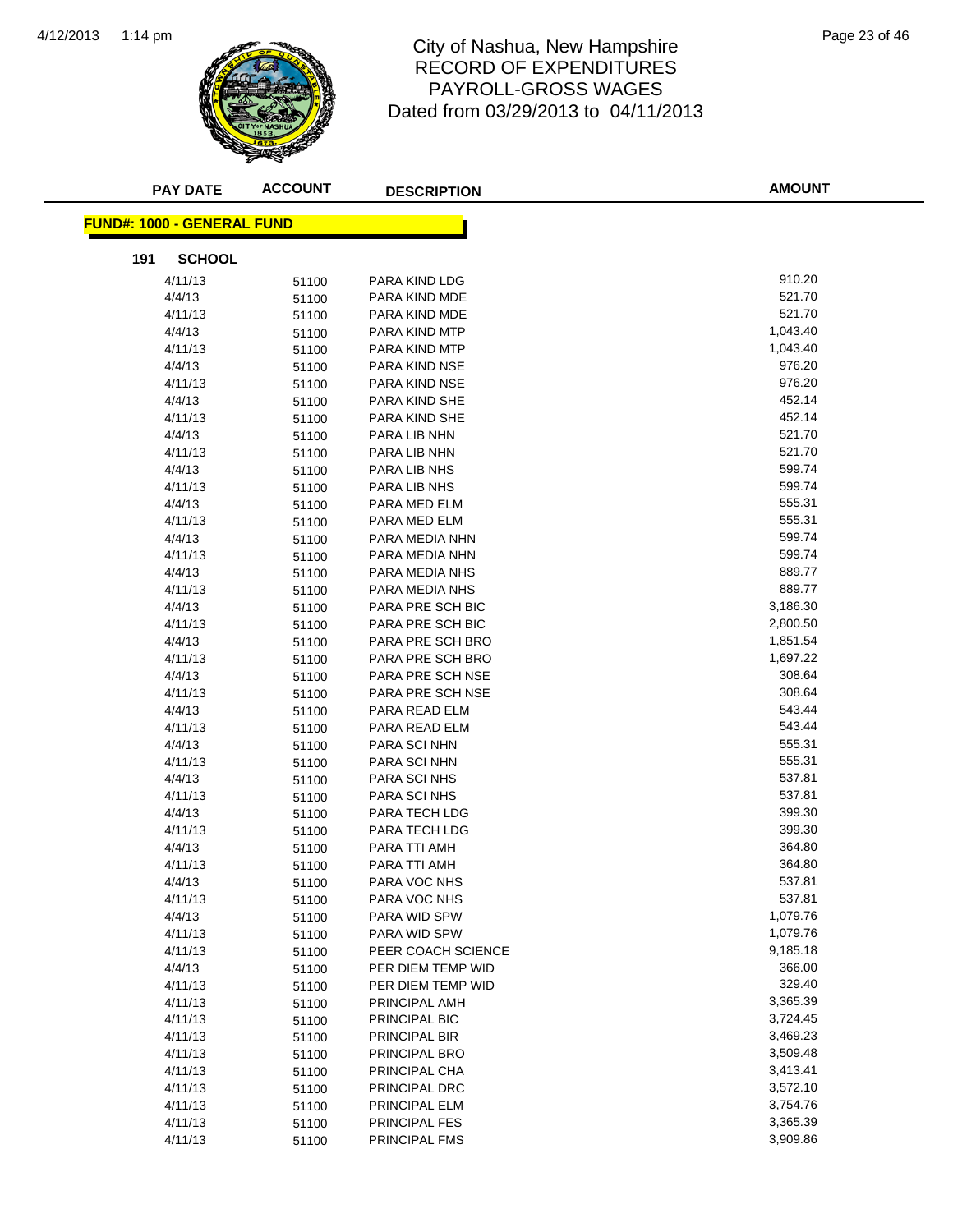

## 1:14 pm Page 24 of 46 RECORD OF EXPENDITURES PAYROLL-GROSS WAGES Dated from 03/29/2013 to 04/11/2013

| <b>PAY DATE</b>                   | <b>ACCOUNT</b> | <b>DESCRIPTION</b>               | <b>AMOUNT</b> |
|-----------------------------------|----------------|----------------------------------|---------------|
| <b>FUND#: 1000 - GENERAL FUND</b> |                |                                  |               |
| 191<br><b>SCHOOL</b>              |                |                                  |               |
| 4/11/13                           | 51100          | PRINCIPAL LDG                    | 3,727.95      |
| 4/11/13                           | 51100          | PRINCIPAL MDE                    | 3,413.41      |
| 4/11/13                           | 51100          | PRINCIPAL MTP                    | 3,509.48      |
| 4/11/13                           | 51100          | PRINCIPAL NHN                    | 7,363.44      |
| 4/11/13                           | 51100          | PRINCIPAL NHS                    | 3,961.54      |
| 4/11/13                           | 51100          | PRINCIPAL NSE                    | 3,469.24      |
| 4/11/13                           | 51100          | PRINCIPAL SHE                    | 3,773.83      |
| 4/11/13                           | 51100          | SCHOOL PSYCHOLOGIST WID          | 34,374.42     |
| 4/11/13                           | 51100          | SCHOOL PSYCHOLOGY INTERN         | 318.18        |
| 4/4/13                            | 51100          | <b>SECURITY GUARD NHS</b>        | 1,375.20      |
| 4/11/13                           | 51100          | <b>SECURITY GUARD NHS</b>        | 1,375.20      |
| 4/4/13                            | 51100          | SECURITY MONITOR NHN             | 1,896.27      |
| 4/11/13                           | 51100          | SECURITY MONITOR NHN             | 1,896.26      |
| 4/4/13                            | 51100          | <b>SECURITY MONITOR NHS</b>      | 1,285.60      |
| 4/11/13                           | 51100          | SECURITY MONITOR NHS             | 1,285.60      |
| 4/4/13                            | 51100          | SIGN LANGUAGE INTERPRETER        | 1,985.26      |
| 4/11/13                           | 51100          | SIGN LANGUAGE INTERPRETER        | 1,985.26      |
| 4/11/13                           | 51100          | SOCIAL WORKER FMS                | 2,495.37      |
| 4/11/13                           | 51100          | SPEECH LANG PATHOLOGIST WID      | 48,661.80     |
| 4/11/13                           | 51100          | STUDENT ACTIVITY COORD NHN       | 1,143.00      |
| 4/11/13                           | 51100          | STUDENT ACTIVITY COORD NHS       | 1,074.36      |
| 4/11/13                           | 51100          | STUDENT INFO COORDINATOR         | 1,931.85      |
| 4/11/13                           | 51100          | <b>SUPERINTENDENT</b>            | 5,223.46      |
| 4/11/13                           | 51100          | SYSTEMS ADMIN FULL YEAR          | 12,918.06     |
| 4/11/13                           | 51100          | TEACHER ART AMH                  | 2,456.99      |
| 4/11/13                           | 51100          | <b>TEACHER ART BIC</b>           | 2,716.57      |
| 4/11/13                           | 51100          | TEACHER ART BIR                  | 2,456.99      |
| 4/11/13                           | 51100          | <b>TEACHER ART BRO</b>           | 2,653.69      |
| 4/11/13                           | 51100          | TEACHER ART CHA                  | 2,629.99      |
| 4/11/13                           | 51100          | TEACHER ART DRC                  | 1,717.27      |
| 4/11/13                           | 51100          | TEACHER ART ELM                  | 5,086.98      |
| 4/11/13                           | 51100          | TEACHER ART FES                  | 2,629.99      |
| 4/11/13                           | 51100          | TEACHER ART FMS                  | 4,546.12      |
| 4/11/13                           | 51100          | TEACHER ART LDG                  | 1,927.25      |
| 4/11/13                           | 51100          | <b>TEACHER ART MDE</b>           | 1,717.25      |
| 4/11/13                           | 51100          | <b>TEACHER ART NHN</b>           | 9,523.96      |
| 4/11/13                           | 51100          | TEACHER ART NHS                  | 11,303.30     |
| 4/11/13                           | 51100          | <b>TEACHER ART NSE</b>           | 2,716.57      |
| 4/11/13                           | 51100          | TEACHER ART PMS                  | 3,296.17      |
| 4/11/13                           | 51100          | <b>TEACHER ART SHE</b>           | 1,515.74      |
| 4/11/13                           | 51100          | TEACHER AUTO NHN                 | 3,740.01      |
| 4/11/13                           | 51100          | TEACHER BEHAVIOR SPEC FES        | 1,638.61      |
| 4/11/13                           | 51100          | <b>TEACHER BEHAVIOR SPEC WID</b> | 4,702.32      |
| 4/11/13                           | 51100          | TEACHER BIO TEC NHN              | 2,046.33      |
| 4/11/13                           | 51100          | TEACHER BUILD CONST NHS          | 2,454.82      |
| 4/11/13                           | 51100          | <b>TEACHER BUSINESS NHN</b>      | 10,324.02     |
| 4/11/13                           | 51100          | <b>TEACHER BUSINESS NHS</b>      | 7,628.87      |
| 4/11/13                           | 51100          | TEACHER COMPUTER ELM             | 4,347.25      |
| 4/11/13                           | 51100          | <b>TEACHER COMPUTER FMS</b>      | 1,905.87      |
| 4/11/13                           | 51100          | TEACHER COMPUTER NHN             | 2,103.10      |
| 4/11/13                           | 51100          | TEACHER COMPUTER NHS             | 4,627.48      |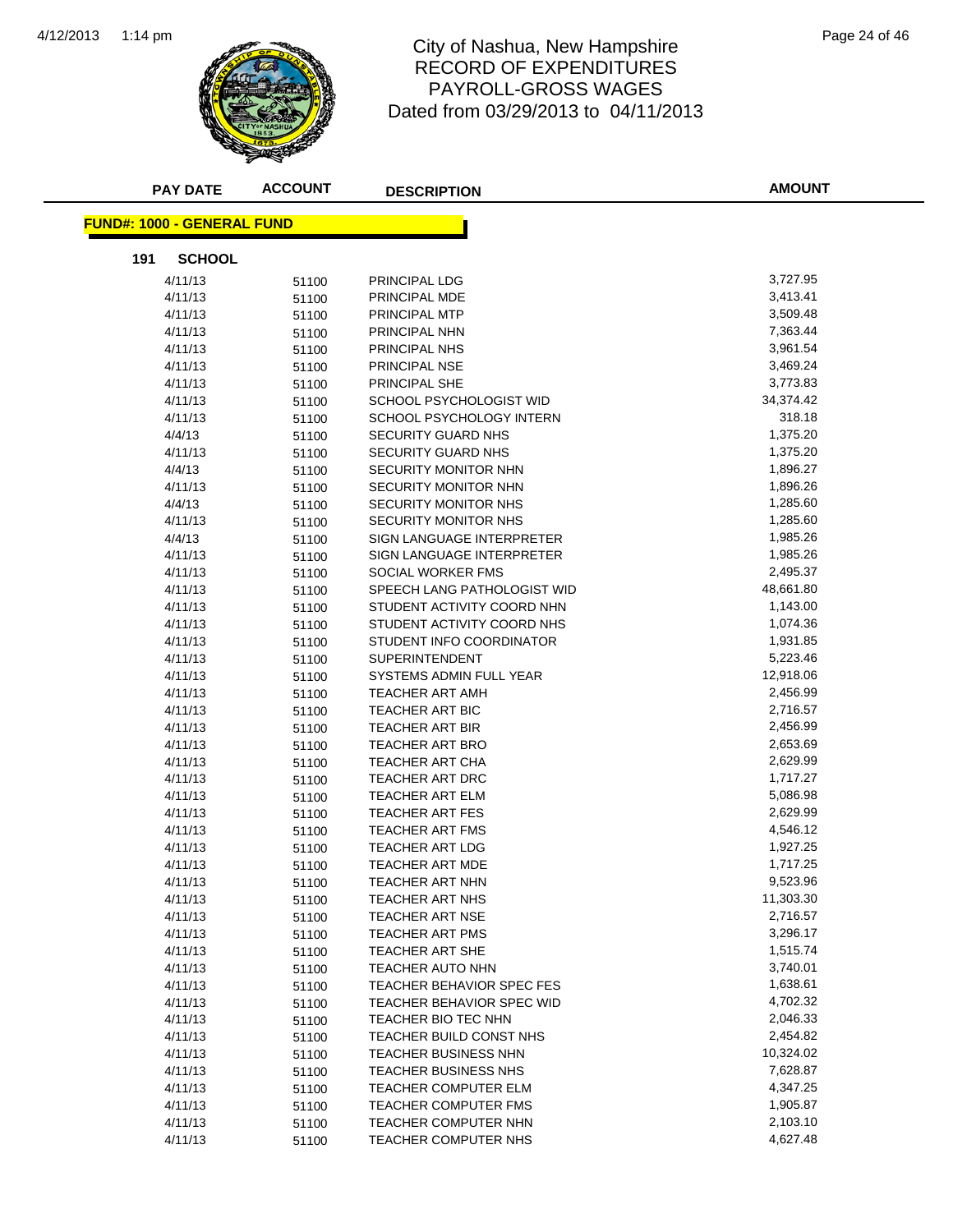

## 1:14 pm Page 25 of 46 RECORD OF EXPENDITURES PAYROLL-GROSS WAGES Dated from 03/29/2013 to 04/11/2013

| <b>PAY DATE</b>                   | <b>ACCOUNT</b> | <b>DESCRIPTION</b>              | <b>AMOUNT</b> |
|-----------------------------------|----------------|---------------------------------|---------------|
| <b>FUND#: 1000 - GENERAL FUND</b> |                |                                 |               |
| 191<br><b>SCHOOL</b>              |                |                                 |               |
| 4/11/13                           | 51100          | <b>TEACHER COMPUTER PMS</b>     | 5,535.27      |
| 4/11/13                           | 51100          | TEACHER COSMETOLOGY NHN         | 5,118.90      |
| 4/11/13                           | 51100          | <b>TEACHER CULINARY NHN</b>     | 4,913.98      |
| 4/11/13                           | 51100          | <b>TEACHER DEAF NSE</b>         | 4,139.90      |
| 4/11/13                           | 51100          | TEACHER DEAF WID                | 1,720.47      |
| 4/11/13                           | 51100          | <b>TEACHER DWSE AMH</b>         | 6,694.72      |
| 4/11/13                           | 51100          | TEACHER DWSE BIR                | 3,902.09      |
| 4/11/13                           | 51100          | TEACHER DWSE BRO                | 6,288.53      |
| 4/11/13                           | 51100          | TEACHER DWSE CHA                | 4,022.33      |
| 4/11/13                           | 51100          | TEACHER DWSE ELM                | 3,414.71      |
| 4/11/13                           | 51100          | TEACHER DWSE MDE                | 6,674.48      |
| 4/11/13                           | 51100          | <b>TEACHER DWSE NSE</b>         | 2,629.99      |
| 4/11/13                           | 51100          | <b>TEACHER DWSE PMS</b>         | 4,124.40      |
| 4/11/13                           | 51100          | <b>TEACHER DWSE SHE</b>         | 3,923.64      |
| 4/11/13                           | 51100          | <b>TEACHER ECE NHS</b>          | 5,259.98      |
| 4/11/13                           | 51100          | TEACHER ELECTRICAL NHS          | 2,456.99      |
| 4/11/13                           | 51100          | <b>TEACHER ELL AMH</b>          | 1,638.60      |
| 4/11/13                           | 51100          | TEACHER ELL BIR                 | 2,772.84      |
| 4/11/13                           | 51100          | TEACHER ELL DRC                 | 5,441.84      |
| 4/11/13                           | 51100          | TEACHER ELL ELM                 | 4,207.56      |
| 4/11/13                           | 51100          | TEACHER ELL FES                 | 7,673.70      |
| 4/11/13                           | 51100          | TEACHER ELL FMS                 | 1,509.91      |
| 4/11/13                           | 51100          | TEACHER ELL LDG                 | 5,079.37      |
| 4/11/13                           | 51100          | TEACHER ELL MTP                 | 2,629.99      |
| 4/11/13                           | 51100          | TEACHER ELL NHN                 | 3,927.05      |
| 4/11/13                           | 51100          | TEACHER ELL NHS                 | 6,625.81      |
| 4/11/13                           | 51100          | TEACHER ELL PMS                 | 1,778.22      |
| 4/11/13                           | 51100          | TEACHER ENGINEER NHS            | 4,605.82      |
| 4/11/13                           | 51100          | <b>TEACHER ENGLISH ELM</b>      | 21,582.34     |
| 4/11/13                           | 51100          | TEACHER ENGLISH FMS             | 16,677.39     |
| 4/11/13                           | 51100          | <b>TEACHER ENGLISH NHN</b>      | 30,228.71     |
| 4/11/13                           | 51100          | TEACHER ENGLISH NHS             | 38,770.50     |
| 4/11/13                           | 51100          | <b>TEACHER ENGLISH PMS</b>      | 13,893.68     |
| 4/11/13                           | 51100          | <b>TEACHER FACS ELM</b>         | 2,972.60      |
| 4/11/13                           | 51100          | <b>TEACHER FACS FMS</b>         | 4,313.01      |
| 4/11/13                           | 51100          | TEACHER FACS NHN                | 5,601.12      |
| 4/11/13                           | 51100          | <b>TEACHER FACS NHS</b>         | 2,716.57      |
| 4/11/13                           | 51100          | TEACHER FACS PMS                | 5,086.98      |
| 4/11/13                           | 51100          | TEACHER FOREIGN LANG ELM        | 5,346.56      |
| 4/11/13                           | 51100          | <b>TEACHER FOREIGN LANG FMS</b> | 2,629.99      |
| 4/11/13                           | 51100          | TEACHER FOREIGN LANG NHN        | 15,967.70     |
| 4/11/13                           | 51100          | TEACHER FOREIGN LANG NHS        | 16,218.43     |
| 4/11/13                           | 51100          | TEACHER FOREIGN LANG PMS        | 5,173.56      |
| 4/11/13                           | 51100          | <b>TEACHER GR1 AMH</b>          | 8,145.95      |
| 4/11/13                           |                | TEACHER GR1 BIC                 | 11,036.51     |
| 4/11/13                           | 51100          | TEACHER GR1 BIR                 | 9,190.03      |
| 4/11/13                           | 51100          | TEACHER GR1 BRO                 | 6,238.62      |
| 4/11/13                           | 51100          | TEACHER GR1 CHA                 | 8,208.81      |
|                                   | 51100          | TEACHER GR1 DRC                 | 6,525.12      |
| 4/11/13<br>4/11/13                | 51100          | <b>TEACHER GR1 FES</b>          | 9,684.09      |
|                                   | 51100          | <b>TEACHER GR1 LDG</b>          | 8,591.42      |
| 4/11/13                           | 51100          |                                 |               |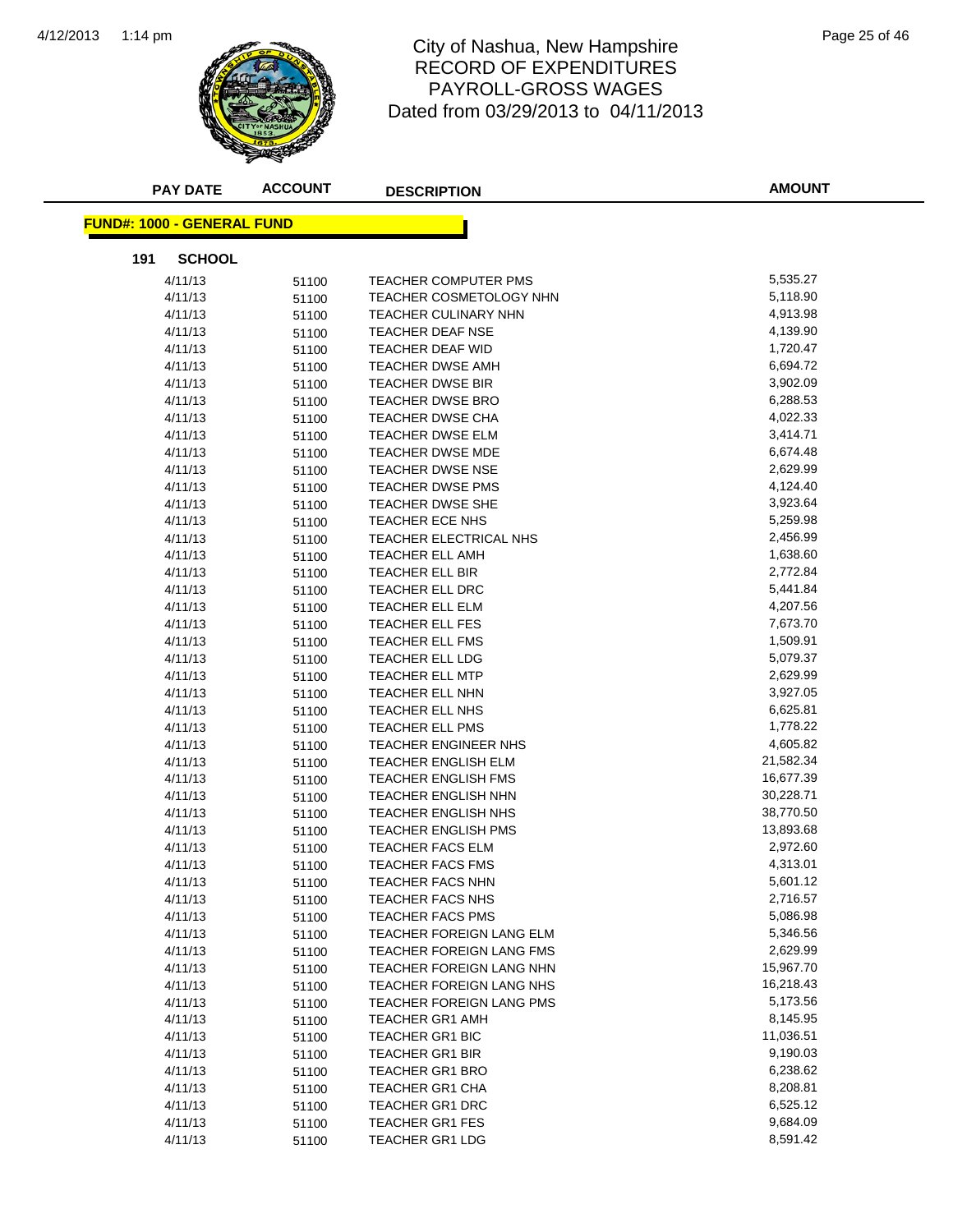

### 1:14 pm Page 26 of 46 RECORD OF EXPENDITURES PAYROLL-GROSS WAGES Dated from 03/29/2013 to 04/11/2013

| <b>PAY DATE</b>                   | <b>ACCOUNT</b> | <b>DESCRIPTION</b>                               | <b>AMOUNT</b>        |
|-----------------------------------|----------------|--------------------------------------------------|----------------------|
| <b>FUND#: 1000 - GENERAL FUND</b> |                |                                                  |                      |
| 191<br><b>SCHOOL</b>              |                |                                                  |                      |
| 4/11/13                           | 51100          | <b>TEACHER GR1 MDE</b>                           | 11,116.59            |
| 4/11/13                           | 51100          | <b>TEACHER GR1 MTP</b>                           | 5,086.98             |
| 4/11/13                           | 51100          | <b>TEACHER GR1 NSE</b>                           | 5,259.98             |
| 4/11/13                           | 51100          | TEACHER GR1 SHE                                  | 9,033.73             |
| 4/11/13                           | 51100          | <b>TEACHER GR2 AMH</b>                           | 4,095.59             |
| 4/11/13                           | 51100          | <b>TEACHER GR2 BIC</b>                           | 11,205.40            |
| 4/11/13                           | 51100          | <b>TEACHER GR2 BIR</b>                           | 9,584.61             |
| 4/11/13                           | 51100          | <b>TEACHER GR2 BRO</b>                           | 6,003.30             |
| 4/11/13                           | 51100          | TEACHER GR2 CHA                                  | 5,985.78             |
| 4/11/13                           | 51100          | <b>TEACHER GR2 DRC</b>                           | 5,647.12             |
| 4/11/13                           | 51100          | <b>TEACHER GR2 FES</b>                           | 5,825.26             |
| 4/11/13                           | 51100          | TEACHER GR2 LDG                                  | 10,303.69            |
| 4/11/13                           | 51100          | <b>TEACHER GR2 MDE</b>                           | 6,165.97             |
| 4/11/13                           | 51100          | <b>TEACHER GR2 MTP</b>                           | 8,755.46             |
| 4/11/13                           | 51100          | <b>TEACHER GR2 NSE</b>                           | 6,725.58             |
| 4/11/13                           | 51100          | TEACHER GR2 SHE                                  | 7,844.04             |
| 4/11/13                           | 51100          | <b>TEACHER GR3 AMH</b>                           | 4,367.59             |
| 4/11/13                           | 51100          | TEACHER GR3 BIC                                  | 10,810.66            |
| 4/11/13                           |                | <b>TEACHER GR3 BIR</b>                           | 9,183.61             |
| 4/11/13                           | 51100<br>51100 | <b>TEACHER GR3 BRO</b>                           | 5,566.72             |
| 4/11/13                           |                | <b>TEACHER GR3 CHA</b>                           | 9,896.15             |
| 4/11/13                           | 51100          | <b>TEACHER GR3 DRC</b>                           | 5,207.46             |
| 4/11/13                           | 51100          | <b>TEACHER GR3 FES</b>                           | 9,222.92             |
| 4/11/13                           | 51100          | <b>TEACHER GR3 LDG</b>                           | 5,086.98             |
| 4/11/13                           | 51100          | <b>TEACHER GR3 MDE</b>                           | 13,326.90            |
| 4/11/13                           | 51100          | <b>TEACHER GR3 MTP</b>                           | 4,912.98             |
|                                   | 51100          |                                                  | 3,778.28             |
| 4/11/13<br>4/11/13                | 51100          | <b>TEACHER GR3 NSE</b><br><b>TEACHER GR3 SHE</b> | 10,672.75            |
|                                   | 51100          |                                                  | 3,731.23             |
| 4/11/13                           | 51100          | <b>TEACHER GR4 AMH</b><br><b>TEACHER GR4 BIC</b> | 6,970.98             |
| 4/11/13<br>4/11/13                | 51100          | <b>TEACHER GR4 BIR</b>                           | 6,046.33             |
| 4/11/13                           | 51100          |                                                  | 6,921.23             |
|                                   | 51100          | <b>TEACHER GR4 BRO</b><br><b>TEACHER GR4 CHA</b> | 8,683.03             |
| 4/11/13                           | 51100          |                                                  |                      |
| 4/11/13                           | 51100          | <b>TEACHER GR4 DRC</b>                           | 4,807.42             |
| 4/11/13                           | 51100          | <b>TEACHER GR4 FES</b>                           | 11,449.39            |
| 4/11/13                           | 51100          | TEACHER GR4 LDG                                  | 7,207.91<br>7,836.82 |
| 4/11/13                           | 51100          | <b>TEACHER GR4 MDE</b>                           | 5,173.56             |
| 4/11/13                           | 51100          | <b>TEACHER GR4 MTP</b>                           |                      |
| 4/11/13                           | 51100          | <b>TEACHER GR4 NSE</b>                           | 8,540.81             |
| 4/11/13                           | 51100          | <b>TEACHER GR4 SHE</b>                           | 4,022.33             |
| 4/11/13                           | 51100          | <b>TEACHER GR5 AMH</b>                           | 6,991.78             |
| 4/11/13                           | 51100          | <b>TEACHER GR5 BIC</b>                           | 6,738.00             |
| 4/11/13                           | 51100          | <b>TEACHER GR5 BIR</b>                           | 6,967.43             |
| 4/11/13                           | 51100          | <b>TEACHER GR5 BRO</b>                           | 9,912.78             |
| 4/11/13                           | 51100          | <b>TEACHER GR5 CHA</b>                           | 6,683.63             |
| 4/11/13                           | 51100          | <b>TEACHER GR5 DRC</b>                           | 3,465.93             |
| 4/11/13                           | 51100          | <b>TEACHER GR5 FES</b>                           | 8,533.16             |
| 4/11/13                           | 51100          | <b>TEACHER GR5 LDG</b>                           | 11,229.51            |
| 4/11/13                           | 51100          | <b>TEACHER GR5 MDE</b>                           | 7,327.69             |
| 4/11/13                           | 51100          | <b>TEACHER GR5 MTP</b>                           | 5,430.33             |
| 4/11/13                           | 51100          | <b>TEACHER GR5 NSE</b>                           | 7,587.20             |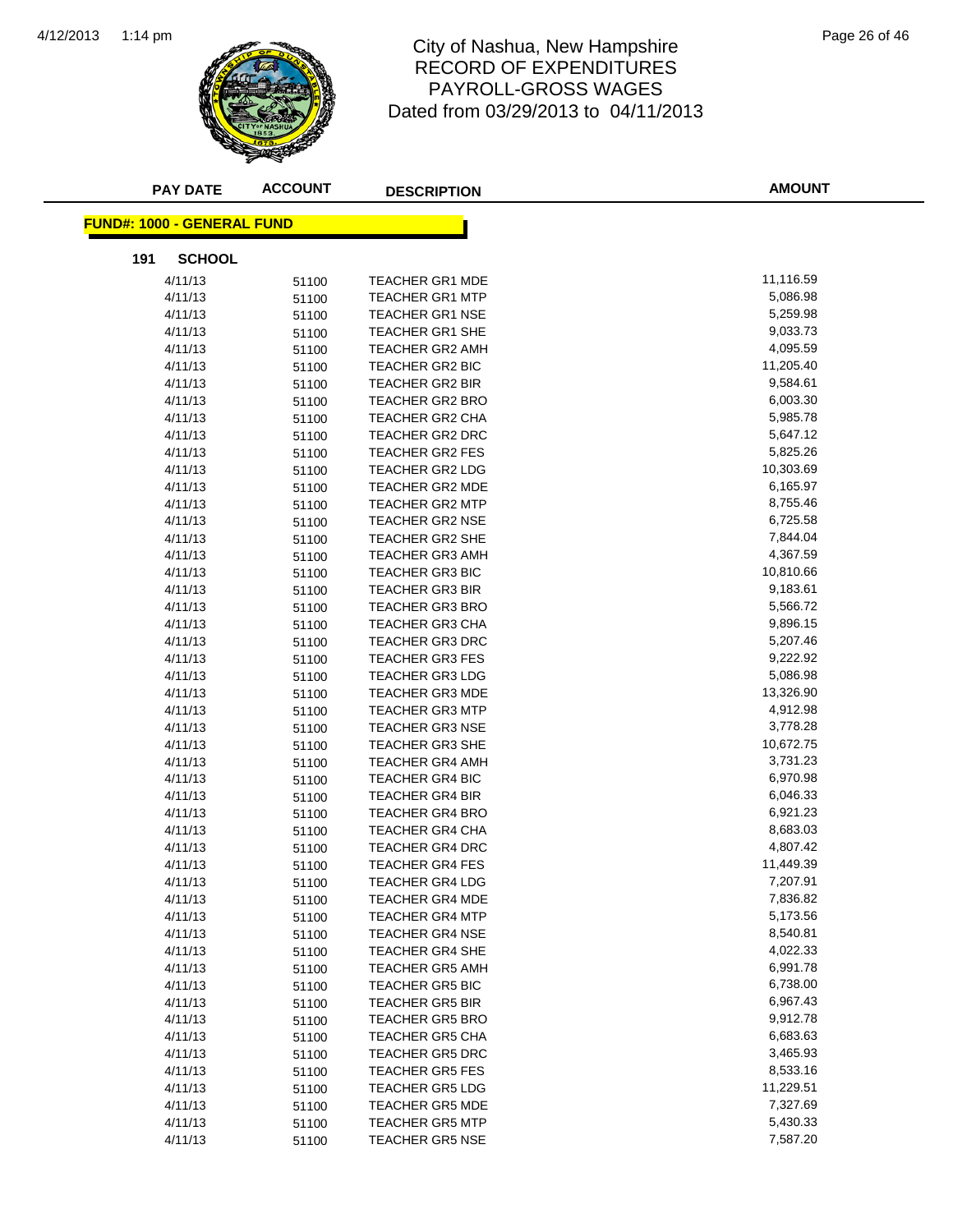

## 1:14 pm Page 27 of 46 RECORD OF EXPENDITURES PAYROLL-GROSS WAGES Dated from 03/29/2013 to 04/11/2013

| <b>PAY DATE</b>                    | <b>ACCOUNT</b> | <b>DESCRIPTION</b>            | <b>AMOUNT</b> |
|------------------------------------|----------------|-------------------------------|---------------|
| <u> FUND#: 1000 - GENERAL FUND</u> |                |                               |               |
| 191<br><b>SCHOOL</b>               |                |                               |               |
| 4/11/13                            | 51100          | <b>TEACHER GR5 SHE</b>        | 5,086.98      |
| 4/4/13                             | 51100          | <b>TEACHER GR6 ELM</b>        | 0.01          |
| 4/11/13                            | 51100          | <b>TEACHER GR6 ELM</b>        | 28,638.71     |
| 4/11/13                            | 51100          | <b>TEACHER GR6 FMS</b>        | 25,603.53     |
| 4/11/13                            | 51100          | <b>TEACHER GR6 PMS</b>        | 24,248.21     |
| 4/11/13                            | 51100          | <b>TEACHER GRAPH NHS</b>      | 8,950.18      |
| 4/11/13                            | 51100          | <b>TEACHER GRAPHICS NHN</b>   | 2,456.99      |
| 4/11/13                            | 51100          | <b>TEACHER HEALTH ELM</b>     | 2,332.10      |
| 4/11/13                            | 51100          | TEACHER HEALTH NHN            | 2,960.61      |
| 4/11/13                            | 51100          | <b>TEACHER HEALTH NHS</b>     | 2,456.99      |
| 4/11/13                            | 51100          | <b>TEACHER HEALTHOC NHS</b>   | 7,559.30      |
| 4/11/13                            | 51100          | TEACHER IN SCH SUSPENSION NHS | 1,509.91      |
| 4/11/13                            | 51100          | <b>TEACHER INST SPED WID</b>  | 1,315.00      |
| 4/11/13                            | 51100          | <b>TEACHER KIND AMH</b>       | 4,657.83      |
| 4/11/13                            | 51100          | <b>TEACHER KIND BIC</b>       | 2,543.50      |
| 4/11/13                            | 51100          | <b>TEACHER KIND BIR</b>       | 2,244.11      |
| 4/11/13                            | 51100          | TEACHER KIND BRO              | 2,456.99      |
| 4/11/13                            | 51100          | <b>TEACHER KIND CHA</b>       | 5,086.98      |
| 4/11/13                            | 51100          | <b>TEACHER KIND DRC</b>       | 6,355.47      |
| 4/11/13                            | 51100          | <b>TEACHER KIND FES</b>       | 7,122.04      |
| 4/11/13                            | 51100          | <b>TEACHER KIND LDG</b>       | 9,140.38      |
| 4/11/13                            | 51100          | <b>TEACHER KIND MDE</b>       | 2,074.45      |
| 4/11/13                            | 51100          | <b>TEACHER KIND MTP</b>       | 4,297.17      |
| 4/11/13                            | 51100          | <b>TEACHER KIND NSE</b>       | 4,008.13      |
| 4/11/13                            | 51100          | TEACHER KIND SHE              | 2,013.62      |
| 4/11/13                            | 51100          | TEACHER MATH ELM              | 19,748.15     |
| 4/11/13                            | 51100          | <b>TEACHER MATH FMS</b>       | 13,629.41     |
| 4/11/13                            | 51100          | TEACHER MATH NHN              | 35,386.89     |
| 4/11/13                            | 51100          | <b>TEACHER MATH NHS</b>       | 36,658.11     |
| 4/11/13                            | 51100          | <b>TEACHER MATH PMS</b>       | 11,114.47     |
| 4/11/13                            | 51100          | <b>TEACHER MUSIC AMH</b>      | 1,509.91      |
| 4/11/13                            | 51100          | <b>TEACHER MUSIC BIC</b>      | 2,456.99      |
| 4/11/13                            | 51100          | <b>TEACHER MUSIC BIR</b>      | 2,456.99      |
| 4/11/13                            | 51100          | <b>TEACHER MUSIC BRO</b>      | 2,629.99      |
| 4/11/13                            | 51100          | <b>TEACHER MUSIC CHA</b>      | 2,629.99      |
| 4/11/13                            | 51100          | <b>TEACHER MUSIC DRC</b>      | 2,456.99      |
| 4/11/13                            | 51100          | <b>TEACHER MUSIC ELM</b>      | 3,478.78      |
| 4/11/13                            | 51100          | <b>TEACHER MUSIC FMS</b>      | 4,727.05      |
| 4/11/13                            | 51100          | <b>TEACHER MUSIC LDG</b>      | 2,495.38      |
| 4/11/13                            | 51100          | <b>TEACHER MUSIC MDE</b>      | 1,778.22      |
| 4/11/13                            | 51100          | TEACHER MUSIC NHN             | 5,259.98      |
| 4/11/13                            | 51100          | TEACHER MUSIC NHS             | 4,708.06      |
| 4/11/13                            | 51100          | <b>TEACHER MUSIC NSE</b>      | 1,834.07      |
| 4/11/13                            | 51100          | <b>TEACHER MUSIC PMS</b>      | 4,035.90      |
| 4/11/13                            | 51100          | <b>TEACHER MUSIC SHE</b>      | 2,476.18      |
| 4/11/13                            | 51100          | <b>TEACHER PE BIC</b>         | 1,840.18      |
| 4/11/13                            | 51100          | TEACHER PE BIR                | 2,495.37      |
| 4/11/13                            | 51100          | TEACHER PE BRO                | 2,543.49      |
| 4/11/13                            | 51100          | TEACHER PE CHA                | 2,456.99      |
| 4/11/13                            | 51100          | TEACHER PE DRC                | 2,629.99      |
| 4/11/13                            | 51100          | TEACHER PE ELM                | 7,276.10      |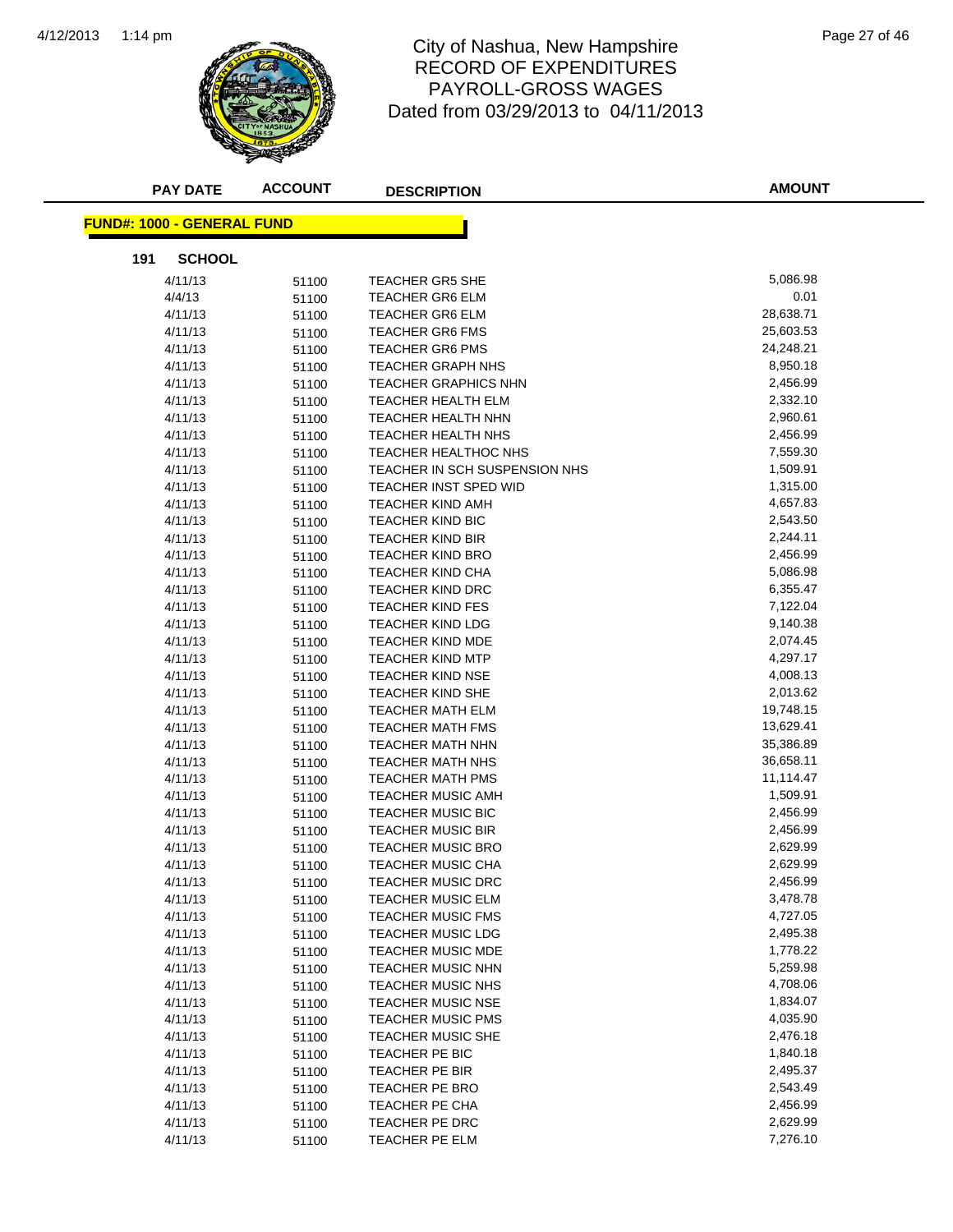

## 1:14 pm Page 28 of 46 RECORD OF EXPENDITURES PAYROLL-GROSS WAGES Dated from 03/29/2013 to 04/11/2013

| <b>PAY DATE</b>                   | <b>ACCOUNT</b> | <b>DESCRIPTION</b>           | <b>AMOUNT</b> |
|-----------------------------------|----------------|------------------------------|---------------|
| <b>FUND#: 1000 - GENERAL FUND</b> |                |                              |               |
| 191<br><b>SCHOOL</b>              |                |                              |               |
| 4/11/13                           | 51100          | TEACHER PE FES               | 1,778.22      |
| 4/11/13                           | 51100          | <b>TEACHER PE FMS</b>        | 4,913.98      |
| 4/11/13                           | 51100          | TEACHER PE LDG               | 1,638.60      |
| 4/11/13                           | 51100          | <b>TEACHER PE MDE</b>        | 2,413.72      |
| 4/11/13                           | 51100          | TEACHER PE MTP               | 1,868.16      |
| 4/11/13                           | 51100          | <b>TEACHER PE NHN</b>        | 7,338.05      |
| 4/11/13                           | 51100          | TEACHER PE NHS               | 6,898.58      |
| 4/11/13                           | 51100          | <b>TEACHER PE NSE</b>        | 2,252.69      |
| 4/11/13                           | 51100          | TEACHER PE PMS               | 5,202.36      |
| 4/11/13                           | 51100          | TEACHER PE SHE               | 1,927.25      |
| 4/11/13                           | 51100          | TEACHER PRESCHOOL BIC        | 10,141.12     |
| 4/11/13                           | 51100          | <b>TEACHER PRESCHOOL BRO</b> | 6,303.39      |
| 4/11/13                           | 51100          | <b>TEACHER PRESCHOOL MTP</b> | 5,086.98      |
| 4/11/13                           | 51100          | TEACHER PRESCHOOL NHS        | 2,629.99      |
| 4/11/13                           | 51100          | <b>TEACHER PRESCHOOL NSE</b> | 7,102.79      |
| 4/11/13                           | 51100          | <b>TEACHER PRESCHOOL WID</b> | 867.04        |
| 4/11/13                           | 51100          | <b>TEACHER READ AMH</b>      | 2,716.57      |
| 4/11/13                           | 51100          | TEACHER READ BIC             | 4,960.67      |
| 4/11/13                           | 51100          | TEACHER READ BIR             | 2,629.99      |
| 4/11/13                           | 51100          | TEACHER READ BRO             | 1,702.53      |
| 4/11/13                           | 51100          | <b>TEACHER READ ELM</b>      | 3,109.73      |
| 4/11/13                           | 51100          | <b>TEACHER READ FMS</b>      | 4,408.21      |
| 4/11/13                           | 51100          | <b>TEACHER READ LDG</b>      | 2,413.72      |
| 4/11/13                           | 51100          | <b>TEACHER READ MDE</b>      | 2,629.99      |
| 4/11/13                           | 51100          | <b>TEACHER READ NHN</b>      | 1,509.91      |
| 4/11/13                           | 51100          | <b>TEACHER READ NSE</b>      | 3,109.74      |
| 4/11/13                           | 51100          | <b>TEACHER READ PMS</b>      | 6,035.78      |
| 4/11/13                           | 51100          | <b>TEACHER READ SHE</b>      | 2,716.57      |
| 4/11/13                           | 51100          | <b>TEACHER READ WID</b>      | 10,305.29     |
| 4/11/13                           | 51100          | TEACHER SCIENCE ELM          | 22,404.71     |
| 4/11/13                           | 51100          | <b>TEACHER SCIENCE FMS</b>   | 10,091.97     |
| 4/11/13                           | 51100          | TEACHER SCIENCE NHN          | 29,858.15     |
| 4/11/13                           | 51100          | TEACHER SCIENCE NHS          | 37,698.95     |
| 4/11/13                           | 51100          | TEACHER SCIENCE PMS          | 10,459.50     |
| 4/11/13                           | 51100          | TEACHER SOCIAL STUDIES ELM   | 14,104.49     |
| 4/11/13                           | 51100          | TEACHER SOCIAL STUDIES FMS   | 12,629.02     |
| 4/11/13                           | 51100          | TEACHER SOCIAL STUDIES NHN   | 35,921.20     |
| 4/11/13                           | 51100          | TEACHER SOCIAL STUDIES NHS   | 39,982.51     |
| 4/11/13                           | 51100          | TEACHER SOCIAL STUDIES PMS   | 11,676.63     |
| 4/11/13                           | 51100          | <b>TEACHER SPED AMH</b>      | 3,288.13      |
| 4/11/13                           | 51100          | TEACHER SPED BIC             | 6,708.16      |
| 4/11/13                           | 51100          | TEACHER SPED BIR             | 6,611.60      |
| 4/11/13                           | 51100          | <b>TEACHER SPED BRO</b>      | 5,339.51      |
| 4/11/13                           | 51100          | <b>TEACHER SPED CHA</b>      | 6,858.15      |
| 4/11/13                           | 51100          | TEACHER SPED DRC             | 5,739.54      |
| 4/11/13                           | 51100          | TEACHER SPED ELM             | 5,807.57      |
| 4/11/13                           | 51100          | TEACHER SPED FES             | 8,438.49      |
| 4/11/13                           | 51100          | <b>TEACHER SPED FMS</b>      | 5,132.17      |
| 4/11/13                           | 51100          | TEACHER SPED LDG             | 7,142.29      |
| 4/11/13                           | 51100          | <b>TEACHER SPED MDE</b>      | 5,534.31      |
| 4/11/13                           | 51100          | <b>TEACHER SPED MTP</b>      | 4,906.92      |
|                                   |                |                              |               |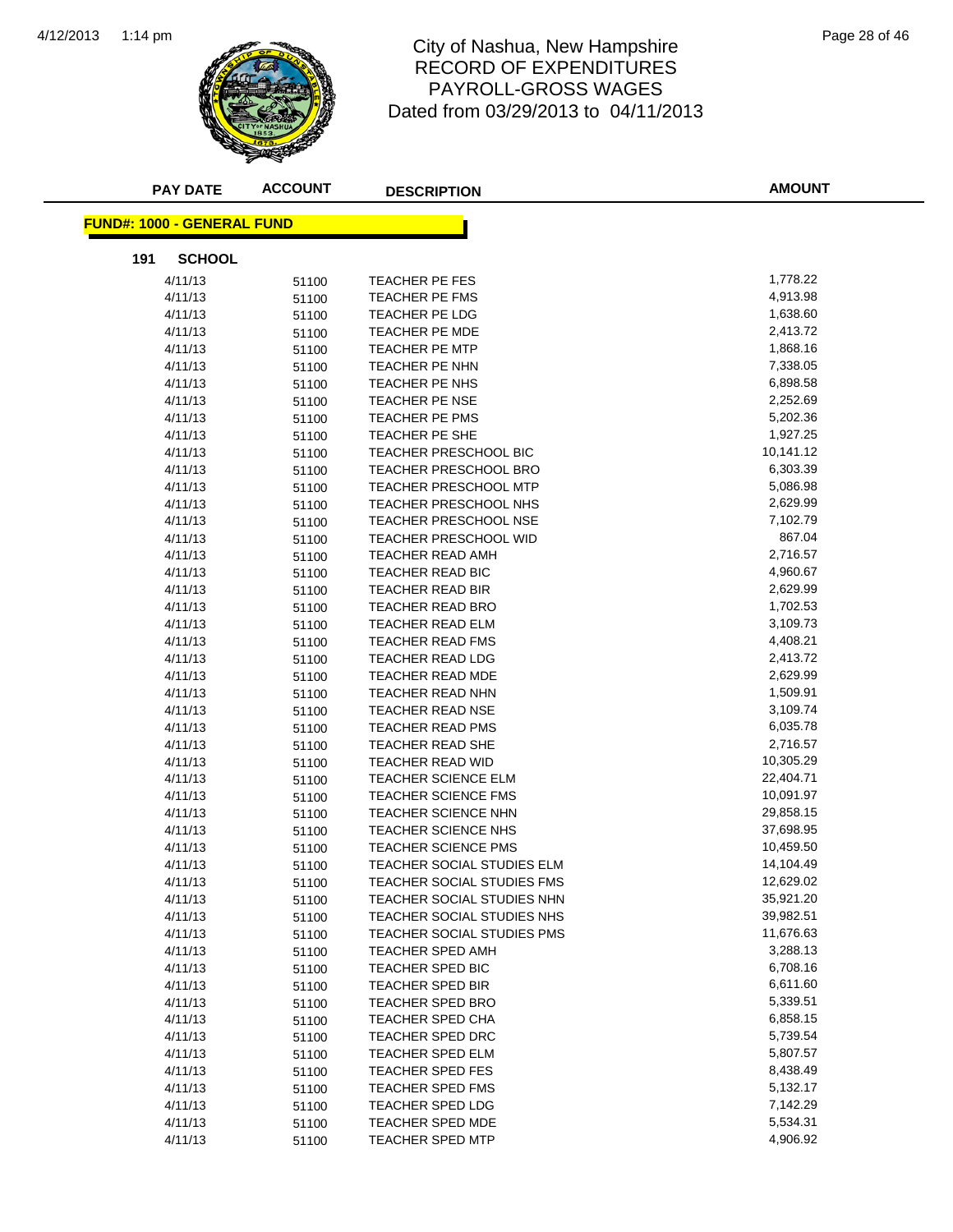

### 1:14 pm Page 29 of 46 RECORD OF EXPENDITURES PAYROLL-GROSS WAGES Dated from 03/29/2013 to 04/11/2013

| <b>PAY DATE</b>                   | <b>ACCOUNT</b> | <b>DESCRIPTION</b>                | <b>AMOUNT</b> |
|-----------------------------------|----------------|-----------------------------------|---------------|
| <b>FUND#: 1000 - GENERAL FUND</b> |                |                                   |               |
|                                   |                |                                   |               |
| 191<br><b>SCHOOL</b>              |                |                                   | 16,345.55     |
| 4/11/13                           | 51100          | TEACHER SPED NHN                  |               |
| 4/11/13                           | 51100          | TEACHER SPED NHS                  | 16,893.83     |
| 4/11/13                           | 51100          | <b>TEACHER SPED NSE</b>           | 3,411.64      |
| 4/11/13                           | 51100          | TEACHER SPED PMS                  | 11,257.62     |
| 4/11/13                           | 51100          | <b>TEACHER SPED SHE</b>           | 4,871.55      |
| 4/11/13                           | 51100          | TEACHER TECHED ELM                | 7,931.18      |
| 4/11/13                           | 51100          | TEACHER TECHED FMS                | 5,130.29      |
| 4/11/13                           | 51100          | TEACHER TECHED NHN                | 10,475.13     |
| 4/11/13                           | 51100          | TEACHER TECHED NHS                | 4,913.98      |
| 4/11/13                           | 51100          | <b>TEACHER TECHED PMS</b>         | 5,294.61      |
| 4/11/13                           | 51100          | TEACHER TV PROD NHS               | 2,413.72      |
| 4/11/13                           | 51100          | <b>TEACHER VISION WID</b>         | 3,212.05      |
| 4/4/13                            | 51100          | TECH INTERGRATION ASST AMH        | 592.89        |
| 4/11/13                           | 51100          | TECH INTERGRATION ASST AMH        | 592.88        |
| 4/4/13                            | 51100          | TECH INTERGRATION ASST BIC        | 581.26        |
| 4/11/13                           | 51100          | <b>TECH INTERGRATION ASST BIC</b> | 581.26        |
| 4/4/13                            | 51100          | TECH INTERGRATION ASST CHA        | 592.88        |
| 4/11/13                           | 51100          | TECH INTERGRATION ASST CHA        | 592.88        |
| 4/4/13                            | 51100          | TECH INTERGRATION ASST LDG        | 570.14        |
| 4/11/13                           | 51100          | TECH INTERGRATION ASST LDG        | 570.14        |
| 4/4/13                            | 51100          | TECH INTERGRATION ASST MDE        | 592.88        |
| 4/11/13                           | 51100          | TECH INTERGRATION ASST MDE        | 592.88        |
| 4/4/13                            | 51100          | TECH INTERGRATION ASST NSE        | 559.04        |
| 4/11/13                           | 51100          | TECH INTERGRATION ASST NSE        | 559.04        |
| 4/4/13                            | 51100          | TECH INTERGRATION ASST SHE        | 592.88        |
| 4/11/13                           | 51100          | TECH INTERGRATION ASST SHE        | 592.88        |
| 4/11/13                           | 51200          | 21 CENTURY ELEM MFAM RES COORD    | 1,320.40      |
| 4/11/13                           | 51200          | ASSISTANT PRINCIPAL BIR           | 1,516.44      |
| 4/4/13                            | 51200          | ATHLETIC EQUIPMENT MANAGER NHN    | 100.00        |
| 4/4/13                            | 51200          | ATHLETIC EQUIPMENT MANAGER NHS    | 50.00         |
| 4/4/13                            | 51200          | <b>CLERICAL VOLUNTEER SUP</b>     | 336.77        |
| 4/11/13                           | 51200          | <b>CLERICAL VOLUNTEER SUP</b>     | 336.77        |
| 4/4/13                            | 51200          | <b>CROSSING GUARD WPO</b>         | 2,106.28      |
| 4/11/13                           | 51200          | <b>CROSSING GUARD WPO</b>         | 2,308.49      |
| 4/4/13                            | 51200          | <b>CUSTODIAN CHA</b>              | 321.40        |
| 4/11/13                           | 51200          | <b>CUSTODIAN CHA</b>              | 321.40        |
| 4/4/13                            | 51200          | <b>CUSTODIAN HEAD LDG</b>         | 13.70         |
| 4/4/13                            | 51200          | FOOD SERVICE ASST PT PMS          | 75.35         |
| 4/11/13                           | 51200          | FOOD SERVICE ASST PT PMS          | 71.93         |
| 4/11/13                           | 51200          | <b>FOOD SERVICE COOK PMS</b>      | 35.00         |
| 4/4/13                            | 51200          | <b>INSTRUMENTAL MUSIC</b>         | 1,525.00      |
| 4/11/13                           | 51200          | <b>INSTRUMENTAL MUSIC</b>         | 1,625.00      |
| 4/4/13                            | 51200          | LUNCH MONITOR AMH                 | 353.16        |
| 4/11/13                           | 51200          | LUNCH MONITOR AMH                 | 630.65        |
| 4/4/13                            | 51200          | LUNCH MONITOR BIC                 | 652.20        |
| 4/11/13                           | 51200          | LUNCH MONITOR BIC                 | 622.56        |
| 4/4/13                            | 51200          | LUNCH MONITOR BIR                 | 468.37        |
| 4/11/13                           | 51200          | LUNCH MONITOR BIR                 | 518.71        |
| 4/4/13                            | 51200          | LUNCH MONITOR BRO                 | 388.08        |
| 4/11/13                           | 51200          | LUNCH MONITOR BRO                 | 431.20        |
| 4/4/13                            | 51200          | LUNCH MONITOR CHA                 | 512.05        |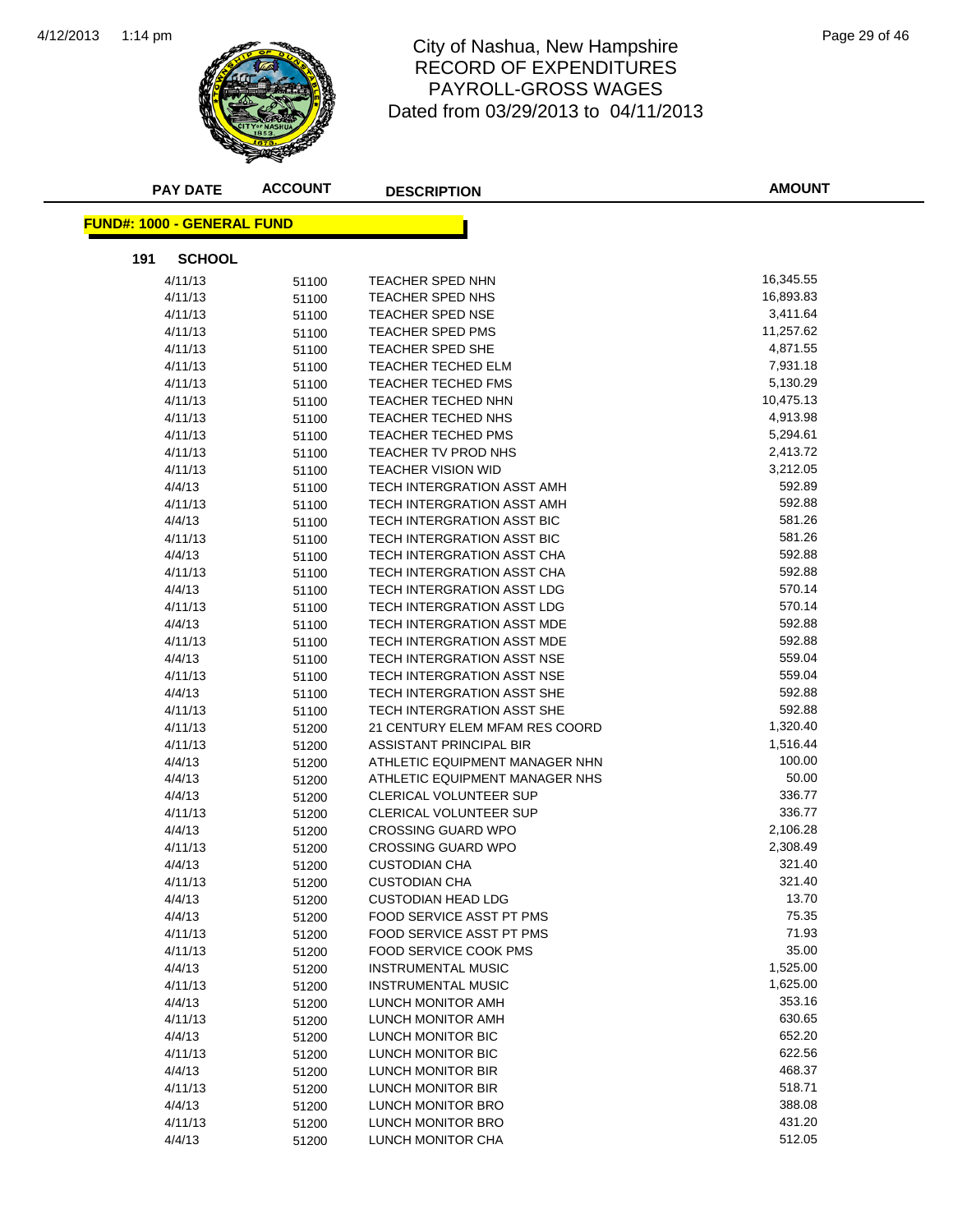

### 1:14 pm Page 30 of 46 RECORD OF EXPENDITURES PAYROLL-GROSS WAGES Dated from 03/29/2013 to 04/11/2013

| <b>PAY DATE</b>                   | <b>ACCOUNT</b> | <b>DESCRIPTION</b>   | <b>AMOUNT</b> |
|-----------------------------------|----------------|----------------------|---------------|
| <b>FUND#: 1000 - GENERAL FUND</b> |                |                      |               |
| <b>SCHOOL</b><br>191              |                |                      |               |
| 4/11/13                           | 51200          | LUNCH MONITOR CHA    | 512.05        |
| 4/4/13                            | 51200          | LUNCH MONITOR DRC    | 512.05        |
| 4/11/13                           | 51200          | LUNCH MONITOR DRC    | 512.05        |
| 4/4/13                            | 51200          | LUNCH MONITOR ELM    | 403.55        |
| 4/11/13                           | 51200          | LUNCH MONITOR ELM    | 364.36        |
| 4/4/13                            | 51200          | LUNCH MONITOR FES    | 727.65        |
| 4/11/13                           | 51200          | LUNCH MONITOR FES    | 781.55        |
| 4/4/13                            | 51200          | LUNCH MONITOR FMS    | 156.53        |
| 4/11/13                           | 51200          | LUNCH MONITOR FMS    | 260.88        |
| 4/4/13                            | 51200          | LUNCH MONITOR LDG    | 723.99        |
| 4/11/13                           | 51200          | LUNCH MONITOR LDG    | 566.60        |
| 4/4/13                            | 51200          | LUNCH MONITOR MDE    | 670.08        |
| 4/11/13                           | 51200          | LUNCH MONITOR MDE    | 670.08        |
| 4/4/13                            | 51200          | LUNCH MONITOR MTP    | 490.83        |
| 4/11/13                           | 51200          | LUNCH MONITOR MTP    | 426.15        |
| 4/4/13                            | 51200          | LUNCH MONITOR NHN    | 269.50        |
| 4/11/13                           | 51200          | LUNCH MONITOR NHN    | 188.65        |
| 4/4/13                            | 51200          | LUNCH MONITOR NHS    | 404.25        |
| 4/11/13                           | 51200          | LUNCH MONITOR NHS    | 323.40        |
| 4/4/13                            | 51200          | LUNCH MONITOR NSE    | 323.40        |
| 4/11/13                           | 51200          | LUNCH MONITOR NSE    | 301.84        |
| 4/4/13                            | 51200          | LUNCH MONITOR PMS    | 269.50        |
| 4/11/13                           | 51200          | LUNCH MONITOR PMS    | 237.16        |
| 4/4/13                            | 51200          | LUNCH MONITOR SHE    | 618.61        |
| 4/11/13                           | 51200          | LUNCH MONITOR SHE    | 647.61        |
| 4/4/13                            | 51200          | PARA DW SPEC ED BIR  | 449.16        |
| 4/11/13                           | 51200          | PARA DW SPEC ED BIR  | 449.16        |
| 4/4/13                            | 51200          | PARA DW SPEC ED NHS  | 90.00         |
| 4/4/13                            | 51200          | PARA DW SPEC ED NSE  | 363.60        |
| 4/4/13                            | 51200          | PARA DW SPEC ED PMS  | 80.85         |
| 4/11/13                           | 51200          | PARA DW SPEC ED PMS  | 80.85         |
| 4/4/13                            | 51200          | <b>PARA INST AMH</b> | 660.82        |
| 4/11/13                           | 51200          | PARA INST AMH        | 660.82        |
| 4/4/13                            | 51200          | PARA INST BIC        | 982.98        |
| 4/11/13                           | 51200          | <b>PARA INST BIC</b> | 852.56        |
| 4/4/13                            | 51200          | PARA INST FMS        | 252.60        |
| 4/11/13                           | 51200          | PARA INST FMS        | 202.08        |
| 4/4/13                            | 51200          | PARA INST MDP        | 313.02        |
| 4/11/13                           | 51200          | PARA INST MDP        | 313.02        |
| 4/4/13                            | 51200          | PARA INST NHN        | 451.84        |
| 4/11/13                           | 51200          | <b>PARA INST NHN</b> | 451.84        |
| 4/4/13                            | 51200          | PARA INST SHE        | 646.88        |
| 4/11/13                           | 51200          | <b>PARA INST SHE</b> | 657.19        |
| 4/4/13                            | 51200          | PARA LIB PMS         | 129.51        |
| 4/11/13                           | 51200          | PARA LIB PMS         | 194.25        |
| 4/4/13                            | 51200          | PARA PRE SCH BIC     | 2,871.36      |
| 4/11/13                           | 51200          | PARA PRE SCH BIC     | 2,708.10      |
| 4/4/13                            | 51200          | PARA PRE SCH BRO     | 2,474.17      |
| 4/11/13                           | 51200          | PARA PRE SCH BRO     | 2,442.04      |
| 4/4/13                            | 51200          | PARA PRE SCH MTP     | 1,960.62      |
| 4/11/13                           | 51200          | PARA PRE SCH MTP     | 2,042.64      |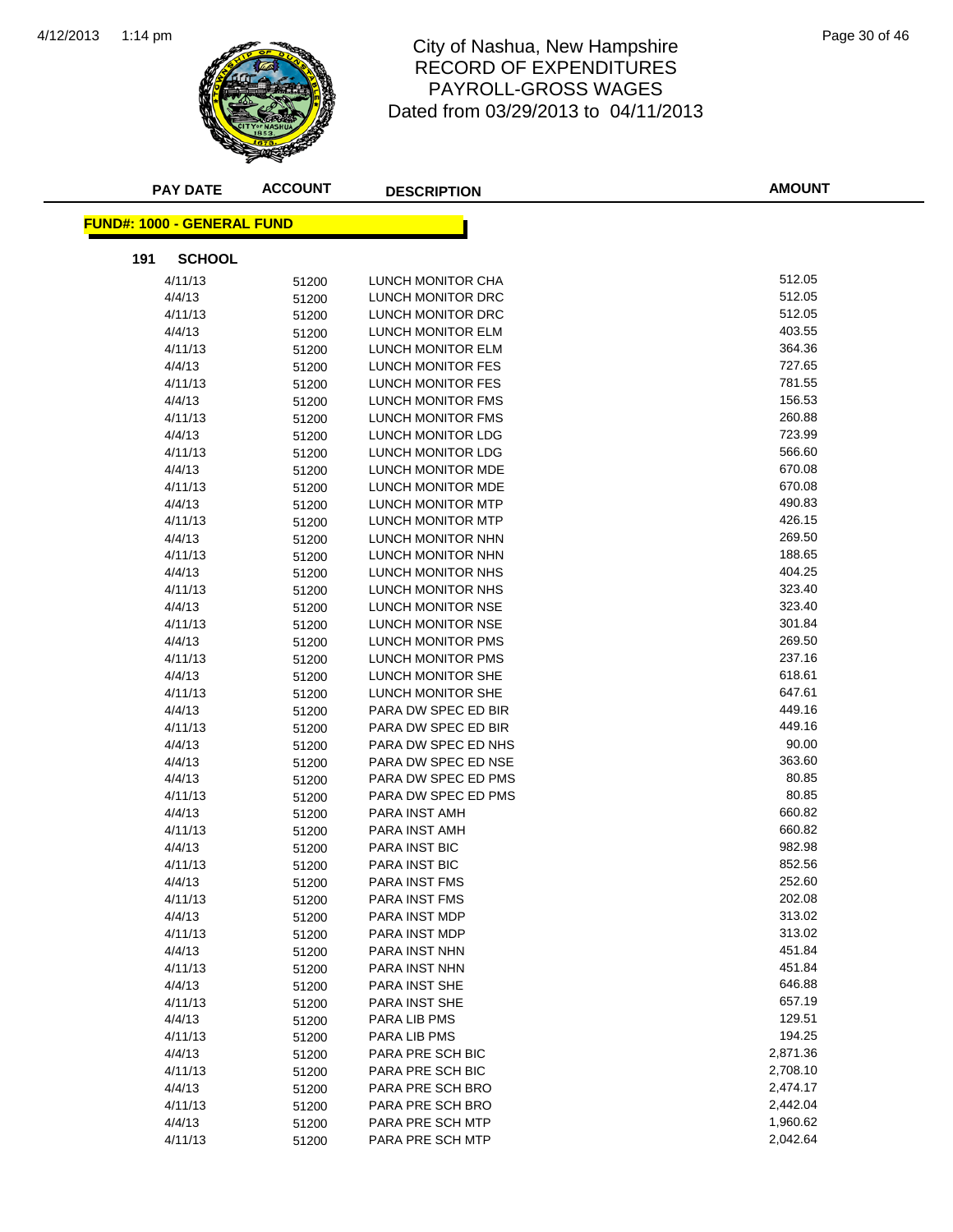

## 1:14 pm Page 31 of 46 RECORD OF EXPENDITURES PAYROLL-GROSS WAGES Dated from 03/29/2013 to 04/11/2013

| <b>PAY DATE</b>                   | <b>ACCOUNT</b> | <b>DESCRIPTION</b>          | <b>AMOUNT</b> |
|-----------------------------------|----------------|-----------------------------|---------------|
| <b>FUND#: 1000 - GENERAL FUND</b> |                |                             |               |
| <b>SCHOOL</b><br>191              |                |                             |               |
| 4/4/13                            | 51200          | PARA PRE SCH NSE            | 2,921.72      |
| 4/11/13                           | 51200          | PARA PRE SCH NSE            | 2,806.89      |
| 4/4/13                            | 51200          | PARA SCI NHS                | 210.00        |
| 4/4/13                            | 51200          | PARA TECH ELM               | 281.48        |
| 4/11/13                           | 51200          | PARA TECH ELM               | 281.48        |
| 4/4/13                            | 51200          | PARA TTI LDG                | 90.97         |
| 4/11/13                           | 51200          | PARA TTI LDG                | 113.71        |
| 4/4/13                            | 51200          | PARA TTI NURSERY            | 102.75        |
| 4/11/13                           | 51200          | PARA TTI NURSERY            | 95.90         |
| 4/11/13                           | 51200          | SCHOOL PSYCHOLOGIST WID     | 4,486.69      |
| 4/4/13                            | 51200          | <b>SCOREKEEPER NHN</b>      | 60.00         |
| 4/4/13                            | 51200          | <b>SCOREKEEPER NHS</b>      | 30.00         |
| 4/4/13                            | 51200          | SPECIAL EDUCATION TUTOR     | 575.00        |
| 4/11/13                           | 51200          | SPECIAL EDUCATION TUTOR     | 500.00        |
| 4/11/13                           | 51200          | SPEECH LANG PATHOLOGIST WID | 11,273.73     |
| 4/4/13                            | 51200          | SPEECH LANGUAGE ASST        | 639.43        |
| 4/11/13                           | 51200          | SPEECH LANGUAGE ASST        | 639.43        |
| 4/4/13                            | 51200          | <b>SUB TEACHER</b>          | 450.00        |
| 4/11/13                           | 51200          | <b>SUB TEACHER</b>          | 400.00        |
| 4/11/13                           | 51200          | TEACHER ART NHS             | 1,228.49      |
| 4/11/13                           | 51200          | <b>TEACHER DWSE BRO</b>     | 50.00         |
| 4/11/13                           | 51200          | TEACHER DWSE ELM            | 275.00        |
| 4/11/13                           | 51200          | <b>TEACHER ENGLISH NHN</b>  | 400.00        |
| 4/11/13                           | 51200          | TEACHER ENGLISH NHS         | 331.93        |
| 4/11/13                           | 51200          | <b>TEACHER FACS NHN</b>     | 1,017.40      |
| 4/11/13                           | 51200          | TEACHER FOREIGN LANG NHN    | 3,126.25      |
| 4/11/13                           | 51200          | <b>TEACHER GR1 BIC</b>      | 100.00        |
| 4/11/13                           | 51200          | <b>TEACHER GR3 MDE</b>      | 300.00        |
| 4/11/13                           | 51200          | TEACHER GR5 CHA             | 44.10         |
| 4/4/13                            | 51200          | TEACHER HEALTH NHS          | 100.00        |
| 4/11/13                           | 51200          | TEACHER HEALTHOC NHS        | 1,044.57      |
| 4/11/13                           | 51200          | TEACHER HVAC NHS            | 500.61        |
| 4/11/13                           | 51200          | TEACHER KIND BIC            | 1,315.00      |
| 4/11/13                           | 51200          | TEACHER KIND BIR            | 1,425.51      |
| 4/11/13                           | 51200          | TEACHER KIND CHA            | 1,315.00      |
| 4/11/13                           | 51200          | <b>TEACHER KIND MDE</b>     | 1,161.05      |
| 4/11/13                           | 51200          | TEACHER KIND SHE            | 1,228.49      |
| 4/11/13                           | 51200          | <b>TEACHER MUSIC AMH</b>    | 175.00        |
| 4/11/13                           | 51200          | TEACHER MUSIC DRC           | 300.00        |
| 4/11/13                           | 51200          | TEACHER MUSIC ELM           | 905.95        |
| 4/4/13                            | 51200          | TEACHER PE SHE              | 120.00        |
| 4/11/13                           | 51200          | TEACHER REACH GIFTED WID    | 420.62        |
| 4/11/13                           | 51200          | <b>TEACHER READ PMS</b>     | 175.00        |
| 4/11/13                           | 51200          | <b>TEACHER READ WID</b>     | 1,554.87      |
| 4/11/13                           | 51200          | <b>TEACHER SCIENCE NHN</b>  | 1,606.03      |
| 4/11/13                           | 51200          | <b>TEACHER SCIENCE NHS</b>  | 562.50        |
| 4/11/13                           | 51200          | TEACHER SOCIAL STUDIES NHN  | 612.50        |
| 4/11/13                           | 51200          | TEACHER SPED ELM            | 691.59        |
| 4/11/13                           | 51200          | TEACHER SPED NHN            | 1,742.44      |
| 4/11/13                           | 51200          | TEACHER SPED NHS            | 754.60        |
| 4/11/13                           | 51200          | <b>TEACHER VISION WIDE</b>  | 1,315.00      |
|                                   |                |                             |               |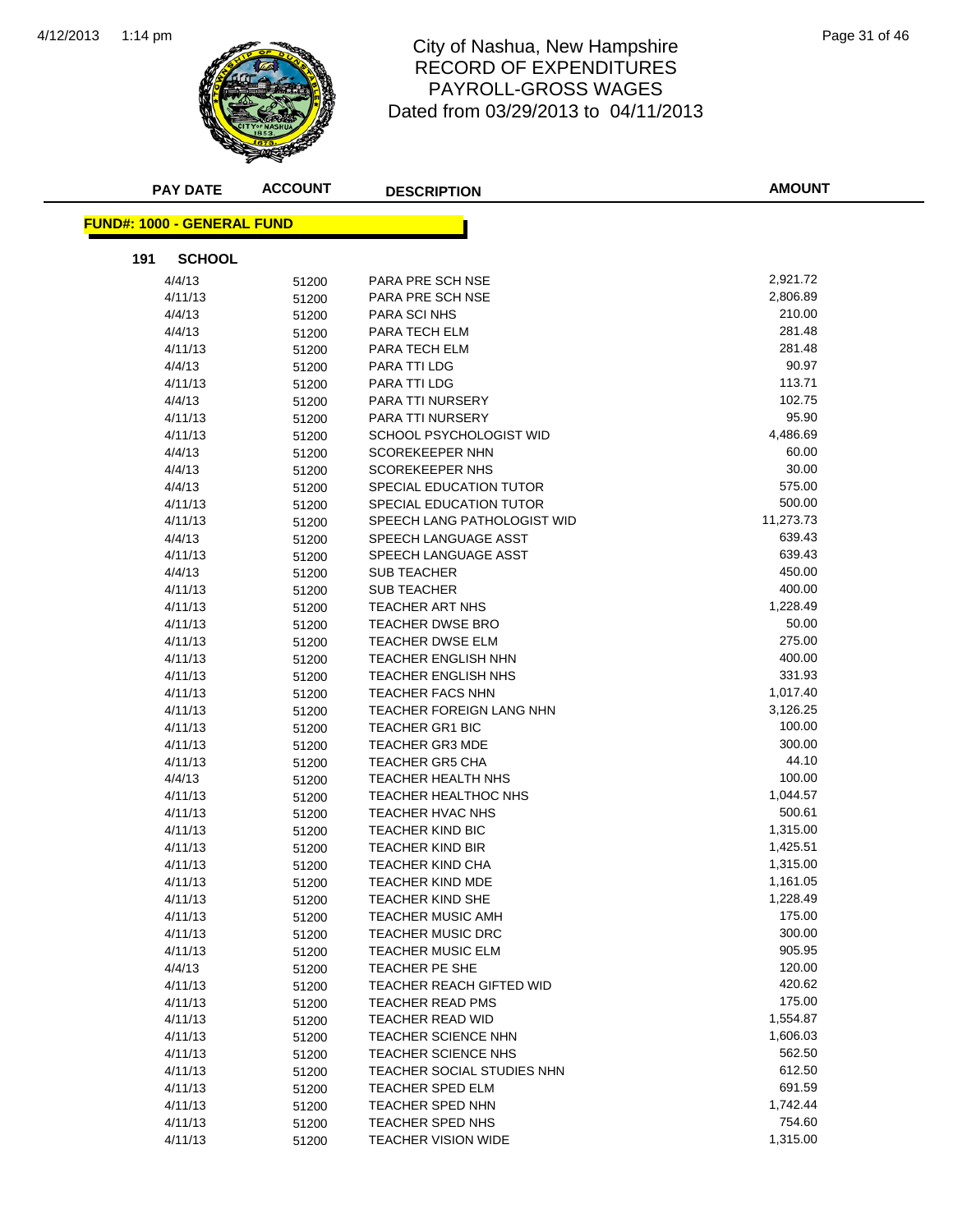

# City of Nashua, New Hampshire<br>
<u>146</u> Page 32 of 46 RECORD OF EXPENDITURES PAYROLL-GROSS WAGES Dated from 03/29/2013 to 04/11/2013

| <b>PAY DATE</b>                   | <b>ACCOUNT</b> | <b>DESCRIPTION</b>         | <b>AMOUNT</b>  |
|-----------------------------------|----------------|----------------------------|----------------|
| <b>FUND#: 1000 - GENERAL FUND</b> |                |                            |                |
| <b>SCHOOL</b><br>191              |                |                            |                |
| 4/4/13                            | 51300          | OVERTIME-REGULAR           | 1,543.64       |
| 4/11/13                           | 51300          | OVERTIME-REGULAR           | 1,826.91       |
| 4/4/13                            | 51400          | <b>WAGES TEMP-SEASONAL</b> | 1,121.52       |
| 4/11/13                           | 51400          | <b>WAGES TEMP-SEASONAL</b> | 1,121.52       |
| 4/4/13                            | 51412          | WAGES PER DIEM             | 43,628.23      |
| 4/11/13                           | 51412          | WAGES PER DIEM             | 46,864.00      |
| 4/4/13                            | 51600          | <b>LONGEVITY</b>           | 2,695.65       |
| 4/11/13                           | 51600          | <b>LONGEVITY</b>           | 2,668.62       |
| 4/4/13                            | 51650          | ADDITIONAL HOURS           | 2,768.94       |
| 4/11/13                           | 51650          | <b>ADDITIONAL HOURS</b>    | 5,554.32       |
| 4/4/13                            | 51700          | <b>STIPENDS</b>            | 450.00         |
| 4/11/13                           | 51700          | <b>STIPENDS</b>            | 1,850.00       |
| <b>TOTAL 191 - SCHOOL</b>         |                |                            | \$3,065,317.43 |

#### **TOTAL FUND 1000 - GENERAL FUND \$4,641,220.97**

| <b>FUND#: 2100 - FOOD SERVICES</b> |       |                                      |          |
|------------------------------------|-------|--------------------------------------|----------|
| 4/4/13                             | 51100 | CLERICAL FOOD SERVICE NHS            | 679.13   |
| 4/11/13                            | 51100 | <b>CLERICAL FOOD SERVICE NHS</b>     | 679.13   |
| 4/4/13                             | 51100 | DELIVERY DRIVER FOOD SERVICE         | 738.96   |
| 4/11/13                            | 51100 | DELIVERY DRIVER FOOD SERVICE         | 738.96   |
| 4/11/13                            | 51100 | DIRECTOR FOOD SERVICE                | 3,090.17 |
| 4/11/13                            | 51100 | <b>FOOD SERVICE BUSINESS MANAGER</b> | 1,994.59 |
| 4/4/13                             | 51100 | <b>FOOD SERVICE COOK AMH</b>         | 473.55   |
| 4/11/13                            | 51100 | <b>FOOD SERVICE COOK AMH</b>         | 473.55   |
| 4/4/13                             | 51100 | FOOD SERVICE COOK BIC                | 473.55   |
| 4/11/13                            | 51100 | <b>FOOD SERVICE COOK BIC</b>         | 473.55   |
| 4/4/13                             | 51100 | <b>FOOD SERVICE COOK BIR</b>         | 473.55   |
| 4/11/13                            | 51100 | <b>FOOD SERVICE COOK BIR</b>         | 473.55   |
| 4/4/13                             | 51100 | <b>FOOD SERVICE COOK BRO</b>         | 435.75   |
| 4/11/13                            | 51100 | FOOD SERVICE COOK BRO                | 435.75   |
| 4/4/13                             | 51100 | <b>FOOD SERVICE COOK CHA</b>         | 473.55   |
| 4/11/13                            | 51100 | <b>FOOD SERVICE COOK CHA</b>         | 378.84   |
| 4/4/13                             | 51100 | <b>FOOD SERVICE COOK DRC</b>         | 456.05   |
| 4/11/13                            | 51100 | <b>FOOD SERVICE COOK DRC</b>         | 456.05   |
| 4/4/13                             | 51100 | <b>FOOD SERVICE COOK ELM</b>         | 967.40   |
| 4/11/13                            | 51100 | <b>FOOD SERVICE COOK ELM</b>         | 967.40   |
| 4/4/13                             | 51100 | <b>FOOD SERVICE COOK FES</b>         | 473.55   |
| 4/11/13                            | 51100 | <b>FOOD SERVICE COOK FES</b>         | 473.55   |
| 4/4/13                             | 51100 | <b>FOOD SERVICE COOK FMS</b>         | 483.70   |
| 4/11/13                            | 51100 | <b>FOOD SERVICE COOK FMS</b>         | 483.70   |
| 4/4/13                             | 51100 | <b>FOOD SERVICE COOK LDG</b>         | 456.05   |
| 4/11/13                            | 51100 | <b>FOOD SERVICE COOK LDG</b>         | 456.05   |
| 4/4/13                             | 51100 | <b>FOOD SERVICE COOK MDE</b>         | 473.55   |
| 4/11/13                            | 51100 | <b>FOOD SERVICE COOK MDE</b>         | 473.55   |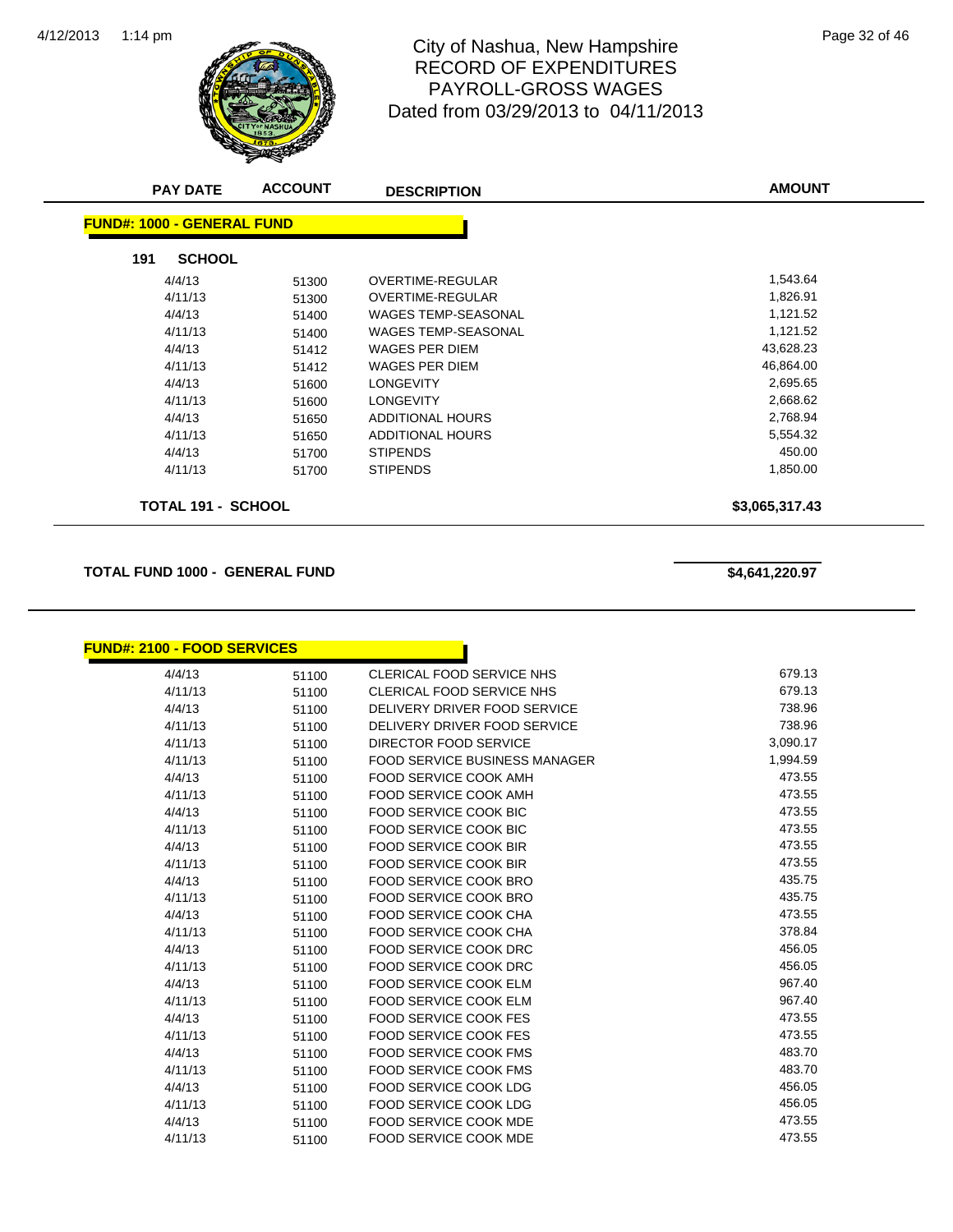

## 1:14 pm Page 33 of 46 RECORD OF EXPENDITURES PAYROLL-GROSS WAGES Dated from 03/29/2013 to 04/11/2013

| <b>PAY DATE</b>                    | <b>ACCOUNT</b> | <b>DESCRIPTION</b>              | <b>AMOUNT</b> |
|------------------------------------|----------------|---------------------------------|---------------|
| <b>FUND#: 2100 - FOOD SERVICES</b> |                |                                 |               |
|                                    |                |                                 |               |
| 4/4/13                             | 51100          | FOOD SERVICE COOK NHN           | 997.85        |
| 4/11/13                            | 51100          | FOOD SERVICE COOK NHN           | 997.85        |
| 4/4/13                             | 51100          | FOOD SERVICE COOK NHS           | 998.20        |
| 4/11/13                            | 51100          | FOOD SERVICE COOK NHS           | 998.20        |
| 4/4/13                             | 51100          | FOOD SERVICE COOK NSE           | 453.25        |
| 4/11/13                            | 51100          | FOOD SERVICE COOK NSE           | 453.25        |
| 4/4/13                             | 51100          | FOOD SERVICE COOK PMS           | 483.70        |
| 4/11/13                            | 51100          | <b>FOOD SERVICE COOK PMS</b>    | 483.70        |
| 4/4/13                             | 51100          | FOOD SERVICE COOK SHE           | 456.05        |
| 4/11/13                            | 51100          | FOOD SERVICE COOK SHE           | 456.05        |
| 4/11/13                            | 51100          | <b>FOOD SERVICE SITE CORD</b>   | 11,411.80     |
| 4/4/13                             | 51100          | <b>FOOD SERVICECOOK MTP</b>     | 415.80        |
| 4/11/13                            | 51100          | <b>FOOD SERVICECOOK MTP</b>     | 415.80        |
| 4/4/13                             | 51200          | FOOD SERVICE ASST PT AMH        | 551.22        |
| 4/11/13                            | 51200          | FOOD SERVICE ASST PT AMH        | 501.00        |
| 4/4/13                             | 51200          | FOOD SERVICE ASST PT BIC        | 514.61        |
| 4/11/13                            | 51200          | FOOD SERVICE ASST PT BIC        | 475.65        |
| 4/4/13                             | 51200          | <b>FOOD SERVICE ASST PT BIR</b> | 498.30        |
| 4/11/13                            | 51200          | FOOD SERVICE ASST PT BIR        | 498.30        |
| 4/4/13                             | 51200          | FOOD SERVICE ASST PT BRO        | 333.90        |
| 4/11/13                            | 51200          | FOOD SERVICE ASST PT BRO        | 323.90        |
| 4/4/13                             | 51200          | FOOD SERVICE ASST PT CHA        | 664.43        |
| 4/11/13                            | 51200          | FOOD SERVICE ASST PT CHA        | 681.47        |
| 4/4/13                             | 51200          | FOOD SERVICE ASST PT DRC        | 827.47        |
| 4/11/13                            | 51200          | FOOD SERVICE ASST PT DRC        | 810.65        |
| 4/4/13                             | 51200          | FOOD SERVICE ASST PT ELM        | 2,759.75      |
| 4/11/13                            | 51200          | FOOD SERVICE ASST PT ELM        | 2,743.59      |
| 4/4/13                             | 51200          | FOOD SERVICE ASST PT FES        | 1,025.63      |
| 4/11/13                            | 51200          | FOOD SERVICE ASST PT FES        | 1,025.63      |
| 4/4/13                             | 51200          | FOOD SERVICE ASST PT FMS        | 2,441.50      |
| 4/11/13                            | 51200          | FOOD SERVICE ASST PT FMS        | 2,441.50      |
| 4/4/13                             | 51200          | FOOD SERVICE ASST PT LDG        | 1,090.43      |
| 4/11/13                            | 51200          | FOOD SERVICE ASST PT LDG        | 1,041.29      |
| 4/4/13                             | 51200          | FOOD SERVICE ASST PT MDE        | 668.12        |
| 4/11/13                            | 51200          | FOOD SERVICE ASST PT MDE        | 668.13        |
| 4/4/13                             | 51200          | FOOD SERVICE ASST PT MTP        | 459.11        |
| 4/11/13                            | 51200          | FOOD SERVICE ASST PT MTP        | 489.72        |
| 4/4/13                             | 51200          | FOOD SERVICE ASST PT NHN        | 4,851.15      |
| 4/11/13                            | 51200          | FOOD SERVICE ASST PT NHN        | 4,723.21      |
| 4/4/13                             | 51200          | FOOD SERVICE ASST PT NHS        | 4,469.99      |
| 4/11/13                            | 51200          | FOOD SERVICE ASST PT NHS        | 4,738.95      |
| 4/4/13                             | 51200          | FOOD SERVICE ASST PT NSE        | 290.00        |
| 4/11/13                            | 51200          | <b>FOOD SERVICE ASST PT NSE</b> | 290.00        |
| 4/4/13                             | 51200          | FOOD SERVICE ASST PT PMS        | 2,034.36      |
| 4/11/13                            | 51200          | FOOD SERVICE ASST PT PMS        | 2,016.10      |
| 4/4/13                             | 51200          | FOOD SERVICE ASST PT SHE        | 530.20        |
| 4/11/13                            | 51200          | FOOD SERVICE ASST PT SHE        | 530.20        |
| 4/11/13                            | 51200          | LUNCH MONITOR CHA               | 8.86          |
| 4/4/13                             | 51200          | LUNCH MONITOR LDG               | 33.23         |
| 4/11/13                            | 51200          | LUNCH MONITOR LDG               | 33.23         |
| 4/4/13                             | 51200          | PARA ELL FES                    | 44.30         |
| 4/11/13                            | 51200          | PARA ELL FES                    | 44.30         |
| 4/4/13                             | 51200          | PARA INST AMH                   | 44.30         |
|                                    |                |                                 |               |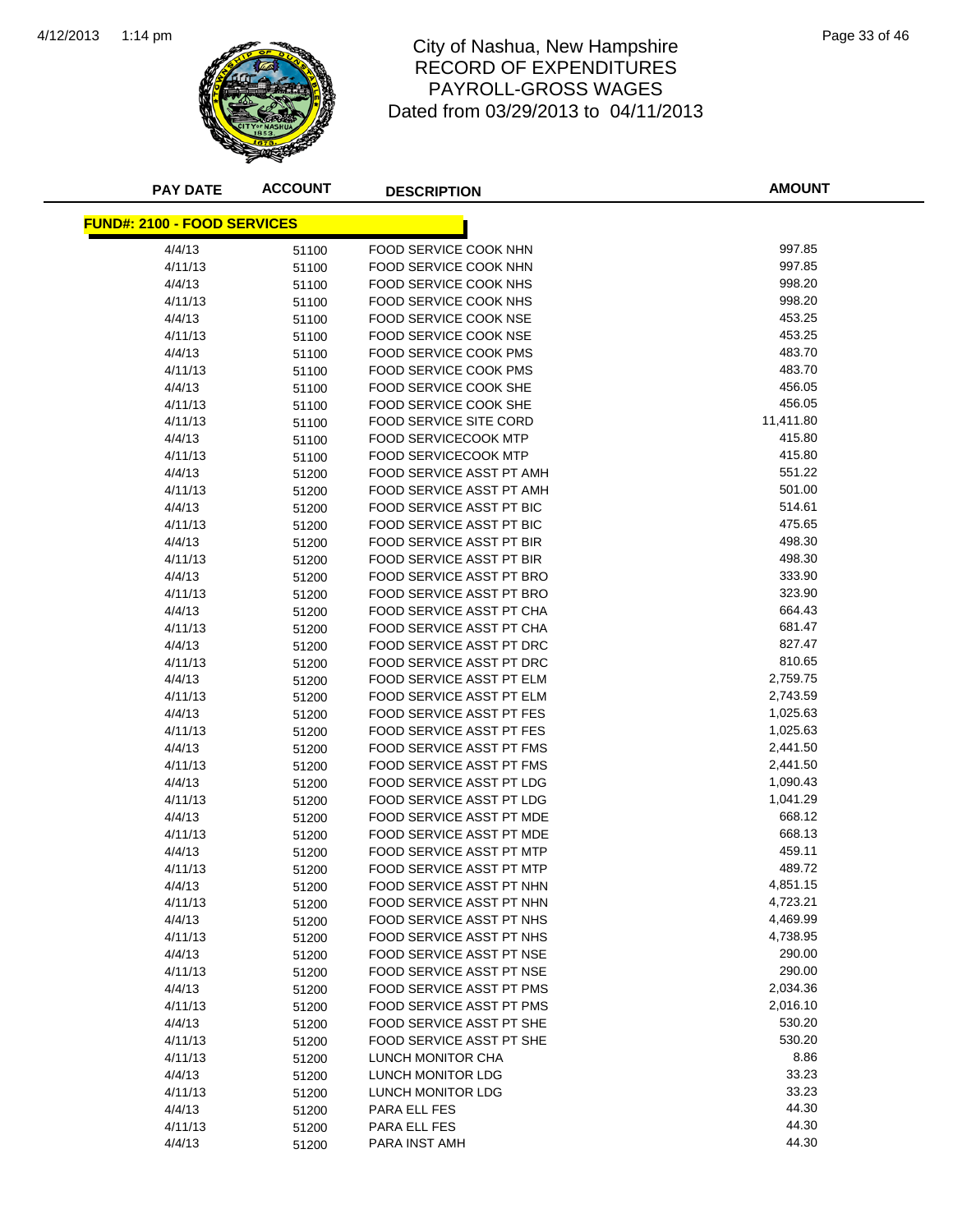

## 1:14 pm Page 34 of 46 RECORD OF EXPENDITURES PAYROLL-GROSS WAGES Dated from 03/29/2013 to 04/11/2013

| <b>FUND#: 2100 - FOOD SERVICES</b>                                                          |                |                           |             |
|---------------------------------------------------------------------------------------------|----------------|---------------------------|-------------|
|                                                                                             |                |                           |             |
| 4/11/13                                                                                     | 51200          | PARA INST AMH             | 44.30       |
| 4/4/13                                                                                      | 51200          | PARA INST BIC             | 44.30       |
| 4/11/13                                                                                     | 51200          | PARA INST BIC             | 44.30       |
| 4/4/13                                                                                      | 51200          | PARA INST BIR             | 44.30       |
| 4/11/13                                                                                     | 51200          | PARA INST BIR             | 44.30       |
| 4/4/13                                                                                      | 51200          | <b>PARA INST DRC</b>      | 44.30       |
| 4/11/13                                                                                     | 51200          | PARA INST DRC             | 44.30       |
| 4/4/13                                                                                      | 51200          | <b>PARA INST FES</b>      | 35.44       |
| 4/11/13                                                                                     | 51200          | <b>PARA INST FES</b>      | 44.30       |
| 4/4/13                                                                                      | 51200          | PARA INST LDG             | 59.81       |
| 4/11/13                                                                                     | 51200          | PARA INST LDG             | 66.46       |
| 4/4/13                                                                                      | 51200          | <b>PARA INST MDP</b>      | 17.72       |
| 4/11/13                                                                                     | 51200          | <b>PARA INST MDP</b>      | 8.86        |
| 4/4/13                                                                                      | 51200          | PARA TTI AMH              | 44.30       |
| 4/11/13                                                                                     | 51200          | PARA TTI AMH              | 35.44       |
| 4/4/13                                                                                      | 51200          | <b>SUB LUNCH MONITOR</b>  | 33.23       |
| 4/11/13                                                                                     | 51200          | <b>SUB LUNCH MONITOR</b>  | 33.23       |
| 4/4/13                                                                                      | 51300          | OVERTIME-REGULAR          | 95.05       |
| 4/11/13                                                                                     | 51300          | <b>OVERTIME-REGULAR</b>   | 243.14      |
|                                                                                             |                | <b>WAGES PER DIEM</b>     | 2,757.30    |
| 4/4/13                                                                                      |                |                           |             |
| 4/11/13                                                                                     | 51412<br>51412 | <b>WAGES PER DIEM</b>     | 2,817.36    |
|                                                                                             |                |                           | \$92,947.65 |
|                                                                                             |                |                           |             |
| 4/4/13                                                                                      | 51200          | DRIVER INSTRUCTOR         | 325.00      |
| 4/11/13                                                                                     | 51200          | DRIVER INSTRUCTOR         | 150.00      |
| 4/11/13                                                                                     | 51200          | TEACHER TECHED ELM        | 275.00      |
| <b>TOTAL FUND 2100 - FOOD SERVICES</b><br><b>FUND#: 2201 - DRIVERS EDUCATION</b><br>4/11/13 | 51200          | <b>TEACHER TECHED FMS</b> | 25.00       |
| 4/11/13                                                                                     | 51200          | <b>TEACHER TECHED PMS</b> | 25.00       |
| 4/4/13                                                                                      | 51300          | <b>OVERTIME-REGULAR</b>   | 28.52       |
| 4/11/13                                                                                     | 51300          | <b>OVERTIME-REGULAR</b>   | 28.52       |

| 4/4/13  | 51200 | ADULT ED ENRICHMENT INST      | 175.00 |
|---------|-------|-------------------------------|--------|
| 4/11/13 | 51200 | ADULT ED ENRICHMENT INST      | 162.50 |
| 4/4/13  | 51200 | ADULT ED ENRICHMENT TEACHER   | 100.00 |
| 4/11/13 | 51200 | ADULT ED ENRICHMENT TEACHER   | 100.00 |
| 4/11/13 | 51200 | ASST SYSTEMS ADMIN FULL YEAR  | 25.00  |
| 4/4/13  | 51200 | <b>CLERICAL PRINCIPAL NHN</b> | 37.50  |
| 4/11/13 | 51200 | CLERICAL PRINCIPAL NHN        | 62.50  |
| 4/11/13 | 51200 | STUDENT INFO COORDINATOR      | 75.00  |
| 4/4/13  | 51200 | <b>SUB TEACHER</b>            | 200.00 |
| 4/11/13 | 51200 | <b>SUB TEACHER</b>            | 150.00 |
| 4/4/13  | 51200 | SUB TEACHER LONG TERM         | 150.00 |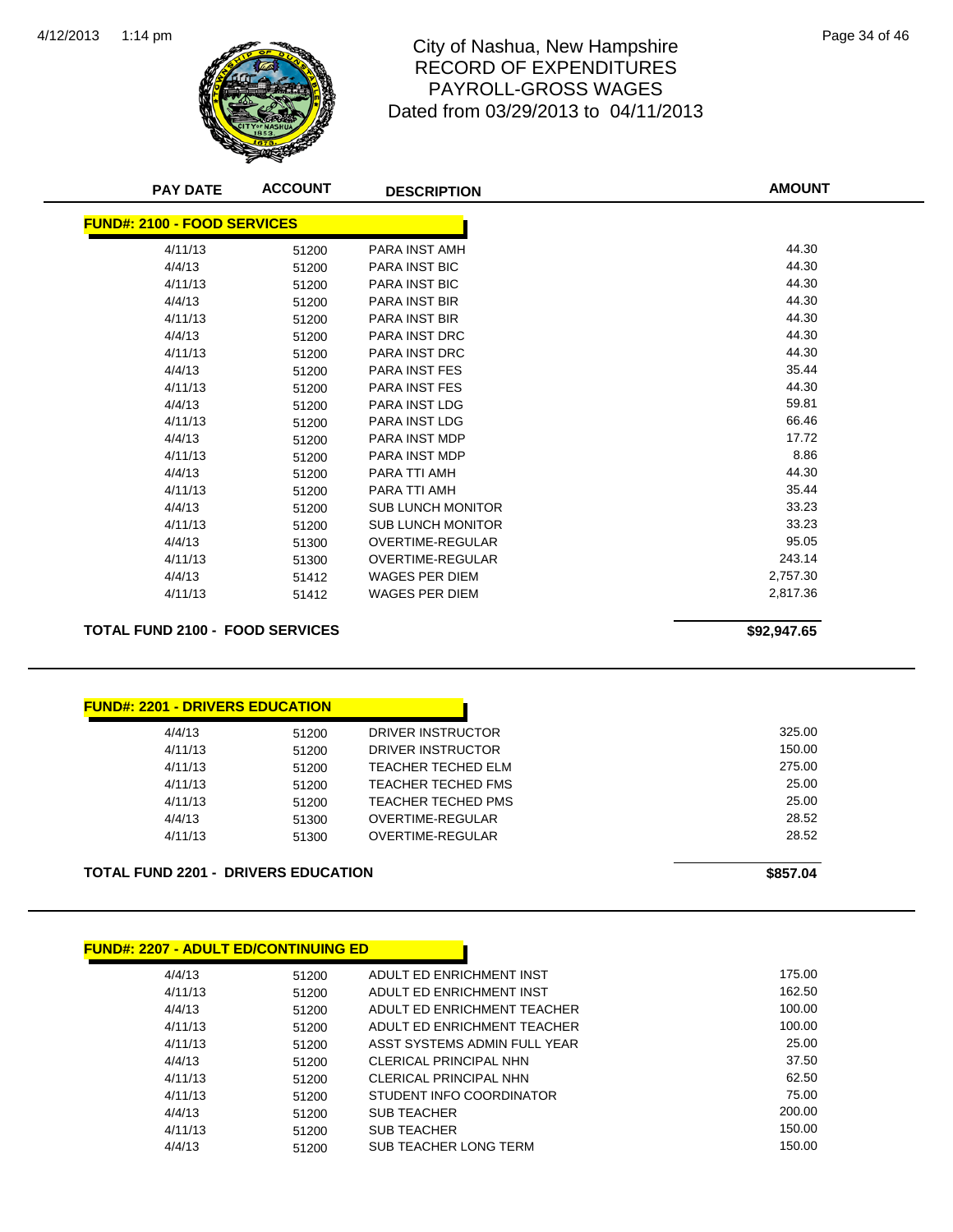

# City of Nashua, New Hampshire<br>
<sub>26 Page</sub> 35 of 46 RECORD OF EXPENDITURES PAYROLL-GROSS WAGES Dated from 03/29/2013 to 04/11/2013

| <b>PAY DATE</b>                                 | <b>ACCOUNT</b> | <b>DESCRIPTION</b>            | <b>AMOUNT</b> |  |  |  |  |
|-------------------------------------------------|----------------|-------------------------------|---------------|--|--|--|--|
| <b>FUND#: 2207 - ADULT ED/CONTINUING ED</b>     |                |                               |               |  |  |  |  |
| 4/11/13                                         | 51200          | SUB TEACHER LONG TERM         | 150.00        |  |  |  |  |
| 4/11/13                                         | 51200          | TEACHER GR5 BIC               | 100.00        |  |  |  |  |
| 4/11/13                                         | 51200          | TEACHER IN SCH SUSPENSION NHS | 150.00        |  |  |  |  |
| 4/11/13                                         | 51200          | TEACHER TECHED NHN            | 150.00        |  |  |  |  |
| <b>TOTAL FUND 2207 - ADULT ED/CONTINUING ED</b> |                |                               | \$1,787.50    |  |  |  |  |

#### **FUND#: 2222 - AFTER SCHOOL PROGRAM**

| 4/4/13  | 51200 | 21ST CENTURY INSTRUCTOR      | 2,210.77 |
|---------|-------|------------------------------|----------|
| 4/11/13 | 51200 | 21ST CENTURY INSTRUCTOR      | 2,210.53 |
| 4/4/13  | 51200 | ELL TUTOR                    | 150.00   |
| 4/11/13 | 51200 | <b>ELL TUTOR</b>             | 150.00   |
| 4/4/13  | 51200 | <b>FOOD SERVICE COOK LDG</b> | 74.38    |
| 4/11/13 | 51200 | FOOD SERVICE COOK LDG        | 70.00    |
| 4/11/13 | 51200 | GUIDANCE COUNSELOR FES       | 360.96   |
| 4/11/13 | 51200 | <b>LIBRARIAN LDG</b>         | 105.00   |
| 4/11/13 | 51200 | <b>LIBRARIAN MTP</b>         | 190.00   |
| 4/4/13  | 51200 | LUNCH MONITOR DRC            | 439.30   |
| 4/11/13 | 51200 | <b>LUNCH MONITOR DRC</b>     | 452.65   |
| 4/4/13  | 51200 | LUNCH MONITOR SHE            | 87.50    |
| 4/11/13 | 51200 | LUNCH MONITOR SHE            | 87.50    |
| 4/4/13  | 51200 | PARA DW SPEC ED AMH          | 376.78   |
| 4/11/13 | 51200 | PARA DW SPEC ED AMH          | 390.13   |
| 4/11/13 | 51200 | PARA DW SPEC ED NHN          | 38.34    |
| 4/4/13  | 51200 | PARA INST AMH                | 38.34    |
| 4/11/13 | 51200 | PARA INST AMH                | 38.34    |
| 4/4/13  | 51200 | PARA INST DRC                | 413.50   |
| 4/11/13 | 51200 | PARA INST DRC                | 413.50   |
| 4/4/13  | 51200 | PARA INST FES                | 333.40   |
| 4/11/13 | 51200 | <b>PARA INST FES</b>         | 373.45   |
| 4/4/13  | 51200 | PARA INST LDG                | 383.38   |
| 4/11/13 | 51200 | PARA INST LDG                | 383.38   |
| 4/4/13  | 51200 | PARA INST NHN                | 103.38   |
| 4/11/13 | 51200 | PARA INST NHN                | 103.38   |
| 4/4/13  | 51200 | PARA KIND AMH                | 105.00   |
| 4/11/13 | 51200 | PARA KIND AMH                | 105.00   |
| 4/4/13  | 51200 | PARA KIND LDG                | 83.35    |
| 4/11/13 | 51200 | PARA KIND LDG                | 83.35    |
| 4/4/13  | 51200 | PARA MEDIA NHN               | 45.01    |
| 4/11/13 | 51200 | PARA MEDIA NHN               | 65.04    |
| 4/4/13  | 51200 | PARA PRE SCH MTP             | 140.00   |
| 4/11/13 | 51200 | PARA PRE SCH MTP             | 140.00   |
| 4/4/13  | 51200 | PARA TTI LDG                 | 125.03   |
| 4/11/13 | 51200 | PARA TTI LDG                 | 158.35   |
| 4/4/13  | 51200 | <b>SUB LUNCH MONITOR</b>     | 153.35   |
| 4/11/13 | 51200 | <b>SUB LUNCH MONITOR</b>     | 118.35   |
| 4/4/13  | 51200 | <b>SUB TEACHER</b>           | 225.06   |
| 4/11/13 | 51200 | <b>SUB TEACHER</b>           | 229.66   |
| 4/11/13 | 51200 | <b>TEACHER ELL LDG</b>       | 75.00    |
| 4/11/13 | 51200 | TEACHER GR1 AMH              | 685.00   |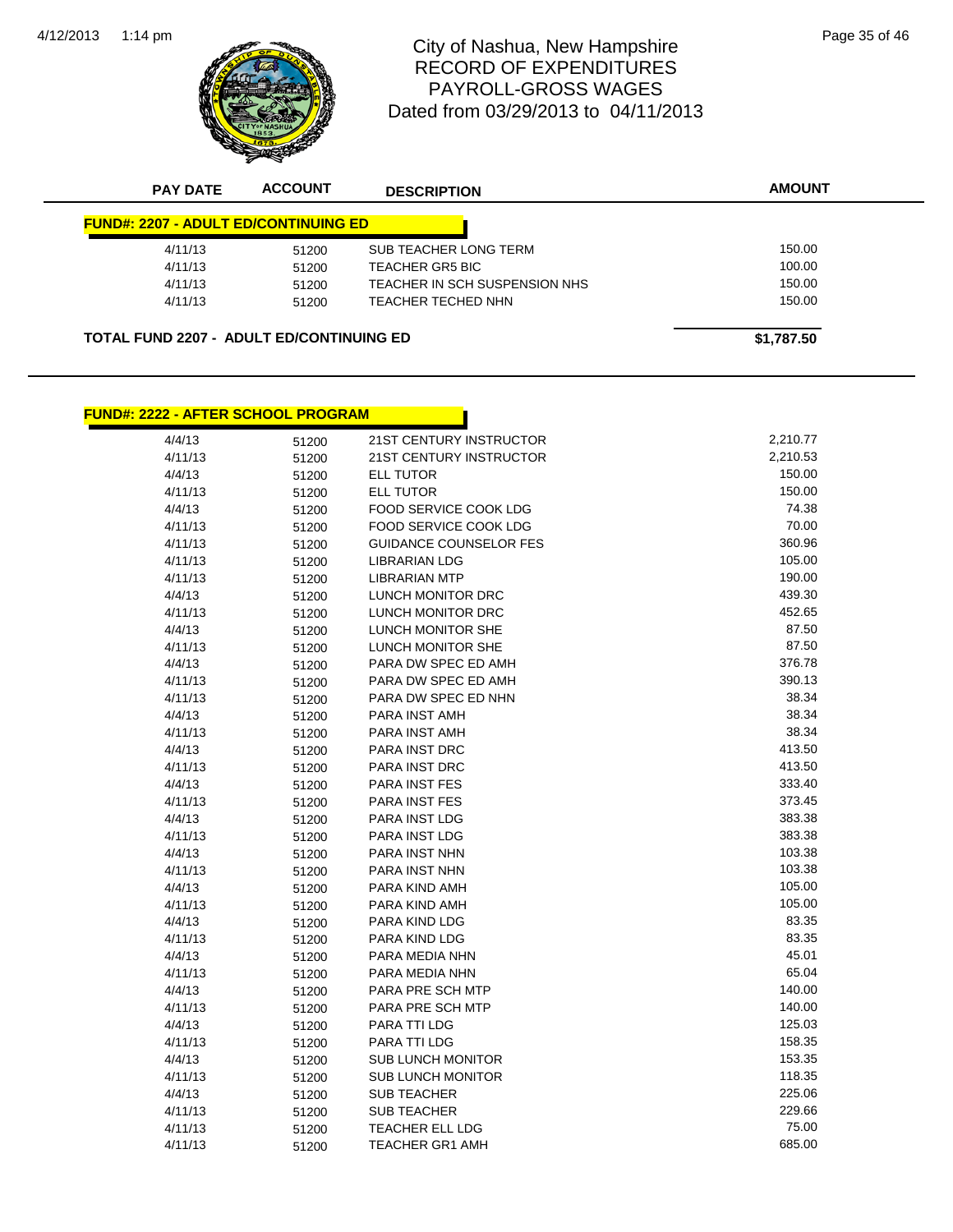

# 1:14 pm Page 36 of 46 RECORD OF EXPENDITURES PAYROLL-GROSS WAGES Dated from 03/29/2013 to 04/11/2013

| <b>PAY DATE</b>                                        | <b>ACCOUNT</b> | <b>DESCRIPTION</b>                         | <b>AMOUNT</b>    |
|--------------------------------------------------------|----------------|--------------------------------------------|------------------|
| <b>FUND#: 2222 - AFTER SCHOOL PROGRAM</b>              |                |                                            |                  |
| 4/11/13                                                | 51200          | <b>TEACHER GR1 DRC</b>                     | 350.00           |
| 4/11/13                                                | 51200          | <b>TEACHER GR1 FES</b>                     | 338.35           |
| 4/11/13                                                | 51200          | <b>TEACHER GR1 LDG</b>                     | 225.00           |
| 4/11/13                                                | 51200          | <b>TEACHER GR2 AMH</b>                     | 525.00           |
| 4/11/13                                                | 51200          | <b>TEACHER GR2 DRC</b>                     | 100.00           |
| 4/11/13                                                | 51200          | <b>TEACHER GR2 LDG</b>                     | 25.00            |
| 4/11/13                                                | 51200          | <b>TEACHER GR3 AMH</b>                     | 525.00           |
| 4/11/13                                                | 51200          | <b>TEACHER GR3 DRC</b>                     | 150.00           |
| 4/11/13                                                | 51200          | <b>TEACHER GR3 FES</b>                     | 225.85           |
| 4/11/13                                                | 51200          | TEACHER GR3 LDG                            | 150.00           |
| 4/11/13                                                | 51200          | <b>TEACHER GR3 MTP</b>                     | 52.50            |
| 4/11/13                                                | 51200          | <b>TEACHER GR3 SHE</b>                     | 300.00           |
| 4/11/13                                                | 51200          | <b>TEACHER GR4 AMH</b>                     | 300.00           |
| 4/11/13                                                | 51200          | <b>TEACHER GR4 DRC</b>                     | 70.00            |
| 4/11/13                                                | 51200          | <b>TEACHER GR4 FES</b>                     | 275.00           |
| 4/11/13                                                | 51200          | <b>TEACHER GR4 LDG</b>                     | 267.50           |
| 4/11/13                                                | 51200          | <b>TEACHER GR5 FES</b>                     | 112.50           |
| 4/11/13                                                | 51200          | <b>TEACHER GR5 LDG</b>                     | 300.00           |
| 4/11/13                                                | 51200          | <b>TEACHER GR5 MTP</b>                     | 262.50           |
| 4/11/13                                                | 51200          | <b>TEACHER GR6 ELM</b>                     | 75.00            |
| 4/11/13                                                | 51200          | <b>TEACHER KIND AMH</b>                    | 300.00           |
| 4/11/13                                                | 51200          | <b>TEACHER KIND FES</b>                    | 162.50           |
| 4/11/13                                                | 51200          | <b>TEACHER KIND LDG</b>                    | 425.00           |
| 4/11/13                                                | 51200          | <b>TEACHER SPED LDG</b>                    | 687.50           |
| 4/11/13                                                | 51200          | TEACHER TEAM FACILITATOR NHS               | 300.00           |
| 4/11/13                                                | 51200          | <b>TEACHER TTI AMH</b>                     | 150.00           |
| 4/11/13                                                | 51200          | <b>TEACHER TTI FES</b>                     | 312.50           |
| 4/11/13                                                | 51200          | <b>TEACHER TTI LDG</b>                     | 262.50           |
| <b>TOTAL FUND 2222 - AFTER SCHOOL PROGRAM</b>          |                |                                            | \$19,743.64      |
| <b>FUND#: 2252 - DAY CARE</b>                          |                |                                            |                  |
| 4/11/13                                                | 51100          | PANTHER PRESCHOOL TEACHER                  | 863.78           |
| <b>TOTAL FUND 2252 - DAY CARE</b>                      |                |                                            | \$863.78         |
|                                                        |                |                                            |                  |
| <b>FUND#: 2503 - PARKS &amp; REC PROGRAMS FUND</b>     |                |                                            |                  |
| 4/4/13<br>4/11/13                                      | 51100<br>51100 | PROGRAM COORDINATOR<br>PROGRAM COORDINATOR | 340.84<br>340.84 |
| <b>TOTAL FUND 2503 - PARKS &amp; REC PROGRAMS FUND</b> |                |                                            | \$681.68         |
|                                                        |                |                                            |                  |

```
FUND#: 2505 - GOVT & EDUCATION CHANNELS FUND
```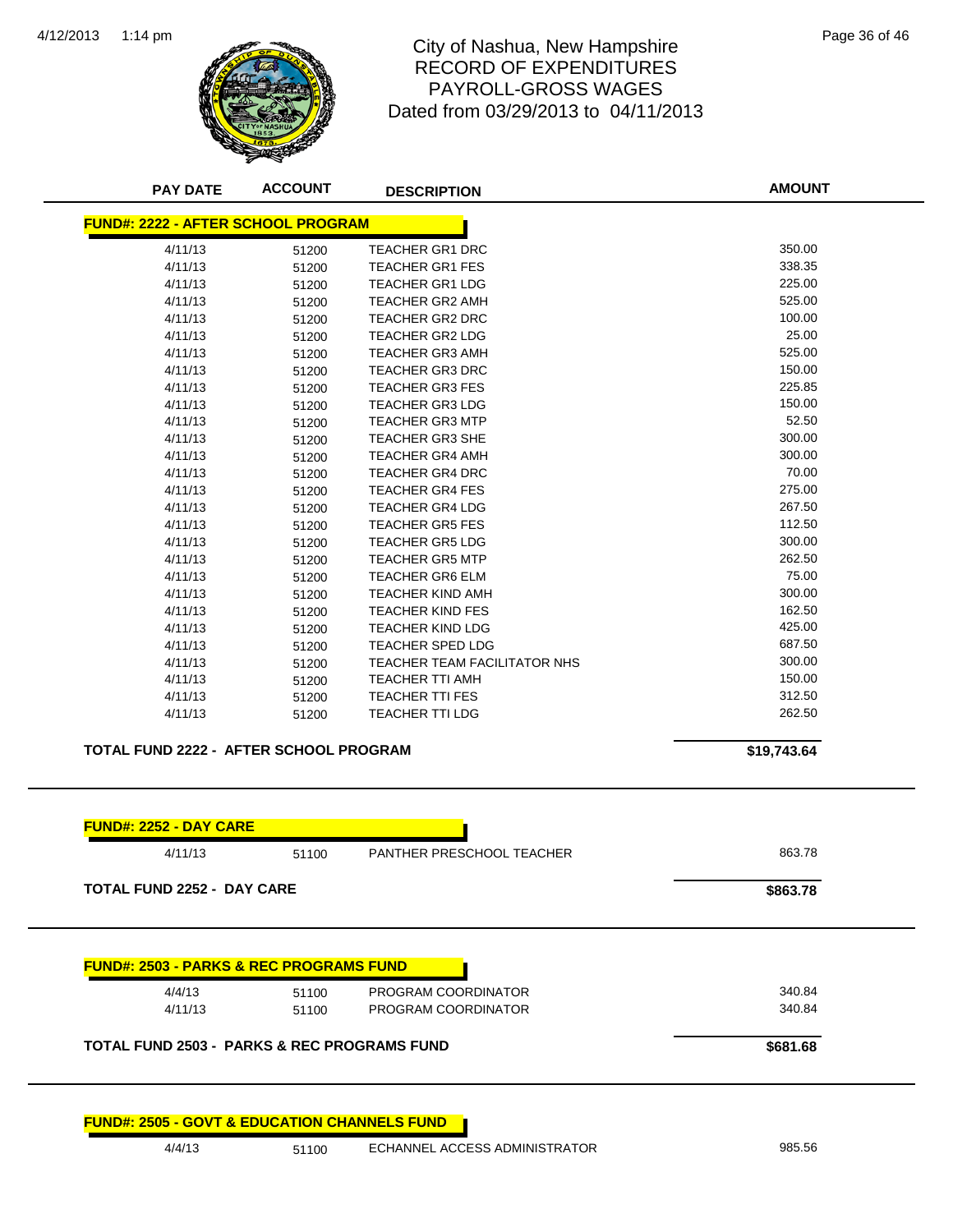4/12/2013



# City of Nashua, New Hampshire<br>
Page 37 of 46 RECORD OF EXPENDITURES PAYROLL-GROSS WAGES Dated from 03/29/2013 to 04/11/2013

| <b>PAY DATE</b>                                         | <b>ACCOUNT</b> | <b>DESCRIPTION</b>                                           | <b>AMOUNT</b>      |
|---------------------------------------------------------|----------------|--------------------------------------------------------------|--------------------|
| <b>FUND#: 2505 - GOVT &amp; EDUCATION CHANNELS FUND</b> |                |                                                              |                    |
| 4/11/13                                                 | 51100          | ECHANNEL ACCESS ADMINISTRATOR                                | 985.56             |
| 4/4/13                                                  | 51100          | <b>PEG PROGRAM MANAGER</b>                                   | 1,106.96           |
| 4/11/13                                                 | 51100          | PEG PROGRAM MANAGER                                          | 1,106.96           |
|                                                         |                | <b>TOTAL FUND 2505 - GOVT &amp; EDUCATION CHANNELS FUND</b>  | \$4,185.04         |
|                                                         |                |                                                              |                    |
| <b>FUND#: 3050 - POLICE GRANTS FUND</b>                 |                |                                                              |                    |
| 4/4/13                                                  | 51100          | DOMESTIC VIOLENCE ADVOCATE                                   | 717.45             |
| 4/11/13                                                 | 51100          | DOMESTIC VIOLENCE ADVOCATE                                   | 717.45             |
| 4/4/13                                                  | 51100          | PATROLMAN ALL RANKS                                          | 1,173.90           |
| 4/11/13                                                 | 51100          | PATROLMAN ALL RANKS                                          | 1,173.90           |
| 4/4/13                                                  | 51300          | <b>OVERTIME-REGULAR</b>                                      | 1,844.11           |
| 4/11/13                                                 | 51300          | <b>OVERTIME-REGULAR</b>                                      | 1,647.03           |
| <b>TOTAL FUND 3050 - POLICE GRANTS FUND</b>             |                |                                                              | \$7,273.84         |
|                                                         |                |                                                              |                    |
| <b>FUND#: 3068 - COMMUNITY SERVICES GRANTS</b>          |                |                                                              |                    |
| 4/4/13                                                  | 51100          | ADMINISTRATIVE ASSISTANT II                                  | 135.39             |
| 4/4/13                                                  | 51100          | <b>BILINGUAL OUTREACH WORKER</b>                             | 141.63             |
| 4/11/13                                                 | 51100          | BILINGUAL OUTREACH WORKER                                    | 141.60             |
| 4/4/13                                                  | 51100          | <b>EPIDEMIOLOGIST</b>                                        | 1,256.05           |
| 4/11/13                                                 | 51100          | <b>EPIDEMIOLOGIST</b>                                        | 1,256.05<br>451.38 |
| 4/4/13                                                  | 51100          | <b>HEALTH PROGRAM SPEC</b>                                   | 451.38             |
| 4/11/13<br>4/4/13                                       | 51100          | <b>HEALTH PROGRAM SPEC</b><br>INTAKE SPECIALIST PROGRAM ASST | 359.30             |
| 4/11/13                                                 | 51100          | <b>INTAKE SPECIALIST PROGRAM ASST</b>                        | 359.30             |
| 4/4/13                                                  | 51100<br>51100 | PUB HEALTH NURSE                                             | 128.47             |
| 4/11/13                                                 | 51100          | PUB HEALTH NURSE                                             | 128.47             |
| 4/4/13                                                  | 51100          | PUB HEALTH PREPAREDNESS COORD                                | 1,044.25           |
| 4/11/13                                                 | 51100          | PUB HEALTH PREPAREDNESS COORD                                | 1,044.26           |
| 4/11/13                                                 | 51750          | <b>RETIREMENT &amp; SEPARATION PAY</b>                       | 231.12             |
| <b>TOTAL FUND 3068 - COMMUNITY SERVICES GRANTS</b>      |                |                                                              | \$7,128.65         |
|                                                         |                |                                                              |                    |
| <b>FUND#: 3070 - COMMUNITY HEALTH GRANTS FUND</b>       |                |                                                              |                    |
| 4/4/13                                                  | 51100          | <b>BILINGUAL OUTREACH WORKER</b>                             | 566.55             |
| 4/11/13                                                 | 51100          | <b>BILINGUAL OUTREACH WORKER</b>                             | 566.40             |
| 4/4/13                                                  | 51100          | PUB HEALTH NURSE                                             | 859.74             |
| 4/11/13                                                 | 51100          | PUB HEALTH NURSE                                             | 859.74             |

TOTAL FUND 3070 - COMMUNITY HEALTH GRANTS FUND<br>
\$2,852.43

4/11/13 51100 PUB HEALTH NURSE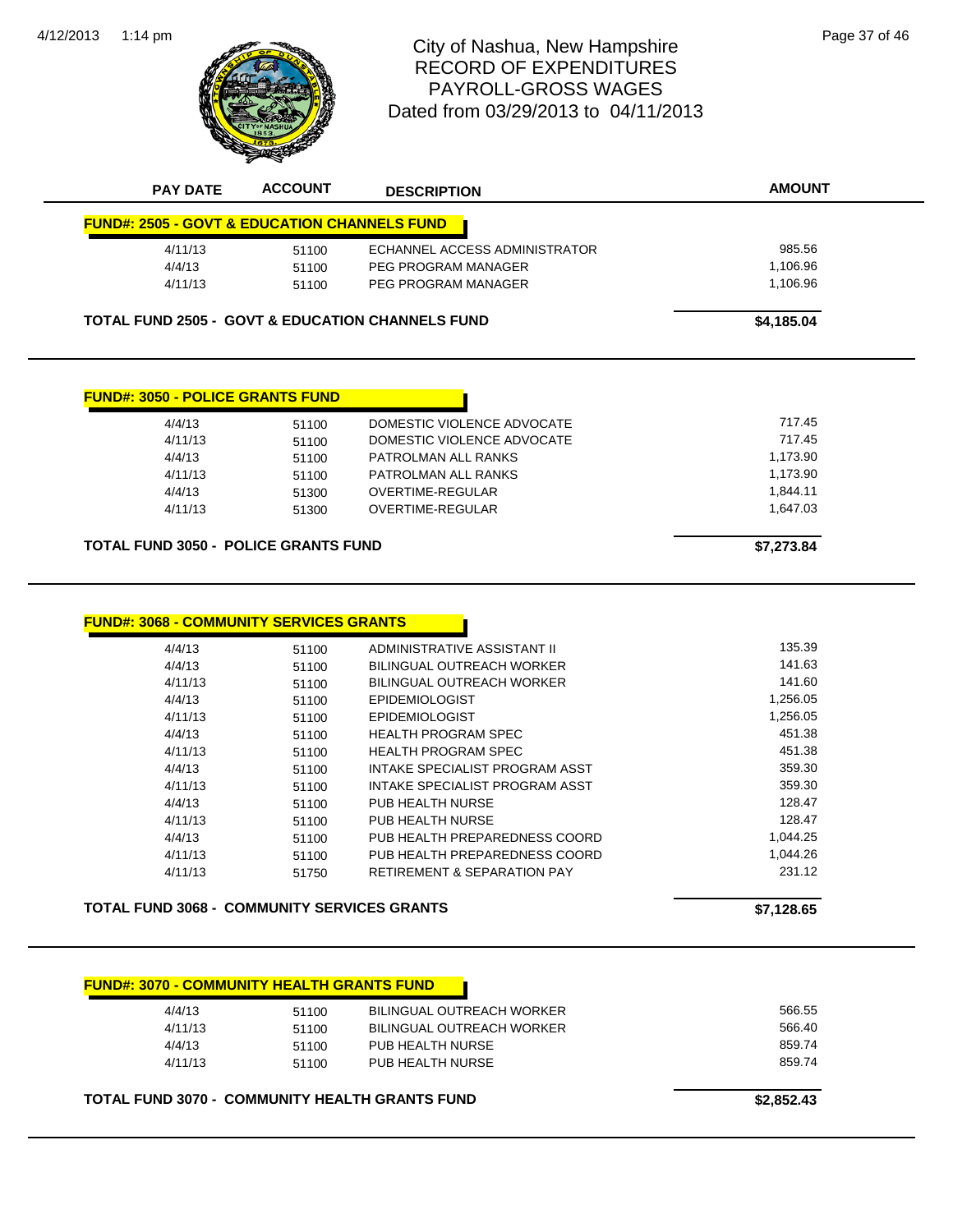

### 1:14 pm Page 38 of 46 RECORD OF EXPENDITURES PAYROLL-GROSS WAGES Dated from 03/29/2013 to 04/11/2013

| <b>PAY DATE</b>                           | <b>ACCOUNT</b> | <b>DESCRIPTION</b>             | <b>AMOUNT</b> |
|-------------------------------------------|----------------|--------------------------------|---------------|
| <b>FUND#: 3090 - URBAN PROGRAM GRANTS</b> |                |                                |               |
| 4/4/13                                    | 51100          | <b>GRANT MGMT SPECIALIST</b>   | 942.74        |
| 4/11/13                                   | 51100          | <b>GRANT MGMT SPECIALIST</b>   | 942.75        |
| 4/4/13                                    | 51100          | INTAKE SPECIALIST PROGRAM ASST | 538.95        |
| 4/11/13                                   | 51100          | INTAKE SPECIALIST PROGRAM ASST | 538.95        |
| 4/4/13                                    | 51100          | <b>MANAGER URBAN PROGRAMS</b>  | 1,367.59      |
| 4/11/13                                   | 51100          | <b>MANAGER URBAN PROGRAMS</b>  | 1,367.59      |
| 4/4/13                                    | 51100          | PROGRAM COORDINATOR LP&HH      | 1,052.88      |
| 4/11/13                                   | 51100          | PROGRAM COORDINATOR LP&HH      | 1,052.89      |
| 4/4/13                                    | 51100          | PROJECT ADMINISTRATOR          | 1,139.67      |
| 4/11/13                                   | 51100          | PROJECT ADMINISTRATOR          | 1,139.67      |
| 4/4/13                                    | 51100          | PROJECT ADMINISTRATOR LP&HH    | 980.80        |
| 4/11/13                                   | 51100          | PROJECT ADMINISTRATOR LP&HH    | 980.80        |
| 4/4/13                                    | 51200          | CODE ENFORCEMENT OFFICER II    | 546.26        |
| 4/11/13                                   | 51200          | CODE ENFORCEMENT OFFICER II    | 546.26        |

**TOTAL FUND 3090 - URBAN PROGRAM GRANTS \$13,137.80**

| <b>FUND#: 3120 - TRANSIT GRANTS</b> |       |                                       |          |
|-------------------------------------|-------|---------------------------------------|----------|
| 4/4/13                              | 51100 | <b>TRANSIT FINANCE COORDINATOR</b>    | 1,117.29 |
| 4/11/13                             | 51100 | <b>TRANSIT FINANCE COORDINATOR</b>    | 1,117.29 |
| 4/4/13                              | 51100 | <b>TRANSIT FLEET FACILITIES SUPV</b>  | 942.75   |
| 4/11/13                             | 51100 | <b>TRANSIT FLEET FACILITIES SUPV</b>  | 942.75   |
| 4/4/13                              | 51100 | <b>TRANSIT MECHANICS</b>              | 1,709.82 |
| 4/11/13                             | 51100 | TRANSIT MECHANICS                     | 1,709.81 |
| 4/4/13                              | 51100 | <b>TRANSIT OPER MKTG SUPV</b>         | 956.86   |
| 4/11/13                             | 51100 | <b>TRANSIT OPER MKTG SUPV</b>         | 956.86   |
| 4/4/13                              | 51100 | TRANSIT OPERATIONS COORDINATOR        | 846.46   |
| 4/11/13                             | 51100 | <b>TRANSIT OPERATIONS COORDINATOR</b> | 846.45   |
| 4/4/13                              | 51100 | TRANSIT UTILITY SERVICE WORKER        | 629.89   |
| 4/11/13                             | 51100 | TRANSIT UTILITY SERVICE WORKER        | 629.89   |
| 4/4/13                              | 51100 | <b>TRANSPORTATION DEPT MANAGER</b>    | 1,418.41 |
| 4/11/13                             | 51100 | <b>TRANSPORTATION DEPT MANAGER</b>    | 1,418.41 |
| 4/4/13                              | 51200 | <b>TRANSIT UTILITY SERVICE WORKER</b> | 150.85   |
| 4/11/13                             | 51200 | TRANSIT UTILITY SERVICE WORKER        | 150.85   |

**TOTAL FUND 3120 - TRANSIT GRANTS \$15,544.64** 

| <b>FUND#: 3800 - SCHOOL GRANTS FUND</b> |       |                                |          |
|-----------------------------------------|-------|--------------------------------|----------|
| 4/11/13                                 | 51100 | 21 CENTURY ELEM MFAM RES COORD | 5,881.52 |
| 4/11/13                                 | 51100 | 21 CENTURY MIDL FAM RES COORD  | 2.047.34 |
| 4/4/13                                  | 51100 | 21ST CENTURY INSTRUCTOR        | 150.00   |
| 4/11/13                                 | 51100 | 21ST CENTURY INSTRUCTOR        | 75.00    |
| 4/4/13                                  | 51100 | ADULT ED DIPOLMA TEACHER       | 75.00    |
| 4/11/13                                 | 51100 | ADULT ED DIPOLMA TEACHER       | 150.00   |
| 4/4/13                                  | 51100 | ADULT ED ENRICHMENT INST       | 162.50   |
| 4/11/13                                 | 51100 | ADULT ED ENRICHMENT INST       | 312.50   |
| 4/4/13                                  | 51100 | ADULT ED INSTRUCTOR            | 375.00   |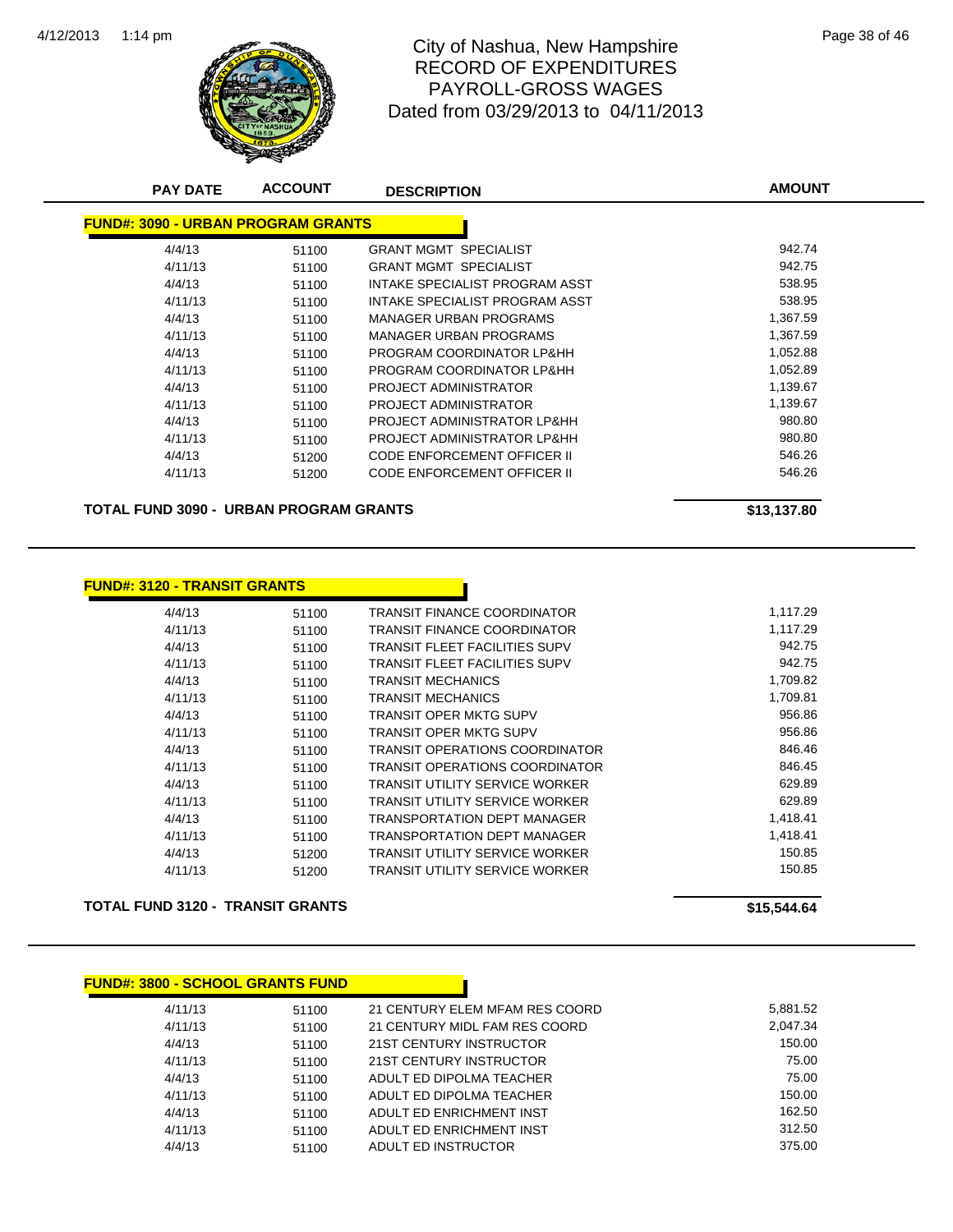

### 1:14 pm Page 39 of 46 RECORD OF EXPENDITURES PAYROLL-GROSS WAGES Dated from 03/29/2013 to 04/11/2013

| <b>PAY DATE</b>                         | <b>ACCOUNT</b> | <b>DESCRIPTION</b>            | <b>AMOUNT</b> |
|-----------------------------------------|----------------|-------------------------------|---------------|
| <b>FUND#: 3800 - SCHOOL GRANTS FUND</b> |                |                               |               |
| 4/11/13                                 | 51100          | ADULT ED INSTRUCTOR           | 375.00        |
| 4/11/13                                 | 51100          | ASSISTANT PRINCIPAL BRO       | 1,381.31      |
| 4/11/13                                 | 51100          | ASSISTANT PRINCIPAL MTP       | 1,381.31      |
| 4/11/13                                 | 51100          | ASSISTANT PRINCIPAL SHE       | 1,436.98      |
| 4/11/13                                 | 51100          | AYP FACILITATOR FES           | 2,629.99      |
| 4/11/13                                 | 51100          | AYP FACILITATOR LDG           | 3,314.32      |
| 4/4/13                                  | 51100          | <b>CLERICAL 21 CENTURY</b>    | 712.88        |
| 4/11/13                                 | 51100          | <b>CLERICAL 21 CENTURY</b>    | 712.88        |
| 4/11/13                                 | 51100          | DEPT OF ED POSITION           | 2,467.00      |
| 4/11/13                                 | 51100          | DIRECTOR 21 CENTURY           | 2,157.90      |
| 4/4/13                                  | 51100          | <b>ELL TUTOR</b>              | 100.00        |
| 4/11/13                                 | 51100          | <b>ELL TUTOR</b>              | 600.00        |
| 4/4/13                                  | 51100          | <b>FAMILY LIAISON</b>         | 400.00        |
| 4/11/13                                 | 51100          | <b>FAMILY LIAISON</b>         | 400.00        |
| 4/11/13                                 | 51100          | FOCUS MONITORING DATA ANALYST | 1,127.25      |
| 4/4/13                                  | 51100          | <b>INTERPRETER</b>            | 450.00        |
| 4/11/13                                 | 51100          | <b>INTERPRETER</b>            | 212.50        |
| 4/11/13                                 | 51100          | <b>LIBRARIAN NHN</b>          | 100.00        |
| 4/11/13                                 | 51100          | <b>LIBRARIAN NHS</b>          | 100.00        |
| 4/4/13                                  | 51100          | PARA DW SPEC ED NHN           | 75.00         |
| 4/11/13                                 | 51100          | PARA DW SPEC ED NHN           | 75.00         |
| 4/4/13                                  | 51100          | PARA INST BIR                 | 105.00        |
| 4/11/13                                 | 51100          | PARA INST BIR                 | 105.00        |
| 4/4/13                                  | 51100          | PARA INST SHE                 | 131.25        |
| 4/11/13                                 | 51100          | PARA INST SHE                 | 105.00        |
| 4/4/13                                  | 51100          | PARA MEDIA NHN                | 16.69         |
| 4/4/13                                  | 51100          | PARA TTI AMH                  | 1,026.90      |
| 4/11/13                                 | 51100          | PARA TTI AMH                  | 1,026.90      |
| 4/4/13                                  | 51100          | PARA TTI DRC                  | 823.88        |
| 4/11/13                                 | 51100          | PARA TTI DRC                  | 849.96        |
| 4/4/13                                  | 51100          | PARA TTI LDG                  | 2,502.90      |
| 4/11/13                                 | 51100          | PARA TTI LDG                  | 2,502.90      |
| 4/4/13                                  | 51100          | PARA TTI NURSERY              | 1,172.89      |
| 4/11/13                                 | 51100          | PARA TTI NURSERY              | 1,143.28      |
| 4/11/13                                 | 51100          | <b>SLC GRANT DIRECTOR</b>     | 3,310.28      |
| 4/11/13                                 | 51100          | SOCIAL WORKER FMS             | 150.00        |
| 4/4/13                                  | 51100          | SUB TEACHER                   | 176.25        |
| 4/11/13                                 | 51100          | SUB TEACHER                   | 575.00        |
| 4/11/13                                 | 51100          | SYSTEMS ADMIN SCH YEAR        | 2,105.58      |
| 4/11/13                                 | 51100          | <b>TEACHER BUSINESS NHN</b>   | 225.00        |
| 4/11/13                                 | 51100          | TEACHER DWSE ELM              | 8,111.16      |
| 4/11/13                                 | 51100          | TEACHER ELL BIR               | 125.00        |
| 4/11/13                                 | 51100          | TEACHER ELL ELM               | 100.00        |
| 4/11/13                                 | 51100          | TEACHER ELL FMS               | 125.00        |
| 4/11/13                                 | 51100          | TEACHER ELL LDG               | 986.34        |
| 4/11/13                                 | 51100          | <b>TEACHER ENGLISH FMS</b>    | 150.00        |
| 4/11/13                                 | 51100          | <b>TEACHER GR1 DRC</b>        | 2,486.33      |
| 4/11/13                                 | 51100          | <b>TEACHER GR2 BRO</b>        | 858.63        |
| 4/11/13                                 | 51100          | <b>TEACHER GR2 FES</b>        | 1,529.84      |
| 4/11/13                                 | 51100          | TEACHER GR2 SHE               | 1,509.91      |
| 4/11/13                                 | 51100          | <b>TEACHER GR4 DRC</b>        | 100.00        |
| 4/11/13                                 | 51100          | <b>TEACHER GR4 LDG</b>        | 1,717.25      |
| 4/11/13                                 | 51100          | TEACHER GR5 BIC               | 1,488.22      |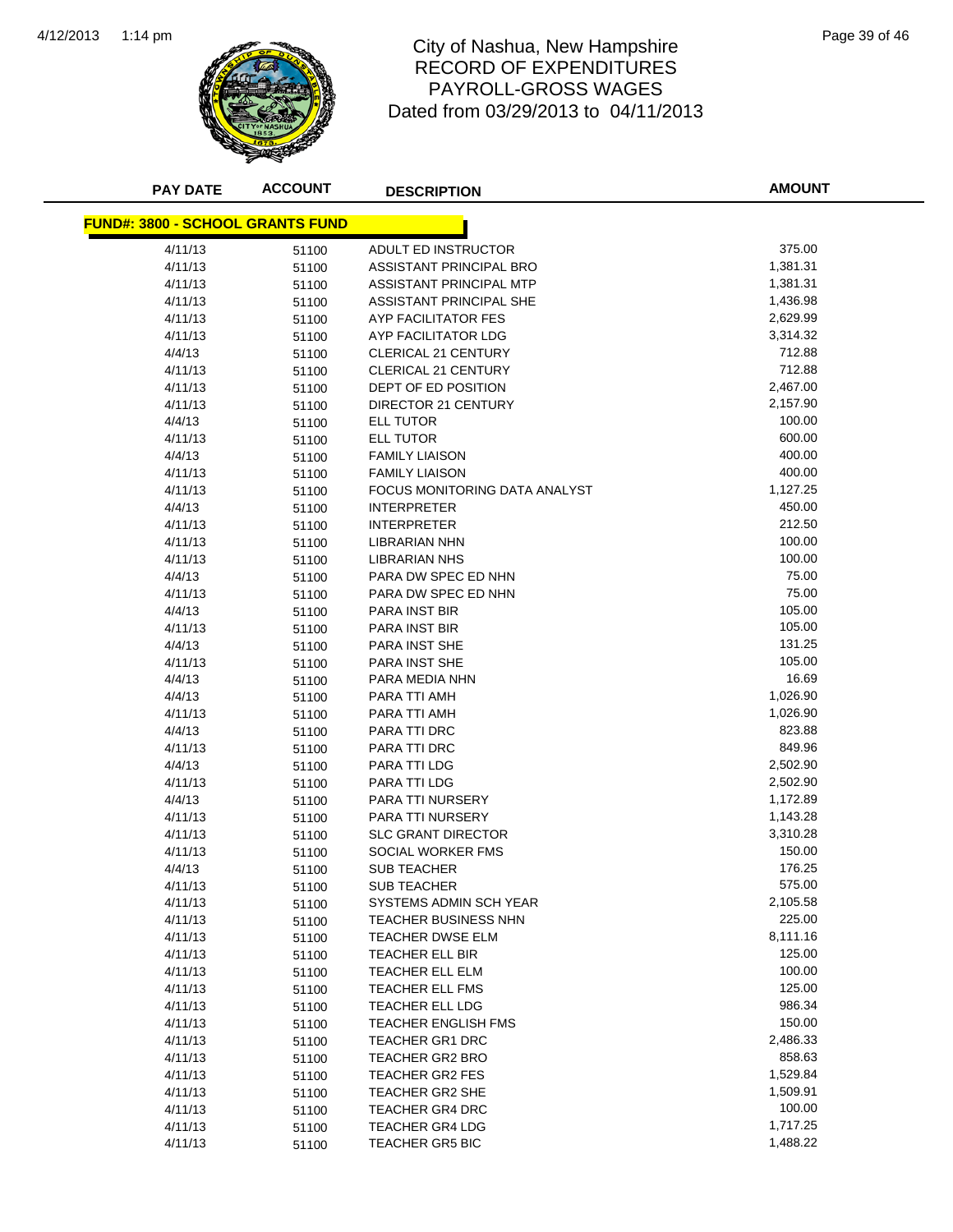

## 1:14 pm Page 40 of 46 RECORD OF EXPENDITURES PAYROLL-GROSS WAGES Dated from 03/29/2013 to 04/11/2013

| <b>PAY DATE</b>                         | <b>ACCOUNT</b> | <b>DESCRIPTION</b>                   | <b>AMOUNT</b>     |
|-----------------------------------------|----------------|--------------------------------------|-------------------|
| <b>FUND#: 3800 - SCHOOL GRANTS FUND</b> |                |                                      |                   |
|                                         |                |                                      |                   |
| 4/11/13                                 | 51100          | TEACHER GR6 ELM                      | 200.00            |
| 4/11/13                                 | 51100          | TEACHER GR6 FMS                      | 150.00            |
| 4/11/13                                 | 51100          | TEACHER GRAPH NHS                    | 50.00             |
| 4/11/13                                 | 51100          | TEACHER KIND BIR                     | 100.00            |
| 4/11/13                                 | 51100          | TEACHER MATH NHN                     | 75.00             |
| 4/11/13                                 | 51100          | TEACHER MATH NHS                     | 150.00            |
| 4/11/13                                 | 51100          | TEACHER PRESCHOOL WID                | 1,842.47          |
| 4/11/13                                 | 51100          | <b>TEACHER SCIENCE ELM</b>           | 100.00            |
| 4/11/13                                 | 51100          | <b>TEACHER SCIENCE NHN</b>           | 225.00            |
| 4/11/13                                 | 51100          | TEACHER SOCIAL STUDIES NHN           | 375.00            |
| 4/11/13                                 | 51100          | TEACHER SPED ELM                     | 15,722.03         |
| 4/4/13                                  | 51100          | TEACHER SPED FMS                     | 1,298.44          |
| 4/11/13                                 | 51100          | TEACHER SPED FMS                     | 4,856.71          |
| 4/11/13                                 | 51100          | TEACHER SPED NHN                     | 10,447.18         |
| 4/11/13                                 | 51100          | TEACHER SPED NHS                     | 21,347.28         |
| 4/11/13                                 | 51100          | <b>TEACHER TEAM FACILITATOR MTP</b>  | 1,777.04          |
| 4/11/13                                 | 51100          | TEACHER TEAM FACILITATOR NHS         | 2,456.99          |
| 4/11/13                                 | 51100          | <b>TEACHER TTI NURSERY</b>           | 2,526.22          |
| 4/11/13                                 | 51100          | TITLE 1 COORDINATOR TTI              | 2,917.57          |
| 4/4/13                                  | 51200          | 21ST CENTURY INSTRUCTOR              | 518.62            |
| 4/11/13                                 | 51200          | 21ST CENTURY INSTRUCTOR              | 611.76            |
| 4/4/13                                  | 51200          | <b>CLERICAL TITLE 1 TTI</b>          | 617.83            |
| 4/11/13                                 | 51200          | <b>CLERICAL TITLE 1 TTI</b>          | 617.83<br>375.00  |
| 4/4/13                                  | 51200          | <b>FAMILY LIAISON</b>                |                   |
| 4/11/13                                 | 51200          | <b>FAMILY LIAISON</b>                | 375.00<br>600.00  |
| 4/11/13                                 | 51200          | GUIDANCE COUNSELOR ELM               |                   |
| 4/11/13                                 | 51200          | GUIDANCE COUNSELOR NHN               | 500.00            |
| 4/4/13                                  | 51200          | HOME SCHOOL CORD TTI                 | 3,529.39          |
| 4/11/13                                 | 51200          | HOME SCHOOL CORD TTI                 | 3,436.75<br>25.00 |
| 4/11/13<br>4/4/13                       | 51200          | <b>LIBRARIAN FMS</b><br>PARA ALT FMS | 61.25             |
| 4/11/13                                 | 51200<br>51200 | PARA ALT FMS                         | 61.25             |
| 4/4/13                                  | 51200          | PARA DW SPEC ED NHN                  | 174.42            |
| 4/11/13                                 | 51200          | PARA DW SPEC ED NHN                  | 174.42            |
| 4/4/13                                  | 51200          | PARA DW SPEC ED NHS                  | 35.00             |
| 4/11/13                                 | 51200          | PARA DW SPEC ED NHS                  | 35.00             |
| 4/4/13                                  | 51200          | PARA DW SPEC ED PMS                  | 70.00             |
| 4/11/13                                 | 51200          | PARA DW SPEC ED PMS                  | 70.00             |
| 4/4/13                                  | 51200          | PARA DW SPEC ELM                     | 140.00            |
| 4/11/13                                 | 51200          | PARA DW SPEC ELM                     | 280.00            |
| 4/4/13                                  | 51200          | PARA INST ELM                        | 96.25             |
| 4/11/13                                 | 51200          | PARA INST ELM                        | 96.25             |
| 4/4/13                                  | 51200          | <b>PARA INST FMS</b>                 | 96.25             |
| 4/11/13                                 | 51200          | PARA INST FMS                        | 131.25            |
| 4/4/13                                  | 51200          | PARA INST PMS                        | 122.50            |
| 4/11/13                                 | 51200          | <b>PARA INST PMS</b>                 | 105.00            |
| 4/4/13                                  | 51200          | PARA MEDIA NHN                       | 70.00             |
| 4/11/13                                 | 51200          | PARA MEDIA NHN                       | 86.69             |
| 4/4/13                                  | 51200          | <b>SUB TEACHER</b>                   | 165.89            |
| 4/11/13                                 | 51200          | <b>SUB TEACHER</b>                   | 153.44            |
| 4/11/13                                 | 51200          | TEACHER COMPUTER ELM                 | 35.00             |
| 4/11/13                                 | 51200          | TEACHER DEAF WID                     | 35.00             |
| 4/11/13                                 | 51200          | TEACHER DWSE ELM                     | 105.02            |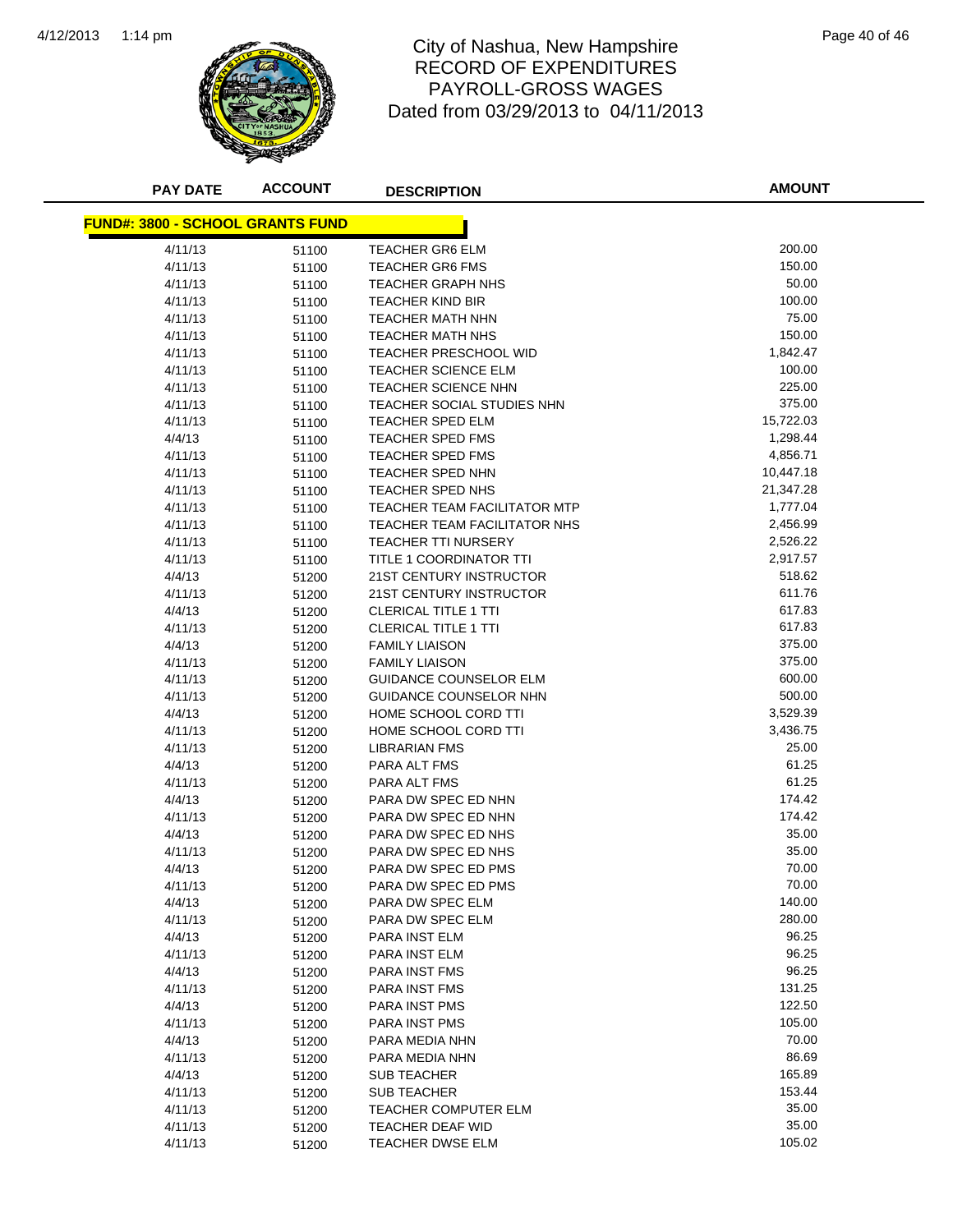

# City of Nashua, New Hampshire Page 41 of 46 RECORD OF EXPENDITURES PAYROLL-GROSS WAGES Dated from 03/29/2013 to 04/11/2013

| <b>PAY DATE</b>                         | <b>ACCOUNT</b> | <b>DESCRIPTION</b>         | <b>AMOUNT</b> |
|-----------------------------------------|----------------|----------------------------|---------------|
| <b>FUND#: 3800 - SCHOOL GRANTS FUND</b> |                |                            |               |
| 4/11/13                                 | 51200          | <b>TEACHER ENGLISH FMS</b> | 35.00         |
| 4/11/13                                 | 51200          | <b>TEACHER ENGLISH PMS</b> | 100.00        |
| 4/11/13                                 | 51200          | <b>TEACHER FACS ELM</b>    | 50.00         |
| 4/11/13                                 | 51200          | <b>TEACHER FACS PMS</b>    | 85.00         |
| 4/11/13                                 | 51200          | <b>TEACHER GR6 ELM</b>     | 340.00        |
| 4/11/13                                 | 51200          | <b>TEACHER GR6 FMS</b>     | 320.00        |
| 4/11/13                                 | 51200          | <b>TEACHER GR6 PMS</b>     | 85.00         |
| 4/11/13                                 | 51200          | <b>TEACHER PE PMS</b>      | 105.00        |
| 4/11/13                                 | 51200          | <b>TEACHER SCIENCE ELM</b> | 42.50         |
| 4/11/13                                 | 51200          | <b>TEACHER SCIENCE FMS</b> | 35.00         |
| 4/11/13                                 | 51200          | <b>TEACHER SCIENCE PMS</b> | 200.00        |
| 4/11/13                                 | 51200          | <b>TEACHER SPED FMS</b>    | 438.41        |
| 4/11/13                                 | 51200          | <b>TEACHER SPED PMS</b>    | 70.00         |
| 4/11/13                                 | 51200          | <b>TEACHER TECHED ELM</b>  | 35.00         |
| 4/11/13                                 | 51200          | <b>TEACHER TTI AMH</b>     | 6,135.26      |
| 4/11/13                                 | 51200          | <b>TEACHER TTI FES</b>     | 14,251.31     |
| 4/11/13                                 | 51200          | <b>TEACHER TTI LDG</b>     | 11,203.20     |
| 4/11/13                                 | 51200          | <b>TEACHER TTI MTP</b>     | 7,875.00      |
| 4/11/13                                 | 51200          | <b>TEACHER TTI NURSERY</b> | 4,395.02      |
| 4/11/13                                 | 51200          | <b>TEACHER TTIDRC</b>      | 9,865.65      |
| 4/4/13                                  | 51300          | <b>OVERTIME-REGULAR</b>    | 27.62         |
| 4/4/13                                  | 51412          | <b>WAGES PER DIEM</b>      | 527.00        |
| 4/11/13                                 | 51412          | <b>WAGES PER DIEM</b>      | 778.10        |
| 4/4/13                                  | 51650          | <b>ADDITIONAL HOURS</b>    | 259.05        |
| 4/11/13                                 | 51650          | <b>ADDITIONAL HOURS</b>    | 2,757.09      |
| 4/4/13                                  | 51700          | <b>STIPENDS</b>            | 450.00        |
| 4/11/13                                 | 51700          | <b>STIPENDS</b>            | 487.50        |

**TOTAL FUND 3800 - SCHOOL GRANTS FUND \$207,957.22** 

#### **FUND#: 3810 - FOOD SERVICE GRANTS FUND**

**TOTAL FUND 3810 - FOOD SERVICE GRANTS FUND \$1,967.80**

| <b>FUND#: 4005 - TRAFFIC VIOLATIONS FUND</b> |       |                                   |          |  |
|----------------------------------------------|-------|-----------------------------------|----------|--|
| 4/4/13                                       | 51100 | <b>COORDINATOR TVB</b>            | 827.49   |  |
| 4/11/13                                      | 51100 | <b>COORDINATOR TVB</b>            | 827.49   |  |
| 4/4/13                                       | 51100 | PARKING ENFORCEMENT SPEC          | 2,257.86 |  |
| 4/11/13                                      | 51100 | PARKING ENFORCEMENT SPEC          | 2.257.85 |  |
| 4/4/13                                       | 51100 | <b>VEHICLE REGISTRATION CLERK</b> | 826.44   |  |
| 4/11/13                                      | 51100 | <b>VEHICLE REGISTRATION CLERK</b> | 826.44   |  |
| 4/4/13                                       | 51300 | OVERTIME-REGULAR                  | 490.12   |  |
| 4/11/13                                      | 51300 | OVERTIME-REGULAR                  | 576.87   |  |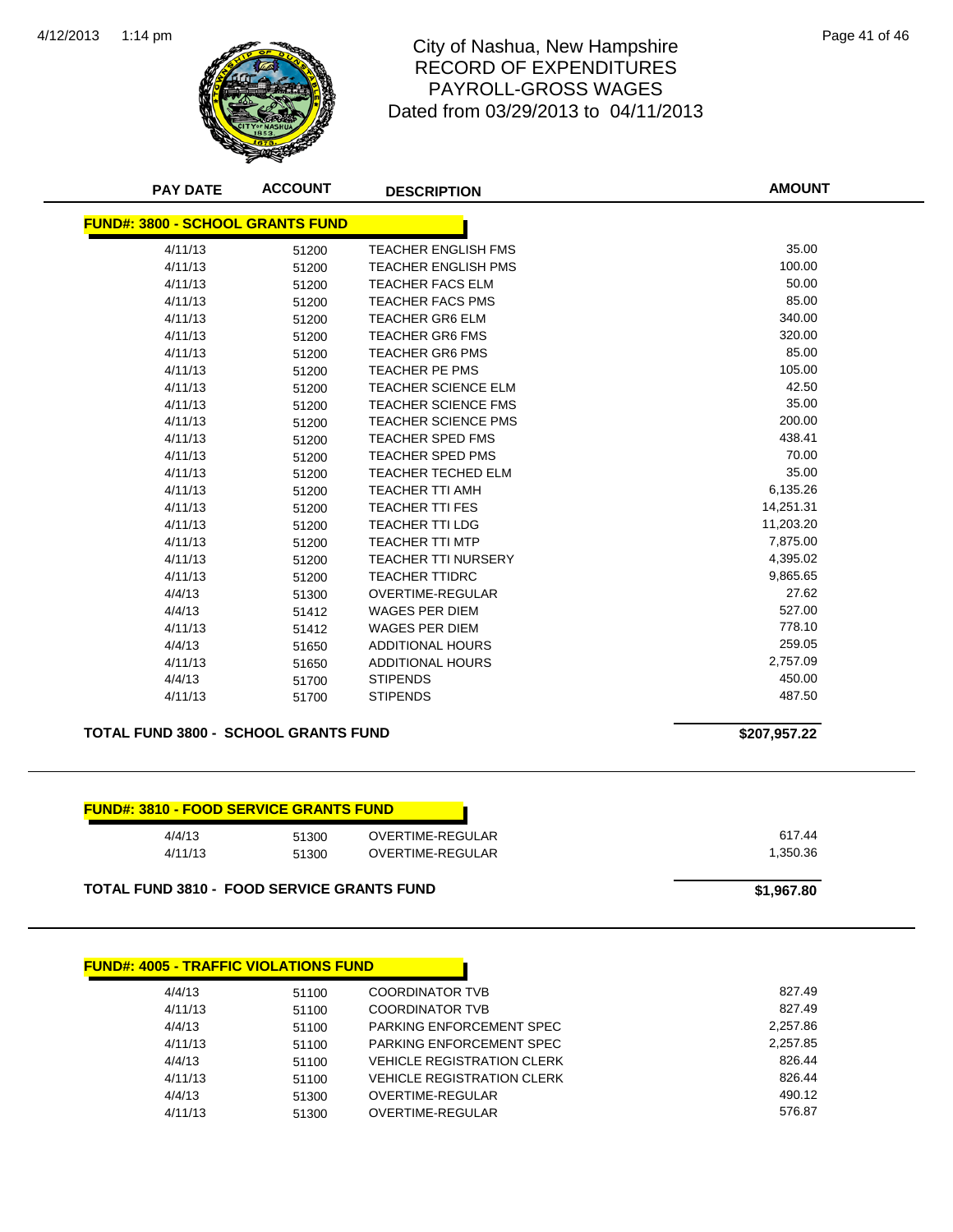| 4/12/2013 | $1:14$ pm                                                                                                                                         |                                                    | City of Nashua, New Hampshire<br><b>RECORD OF EXPENDITURES</b><br><b>PAYROLL-GROSS WAGES</b><br>Dated from 03/29/2013 to 04/11/2013        | Page 42 of 46                                                                 |
|-----------|---------------------------------------------------------------------------------------------------------------------------------------------------|----------------------------------------------------|--------------------------------------------------------------------------------------------------------------------------------------------|-------------------------------------------------------------------------------|
|           | <b>PAY DATE</b>                                                                                                                                   | <b>ACCOUNT</b>                                     | <b>DESCRIPTION</b>                                                                                                                         | <b>AMOUNT</b>                                                                 |
|           | <b>TOTAL FUND 4005 - TRAFFIC VIOLATIONS FUND</b>                                                                                                  |                                                    |                                                                                                                                            | \$8,890.56                                                                    |
|           | <b>FUND#: 4010 - MOTOR VEHICLE ADMIN FUND</b>                                                                                                     |                                                    |                                                                                                                                            |                                                                               |
|           | 4/4/13                                                                                                                                            | 51100                                              | <b>VEHICLE REGISTRATION CLERK</b>                                                                                                          | 260.66                                                                        |
|           | 4/11/13                                                                                                                                           | 51100                                              | <b>VEHICLE REGISTRATION CLERK</b>                                                                                                          | 260.66                                                                        |
|           | 4/4/13                                                                                                                                            | 51200                                              | <b>VEHICLE REGISTRATION CLERK</b>                                                                                                          | 767.81                                                                        |
|           | 4/11/13                                                                                                                                           | 51200                                              | <b>VEHICLE REGISTRATION CLERK</b>                                                                                                          | 881.73                                                                        |
|           | 4/4/13                                                                                                                                            | 51300                                              | <b>OVERTIME-REGULAR</b>                                                                                                                    | 8.99                                                                          |
|           | 4/11/13                                                                                                                                           | 51300                                              | OVERTIME-REGULAR                                                                                                                           | 38.24                                                                         |
|           | <b>TOTAL FUND 4010 - MOTOR VEHICLE ADMIN FUND</b>                                                                                                 |                                                    |                                                                                                                                            | \$2,218.09                                                                    |
|           | 4/4/13<br>4/11/13<br>4/4/13<br>4/11/13<br>TOTAL FUND 4030 - POLICE SPECIAL DETAILS<br><b>FUND#: 4035 - POLICE OT BILLING</b><br>4/4/13<br>4/11/13 | 51200<br>51200<br>51712<br>51712<br>51300<br>51300 | <b>OUTSIDE DETAIL SPEC PT</b><br><b>OUTSIDE DETAIL SPEC PT</b><br>SPECIAL DETAIL<br>SPECIAL DETAIL<br>OVERTIME-REGULAR<br>OVERTIME-REGULAR | 555.49<br>555.49<br>6,611.75<br>9,203.16<br>\$16,925.89<br>1,197.26<br>798.51 |
|           | <b>TOTAL FUND 4035 - POLICE OT BILLING</b>                                                                                                        |                                                    |                                                                                                                                            | \$1,995.77                                                                    |
|           | <b>FUND#: 4065 - FIRE WATCHGUARDS FUND</b>                                                                                                        |                                                    |                                                                                                                                            |                                                                               |
|           | 4/4/13                                                                                                                                            | 51712                                              | <b>SPECIAL DETAIL</b>                                                                                                                      | 2,096.33                                                                      |
|           | 4/11/13                                                                                                                                           | 51712                                              | <b>SPECIAL DETAIL</b>                                                                                                                      | 703.48                                                                        |
|           | <b>TOTAL FUND 4065 - FIRE WATCHGUARDS FUND</b>                                                                                                    |                                                    |                                                                                                                                            | \$2,799.81                                                                    |
|           | <b>FUND#: 5010 - CAP PROJECTS-INFO TECHNOLOGY</b>                                                                                                 |                                                    |                                                                                                                                            |                                                                               |
|           | 4/4/13                                                                                                                                            | 51400                                              | WAGES TEMP-SEASONAL                                                                                                                        | 450.00                                                                        |
|           | 4/11/13                                                                                                                                           | 51400                                              | WAGES TEMP-SEASONAL                                                                                                                        | 435.00                                                                        |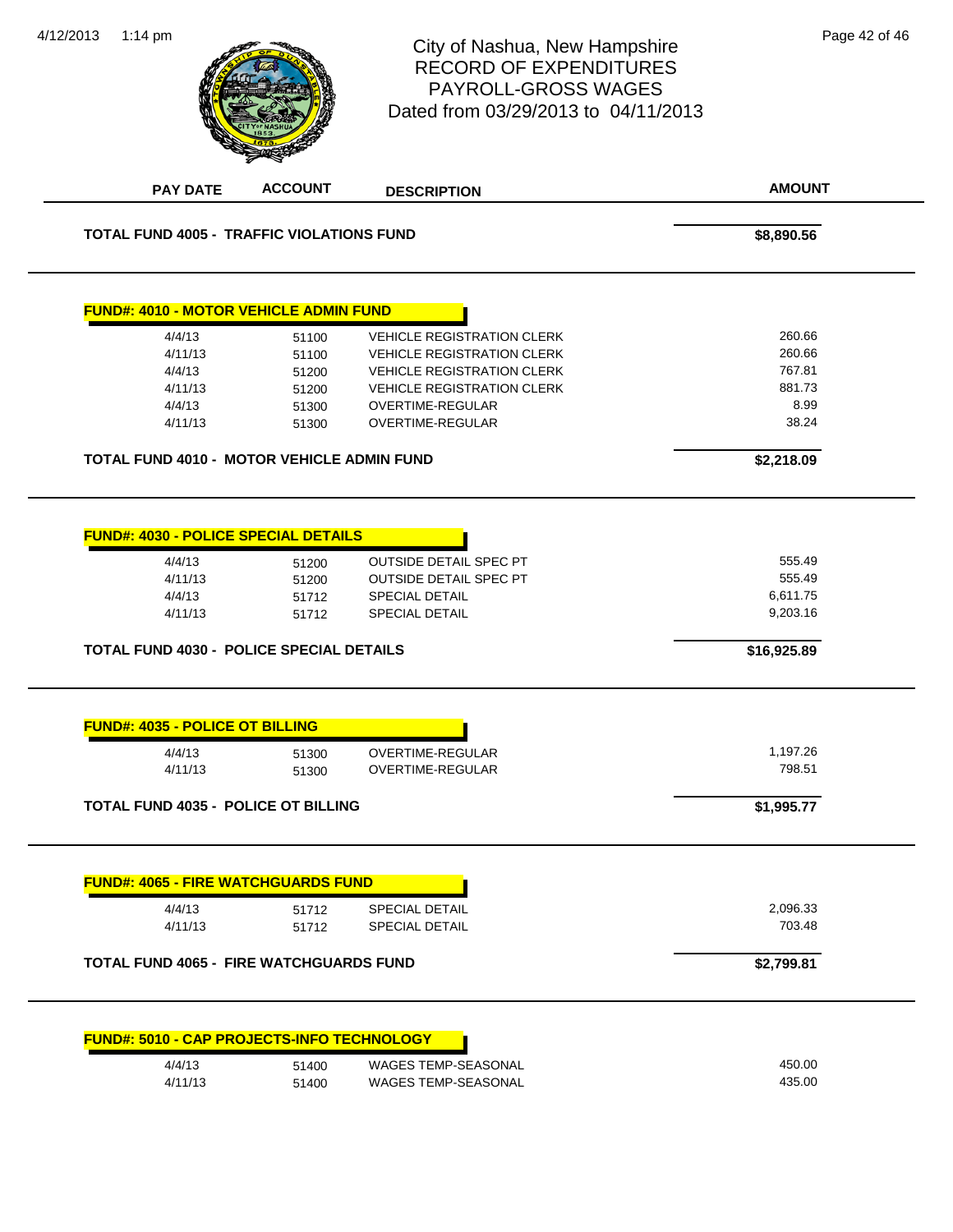

## 1:14 pm Page 43 of 46 RECORD OF EXPENDITURES PAYROLL-GROSS WAGES Dated from 03/29/2013 to 04/11/2013

**TOTAL FUND 5010 - CAP PROJECTS-INFO TECHNOLOGY \$885.00 FUND#: 6000 - SOLID WASTE FUND** 4/4/13 51100 ACCOUNTING COMPLIANCE MGR 148.93 4/11/13 51100 ACCOUNTING COMPLIANCE MGR 148.95 4/4/13 51100 ADMINISTRATIVE ASSISTANT I 617.57 4/11/13 51100 ADMINISTRATIVE ASSISTANT I 617.57 4/4/13 51100 ADMINISTRATIVE ASSISTANT II 934.75 4/11/13 51100 ADMINISTRATIVE ASSISTANT II 649.33 4/4/13 51100 AUTOMATIC COLLECTION EQUIP OPR 3,564.80 4/11/13 51100 AUTOMATIC COLLECTION EQUIP OPR 3,564.80 4/4/13 51100 CITY ENGINEER 289.38 4/11/13 51100 CITY ENGINEER 289.38 4/4/13 51100 COLLECTION EQUIP OPR 8,470.40 4/11/13 51100 COLLECTION EQUIP OPR 8,460.80 4/4/13 51100 DEP TREASURER TAX COLLECTOR 223.96 4/11/13 51100 DEP TREASURER TAX COLLECTOR 223.96 4/4/13 51100 DEPUTY MANAGER OF ENGINEERING 72.32 4/11/13 51100 DEPUTY MANAGER OF ENGINEERING 72.32 4/4/13 51100 DIRECTOR PUBLIC WORKS 199.96 4/11/13 51100 DIRECTOR PUBLIC WORKS 199.96 4/4/13 51100 DPW BILLING ACCOUNTANT 427.79 4/11/13 51100 DPW BILLING ACCOUNTANT 427.78 4/4/13 51100 DPW COLLECTIONS SPEC III 355.32 4/11/13 51100 DPW COLLECTIONS SPEC III 355.32 4/4/13 51100 DPW CONTRACT ADMINISTRATOR 106.16 4/11/13 51100 DPW CONTRACT ADMINISTRATOR 106.19 4/4/13 51100 ENVIRONMENTAL ENGINEER 1,219.71 4/11/13 51100 ENVIRONMENTAL ENGINEER 1,219.71 4/4/13 51100 EQUIPMENT OPR LANDFILL 6,254.40 4/11/13 51100 EQUIPMENT OPR LANDFILL 6,254.41 4/4/13 51100 FINANCE AND ADMIN MANAGER 361.60 4/11/13 51100 FINANCE AND ADMIN MANAGER 361.60 4/4/13 51100 LICENSED SCALE OPERATOR 666.33 4/11/13 51100 LICENSED SCALE OPERATOR 666.33 4/4/13 51100 OPERATIONS MANAGER STREETS 166.61 4/11/13 51100 OPERATIONS MANAGER STREETS 166.62 4/4/13 51100 RECYCLING COORDINATOR 1,009.40 4/11/13 51100 RECYCLING COORDINATOR 1,040.86 4/4/13 51100 SOLID WASTE FOREMAN 2,262.98 4/11/13 51100 SOLID WASTE FOREMAN 2,262.98 4/4/13 51100 SUPERINTENDENT OF SOLID WASTE 50 1,485.69 4/11/13 51100 SUPERINTENDENT OF SOLID WASTE 1,485.69 4/4/13 51300 OVERTIME-REGULAR 1,769.67

> 4/11/13 51300 OVERTIME-REGULAR 1,529.24 4/11/13 51400 WAGES TEMP-SEASONAL 3,120.00

**TOTAL FUND 6000 - SOLID WASTE FUND \$63,831.53** 

**AMOUNT**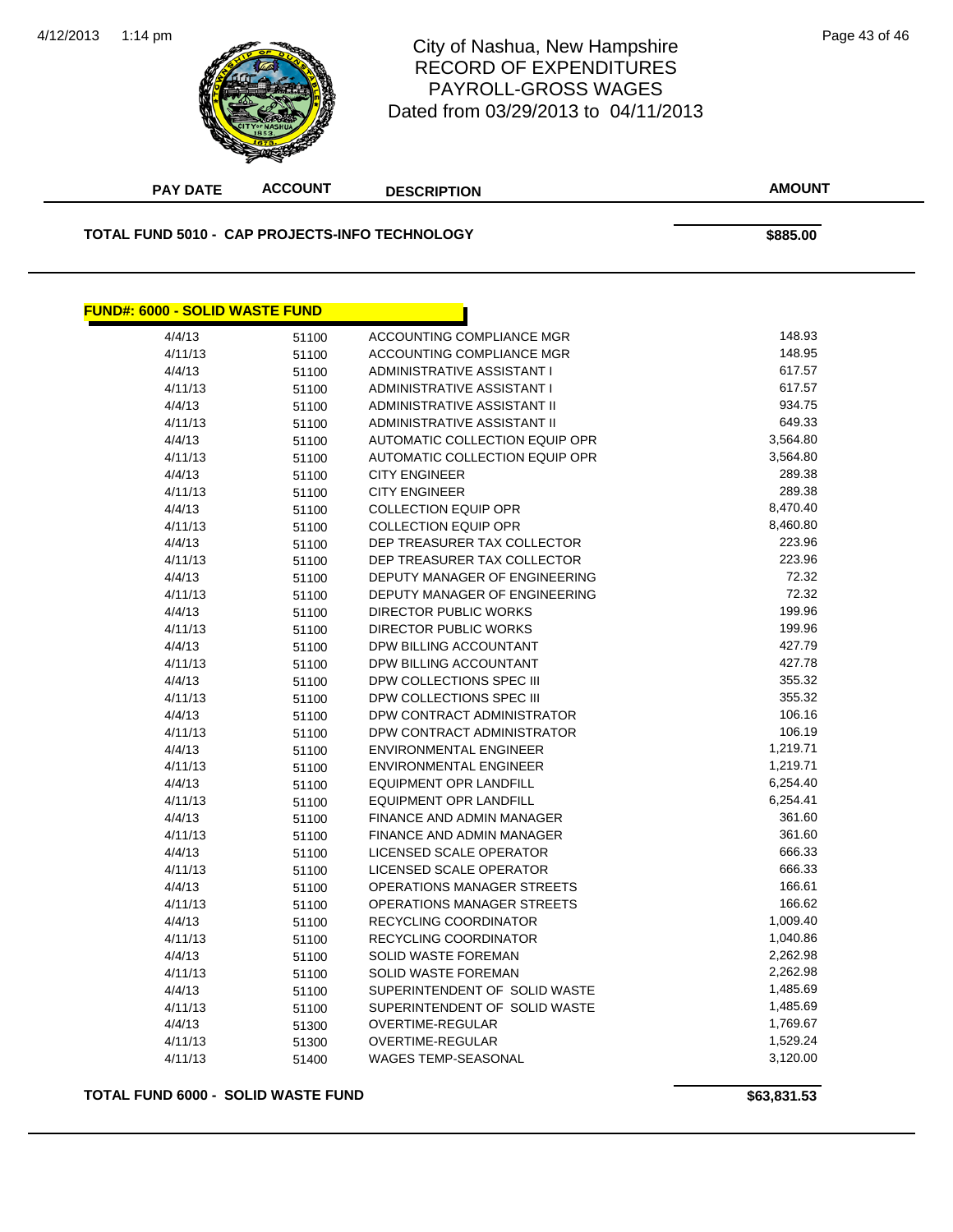

### 1:14 pm Page 44 of 46 RECORD OF EXPENDITURES PAYROLL-GROSS WAGES Dated from 03/29/2013 to 04/11/2013

| <b>PAY DATE</b>                      | <b>ACCOUNT</b> | <b>DESCRIPTION</b>                 | <b>AMOUNT</b> |
|--------------------------------------|----------------|------------------------------------|---------------|
| <b>FUND#: 6200 - WASTEWATER FUND</b> |                |                                    |               |
| 4/4/13                               | 51100          | ACCOUNTING COMPLIANCE MGR          | 297.88        |
| 4/11/13                              | 51100          | <b>ACCOUNTING COMPLIANCE MGR</b>   | 297.86        |
| 4/4/13                               | 51100          | ADMINISTRATIVE ASSISTANT II        | 791.43        |
| 4/11/13                              | 51100          | ADMINISTRATIVE ASSISTANT II        | 791.44        |
| 4/4/13                               | 51100          | <b>ANALYTICAL CHEMIST</b>          | 855.63        |
| 4/11/13                              | 51100          | ANALYTICAL CHEMIST                 | 855.63        |
| 4/4/13                               | 51100          | <b>CITY ENGINEER</b>               | 675.24        |
| 4/11/13                              | 51100          | <b>CITY ENGINEER</b>               | 675.24        |
| 4/4/13                               | 51100          | <b>COLLECTION SYSTEM FOREMAN</b>   | 1,123.48      |
| 4/11/13                              | 51100          | <b>COLLECTION SYSTEM FOREMAN</b>   | 1,100.44      |
| 4/4/13                               | 51100          | <b>COLLECTION SYSTEMS OPERATOR</b> | 3,655.20      |
| 4/11/13                              | 51100          | <b>COLLECTION SYSTEMS OPERATOR</b> | 3,655.20      |
| 4/4/13                               | 51100          | COLLECTION SYSTEMS TECHNICIAN      | 1,912.80      |
| 4/11/13                              | 51100          | COLLECTION SYSTEMS TECHNICIAN      | 1,912.80      |
| 4/4/13                               | 51100          | <b>CSO STORM WATER ENGINEER</b>    | 1,173.50      |
| 4/11/13                              | 51100          | <b>CSO STORM WATER ENGINEER</b>    | 1,173.51      |
| 4/4/13                               | 51100          | <b>CSO TECHNICIAN INSPECTOR</b>    | 974.23        |
| 4/11/13                              | 51100          | <b>CSO TECHNICIAN INSPECTOR</b>    | 974.23        |
| 4/4/13                               | 51100          | DEP TREASURER TAX COLLECTOR        | 223.96        |
| 4/11/13                              | 51100          | DEP TREASURER TAX COLLECTOR        | 223.96        |
| 4/4/13                               | 51100          | DEPUTY MANAGER OF ENGINEERING      | 723.20        |
| 4/11/13                              | 51100          | DEPUTY MANAGER OF ENGINEERING      | 723.20        |
| 4/4/13                               | 51100          | DIRECTOR PUBLIC WORKS              | 399.94        |
| 4/11/13                              | 51100          | DIRECTOR PUBLIC WORKS              | 399.94        |
| 4/4/13                               | 51100          | DPW BILLING ACCOUNTANT             | 427.77        |
| 4/11/13                              | 51100          | DPW BILLING ACCOUNTANT             | 427.77        |
| 4/4/13                               | 51100          | DPW COLLECTIONS SPEC III           | 355.33        |
| 4/11/13                              | 51100          | DPW COLLECTIONS SPEC III           | 355.33        |
| 4/4/13                               | 51100          | DPW CONTRACT ADMINISTRATOR         | 637.02        |
| 4/11/13                              | 51100          | DPW CONTRACT ADMINISTRATOR         | 637.00        |
| 4/4/13                               | 51100          | ELECTRICAL DIAGNOSTIC TECH I       | 2,038.40      |
| 4/11/13                              | 51100          | ELECTRICAL DIAGNOSTIC TECH I       | 2,038.40      |
| 4/4/13                               | 51100          | <b>ENGINEERING DESIGNER INSP</b>   | 223.71        |
| 4/11/13                              | 51100          | <b>ENGINEERING DESIGNER INSP</b>   | 223.72        |
| 4/4/13                               | 51100          | FINANCE AND ADMIN MANAGER          | 361.60        |
| 4/11/13                              | 51100          | <b>FINANCE AND ADMIN MANAGER</b>   | 361.60        |
| 4/4/13                               | 51100          | FLEET MANAGER STREET DEPT          | 341.90        |
| 4/11/13                              | 51100          | FLEET MANAGER STREET DEPT          | 341.90        |
| 4/4/13                               | 51100          | FOREMAN MAINTENANCE                | 1,131.49      |
| 4/11/13                              | 51100          | <b>FOREMAN MAINTENANCE</b>         | 1,131.49      |
| 4/4/13                               | 51100          | INDUSTRIAL PRETREATMENT COORD      | 1,131.52      |
| 4/11/13                              | 51100          | INDUSTRIAL PRETREATMENT COORD      | 1,131.52      |
| 4/4/13                               | 51100          | <b>MECHANIC WWTP 1ST CLASS</b>     | 1,963.21      |
| 4/11/13                              | 51100          | MECHANIC WWTP 1ST CLASS            | 1,963.20      |
| 4/4/13                               | 51100          | <b>OPERATIONS MANAGER STREETS</b>  | 166.63        |
| 4/11/13                              | 51100          | <b>OPERATIONS MANAGER STREETS</b>  | 166.61        |
| 4/4/13                               | 51100          | <b>OPERATOR II WWTP</b>            | 7,864.80      |
| 4/11/13                              | 51100          | <b>OPERATOR II WWTP</b>            | 7,864.80      |
| 4/4/13                               | 51100          | <b>OPERATOR III WWTP</b>           | 3,086.00      |
| 4/11/13                              | 51100          | <b>OPERATOR III WWTP</b>           | 3,086.00      |
| 4/4/13                               | 51100          | PROCESS CHEMIST                    | 1,052.88      |
| 4/11/13                              | 51100          | PROCESS CHEMIST                    | 1,052.88      |
| 4/4/13                               | 51100          | SUPERINTENDENT OF WASTEWATER       | 1,670.34      |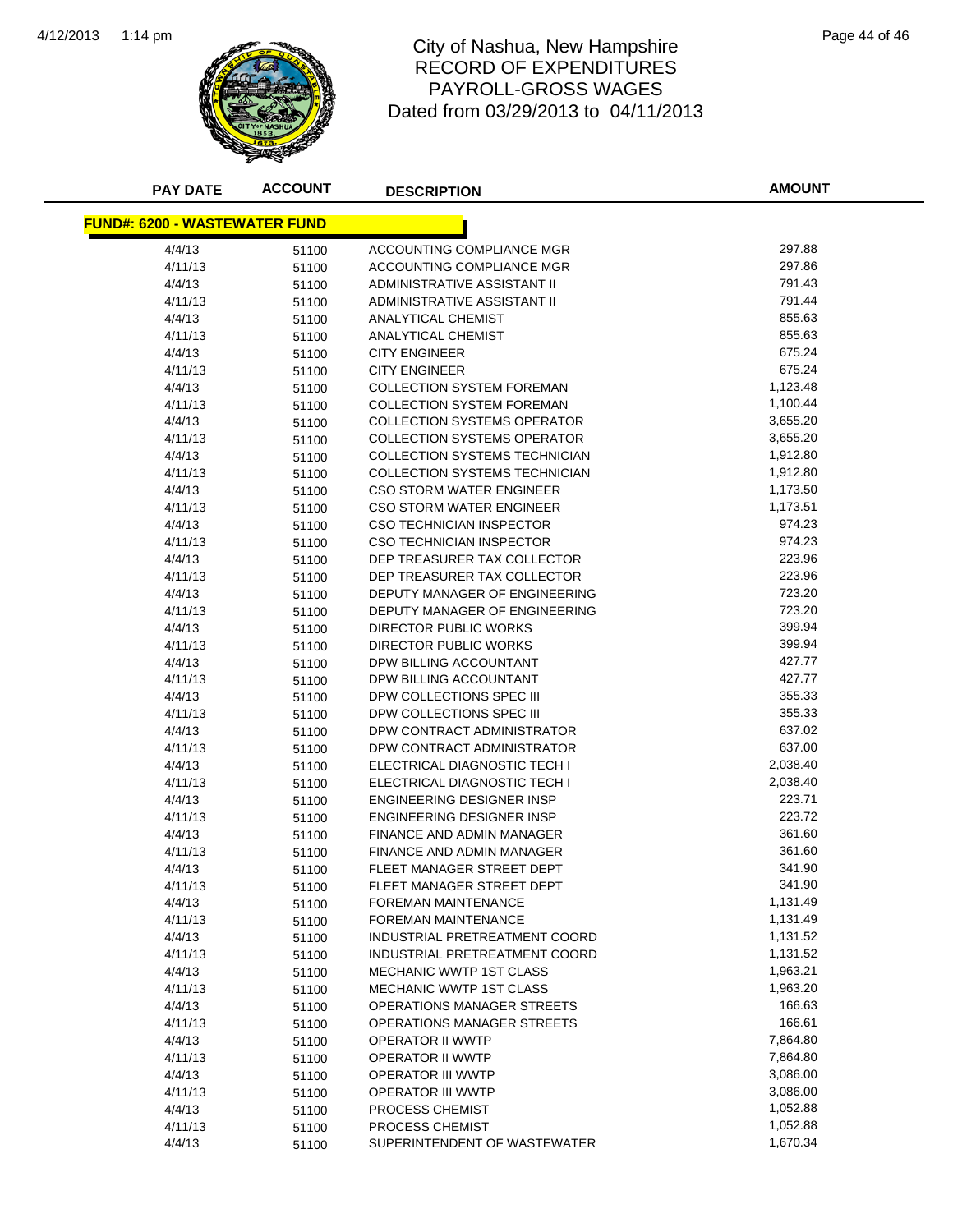

## 1:14 pm Page 45 of 46 RECORD OF EXPENDITURES PAYROLL-GROSS WAGES Dated from 03/29/2013 to 04/11/2013

| <b>PAY DATE</b>                                       | <b>ACCOUNT</b> | <b>DESCRIPTION</b>                 | <b>AMOUNT</b> |
|-------------------------------------------------------|----------------|------------------------------------|---------------|
| <b>FUND#: 6200 - WASTEWATER FUND</b>                  |                |                                    |               |
| 4/11/13                                               | 51100          | SUPERINTENDENT OF WASTEWATER       | 1,670.34      |
| 4/4/13                                                | 51100          | <b>SUPV LABORATORY</b>             | 1,131.52      |
| 4/11/13                                               | 51100          | <b>SUPV LABORATORY</b>             | 1,131.52      |
| 4/4/13                                                | 51100          | WASTEWATER PROJECT ENGINEER        | 1,255.87      |
| 4/11/13                                               | 51100          | WASTEWATER PROJECT ENGINEER        | 1,255.86      |
| 4/4/13                                                | 51300          | <b>OVERTIME-REGULAR</b>            | 3,356.61      |
| 4/11/13                                               | 51300          | <b>OVERTIME-REGULAR</b>            | 4,245.42      |
| 4/11/13                                               | 51600          | <b>LONGEVITY</b>                   | 1,200.00      |
| <b>TOTAL FUND 6200 - WASTEWATER FUND</b>              |                |                                    | \$84,071.90   |
| <b>FUND#: 6500 - PROPERTY &amp; CASUALTY FUND</b>     |                |                                    |               |
| 4/4/13                                                | 51100          | PROGRAM SUPV                       | 1,110.43      |
| 4/11/13                                               | 51100          | <b>PROGRAM SUPV</b>                | 1,110.43      |
| 4/4/13                                                | 51100          | PROPERTY AND CASUALTY ADJUSTER     | 2,007.65      |
| 4/11/13                                               | 51100          | PROPERTY AND CASUALTY ADJUSTER     | 2,007.67      |
| 4/4/13                                                | 51100          | <b>RISK MANAGER</b>                | 1,489.36      |
| 4/11/13                                               | 51100          | <b>RISK MANAGER</b>                | 1,489.36      |
| 4/4/13                                                | 51100          | SAFETY LOSS PREVENTION SPEC        | 990.86        |
| 4/11/13                                               | 51100          | SAFETY LOSS PREVENTION SPEC        | 1,715.86      |
| 4/4/13                                                | 59207          | <b>WORKERS COMPENSATION CLAIMS</b> | 3,234.33      |
| 4/11/13                                               | 59207          | <b>WORKERS COMPENSATION CLAIMS</b> | 3,408.01      |
| 4/4/13                                                | 59290          | LONG TERM DISABILITY CLAIMS        | 1,796.69      |
| 4/11/13                                               | 59290          | LONG TERM DISABILITY CLAIMS        | 1,796.69      |
| <b>TOTAL FUND 6500 - PROPERTY &amp; CASUALTY FUND</b> |                |                                    | \$22,157.34   |
| <b>FUND#: 6600 - BENEFITS SELF INSURANCE FUND</b>     |                |                                    |               |
| 4/4/13                                                | 51100          | DEPUTY MGR HUMAN RESOURCES         | 1,184.60      |
| 4/11/13                                               | 51100          | DEPUTY MGR HUMAN RESOURCES         | 1,184.60      |
|                                                       |                |                                    |               |

| .       | .     |                                 | .        |
|---------|-------|---------------------------------|----------|
| 4/11/13 | 51100 | DEPUTY MGR HUMAN RESOURCES      | 1.184.60 |
| 4/4/13  | 51100 | EMPLOYEE BENEFITS ASSISTANT     | 543.58   |
| 4/11/13 | 51100 | EMPLOYEE BENEFITS ASSISTANT     | 543.58   |
| 4/4/13  | 51100 | <b>EMPLOYEE BENEFITS SPEC I</b> | 883.76   |
| 4/11/13 | 51100 | <b>EMPLOYEE BENEFITS SPEC I</b> | 883.76   |
| 4/4/13  | 51100 | <b>HUMAN RESOURCES DIRECTOR</b> | 265.01   |
| 4/11/13 | 51100 | <b>HUMAN RESOURCES DIRECTOR</b> | 265.01   |
|         |       |                                 |          |

### **TOTAL FUND 6600 - BENEFITS SELF INSURANCE FUND**  $$5,753.90$